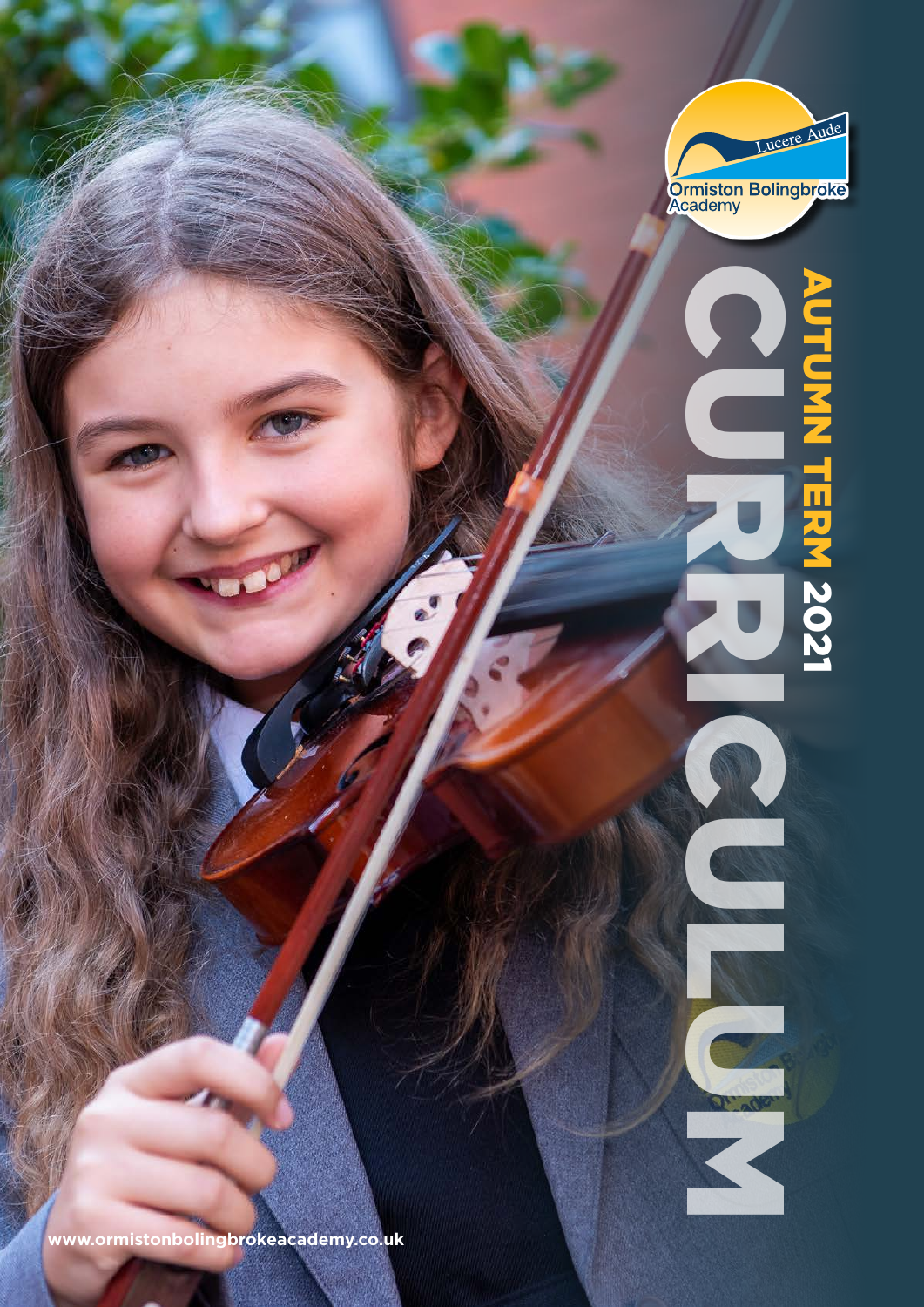# Contents

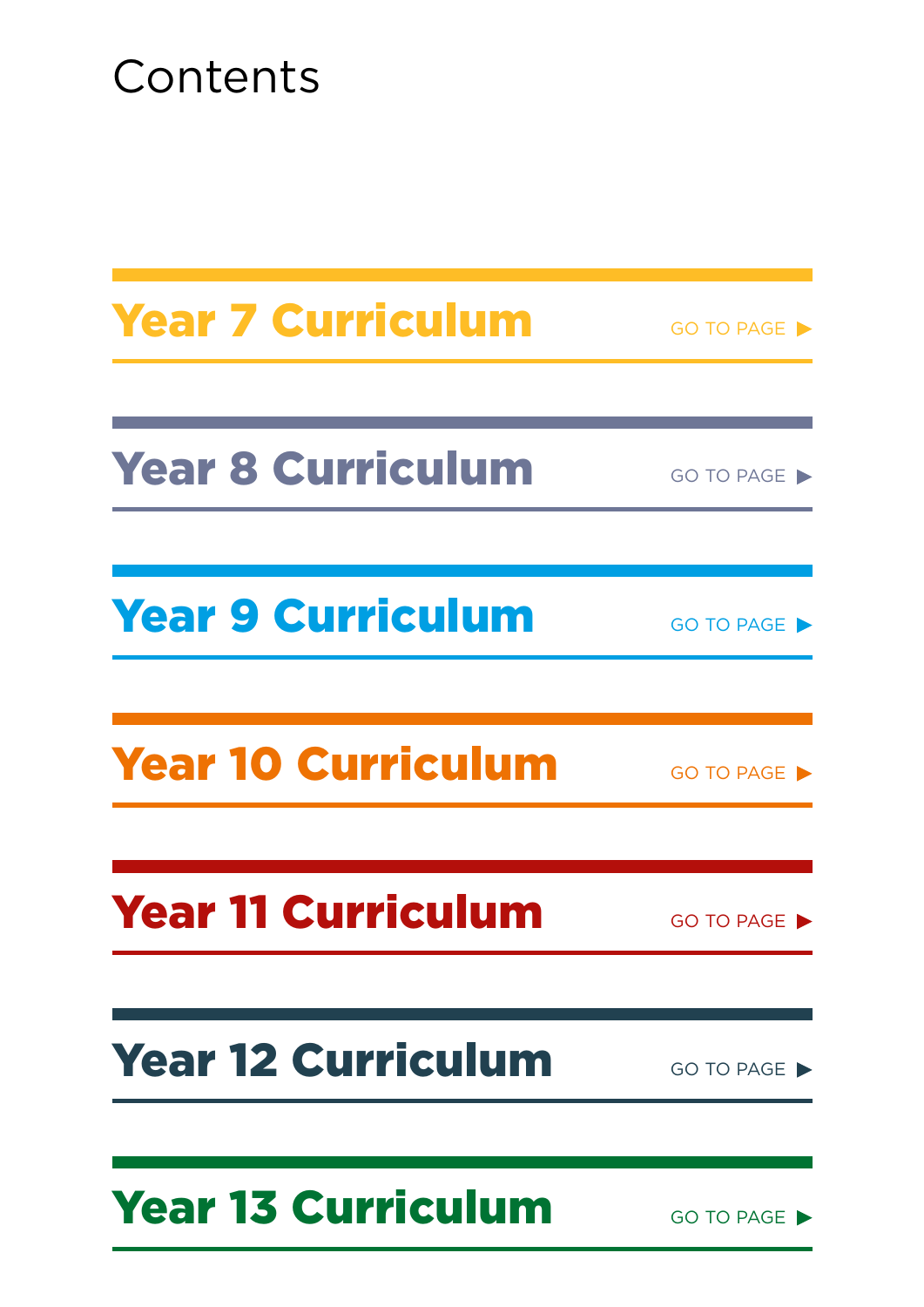| <b>English</b>                                                          |                                                                                                                                                                                                                                                                                                                                                                                                                                                                                                                                                   |
|-------------------------------------------------------------------------|---------------------------------------------------------------------------------------------------------------------------------------------------------------------------------------------------------------------------------------------------------------------------------------------------------------------------------------------------------------------------------------------------------------------------------------------------------------------------------------------------------------------------------------------------|
| <b>Curriculum Overview</b>                                              | This term, students will study our opening scheme, 'Myths and<br>Legends'. Students will consolidate their knowledge and skills from<br>primary school through the study of a range of Greek myths as well<br>as classic English legends such as <b>Beowulf</b> and <b>Sir Gawain and the</b><br><b>Green Knight</b> . Students will focus on decoding unfamiliar words and<br>gaining an introduction to language analysis. They will also solidify<br>their understanding of different writing styles for a range of purposes<br>and audiences. |
| <b>Support Materials /</b><br><b>Additional suggested</b><br>activities | Please find an overview of a range of myths and the context behind<br>them: www.greekmyths4kids.com<br>BBC Bitesize guide on different writing styles and purposes:<br>https://www.bbc.co.uk/bitesize/topics/zywfbk7<br>Our homework platform (set weekly, but the site also has a range<br>of courses students can practise in their own time to consolidate<br>learning) https://senecalearning.com/en-GB/                                                                                                                                      |

| <b>Mathematics</b>                                                             |                                                                                                                                                                                                                                                                                                                                                            |
|--------------------------------------------------------------------------------|------------------------------------------------------------------------------------------------------------------------------------------------------------------------------------------------------------------------------------------------------------------------------------------------------------------------------------------------------------|
| <b>Curriculum Overview</b>                                                     | In KS2 Maths lessons students will have spent a lot of time working<br>on number topics. In Year 7 students will be starting with a brand-<br>new perspective on Maths with the first half term focusing on algebra.<br>allowing students to make new connections.<br>Students will work on sequences, algebraic notation and equality and<br>equivalence. |
| <b>Support Materials /</b><br><b>Additional suggested</b><br><b>activities</b> | https://whiterosemaths.com/homelearning/year-7/<br>https://vle.mathswatch.co.uk/vle/<br>https://completemaths.com/tutor                                                                                                                                                                                                                                    |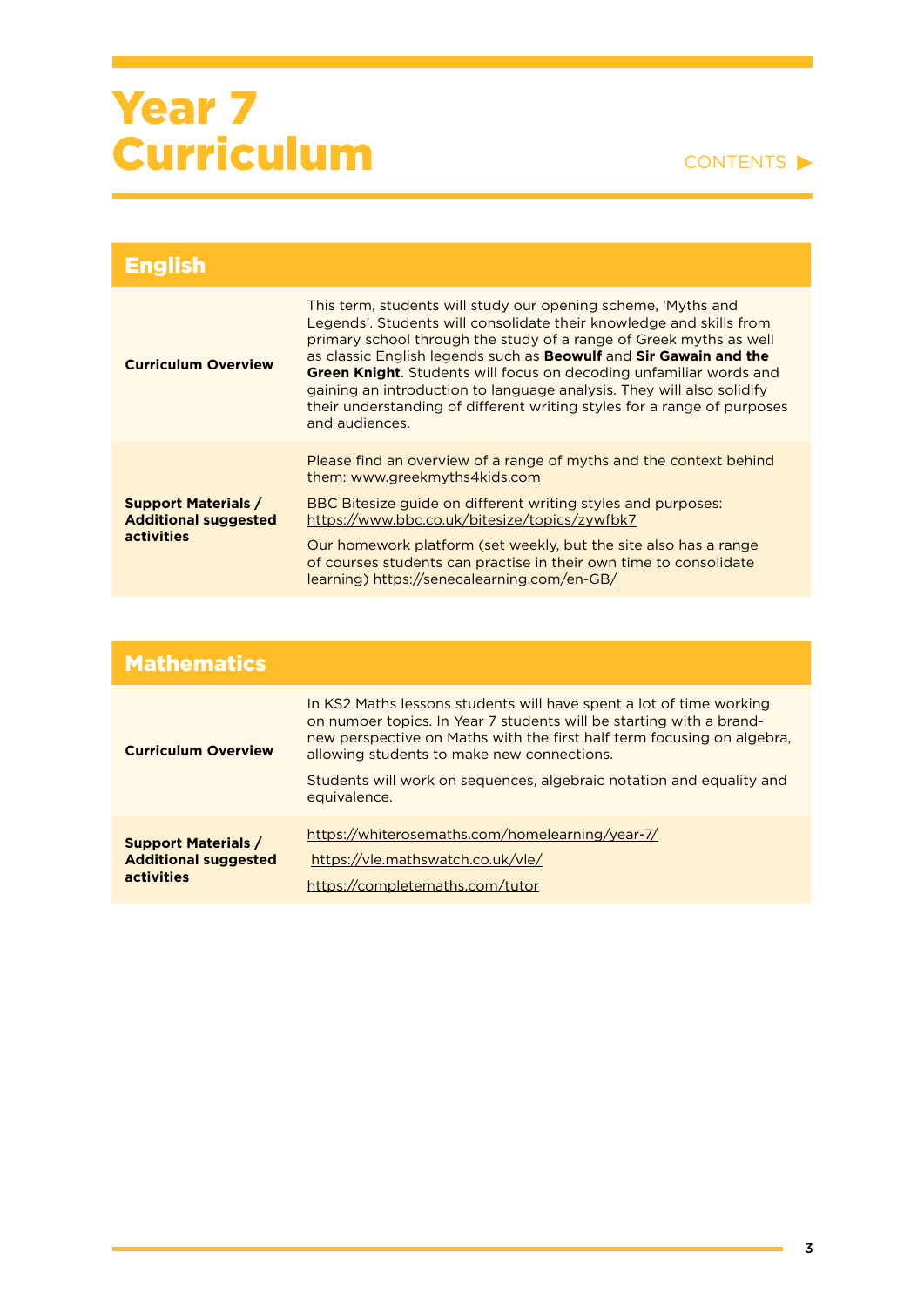| <b>Science</b>                                                          |                                                                                                                                                           |
|-------------------------------------------------------------------------|-----------------------------------------------------------------------------------------------------------------------------------------------------------|
| <b>Curriculum Overview</b>                                              | This term, students will be studying:                                                                                                                     |
|                                                                         | <b>Bridging the gap -</b> covering topics missed in primary school due to<br>lockdowns.                                                                   |
|                                                                         | Cells, tissues, organs and organ systems - What is a cell? How do<br>organs function? What happens when an organ system fails?                            |
|                                                                         | <b>The skeleton, muscles and blood -</b> What is the skeleton? How does<br>it allow us to move? What are the components of blood? How do<br>muscles work? |
|                                                                         | <b>The particle model -</b> What are particles? What is a change of state?<br>What is diffusion?                                                          |
|                                                                         | <b>Separating techniques -</b> What is chromatography? How do you<br>carry out filtration and crystallisation? Why do substances need to be<br>separated? |
| <b>Support Materials /</b><br><b>Additional suggested</b><br>activities | Online homework resource: https://www.tassomai.com/<br><b>BBC Bitesize</b>                                                                                |

| <b>Physical Education</b>                                               |                                                                                                                                                                                                                                                                                                                                                                                                                                                                                                                                             |
|-------------------------------------------------------------------------|---------------------------------------------------------------------------------------------------------------------------------------------------------------------------------------------------------------------------------------------------------------------------------------------------------------------------------------------------------------------------------------------------------------------------------------------------------------------------------------------------------------------------------------------|
| <b>Curriculum Overview</b>                                              | This term, students will be introduced to our Player/coach/umpire/<br>fit4life model which aims at building on and embedding physical<br>development and skills learnt in primary school. Students will focus<br>on football, fitness, basketball and netball, learning a range of tactics,<br>skills and strategies to outwit opponents in the competitive sports and<br>activities. Students will gain an appreciation of sportsmanship and the<br>positive impact of a healthy, active lifestyle whilst developing a love<br>for sports. |
| <b>Support Materials /</b><br><b>Additional suggested</b><br>activities | https://www.bbc.co.uk/bitesize/subjects/zdhs34j<br>Watching elite athletes on television<br>Consider joining a local team:<br>Football: Linnets FC or Runcorn Town<br>Netball: Beechwood                                                                                                                                                                                                                                                                                                                                                    |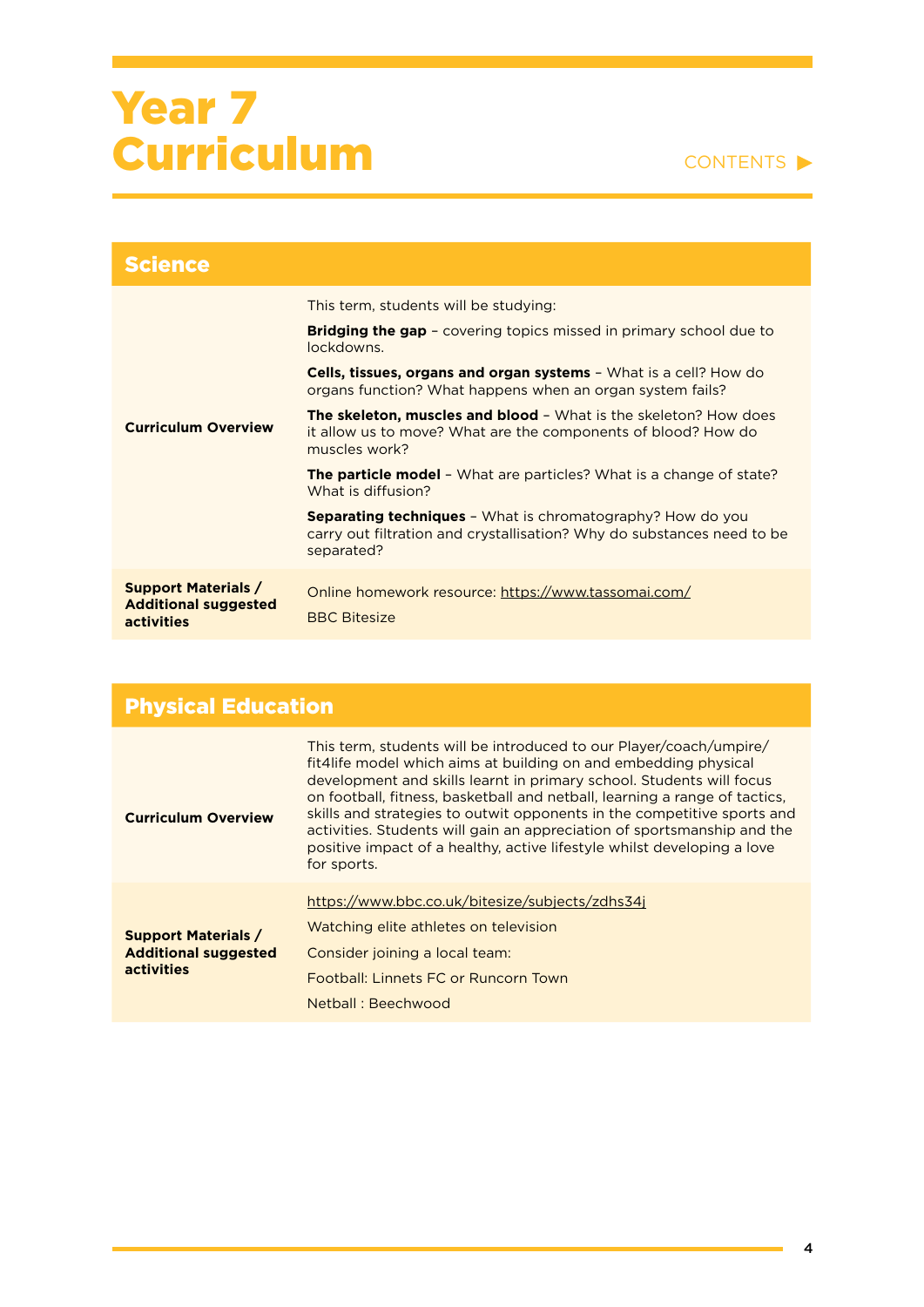| <b>History</b>                                                          |                                                                                                                                                                                                                                                                                                                                                                  |
|-------------------------------------------------------------------------|------------------------------------------------------------------------------------------------------------------------------------------------------------------------------------------------------------------------------------------------------------------------------------------------------------------------------------------------------------------|
| <b>Curriculum Overview</b>                                              | This term students will focus on the topic <b>'Shaping the Medieval</b><br><b>World'</b> - What was England like before 1066? How did the Normans<br>take over England? How did the Normans change Britain? What was<br>the Black Death? What happened during the Crusades? What effect<br>did King John have in England?                                        |
| <b>Support Materials /</b><br><b>Additional suggested</b><br>activities | For help use KS3 History - BBC Bitesize<br>Consider watching Life after the Norman Conquest -https://www.<br>youtube.com/watch?v=bxpTxuPTkIA<br>Consider trying to complete the KS3 history section on the Medieval<br>World on Seneca - Learn 2x Faster (senecalearning.com)<br>Consider watching Magna Carta - https://www.youtube.com/<br>watch?v=wWKTy1NlxZE |

| <b>Geography</b>                          |                                                                                                                                                                                                                                                             |
|-------------------------------------------|-------------------------------------------------------------------------------------------------------------------------------------------------------------------------------------------------------------------------------------------------------------|
| <b>Curriculum Overview</b>                | This term, students will focus on the topic of <b>'Distinctive Landscapes'</b><br>- What are the features of a river? What are waterfalls and deltas?<br>How is flooding managed? Why do people live by rivers? How are the<br>Nile and Mekong rivers used? |
| <b>Support Materials /</b>                | For help on Distinctive Landscapes - Rivers and water - KS3<br>Geography - BBC Bitesize                                                                                                                                                                     |
| <b>Additional suggested</b><br>activities | Consider watching: On the Banks of the World's Longest River https://<br>www.youtube.com/watch?v=5U2JXUVdVS4                                                                                                                                                |
|                                           | Consider watching: Geography KS3: River Flooding - BBC Teach                                                                                                                                                                                                |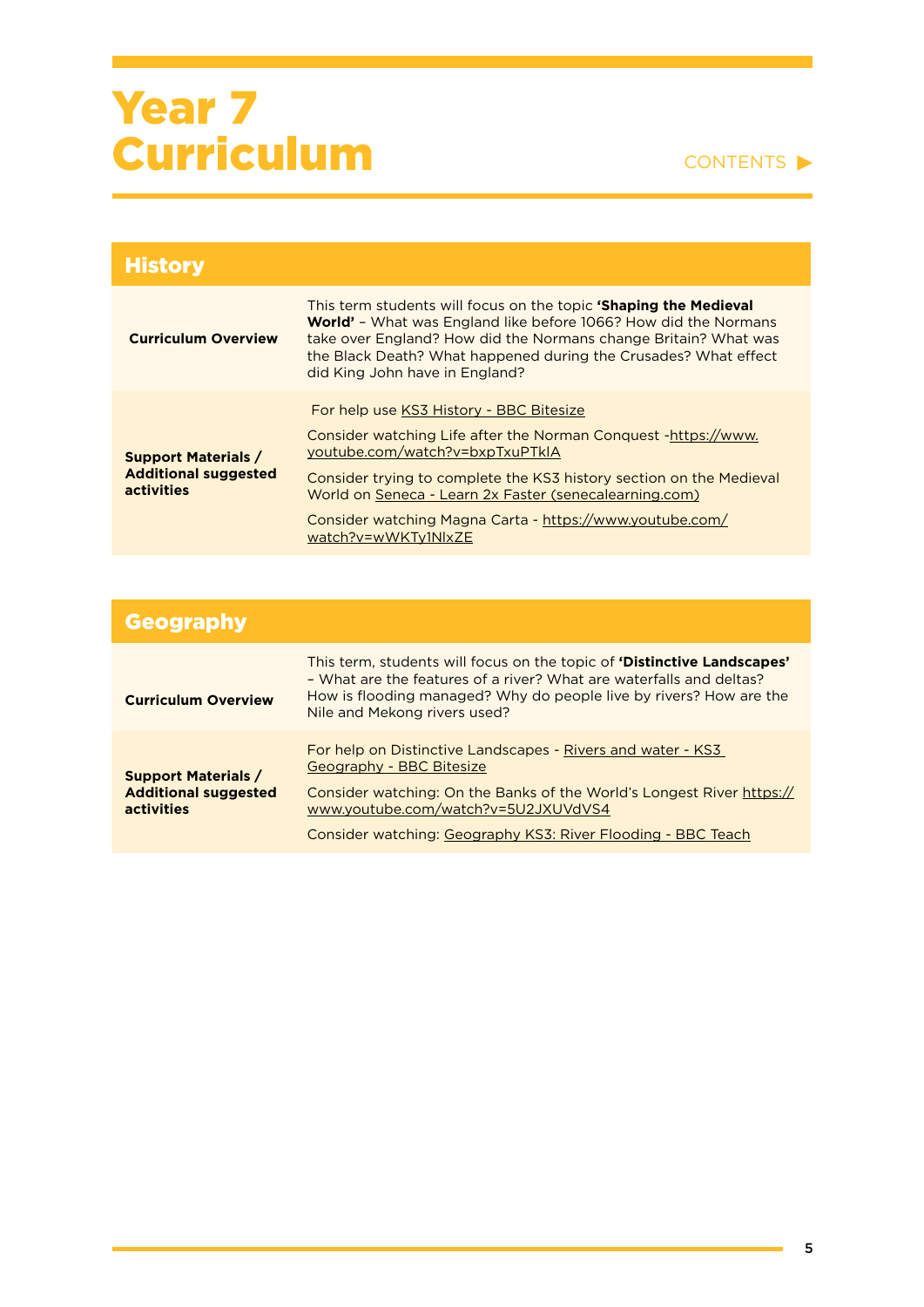#### CONTENTS  $\blacktriangleright$

| <b>Spanish</b>                                                          |                                                                                                              |
|-------------------------------------------------------------------------|--------------------------------------------------------------------------------------------------------------|
|                                                                         | This term students will be mastering the basics of the Spanish<br>language:                                  |
|                                                                         | Introducing yourself and your siblings - name, age and personality.                                          |
| <b>Curriculum Overview</b>                                              | Numbers and months - Recognising dates.                                                                      |
|                                                                         | Pets - Saying what pets you do/don't have and descriptions using<br>colours.                                 |
|                                                                         | Free time activities - Saying what activities you do on certain days of<br>the week and sharing opinions.    |
|                                                                         | Describing the weather.                                                                                      |
| <b>Support Materials /</b><br><b>Additional suggested</b><br>activities | https://www.linguascope.com/Select 'Beginner' level (Ask your class<br>teacher for our school login details) |
|                                                                         | https://www.bbc.co.uk/bitesize/subjects/zfckixs                                                              |

#### Drama **Curriculum Overview**  In Year 7 students have access to one hour of drama per week during which they focus on developing skills and gaining knowledge through creating, performing and evaluating drama. Students are assessed holistically, meaning that they will receive verbal feedback regularly from teacher and peer assessment. There is also a strong focus on students being able to work independently and drive forward their own progress in lessons. Students will be exploring the following topics this term; **Theatre Through the Ages** - looking at the journey of how theatre began and its development to what we see on stage now. **Silent Movies** - a journey back to a time without sound. **Support Materials / Additional suggested activities**  For additional support, please consider accessing the following links; <https://getintotheatre.org> **[Get Into Theatre](https://getintotheatre.org/)** What does an Assistant Director do? What is the backstage staff structure in theatre like? How do online auditions for drama school work? Top 10 tips on how to self-tape and audition online <https://www.youtube.com/channel/UCUDq1XzCY0NIOYVJvEMQjqw>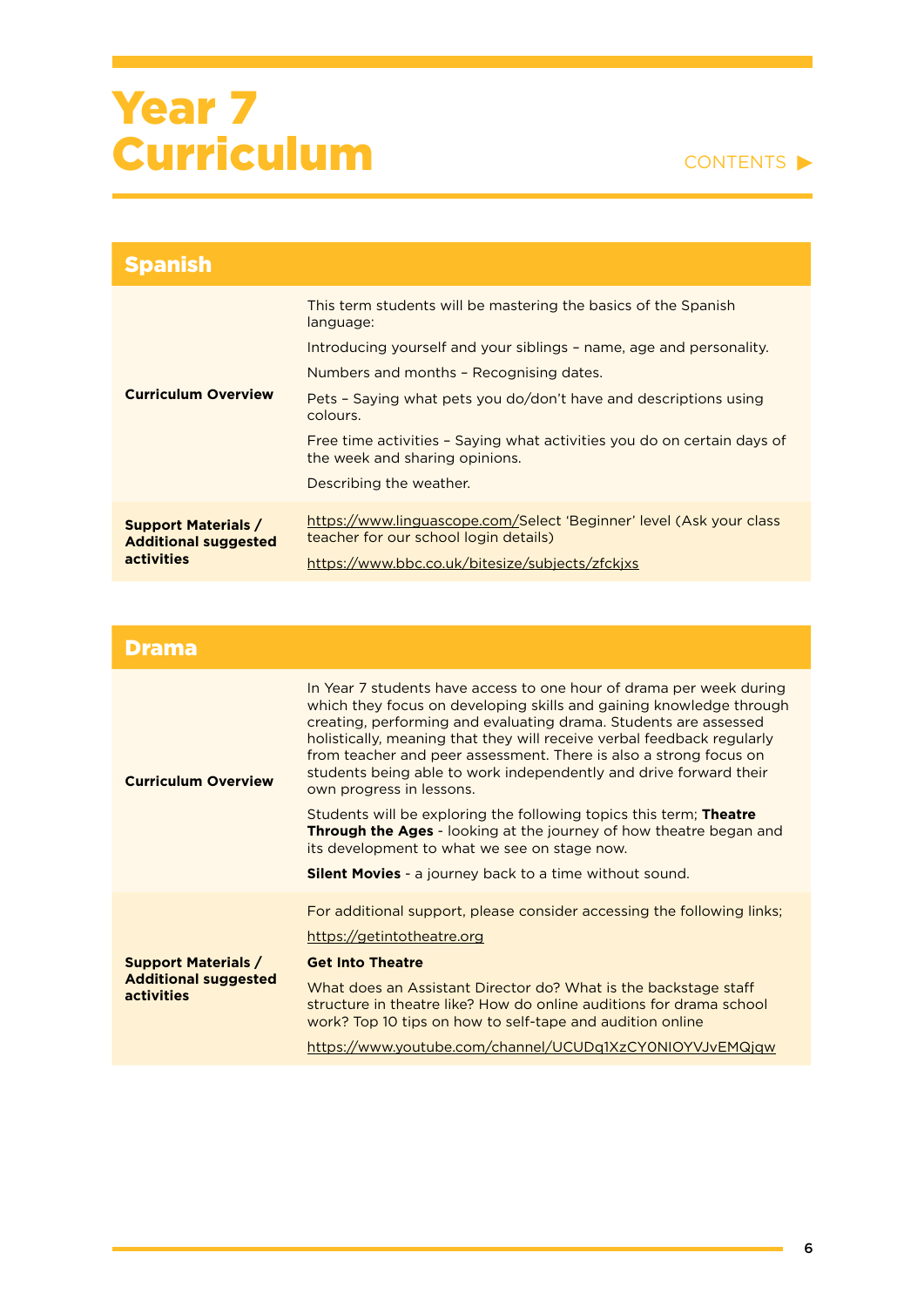| <b>IT/Computer Science</b>                                              |                                                                                                                                                                                                                                                                                                                                                                                                                                                                                                                                                                                                                                                                                                                                                                                                                                                                                                                                                                                                                                                                                                                                              |
|-------------------------------------------------------------------------|----------------------------------------------------------------------------------------------------------------------------------------------------------------------------------------------------------------------------------------------------------------------------------------------------------------------------------------------------------------------------------------------------------------------------------------------------------------------------------------------------------------------------------------------------------------------------------------------------------------------------------------------------------------------------------------------------------------------------------------------------------------------------------------------------------------------------------------------------------------------------------------------------------------------------------------------------------------------------------------------------------------------------------------------------------------------------------------------------------------------------------------------|
| <b>Curriculum Overview</b>                                              | This term students will be studying the following two units:<br>Collaborating online respectfully.<br><b>Modelling data</b><br>The first unit has been designed to ensure that students are given<br>sufficient time to familiarise themselves with the school network.<br>It also allows the teacher to discuss appropriate use of the school<br>network, and to update and remind students of important online<br>safety issues. Whilst completing this unit, students will also learn how<br>to use presentation software effectively. In terms of online safety, this<br>unit focuses on respecting others online, spotting strangers, and the<br>effects of cyberbullying.<br>Modelling data - The 'spreadsheet' unit for Year 7 takes students<br>from having very little knowledge of spreadsheets to being able to<br>confidently model data with a spreadsheet. The unit uses engaging<br>activities to progress students from using basic formulas to writing<br>their own COUNTIF statements. This unit will develop a good set of<br>skills that students can use in computer science lessons and in all<br>other subject areas. |
| <b>Support Materials /</b><br><b>Additional suggested</b><br>activities | Please access the following resources for further information and<br>support:<br>Year 7 computer science knowledge organiser<br>Staying safe on the internet www.ceop.co.uk<br>How spreadsheets work - Modelling with spreadsheets - GCSE ICT<br><b>Revision - BBC Bitesize</b><br><b>GCSE ICT Revision - BBC Bitesize</b>                                                                                                                                                                                                                                                                                                                                                                                                                                                                                                                                                                                                                                                                                                                                                                                                                   |

| <b>Music</b>                                                            |                                                                                                                                                                                                                                                                                               |
|-------------------------------------------------------------------------|-----------------------------------------------------------------------------------------------------------------------------------------------------------------------------------------------------------------------------------------------------------------------------------------------|
| <b>Curriculum Overview</b>                                              | Students will be introduced to the subject of<br>music this term by exploring the use of voice<br>as whole class and in groups. They will also work<br>towards creating an original piece of music based on a stimulus.                                                                       |
| <b>Support Materials /</b><br><b>Additional suggested</b><br>activities | Begin warming your voices up by using the following warm up video:<br>https://www.youtube.com/watch?v=K5ibRYDBFTw<br>If you would like to learn about some of the basic<br>elements of music to give you a head start, use the following link:<br>https://www.youtube.com/watch?v=V7JHdl_9sqw |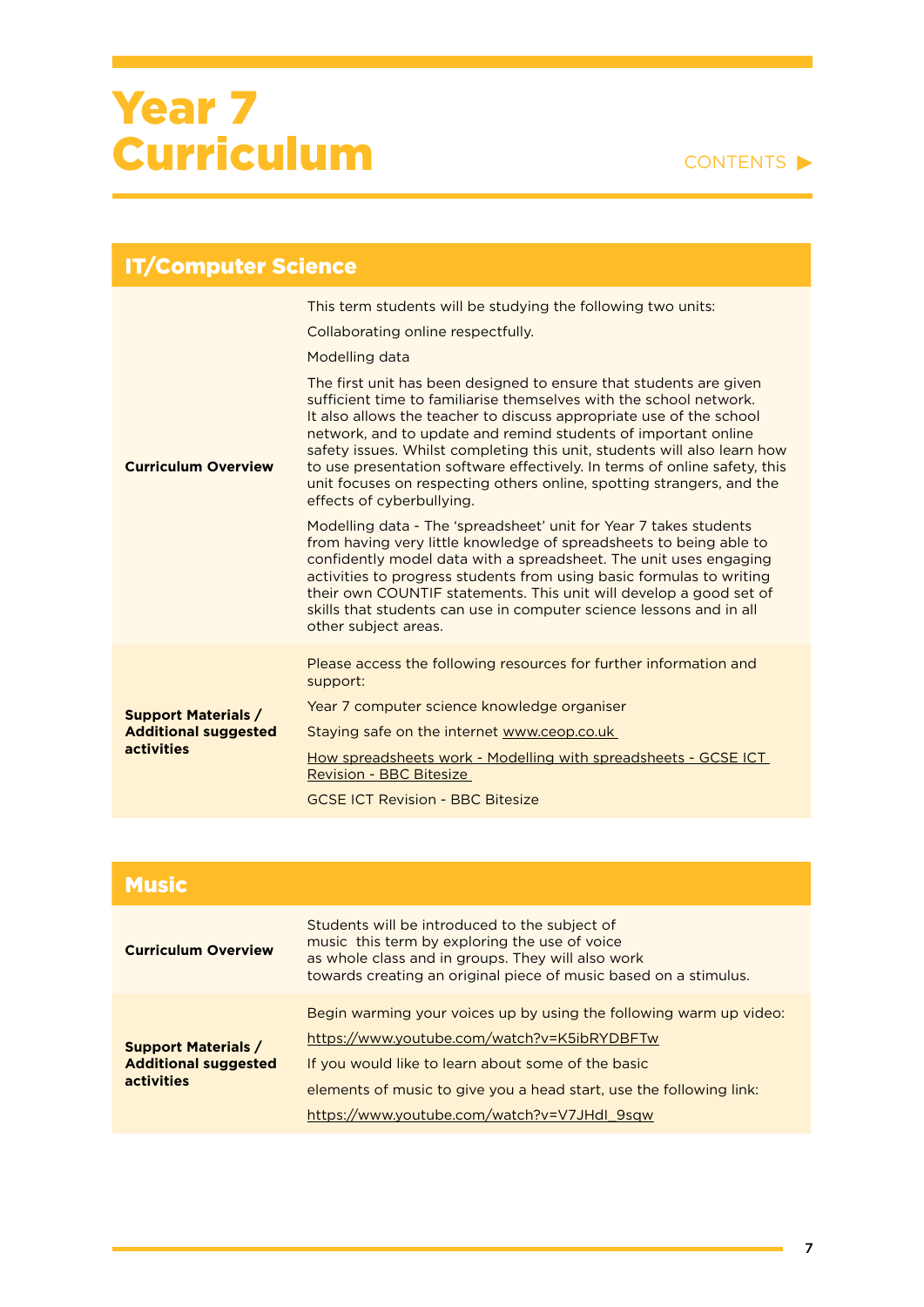| RE                                                                             |                                                                                                                                          |
|--------------------------------------------------------------------------------|------------------------------------------------------------------------------------------------------------------------------------------|
| <b>Curriculum Overview</b>                                                     | During the autumn term, students will cover the following two topics<br>in $RE:$                                                         |
|                                                                                | Topic 1: Where do we belong? - Why study RE? What makes<br>someone a hero? What are our rights? Why is community cohesion<br>important?  |
|                                                                                | <b>Topic 2: Christianity</b> - Who is God? Who is Jesus? Where and how do<br>different Christians worship? What is the Golden Rule?      |
| <b>Support Materials /</b><br><b>Additional suggested</b><br><b>activities</b> | For help on Christianity consider accessing - Christianity - KS3<br>Religious Studies - BBC Bitesize                                     |
|                                                                                | Consider watching BBC Two - My Life, My Religion, Christianity, What<br>is Christianity?                                                 |
|                                                                                | Consider reading and watching for rights What are human rights?<br><b>Equality and Human Rights Commission (equalityhumanrights.com)</b> |
|                                                                                | Consider watching a documentary on Corrymeela for community<br>cohesion https://www.youtube.com/watch?v=KCVbiRAouJE                      |

| <b>Dance</b>                                                            |                                                                                                                                                                                                                                                                                                  |
|-------------------------------------------------------------------------|--------------------------------------------------------------------------------------------------------------------------------------------------------------------------------------------------------------------------------------------------------------------------------------------------|
| <b>Curriculum Overview</b>                                              | All year 7 students will participate in 1 dance lesson per week.<br>In the Autumn Term students will study the topic; 'Introduction to<br>Dance' - exploring safe dance practice and 'Cultures' and considering<br>different dance actions.<br>Student will explore a new theme every half term. |
| <b>Support Materials /</b><br><b>Additional suggested</b><br>activities | Homework: To rehearse dance routines, learn key vocabulary and<br>research different dance styles.                                                                                                                                                                                               |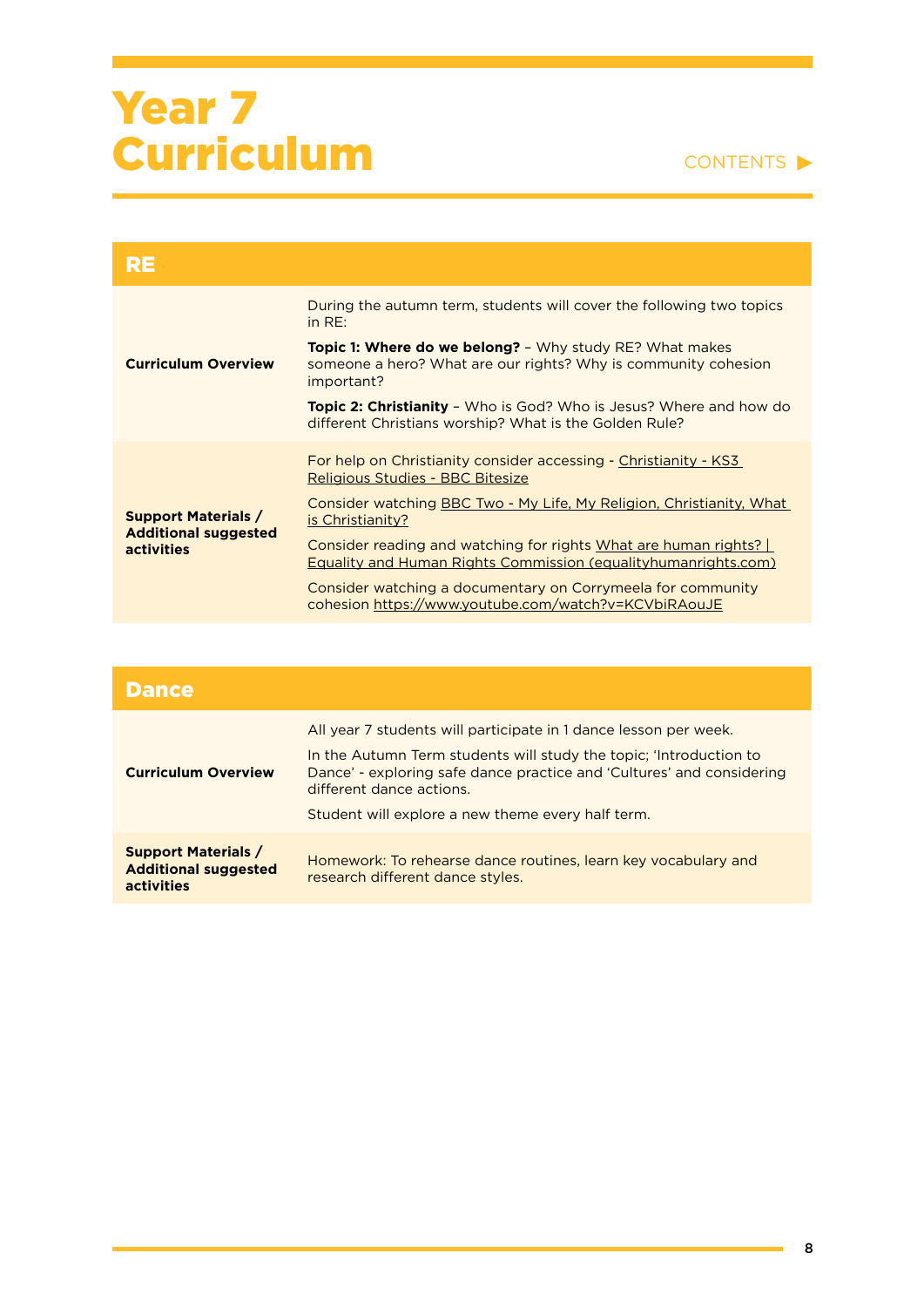#### CONTENTS

| <b>Lessons For Life</b>                                                 |                                                                                                                                                                                                                                                                                                                                                                                                                                                                      |
|-------------------------------------------------------------------------|----------------------------------------------------------------------------------------------------------------------------------------------------------------------------------------------------------------------------------------------------------------------------------------------------------------------------------------------------------------------------------------------------------------------------------------------------------------------|
| <b>Curriculum Overview</b>                                              | As part of Lessons for Life this term, Year 7 students will focus on the<br>topic of 'Me and my community'. As part of this they will study, learn<br>and reflect upon the following points;<br>All about me<br>My strengths, weaknesses and dreams<br>My family and other types of families<br>The types and importance of relationships<br>My community and who lives in it<br>The impact of stereotyping and prejudice<br>Citizenship<br>The role of volunteering |
| <b>Support Materials /</b><br><b>Additional suggested</b><br>activities | Sources of support and help are provided to students at the back of<br>each of their Lessons for Life project booklets.                                                                                                                                                                                                                                                                                                                                              |

| Art                                                                            |                                                                                                                                                                                                                                                                                                                                                                                                                                                    |
|--------------------------------------------------------------------------------|----------------------------------------------------------------------------------------------------------------------------------------------------------------------------------------------------------------------------------------------------------------------------------------------------------------------------------------------------------------------------------------------------------------------------------------------------|
| <b>Curriculum Overview</b>                                                     | This term, Year 7 students will focus on Drawing skills to cover core<br>skills such as quality of line, tone, shade, shapes and contrast. They<br>will then move on to study Musical Art - Students are to research and<br>create an art work based on the work of Artist Kandinsky who was<br>inspired by the music in creating his paintings. Students will listen to<br>various music styles from different time periods to create their work. |
| <b>Support Materials /</b><br><b>Additional suggested</b><br><b>activities</b> | Consider researching the work of Kandinsky and look at colour<br>relationships and how colour affects mood.                                                                                                                                                                                                                                                                                                                                        |

#### Year 7 Knowledge Organisers can be accessed by clicking this link.



Knowledge Organisers contain key information on specific topics covered within subjects.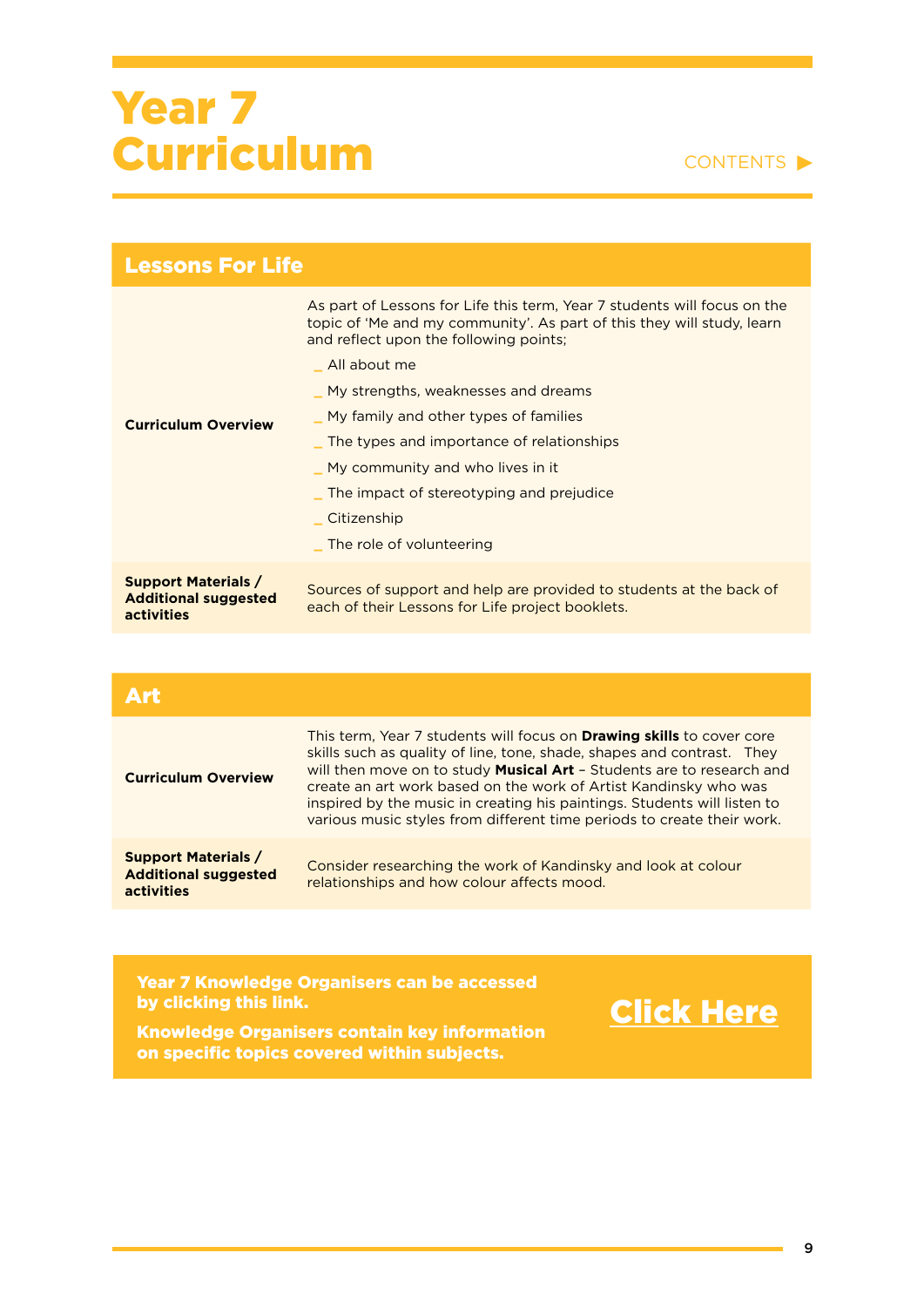| <b>English</b>                                                          |                                                                                                                                                                                                                                                                                                                                          |
|-------------------------------------------------------------------------|------------------------------------------------------------------------------------------------------------------------------------------------------------------------------------------------------------------------------------------------------------------------------------------------------------------------------------------|
| <b>Curriculum Overview</b>                                              | This term students are reading the novel 'Great Expectations'. They<br>will gain an introduction to Victorian era context and the concepts of<br>social class and morality. We will also begin to investigate the writer's<br>overall message, and students will learn how to evaluate a text/<br>concept and how to justify an opinion. |
| <b>Support Materials /</b><br><b>Additional suggested</b><br>activities | For additional support, please access the 'Great Expectations study<br>guide and context' - https://www.sparknotes.com/lit/greatex/context/<br>LifeofCharles                                                                                                                                                                             |
|                                                                         | Dickens https://www.bbc.co.uk/bitesize/topics/z7d7gwx/articles/<br>z4i32sg                                                                                                                                                                                                                                                               |
|                                                                         | Our homework platform (set weekly, but the site also has a range<br>of courses students can practise in their own time to consolidate<br>learning) https://senecalearning.com/en-GB/                                                                                                                                                     |

| <b>Mathematics</b>                                                      |                                                                                                                                                                                                                                                                                                                                                                     |
|-------------------------------------------------------------------------|---------------------------------------------------------------------------------------------------------------------------------------------------------------------------------------------------------------------------------------------------------------------------------------------------------------------------------------------------------------------|
| <b>Curriculum Overview</b>                                              | Students will enter Year 8 having studied a variety of number topics in<br>Year 7. At the start of Year 8 we now link all of these things together,<br>looking at proportional reasoning and multiplicative change. This<br>allows students to make connections between different areas of maths<br>and builds understanding for more complex topics in the future. |
| <b>Support Materials /</b><br><b>Additional suggested</b><br>activities | For additional support at home, please consider using;<br>https://whiterosemaths.com/homelearning/year-8/<br>https://vle.mathswatch.co.uk/vle/<br>https://completemaths.com/tutor                                                                                                                                                                                   |

٠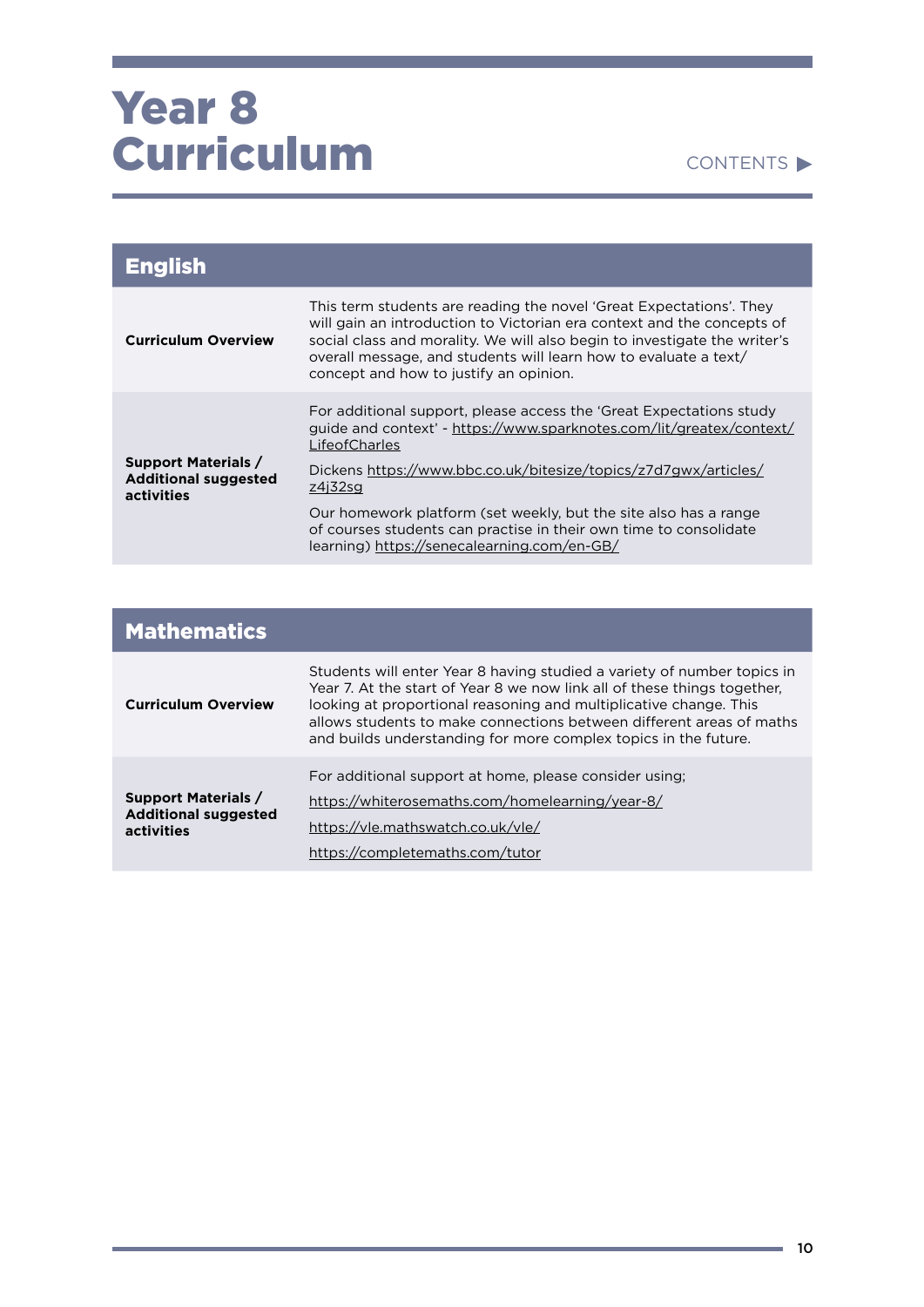| <b>Science</b>                                                          |                                                                                                                                                           |
|-------------------------------------------------------------------------|-----------------------------------------------------------------------------------------------------------------------------------------------------------|
| <b>Curriculum Overview</b>                                              | During the Autumn term, Year 8 students will study the following<br>topics in Science:                                                                    |
|                                                                         | <b>Food and nutrition</b> - What are the different food groups? What is<br>a deficiency disease? What are the different parts of the digestive<br>system? |
|                                                                         | Breathing and respiration - What is gas exchange? Where does<br>it occur? What is the difference between aerobic and anaerobic<br>respiration?            |
|                                                                         | <b>The periodic table -</b> What is an atom? What is the structure of atom?<br>How are elements arranged in the periodic table?                           |
|                                                                         | <b>Combustion - How do fuels burn?</b> How can you reduce air pollution?<br>What is oxidation and how does it occur?                                      |
|                                                                         | <b>The particle model</b> – What is the difference between a solid, a liquid<br>and a gas at a particle level? What is a change of state?                 |
| <b>Support Materials /</b><br><b>Additional suggested</b><br>activities | Online homework resource: https://www.tassomai.com/                                                                                                       |
|                                                                         | Students will be tasked to complete a set number of Tassomai<br>questions each week.                                                                      |
|                                                                         | <b>BBC Bitesize</b>                                                                                                                                       |

### Physical Education

| <b>Curriculum Overview</b>                                              | The curriculum in Year 8 is designed to broaden sporting experiences<br>and embed skills developed in Year 7, such as the application of<br>advanced skills and using sport terminology consistently and<br>effectively. We continue to offer a broad and balanced choice of<br>activities to nurture the various aspects of the national curriculum as<br>well as OBA's intent of courage and choices. Activities in Year 8 during<br>the Autumn term will include football, netball, handball, basketball and<br>gymnastics. |
|-------------------------------------------------------------------------|--------------------------------------------------------------------------------------------------------------------------------------------------------------------------------------------------------------------------------------------------------------------------------------------------------------------------------------------------------------------------------------------------------------------------------------------------------------------------------------------------------------------------------|
| <b>Support Materials /</b><br><b>Additional suggested</b><br>activities | https://www.bbc.co.uk/bitesize/subjects/zdhs34j<br>Watching elite athletes on television<br>Consider joining a local team:<br>Football: Linnets FC, Runcorn Town<br>Netball: Beechwood                                                                                                                                                                                                                                                                                                                                         |

and the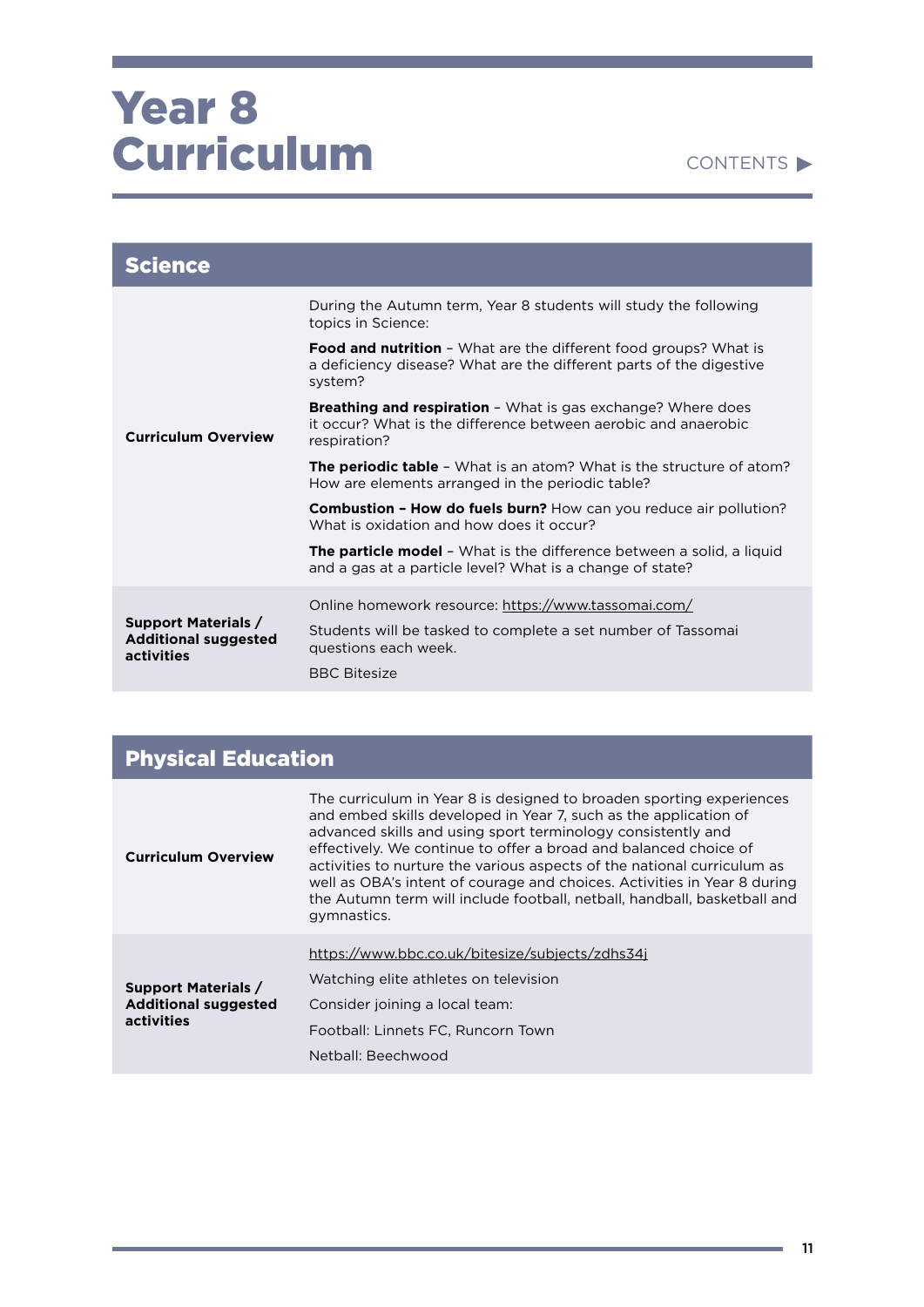| <b>History</b>                                                          |                                                                                                                                                                                                                     |
|-------------------------------------------------------------------------|---------------------------------------------------------------------------------------------------------------------------------------------------------------------------------------------------------------------|
| <b>Curriculum Overview</b>                                              | Year 8 students will study the following two topics in History during<br>the Autumn term:                                                                                                                           |
|                                                                         | <b>Slavery</b> - What was Africa like before slavery? What was the slave<br>trade journey? What was life in America like for the slaves? How did<br>slavery end? How was Liverpool involved in the slave trade?     |
|                                                                         | <b>Industrial Revolution</b> - What changed during the Industrial<br>Revolution? What were the conditions in factories? Who was Anne<br>Besant? How did Robert Peel improve the police? Who was Jack the<br>Ripper? |
|                                                                         | For help consider using KS3 History - BBC Bitesize                                                                                                                                                                  |
| <b>Support Materials /</b><br><b>Additional suggested</b><br>activities | Consider trying to complete the KS3 history section on slavery and<br>the Industrial Revolution on Seneca - Learn 2x Faster (senecalearning.<br>com)                                                                |
|                                                                         | Consider reading The slave trade - a historical background (bl.uk)                                                                                                                                                  |
|                                                                         | Consider reading Factories During Industrial Revolution - Conditions &<br>Growth                                                                                                                                    |
|                                                                         | Consider watching Private Life of the Industrial Revolution: Social<br>Change https://www.youtube.com/watch?v=6As8AlbKK5Q&t=720s                                                                                    |

| <b>Geography</b>                                                        |                                                                                                                                                                                                                   |
|-------------------------------------------------------------------------|-------------------------------------------------------------------------------------------------------------------------------------------------------------------------------------------------------------------|
| <b>Curriculum Overview</b>                                              | Students will focus on the topic of Tectonic Hazards during the<br>Autumn term. They will look at how the earth is structured and<br>consider the following;                                                      |
|                                                                         | What are the different plate boundaries? What are the types of<br>volcanoes? What is an earthquake? How do we predict and compare<br>disasters? What are secondary hazards? Why do people live near<br>volcanoes? |
| <b>Support Materials /</b><br><b>Additional suggested</b><br>activities | For help on Tectonic hazards, access - Natural hazards - KS3<br>Geography - BBC Bitesize                                                                                                                          |
|                                                                         | Consider watching: Volcanoes for Kids https://www.youtube.com/<br>watch?v=3Jxeh-yAXek                                                                                                                             |
|                                                                         | Consider using Royal Geographical Society - Geography resources for<br>teachers (rgs.org)                                                                                                                         |

**State State**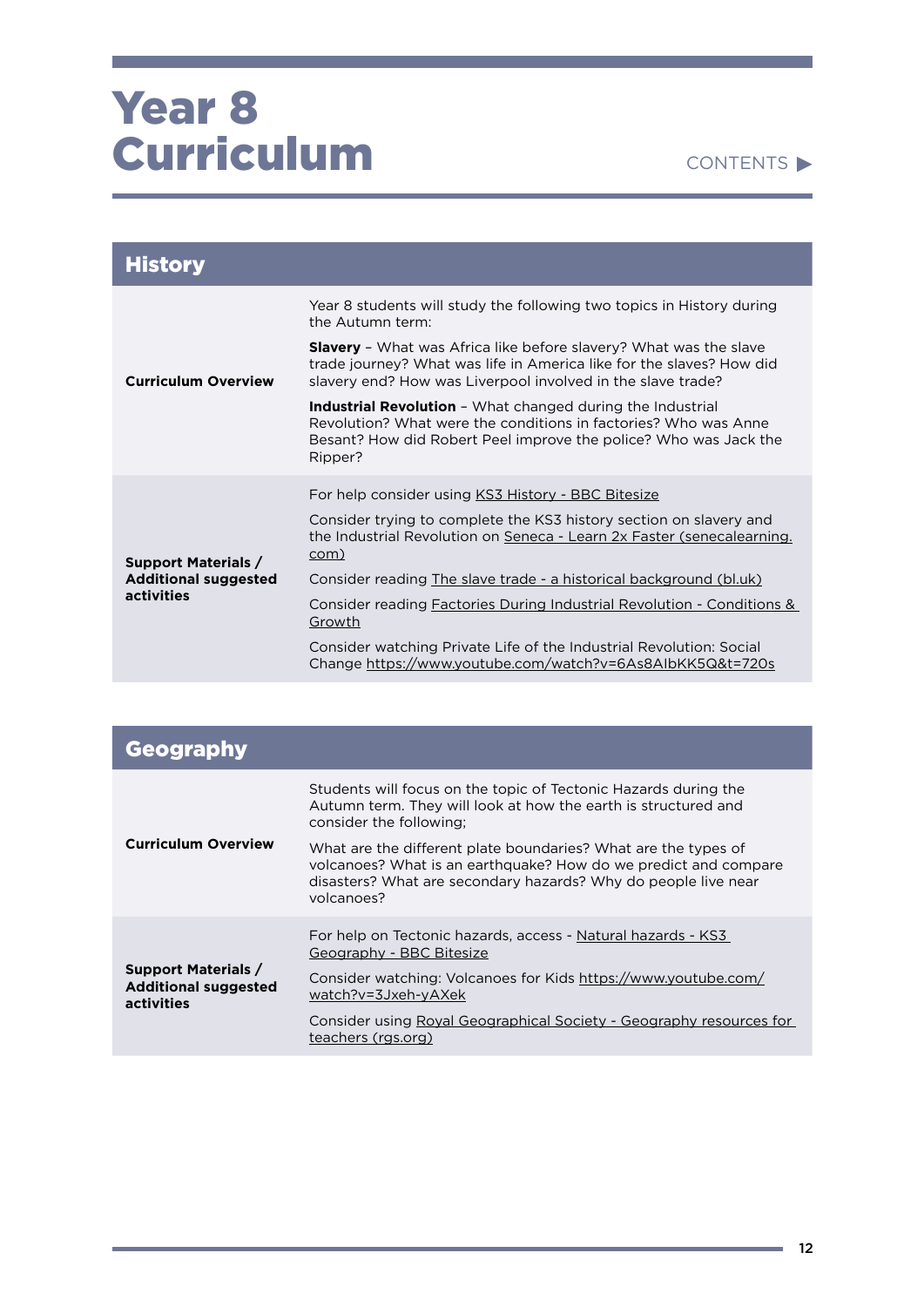| <b>Spanish</b>                                                          |                                                                                                                          |
|-------------------------------------------------------------------------|--------------------------------------------------------------------------------------------------------------------------|
| <b>Curriculum Overview</b>                                              | Year 8 students will study the following topics in Spanish during the<br>Autumn term:                                    |
|                                                                         | <b>Travel</b> - Using the past tense to say where you went on holiday, who<br>you went with and how you travelled there. |
|                                                                         | <b>Holiday activities</b> - Using time phrases to say when you did different<br>activities and sharing your opinion.     |
|                                                                         | <b>Technology</b> - Discuss how you use your mobile phone.                                                               |
|                                                                         | <b>Music and Television</b> - Sharing opinions and comparing different<br>types of music and television genres.          |
|                                                                         | <b>Grammar</b> - Using the present and past tenses to talk about yourself<br>and others.                                 |
|                                                                         | For additional support please consider using-                                                                            |
| <b>Support Materials /</b><br><b>Additional suggested</b><br>activities | https://www.linguascope.com/Select 'Beginner' level (Ask your class<br>teacher for our school login details)             |
|                                                                         | https://www.bbc.co.uk/bitesize/subjects/zfckjxs                                                                          |

| <b>French</b>                                                           |                                                                                                              |
|-------------------------------------------------------------------------|--------------------------------------------------------------------------------------------------------------|
|                                                                         | Year 8 students will study the following topics in French during the<br>Autumn term:                         |
|                                                                         | Introducing yourself and your family member.                                                                 |
|                                                                         | <b>Numbers and months</b> - Recognising dates.                                                               |
| <b>Curriculum Overview</b>                                              | <b>Pets</b> - Saying what pets you do/don't have and descriptions using<br>colours.                          |
|                                                                         | <b>School</b> - Subjects and uniform.                                                                        |
|                                                                         | <b>Free time activities</b> - Sharing your opinion about different hobbies<br>and interests.                 |
|                                                                         | <b>Where you live</b> - Describing where you live, different nationalities and<br>cultures.                  |
|                                                                         | For additional support please consider using-                                                                |
| <b>Support Materials /</b><br><b>Additional suggested</b><br>activities | https://www.linguascope.com/Select 'Beginner' level (Ask your class<br>teacher for our school login details) |
|                                                                         | https://www.bbc.co.uk/bitesize/subjects/zgdqxnb                                                              |

**State**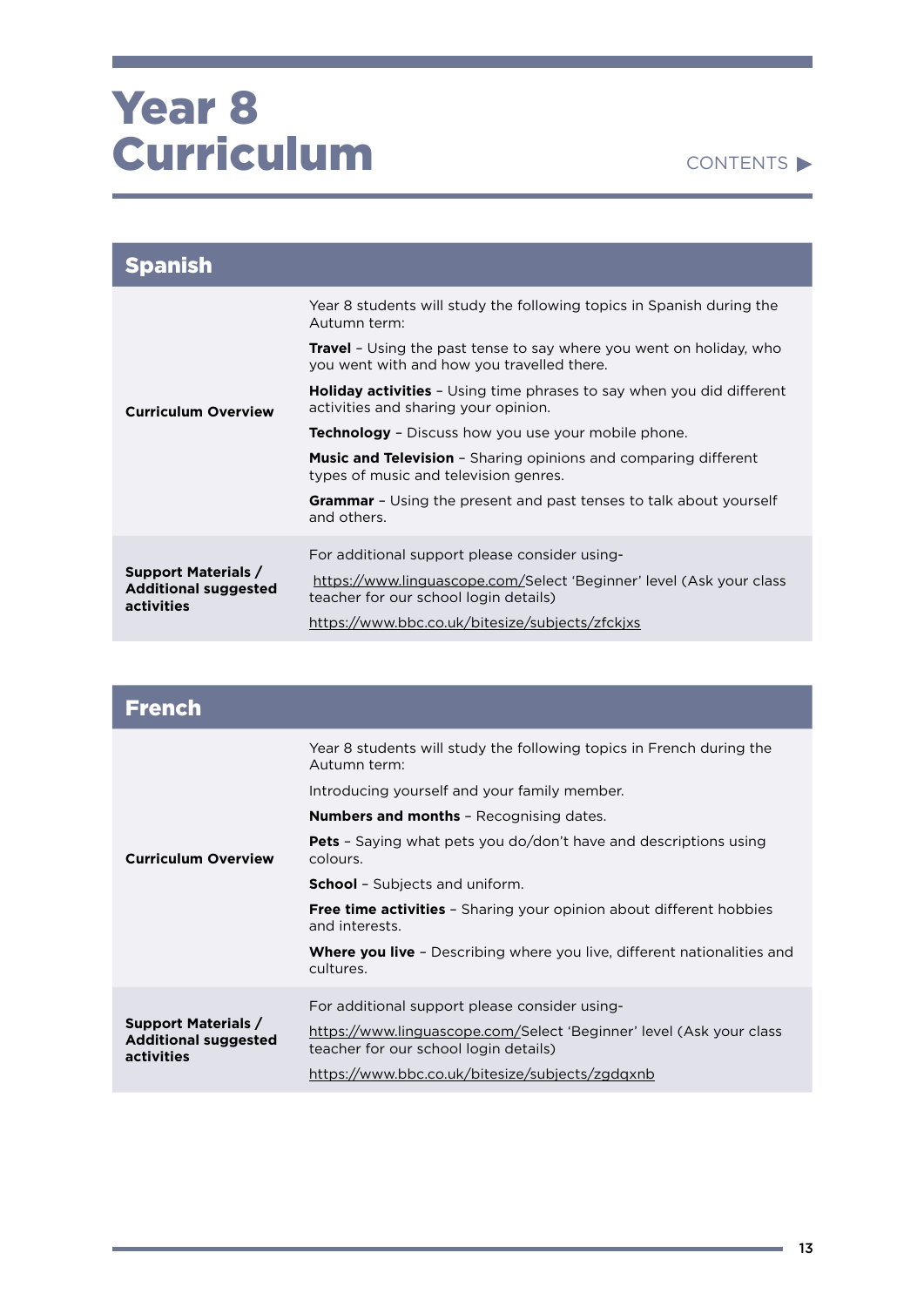| <b>Drama</b>                                                            |                                                                                                                                                                                                                                                                                                                                                                                                                                                                            |
|-------------------------------------------------------------------------|----------------------------------------------------------------------------------------------------------------------------------------------------------------------------------------------------------------------------------------------------------------------------------------------------------------------------------------------------------------------------------------------------------------------------------------------------------------------------|
| <b>Curriculum Overview</b>                                              | In Year 8 students have access to one hour of drama per week. During<br>this lesson they will focus on developing skills and gaining knowledge<br>through creating, performing and evaluating drama. Students are<br>assessed holistically, meaning that they will receive verbal feedback<br>regularly from teacher and peer assessment. There is also a strong<br>focus on students being able to work independently and drive forward<br>their own progress in lessons. |
|                                                                         | Students will be exploring the following topics this term:                                                                                                                                                                                                                                                                                                                                                                                                                 |
|                                                                         | <b>Scripts</b> - students are exposed to a range of different script extracts<br>and explore how to move them from page to stage.                                                                                                                                                                                                                                                                                                                                          |
|                                                                         | <b>Physical Theatre - in contrast students look at how to communicate</b><br>meaning through the medium of physical theatre.                                                                                                                                                                                                                                                                                                                                               |
|                                                                         | For additional support and information, please consider accessing the<br>following links:                                                                                                                                                                                                                                                                                                                                                                                  |
|                                                                         | https://getintotheatre.org                                                                                                                                                                                                                                                                                                                                                                                                                                                 |
| <b>Support Materials /</b><br><b>Additional suggested</b><br>activities | <b>National Theatre - YouTube</b>                                                                                                                                                                                                                                                                                                                                                                                                                                          |
|                                                                         | At the National Theatre in London, we make world-class theatre that is<br>entertaining, challenging and inspiring. And we make it for everyone.<br>National Theatre Live is National Theatre's ground.                                                                                                                                                                                                                                                                     |
|                                                                         | https://www.youtube.com/channel/UCUDq1XzCY0NIOYVJvEMQjqw                                                                                                                                                                                                                                                                                                                                                                                                                   |

**State State**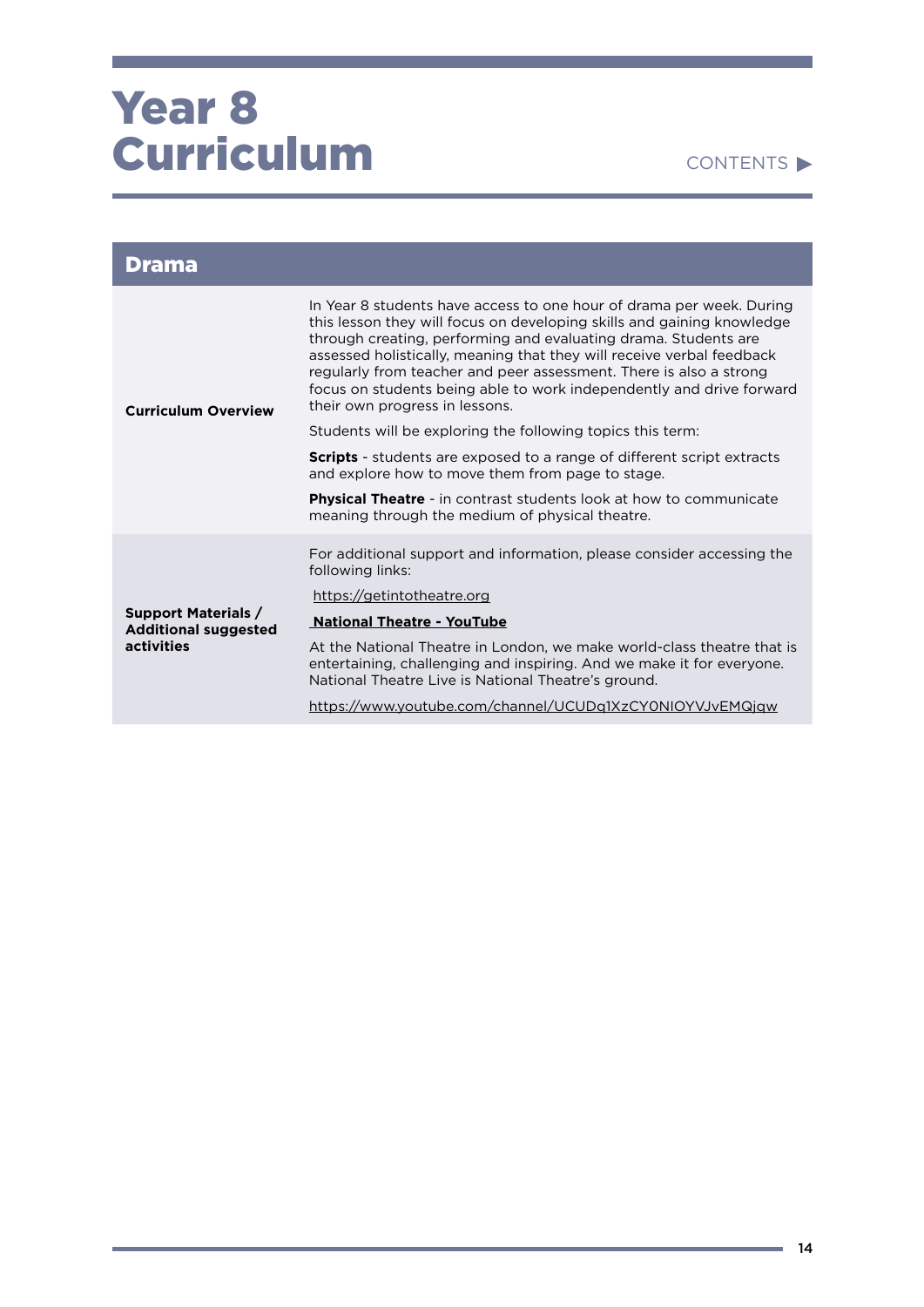|                                                                                | <b>IT/Computer Science</b>                                                                                                                                                                                                                                                                                                                                                                                                                                                                                                                                                                                                                                                                                                                                                                                                                                                                                                                                            |  |
|--------------------------------------------------------------------------------|-----------------------------------------------------------------------------------------------------------------------------------------------------------------------------------------------------------------------------------------------------------------------------------------------------------------------------------------------------------------------------------------------------------------------------------------------------------------------------------------------------------------------------------------------------------------------------------------------------------------------------------------------------------------------------------------------------------------------------------------------------------------------------------------------------------------------------------------------------------------------------------------------------------------------------------------------------------------------|--|
|                                                                                | This term students will focus on two units:                                                                                                                                                                                                                                                                                                                                                                                                                                                                                                                                                                                                                                                                                                                                                                                                                                                                                                                           |  |
|                                                                                | <b>Computing Systems</b>                                                                                                                                                                                                                                                                                                                                                                                                                                                                                                                                                                                                                                                                                                                                                                                                                                                                                                                                              |  |
|                                                                                | Developing the web                                                                                                                                                                                                                                                                                                                                                                                                                                                                                                                                                                                                                                                                                                                                                                                                                                                                                                                                                    |  |
| <b>Curriculum Overview</b>                                                     | Computing systems - This unit takes students on a tour through<br>the different layers of computing systems: from programs and the<br>operating system, to the physical components that store and execute<br>these programs, to the fundamental binary building blocks that these<br>components consist of. The aim is to provide a concise overview<br>of how computing systems operate, conveying the essentials and<br>abstracting away the technical details that might confuse or put off<br>learners. The last lessons cover two interesting contemporary topics:<br>artificial intelligence and open source software. These are linked<br>back to the content of the unit, helping learners to both broaden<br>their knowledge and focus on the topics addressed in the unit. The<br>unit assumes no prior knowledge. There are, however, links to the<br>'Representations' units taught in Years 8 and 9 and the 'Networks'<br>units taught in Years 7 and 8. |  |
|                                                                                | Developing for the web - In this unit, students will explore the<br>technologies that make up the internet and World Wide Web. Starting<br>with an exploration of the building blocks of the World Wide Web,<br>HTML, and CSS, students will investigate how websites are catalogued<br>and organised for effective retrieval using search engines. By the end<br>of the unit, students will have a functioning website.                                                                                                                                                                                                                                                                                                                                                                                                                                                                                                                                              |  |
|                                                                                | For further information please see -                                                                                                                                                                                                                                                                                                                                                                                                                                                                                                                                                                                                                                                                                                                                                                                                                                                                                                                                  |  |
|                                                                                | Year 8 computer science knowledge organiser                                                                                                                                                                                                                                                                                                                                                                                                                                                                                                                                                                                                                                                                                                                                                                                                                                                                                                                           |  |
| <b>Support Materials /</b><br><b>Additional suggested</b><br><b>activities</b> | Computer systems - Introducing computers - GCSE Computer Science<br>Revision - BBC Bitesize                                                                                                                                                                                                                                                                                                                                                                                                                                                                                                                                                                                                                                                                                                                                                                                                                                                                           |  |
|                                                                                | Computer systems - Introducing computers - GCSE Computer Science<br>Revision - BBC Bitesize                                                                                                                                                                                                                                                                                                                                                                                                                                                                                                                                                                                                                                                                                                                                                                                                                                                                           |  |
|                                                                                | Web design and development - National 5 Computing Science<br><b>Revision - BBC Bitesize</b>                                                                                                                                                                                                                                                                                                                                                                                                                                                                                                                                                                                                                                                                                                                                                                                                                                                                           |  |

٠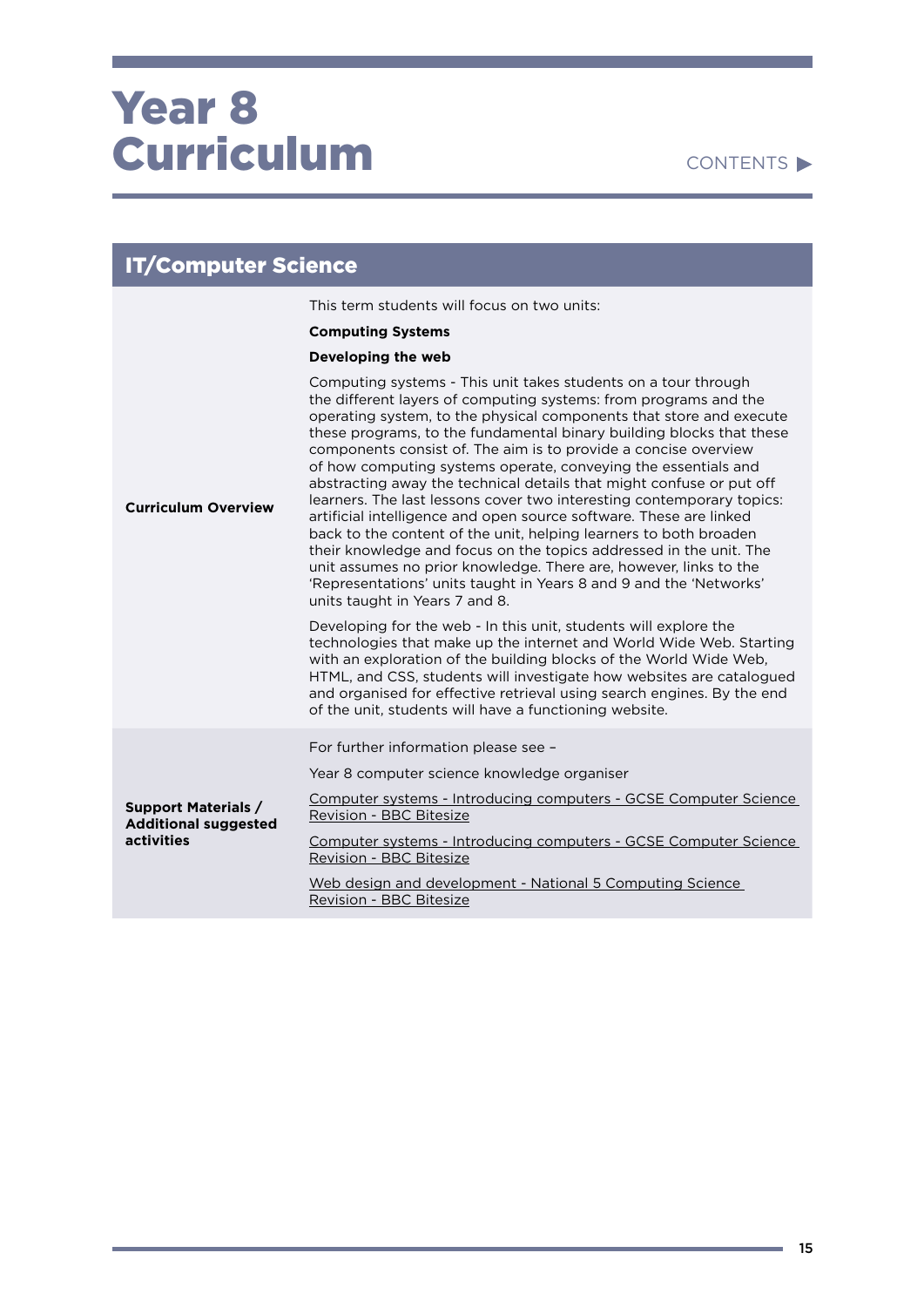#### CONTENTS

| <b>Music</b>                                                            |                                                                                                                                                                                                                                              |
|-------------------------------------------------------------------------|----------------------------------------------------------------------------------------------------------------------------------------------------------------------------------------------------------------------------------------------|
| <b>Curriculum Overview</b>                                              | Year 8 Music lessons, students will explore the diversity of hip<br>hop and dance by creating a rap and producing a backing track.<br>Students will continue to develop their keyboard<br>skills whilst learning about how to produce music. |
| <b>Support Materials /</b><br><b>Additional suggested</b><br>activities | If you have access to an Apple product (phone, Mac, iPad)<br>download GarageBand for free and familiarise yourself<br>with the software.                                                                                                     |
|                                                                         | You can find alternatives for windows/<br>Android products such as Ableton, Fruity Loops and many others.                                                                                                                                    |
|                                                                         | We will also explore the origins of HipHop music and how<br>it developed contextually.<br>Consider watching a documentary series called                                                                                                      |
|                                                                         | The Defiant One's on Netflix to gain a truly                                                                                                                                                                                                 |
|                                                                         | enriching background knowledge on the origins of Hip<br>Hop and Rap music.                                                                                                                                                                   |

| <b>Dance</b>                                                            |                                                                                                                                                                                                                                                                                                                              |
|-------------------------------------------------------------------------|------------------------------------------------------------------------------------------------------------------------------------------------------------------------------------------------------------------------------------------------------------------------------------------------------------------------------|
|                                                                         | Within Years 8 and 9, students will be able to select either 2 lessons of<br>PE or 1 lesson of PE and 1 lesson of dance. In each lesson students will<br>create and perform.                                                                                                                                                 |
| <b>Curriculum Overview</b>                                              | Year 8 dance lessons enable students to study a range of dance styles<br>focusing on key pioneers within the dance industry to embed key<br>dance skills which include: 'Street - Diversity' and 'Commercial - Little<br>Mix'. Students will explore Action, Spatial, Dynamic and Relationship<br>content across the styles. |
| <b>Support Materials /</b><br><b>Additional suggested</b><br>activities | Homework: To rehearse dance routines, learn key vocabulary and<br>research dance styles.                                                                                                                                                                                                                                     |

**STATISTICS**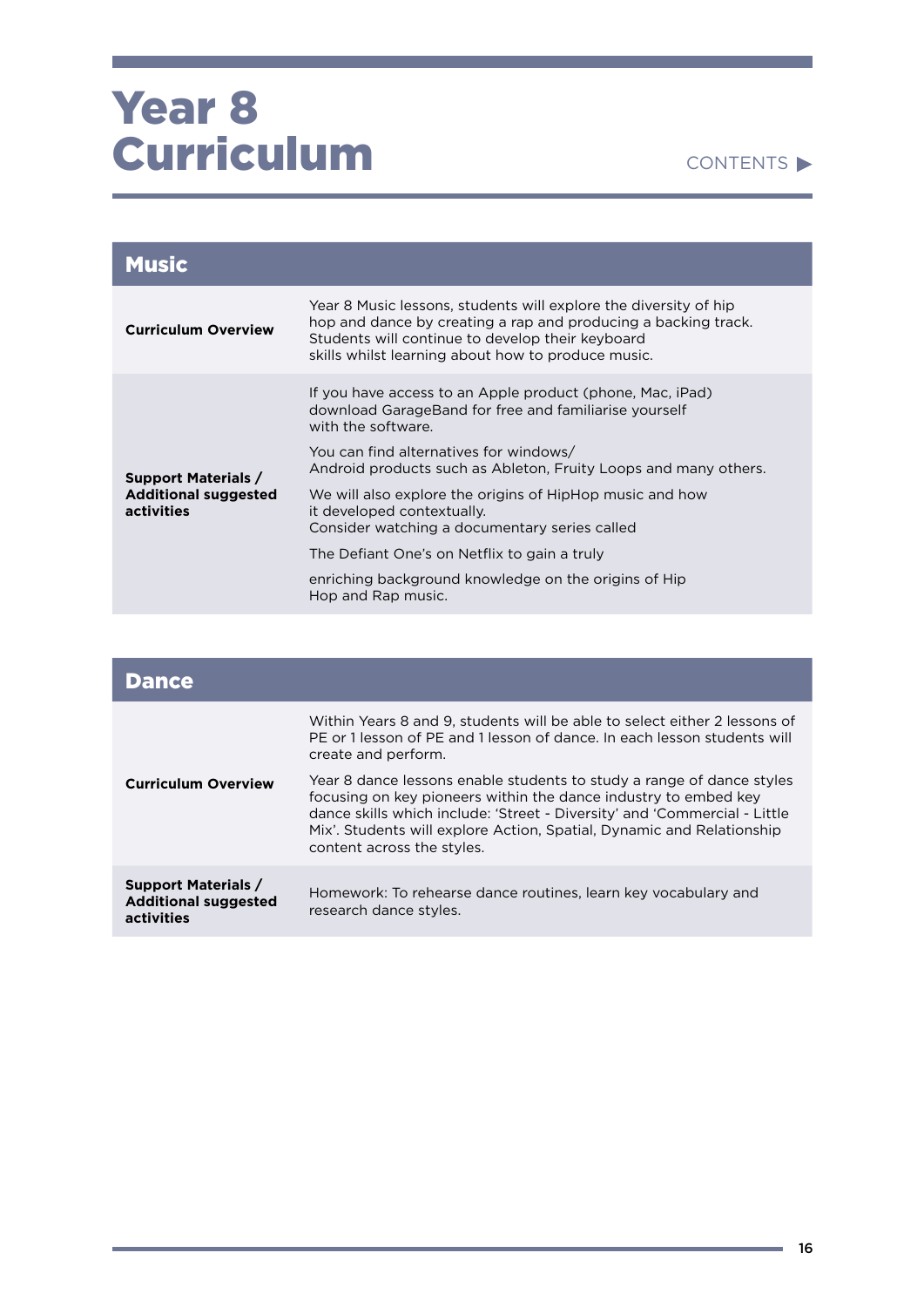#### CONTENTS

| <b>Lessons For Life</b>                                                 |                                                                                                                                                                                                                                                                                                                                                                                                                                                                                                                                                                                                                                                                                                                                |
|-------------------------------------------------------------------------|--------------------------------------------------------------------------------------------------------------------------------------------------------------------------------------------------------------------------------------------------------------------------------------------------------------------------------------------------------------------------------------------------------------------------------------------------------------------------------------------------------------------------------------------------------------------------------------------------------------------------------------------------------------------------------------------------------------------------------|
| <b>Curriculum Overview</b>                                              | During the Autumn term, students in Year 8 will focus on the topic<br>'OBA Against Bullying'. This involves students learning, exploring and<br>reflecting on the following points;<br>_ Definition of bullying<br>_ Examples of bullying including physical, verbal, online and prejudicial<br>$\_$ The impact of bullying including how to cope with emotions<br>_ How to respond to bullying<br>_ How OBA tackles bullying including<br>- How to report bullying<br>_ What it would mean for bullying to become "socially unacceptable"<br>_ The importance of being an "upstander" rather than a "bystander"<br>_ How to "call out" bullies and bullying<br>What to do when you see it happening in your year group/school |
|                                                                         | What to do when you see one of your friends being the bully                                                                                                                                                                                                                                                                                                                                                                                                                                                                                                                                                                                                                                                                    |
| <b>Support Materials /</b><br><b>Additional suggested</b><br>activities | Sources of support and help are provided to students at the back of<br>each of their Lessons for Life project booklets                                                                                                                                                                                                                                                                                                                                                                                                                                                                                                                                                                                                         |

| Art                                                                     |                                                                                                                                                                                                            |
|-------------------------------------------------------------------------|------------------------------------------------------------------------------------------------------------------------------------------------------------------------------------------------------------|
| <b>Curriculum Overview</b>                                              | During the Autumn term, students will focus on Cubism and why this<br>is such an important style of art work.                                                                                              |
|                                                                         | They will look at Cubism Transcriptions and create Cubism art work<br>to develop their understanding of this influential style. Students will<br>develop a mixed media approach to creating their version. |
| <b>Support Materials /</b><br><b>Additional suggested</b><br>activities | Consider researching the work of Pablo Picasso, research the work<br>of a range of Cubist Artists and techniques to gain insight into this<br>popular art style.                                           |

Year 8 Knowledge Organisers can be accessed by clicking this link.

Knowledge Organisers contain key information on specific topics covered within subjects.

[Click Here](https://drive.google.com/drive/folders/1J7cJwV8lxqspkHofgsrzSqFQSGR_TuSY?usp=sharing)

a.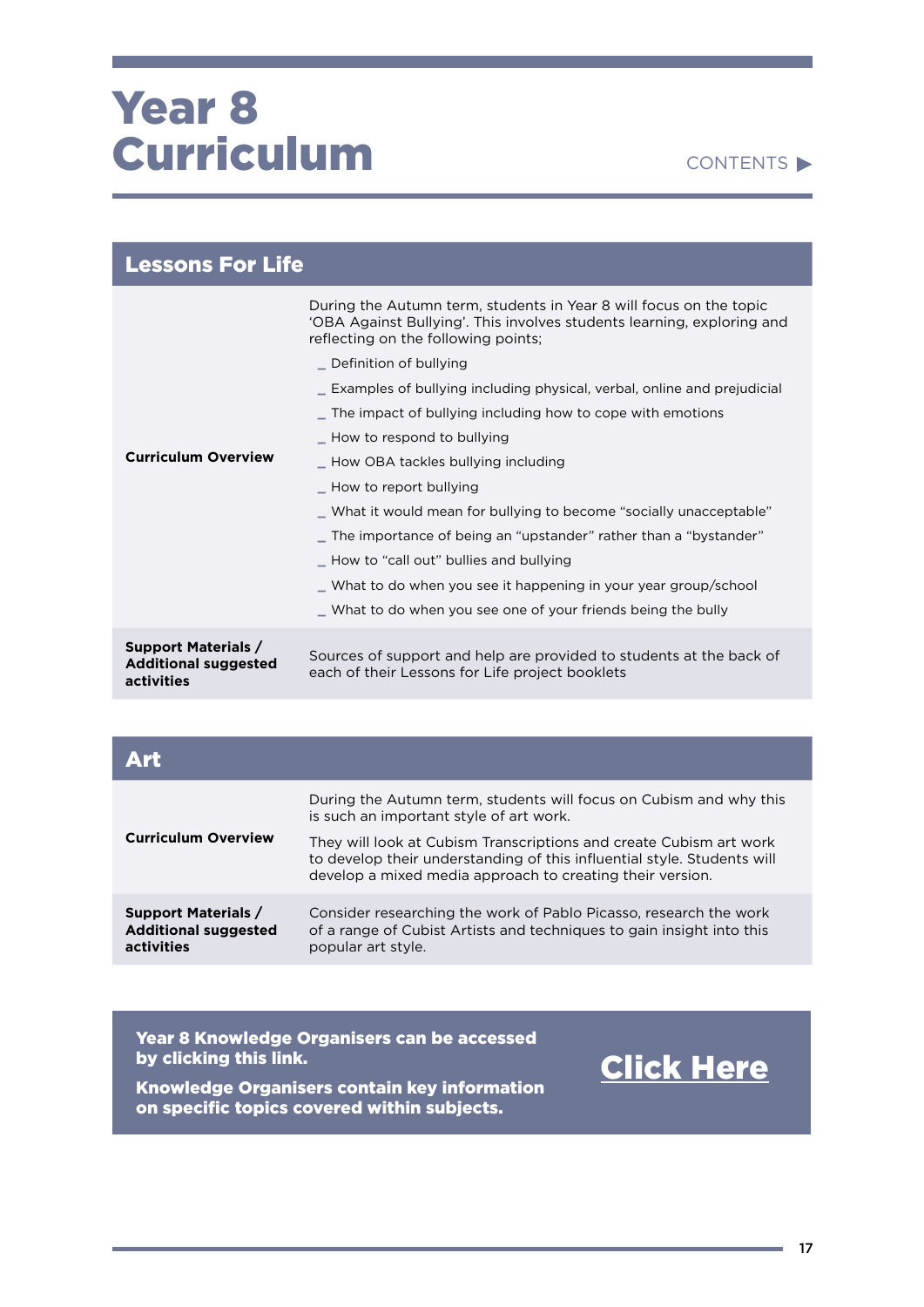#### CONTENTS<sup>></sup>

| <b>English</b>                                                          |                                                                                                                                                                                                                                                                                                                                                                                                               |
|-------------------------------------------------------------------------|---------------------------------------------------------------------------------------------------------------------------------------------------------------------------------------------------------------------------------------------------------------------------------------------------------------------------------------------------------------------------------------------------------------|
| <b>Curriculum Overview</b>                                              | Students are reading the novel 'Noughts and Crosses'. Students will<br>analyse how relationships are presented and the human effect of<br>discrimination and prejudice. Students will also begin to look at non-<br>fiction linked to the text. This term has a focus on reading skills of<br>analysis of character and theme and writing skills of using ambitious<br>vocabulary and punctuation for effect. |
| <b>Support Materials /</b><br><b>Additional suggested</b><br>activities | For additional support and information please consider accessing the<br>following links;                                                                                                                                                                                                                                                                                                                      |
|                                                                         | Noughts and Crosses https://www.puffinschools.co.uk/resources/ks3-<br>discussion-questions-noughts-and-crosses/ (points for discussion)                                                                                                                                                                                                                                                                       |
|                                                                         | Using punctuation for effect:<br>https://www.bbc.co.uk/bitesize/guides/zcghcwx/revision/7                                                                                                                                                                                                                                                                                                                     |
|                                                                         | Our homework platform (set weekly, but the site also has a range of<br>courses students can practise in their own time to consolidate learning)<br>https://senecalearning.com/en-GB/                                                                                                                                                                                                                          |

| <b>Mathematics</b>                                                      |                                                                                                                                                                                                                                                                                                                                                    |
|-------------------------------------------------------------------------|----------------------------------------------------------------------------------------------------------------------------------------------------------------------------------------------------------------------------------------------------------------------------------------------------------------------------------------------------|
| <b>Curriculum Overview</b>                                              | Students will start Year 9 having already seen a lot of the key concepts<br>that are vital to maths. Now they will be working on the more<br>challenging topics and making further connections to build on their<br>mathematical journey. Topics this term include straight line graphs,<br>forming and solving equations and testing conjectures. |
| <b>Support Materials /</b><br><b>Additional suggested</b><br>activities | For additional support please consider accessing the following links;<br>https://vle.mathswatch.co.uk/vle/<br>https://whiterosemaths.com/homelearning/year-9/<br>https://completemaths.com/tutor                                                                                                                                                   |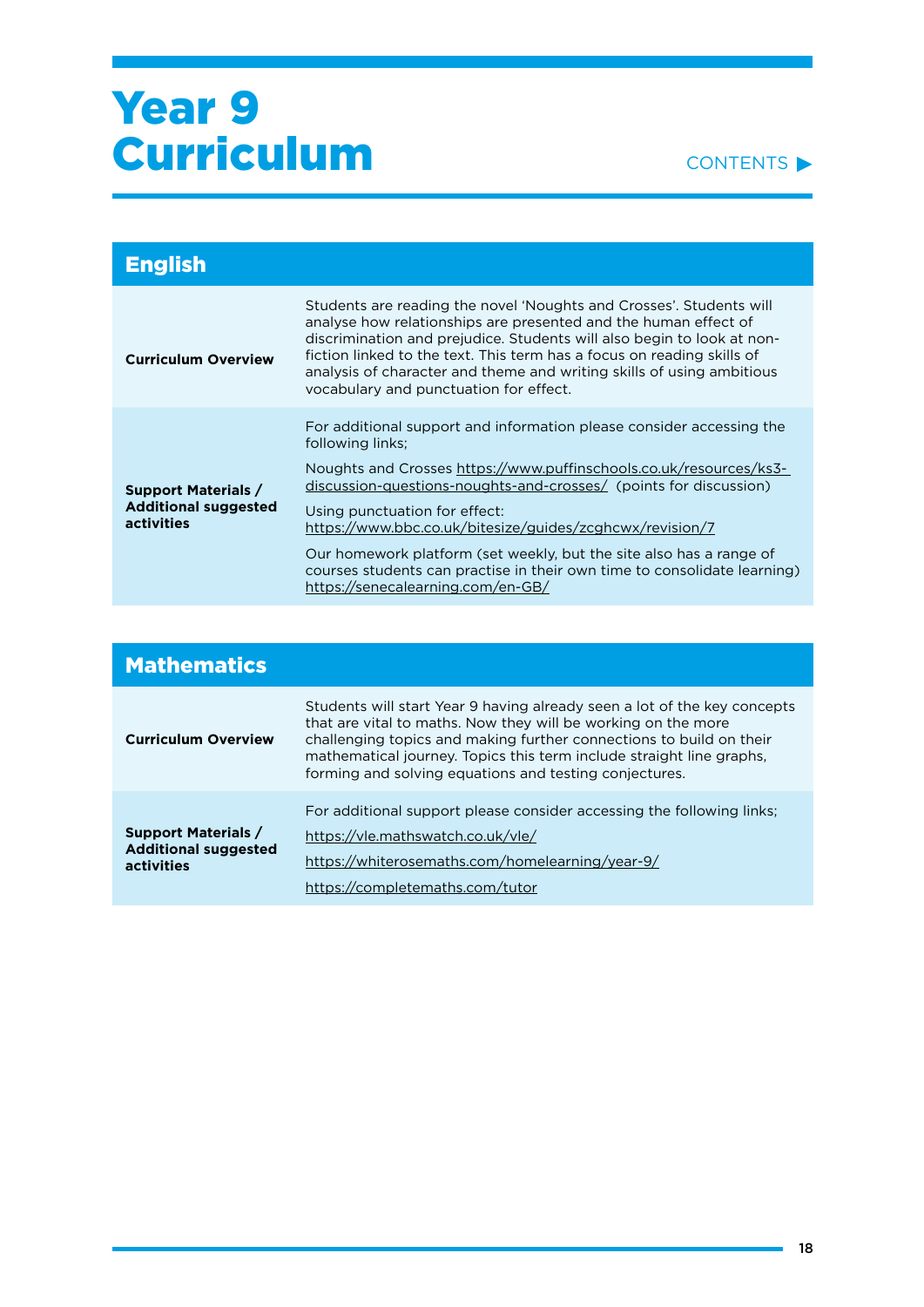

| <b>Science</b>                                                          |                                                                                                                                                                                                                                                                                                                                                                                                                                                                                                                                                                                                                                                                                                                                                              |
|-------------------------------------------------------------------------|--------------------------------------------------------------------------------------------------------------------------------------------------------------------------------------------------------------------------------------------------------------------------------------------------------------------------------------------------------------------------------------------------------------------------------------------------------------------------------------------------------------------------------------------------------------------------------------------------------------------------------------------------------------------------------------------------------------------------------------------------------------|
| <b>Curriculum Overview</b>                                              | Students in Year 9 will study the following topics in Science<br>during the Autumn Term:<br><b>Cells</b> - What are the differences between plant, animal and bacterial<br>cells? What is a specialised cell and how are they adapted to there<br>function?<br><b>Acids, alkalis and indicators</b> - What is an acid? How can you test the<br>pH of a substance? What is neutralisation?<br><b>Maths skills</b> - How to draw graphs. What is probability? Interpreting<br>data.<br><b>Forces and motion - What are resultant forces? What are Newtons</b><br>laws? What is the difference between thinking distance and braking<br>distance?<br><b>Health and disease</b> - What are pathogens? How can diseases spread?<br>What is antibiotic resistance? |
| <b>Support Materials /</b><br><b>Additional suggested</b><br>activities | Online homework resource: https://www.tassomai.com/<br><b>BBC Bitesize</b>                                                                                                                                                                                                                                                                                                                                                                                                                                                                                                                                                                                                                                                                                   |

| <b>Spanish</b>                                                          |                                                                                                                                   |
|-------------------------------------------------------------------------|-----------------------------------------------------------------------------------------------------------------------------------|
| <b>Curriculum Overview</b>                                              | Students in Year 9 will study the following topics in Spanish during the<br>Autumn Term:                                          |
|                                                                         | <b>Personal Interests</b> - Sharing higher level detailed opinions for yourself<br>and others on a variety of hobbies and topics. |
|                                                                         | <b>Movies</b> - Sharing opinions and comparing different types of movie<br>genres.                                                |
|                                                                         | <b>Jobs</b> - Using the future tense to talk about types of jobs and career<br>plans.                                             |
|                                                                         | <b>Working life</b> - Variety of tasks involved in different jobs.                                                                |
|                                                                         | C.V - Describing your personality and qualities for job applications                                                              |
| <b>Support Materials /</b><br><b>Additional suggested</b><br>activities | For additional information and support please consider accessing the<br>following links-                                          |
|                                                                         | https://www.linguascope.com/Select 'Beginner' level (Ask your class<br>teacher for our school login details                       |
|                                                                         | https://www.bbc.co.uk/bitesize/subjects/zfckjxs                                                                                   |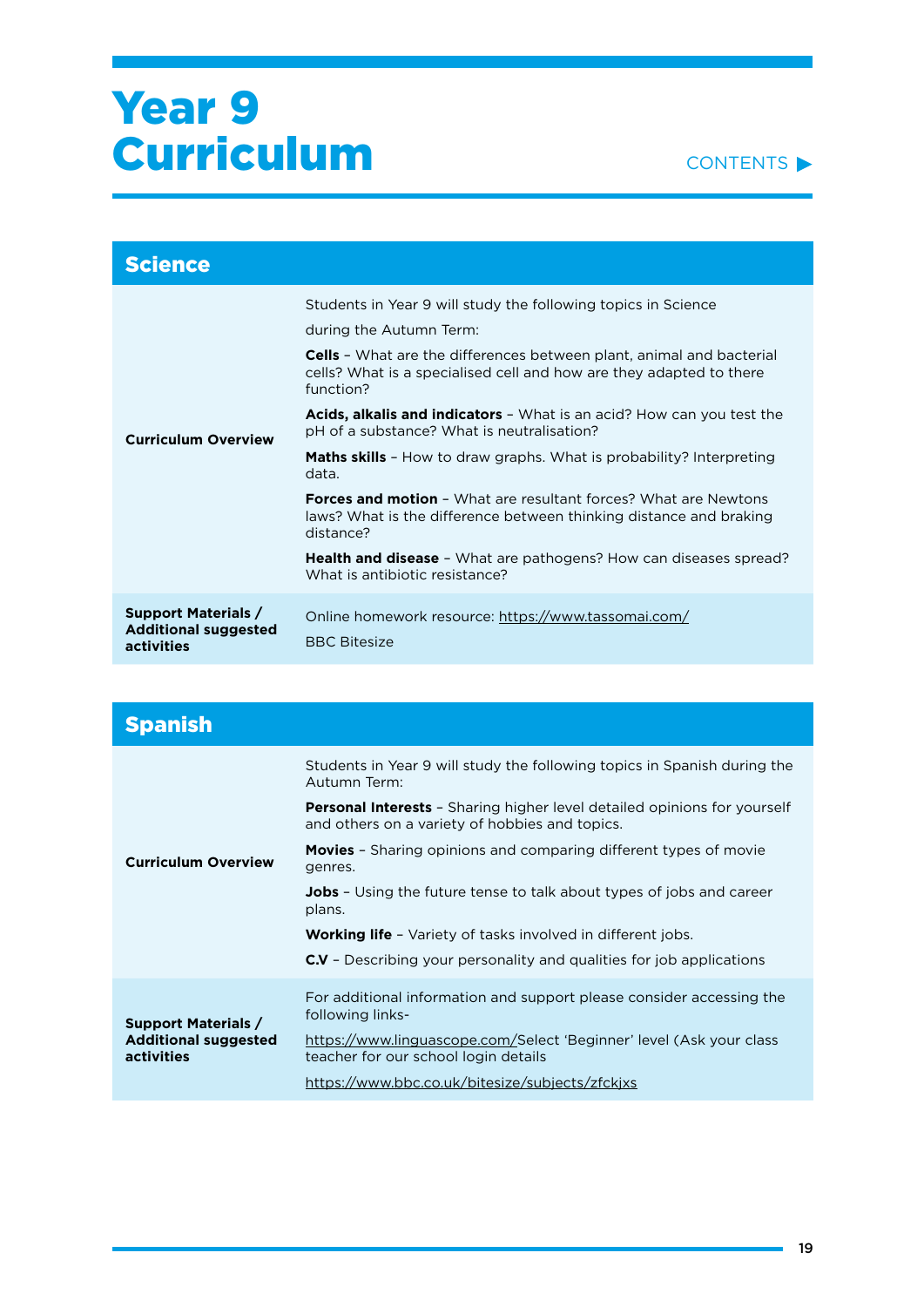

| <b>History</b>                                                          |                                                                                                                                                                                          |
|-------------------------------------------------------------------------|------------------------------------------------------------------------------------------------------------------------------------------------------------------------------------------|
| <b>Curriculum Overview</b>                                              | Students in Year 9 will study the following topics in History during the<br>Autumn Term:                                                                                                 |
|                                                                         | <b>WWII</b> - What caused WWII? What happened during the battle of<br>Stalingrad and D-Day? What was the Blitz? How did evacuation and<br>rationing happen? What was the A-bomb?         |
|                                                                         | <b>The Holocaust</b> - What was the Holocaust? How were Jewish people<br>treated prior to WWII? What were camps like? How were the<br>perpetrators punished? How has genocide continued? |
| <b>Support Materials /</b><br><b>Additional suggested</b><br>activities | For help on WWII and the Holocaust - World War Two - KS3 History -<br><b>BBC Bitesize</b>                                                                                                |
|                                                                         | Consider trying to complete the KS3 history section on WWII and the<br>Holocaust on Seneca - Learn 2x Faster (senecalearning.com)                                                        |
|                                                                         | Consider watching World War II and the Holocaust https://www.<br>youtube.com/watch?v=tMnAztCHcNo                                                                                         |
|                                                                         | Consider reading D-Day - Invasion, Facts & Significance - HISTORY<br>Consider reading WW2: Eight months of Blitz terror - BBC Teach                                                      |
|                                                                         |                                                                                                                                                                                          |

| <b>Geography</b>                                                        |                                                                                                                                                                                                                                                                                                                                                                                                                                             |
|-------------------------------------------------------------------------|---------------------------------------------------------------------------------------------------------------------------------------------------------------------------------------------------------------------------------------------------------------------------------------------------------------------------------------------------------------------------------------------------------------------------------------------|
| <b>Curriculum Overview</b>                                              | Year 9 Geography students will study the topic <b>'World of Work'</b><br>during the Autumn term. They will look at how we classify industry<br>and learn about the following points; How has employment changed?<br>What is growth and digital economy? What are the role of TNCs?<br>What is Fairtrade? What is the difference between formal and informal<br>work? What is the quaternary sector? How has tourism impacted<br>employment? |
| <b>Support Materials /</b><br><b>Additional suggested</b><br>activities | For help on World of Work - Tourism - KS3 Geography - BBC Bitesize<br>Consider interacting with The changing order of economic power  <br>Geography in the News                                                                                                                                                                                                                                                                             |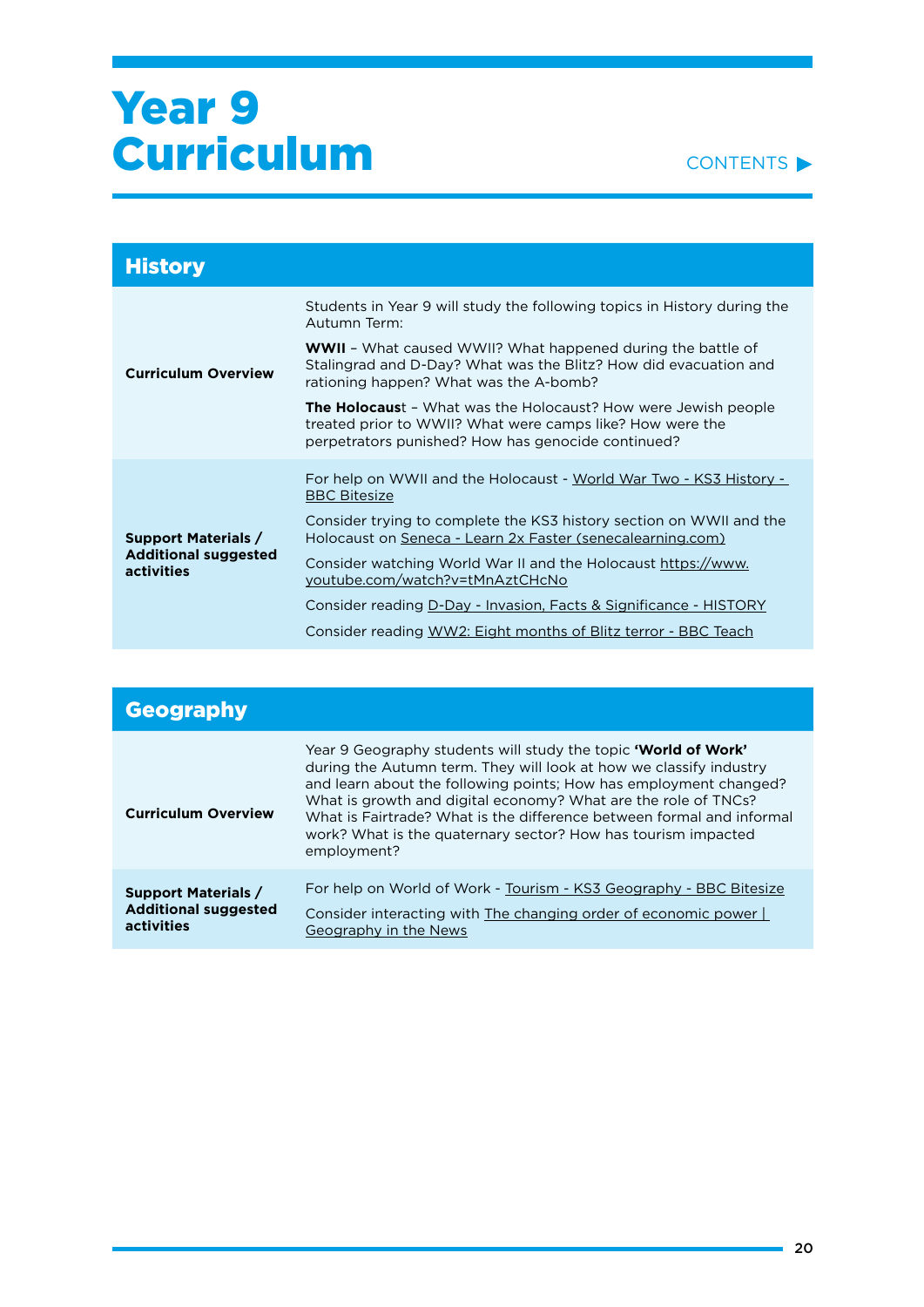#### CONTENTS<sup>></sup>

| <b>Physical Education</b>                                               |                                                                                                                                                                                                                                                                                                                                              |
|-------------------------------------------------------------------------|----------------------------------------------------------------------------------------------------------------------------------------------------------------------------------------------------------------------------------------------------------------------------------------------------------------------------------------------|
| <b>Curriculum Overview</b>                                              | All Year 9 students build on their courage and ability to make informed<br>choices by leading their own sports sessions. Students will choose<br>to lead sessions in various sporting activities that will encourage an<br>active, healthy lifestyle in the future. Activities will include, football,<br>tchoukball, badminton and netball. |
| <b>Support Materials /</b><br><b>Additional suggested</b><br>activities | For extra support and information please access - https://www.bbc.<br>co.uk/bitesize/subjects/zdhs34j<br>Consider watching elite athletes on television<br>Consider joining a local team:<br>Football: Linnets FC or Runcorn Town<br>Netball: Beechwood<br>https://www.teachpe.com/ Issues and Debates, Film: Supersize                      |
|                                                                         | me, Invictus, The Game Changers. Further Reading: The Chimp<br>Paradox by Prof Steve Peters. Strength Training Anatomy by<br>Frederic Delavier. The Sports Gene by David Epstein.                                                                                                                                                            |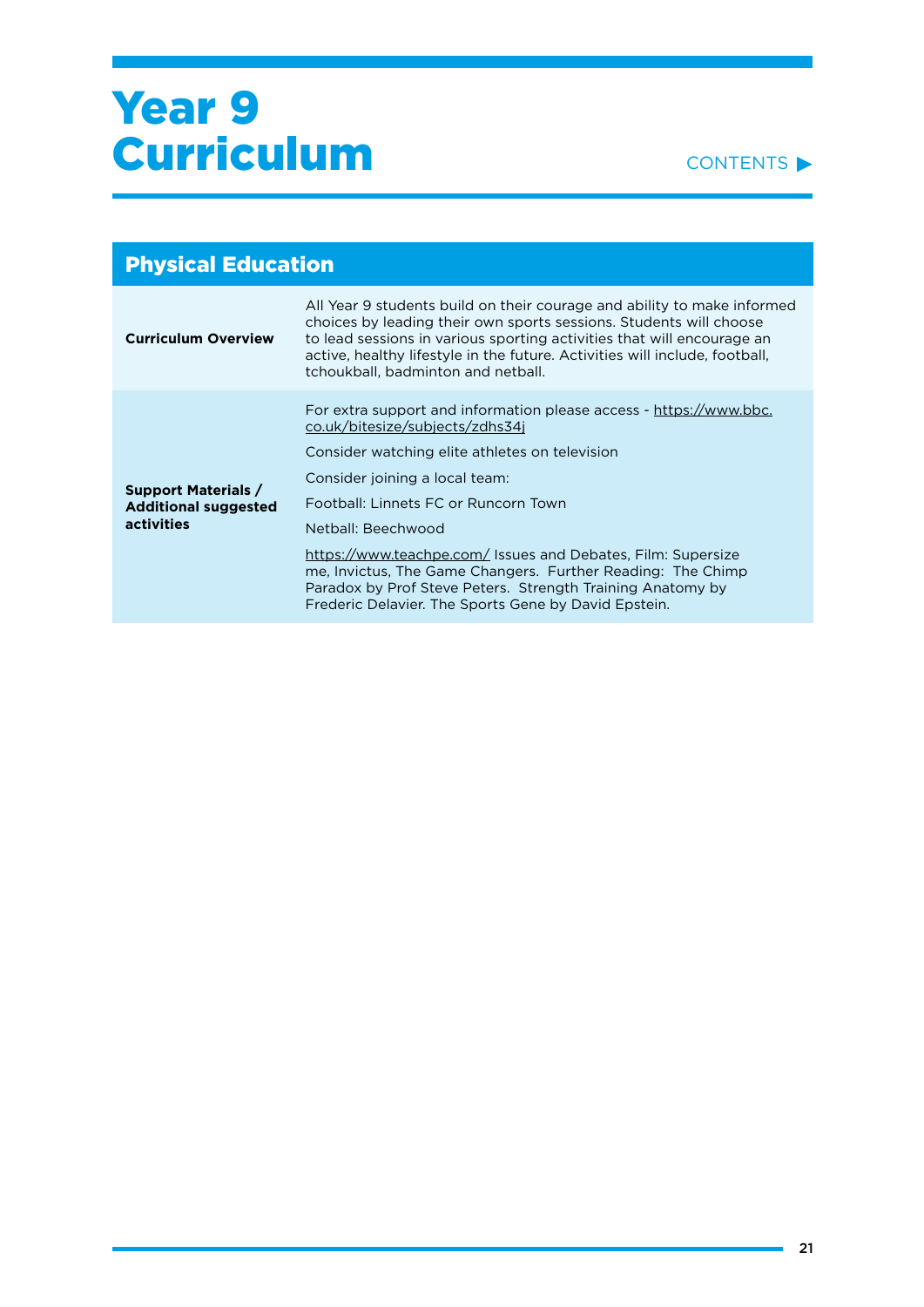

| <b>IT/Computer Science</b>                                              |                                                                                                                                                                                                                                                                                                                                                                                                                                                                                                                                                                                                                                                      |
|-------------------------------------------------------------------------|------------------------------------------------------------------------------------------------------------------------------------------------------------------------------------------------------------------------------------------------------------------------------------------------------------------------------------------------------------------------------------------------------------------------------------------------------------------------------------------------------------------------------------------------------------------------------------------------------------------------------------------------------|
|                                                                         | This term. Students will focus on two units of work:                                                                                                                                                                                                                                                                                                                                                                                                                                                                                                                                                                                                 |
|                                                                         | <b>Cybersecurity</b>                                                                                                                                                                                                                                                                                                                                                                                                                                                                                                                                                                                                                                 |
|                                                                         | <b>Data Science</b>                                                                                                                                                                                                                                                                                                                                                                                                                                                                                                                                                                                                                                  |
| <b>Curriculum Overview</b>                                              | Cybersecurity - This unit takes students on an eyeopening journey<br>of discovery about techniques used by cybercriminals to steal<br>data, disrupt systems, and infiltrate networks. Students will start by<br>considering the value of their data to organisations and what they<br>might use it for. They will then look at social engineering techniques<br>used by cybercriminals to try to trick users into giving away their<br>personal data. The unit will look at the more common cybercrimes such<br>as hacking, DDoS attacks, and malware, as well as looking at methods<br>to protect ourselves and our networks against these attacks. |
|                                                                         | Data science - In this unit, students will be introduced to data science,<br>and by the end of the unit they will be empowered by knowing how<br>to use data to investigate problems and make changes to the world<br>around them. Students will be exposed to both global and local data<br>sets and gain an understanding of how visualising data can help with<br>the process of identifying patterns and trends. Towards the end of the<br>unit, students will go through the steps of the investigative cycle to try<br>to solve a problem in the school using data.                                                                            |
|                                                                         | For further information please see -                                                                                                                                                                                                                                                                                                                                                                                                                                                                                                                                                                                                                 |
|                                                                         | Year 9 Computer Science Knowledge Organiser                                                                                                                                                                                                                                                                                                                                                                                                                                                                                                                                                                                                          |
| <b>Support Materials /</b><br><b>Additional suggested</b><br>activities | Cyber security - Ethical, legal and environmental impacts of digital<br>technology - AQA - GCSE Computer Science Revision - AQA - BBC<br><b>Bitesize</b>                                                                                                                                                                                                                                                                                                                                                                                                                                                                                             |
|                                                                         | Data representation - KS3 Computer Science - BBC Bitesize                                                                                                                                                                                                                                                                                                                                                                                                                                                                                                                                                                                            |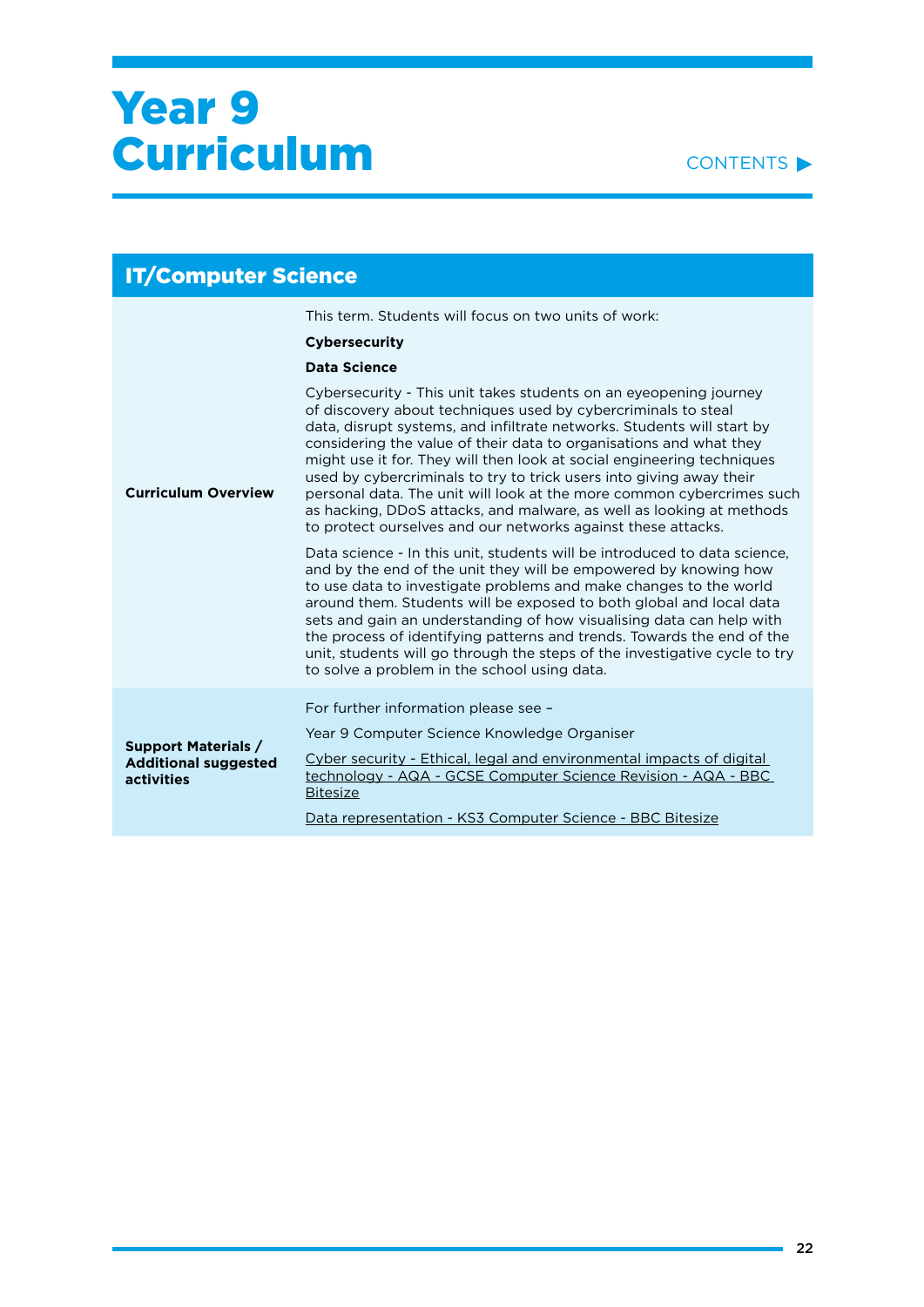#### CONTENTS<sup>></sup>

| <b>Technology</b>          |                                                                                                                                                                                                                                                                                                                                                                                                                                                         |
|----------------------------|---------------------------------------------------------------------------------------------------------------------------------------------------------------------------------------------------------------------------------------------------------------------------------------------------------------------------------------------------------------------------------------------------------------------------------------------------------|
|                            | Year 9 students explore the Design and Technology curriculum which<br>includes Catering (Food), Textiles, Resistant Materials and Hair and<br>Beauty. Throughout the year students experience each of the subject<br>areas on a carousel basis with specialised teachers.                                                                                                                                                                               |
|                            | Textiles - Students will focus on the research, design and making<br>processes. Students will continue to explore influential movements<br>and references to help produce an outstanding mini portfolio of work,<br>working collaboratively with the latest Performing Arts project. They<br>will further develop their annotation skills and develop designs that<br>will underpin a final outcome, showcasing a range of techniques and<br>materials. |
|                            | Catering - Students learn about food safety in the kitchen, food<br>labelling, diet analysis, food science, foods from around the world and<br>Fairtrade and ethical food choices. Students studying Catering are<br>based in the Food Technology room. They will prepare and cook a<br>selection of dishes to develop practical skills. These skills include:                                                                                          |
| <b>Curriculum Overview</b> | Dough making shaping, rolling and portion control creating pin wheels.                                                                                                                                                                                                                                                                                                                                                                                  |
|                            | Pastry making, rolling out and blind baking creating a fruit pie.                                                                                                                                                                                                                                                                                                                                                                                       |
|                            | Boiling, simmering, frying, seasoning and time management creating a<br>Rogan Josh.                                                                                                                                                                                                                                                                                                                                                                     |
|                            | Preparing a roux sauce to create macaroni cheese.                                                                                                                                                                                                                                                                                                                                                                                                       |
|                            | Boiling, simmering baking, mashing and knife skills creating a cottage<br>pie.                                                                                                                                                                                                                                                                                                                                                                          |
|                            | <b>Resistant Materials - Students will explore electronics and build on</b><br>their previous knowledge of timbers and polymers to produce a buzzer<br>game. They will develop practical skills as well as knowledge of tools,<br>equipment and how to produce a working electronic circuit. Students<br>will work to a brief, following the design process to produce a creative<br>working prototype.                                                 |
|                            | Hair and Beauty - Students will learn and develop skills in hair styling,<br>make up and face paint for school Christmas production of 'Rock of<br>ages' using a range of specialist tools and equipment.                                                                                                                                                                                                                                               |
|                            |                                                                                                                                                                                                                                                                                                                                                                                                                                                         |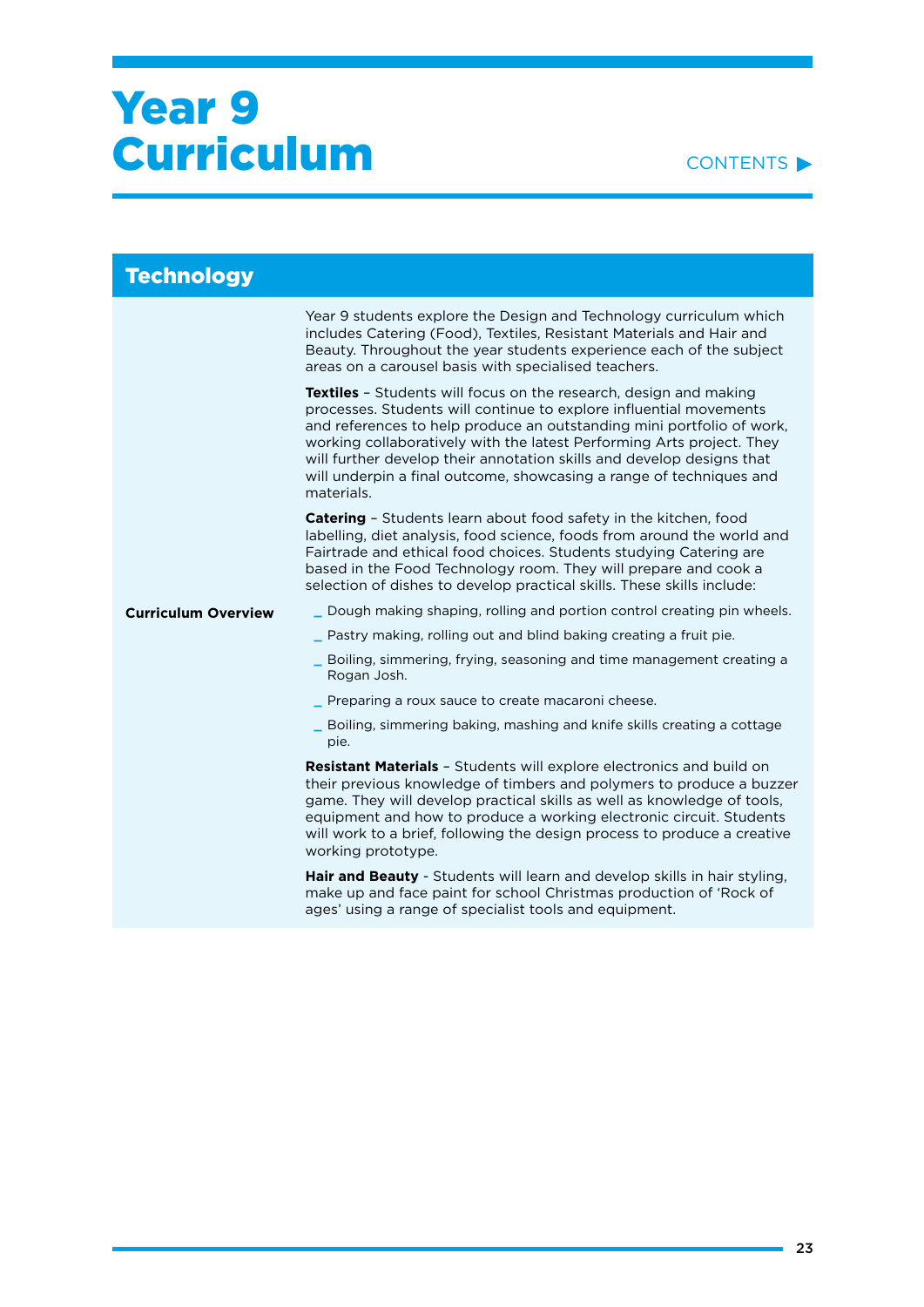#### CONTENTS<sup>></sup>

| Technology (Continued)                                    |                                                                                                                                                                                                                                                                                                                                                                                                                                                              |
|-----------------------------------------------------------|--------------------------------------------------------------------------------------------------------------------------------------------------------------------------------------------------------------------------------------------------------------------------------------------------------------------------------------------------------------------------------------------------------------------------------------------------------------|
|                                                           | <b>Resistant Materials</b> - Homework tasks will be used to support learning<br>including materials research, and real-world examples. Please access<br>the following links for further support and guidance-                                                                                                                                                                                                                                                |
|                                                           | ENGINEERING - DESIGN AND TECHNOLOGY (technologystudent.com)                                                                                                                                                                                                                                                                                                                                                                                                  |
|                                                           | <b>KS3 Electronics   STEM</b>                                                                                                                                                                                                                                                                                                                                                                                                                                |
|                                                           | <b>Textiles</b> - Be inspired by the use of Pinterest to generate ideas to<br>support initial research on how to create mood boards, present<br>research ideas and generate ideas around presenting experimental<br>samples. Take pride in the presentation of your work by experimenting<br>with different fonts such as using dafont.com. Homework to include<br>bringing in ideas and resources to support research like mood boards<br>and design ideas. |
|                                                           | <b>Catering</b> - For further information and support please access the<br>following links:                                                                                                                                                                                                                                                                                                                                                                  |
| <b>Support Materials /</b><br><b>Additional suggested</b> | https://www.food.gov.uk/safety-hygiene/cleaning                                                                                                                                                                                                                                                                                                                                                                                                              |
| activities                                                | https://www.food.gov.uk/safety-hygiene/avoiding-cross-contamination                                                                                                                                                                                                                                                                                                                                                                                          |
|                                                           | https://www.food.gov.uk/safety-hygiene/chilling                                                                                                                                                                                                                                                                                                                                                                                                              |
|                                                           | https://www.nhs.uk/live-well/eat-well/how-to-read-food-labels/                                                                                                                                                                                                                                                                                                                                                                                               |
|                                                           | https://thecookeryteacher.com/foodie-life-and-learning/article.<br>php?ID=53                                                                                                                                                                                                                                                                                                                                                                                 |
|                                                           | https://www.bbc.co.uk/bitesize/guides/zgwdg82/revision/2                                                                                                                                                                                                                                                                                                                                                                                                     |
|                                                           | https://www.bbc.co.uk/bitesize/guides/z7fw7p3/revision/3                                                                                                                                                                                                                                                                                                                                                                                                     |
|                                                           | <b>Hair and Beauty</b> - Homework and self-help videos can be found on<br>YouTube to show step to step on each practical unit. Help can also be<br>accessed via the VTCT website and a student logbook is provide for<br>each individual unit.                                                                                                                                                                                                               |
|                                                           | Website-https://www.vtct.org.uk/qualification-category/<br>hairdressing-barbering/?level=2&type=VRQ&size=Diploma&search<br>type=qualifications                                                                                                                                                                                                                                                                                                               |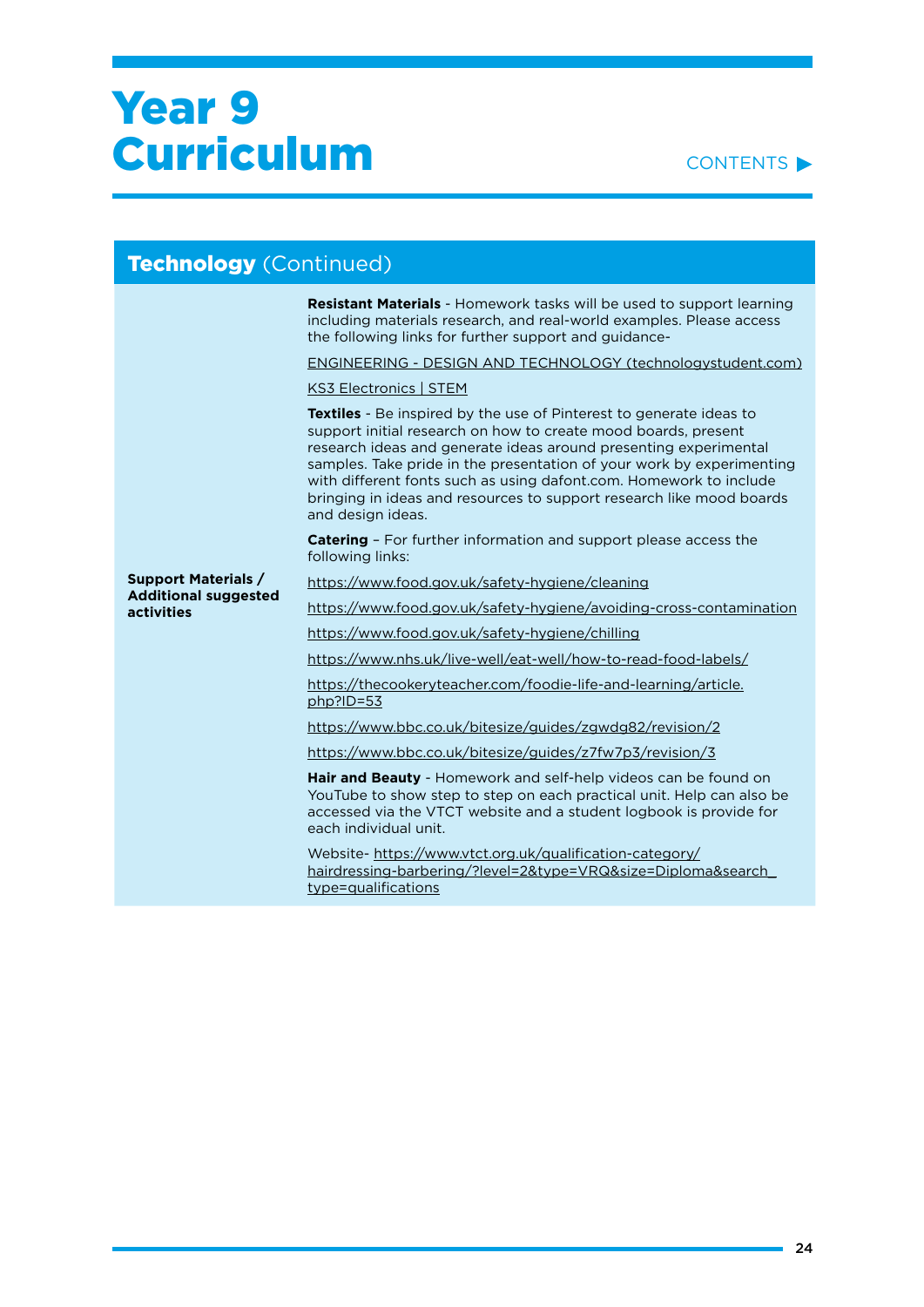

| <b>Drama</b>                                                                   |                                                                                                                                                                                                                                                                                                              |
|--------------------------------------------------------------------------------|--------------------------------------------------------------------------------------------------------------------------------------------------------------------------------------------------------------------------------------------------------------------------------------------------------------|
| <b>Curriculum Overview</b>                                                     | In Year 9 students have the option to explore drama in one of the<br>following ways:                                                                                                                                                                                                                         |
|                                                                                | Drama Exploration - the stage experience - encounter the world<br>of theatre on your feet in a practical environment and gain an<br>understanding of how drama shapes the world we live in. You will gain<br>a certificate in LAMDA, an industry-based drama qualification by the<br>end of Year 9.          |
|                                                                                | Drama Exploration - behind the scenes experience - encounter the<br>world of theatre in a classroom environment and gain an understanding<br>of how drama shapes the world we live in. You will gain a certificate in<br>LAMDA, an industry-based drama qualification by the end of Year 9.                  |
|                                                                                | There are clear links here made with the English curriculum to<br>demonstrate the subjects many ties and transferable skills.                                                                                                                                                                                |
|                                                                                | During this term students will be studying:<br>Teechers by John Godber - linking to their English curriculum, students<br>will explore the different relationships the play demonstrates with<br>its characters as well what its purpose and what it teaches us about<br>society at the time it was written. |
|                                                                                | For additional information and support, please consider accessing the<br>following links -                                                                                                                                                                                                                   |
| <b>Support Materials /</b><br><b>Additional suggested</b><br><b>activities</b> | https://getintotheatre.org                                                                                                                                                                                                                                                                                   |
|                                                                                | <b>Get Into Theatre</b>                                                                                                                                                                                                                                                                                      |
|                                                                                | What does an Assistant Director do? What is the backstage staff<br>structure in theatre like? How do online auditions for drama school<br>work? Top 10 tips on how to self-tape and audition online                                                                                                          |
|                                                                                | <b>National Theatre - YouTube</b>                                                                                                                                                                                                                                                                            |
|                                                                                | At the National Theatre in London, we make world-class theatre that is<br>entertaining, challenging and inspiring. And we make it for everyone.<br>National Theatre Live is National Theatre's ground.                                                                                                       |
|                                                                                | https://www.youtube.com/channel/UCUDq1XzCY0NIOYVJvEMQjqw                                                                                                                                                                                                                                                     |

| <b>Dance</b>                                                            |                                                                                                                                                                                                                                                                                                                                                                |
|-------------------------------------------------------------------------|----------------------------------------------------------------------------------------------------------------------------------------------------------------------------------------------------------------------------------------------------------------------------------------------------------------------------------------------------------------|
| <b>Curriculum Overview</b>                                              | Within Year 9 dance lessons, students will study a range of professional<br>works learning repertoire from professional West End Musicals. Within<br>these topics they will learn a key motif and apply a range of dance<br>skills to their work which includes: 'Grease' with a focus on expressive<br>skills and 'Mama Mia' with a focus on physical skills. |
| <b>Support Materials /</b><br><b>Additional suggested</b><br>activities | Homework: To rehearse dance routines, learn key vocabulary and<br>research different dance styles                                                                                                                                                                                                                                                              |

۰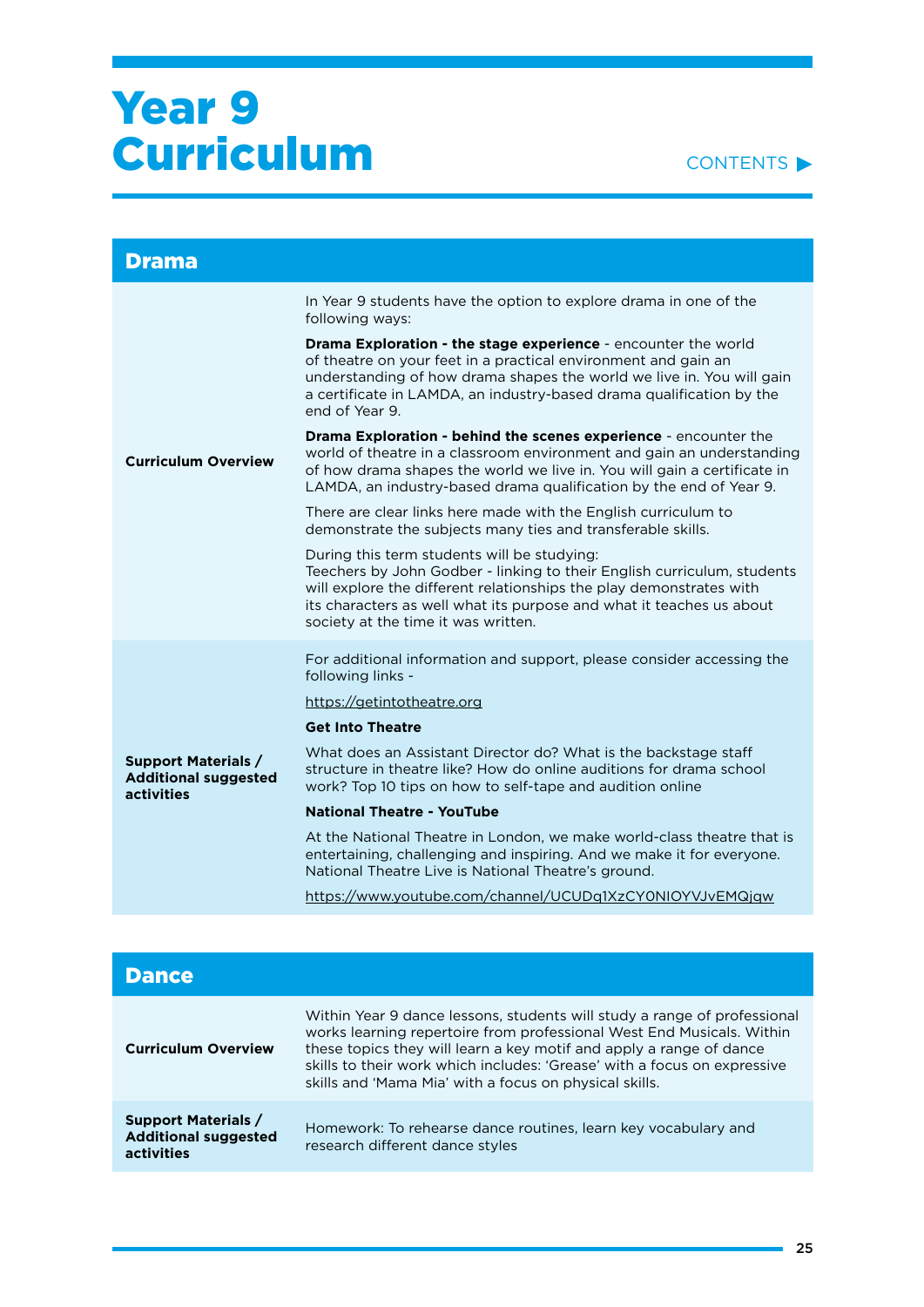

| <b>Music</b>                                                                   |                                                                                                                                                                                                                                                                                                                         |
|--------------------------------------------------------------------------------|-------------------------------------------------------------------------------------------------------------------------------------------------------------------------------------------------------------------------------------------------------------------------------------------------------------------------|
|                                                                                | This term students will have the opportuntly to learn about the basics<br>of how to play the guitar.                                                                                                                                                                                                                    |
| <b>Curriculum Overview</b>                                                     | Each student will be provided with a quitar during lessons and<br>will learn some basic chords and melodies. Students will perform as<br>a class, in groups and as solo musicians.                                                                                                                                      |
| <b>Support Materials /</b><br><b>Additional Suggested</b><br><b>Activities</b> | If you would like a head start on your learning, consider watching<br>https://www.youtube.com/watch?v=g8F_ncD85-o<br>If you have a guitar at home, consider watching some lessons by Marty<br>Schwartz on YouTube:<br>https://www.youtube.com/watch?v=HNSaXAe8tyg<br>Familiarise yourself with music that uses guitars. |

| RE                                                                      |                                                                                                                                                                 |
|-------------------------------------------------------------------------|-----------------------------------------------------------------------------------------------------------------------------------------------------------------|
| <b>Curriculum Overview</b>                                              | Year 9 students will focus on the following two topics in RE during the<br>Autumn term:                                                                         |
|                                                                         | <b>Topic 1: Truth &amp; Meaning -</b> What makes us human? Do humans have a<br>soul and purpose? Does God and an afterlife exist? Why do we give to<br>charity? |
|                                                                         | <b>Topic 2: Medical Ethics</b> - What is abortion and euthanasia? What is IVF<br>and genetic engineering? Why are medical issues controversial?                 |
|                                                                         | For additional information and support, please access the following<br>links-                                                                                   |
|                                                                         | _ For help on charity UK charity fighting global poverty - Christian Aide                                                                                       |
| <b>Support Materials /</b><br><b>Additional suggested</b><br>activities | ∟ Consider listening to BBC Radio 2 - What Makes Us Human with Jeremy<br>Vine - Downloads                                                                       |
|                                                                         | _ For help on afterlife What happens when we die? - KS3 Religious<br>Studies - BBC Bitesize - BBC Bitesize                                                      |
|                                                                         | _ Consider reading BBC - Ethics - Euthanasia: Ethical problems of<br>euthanasia                                                                                 |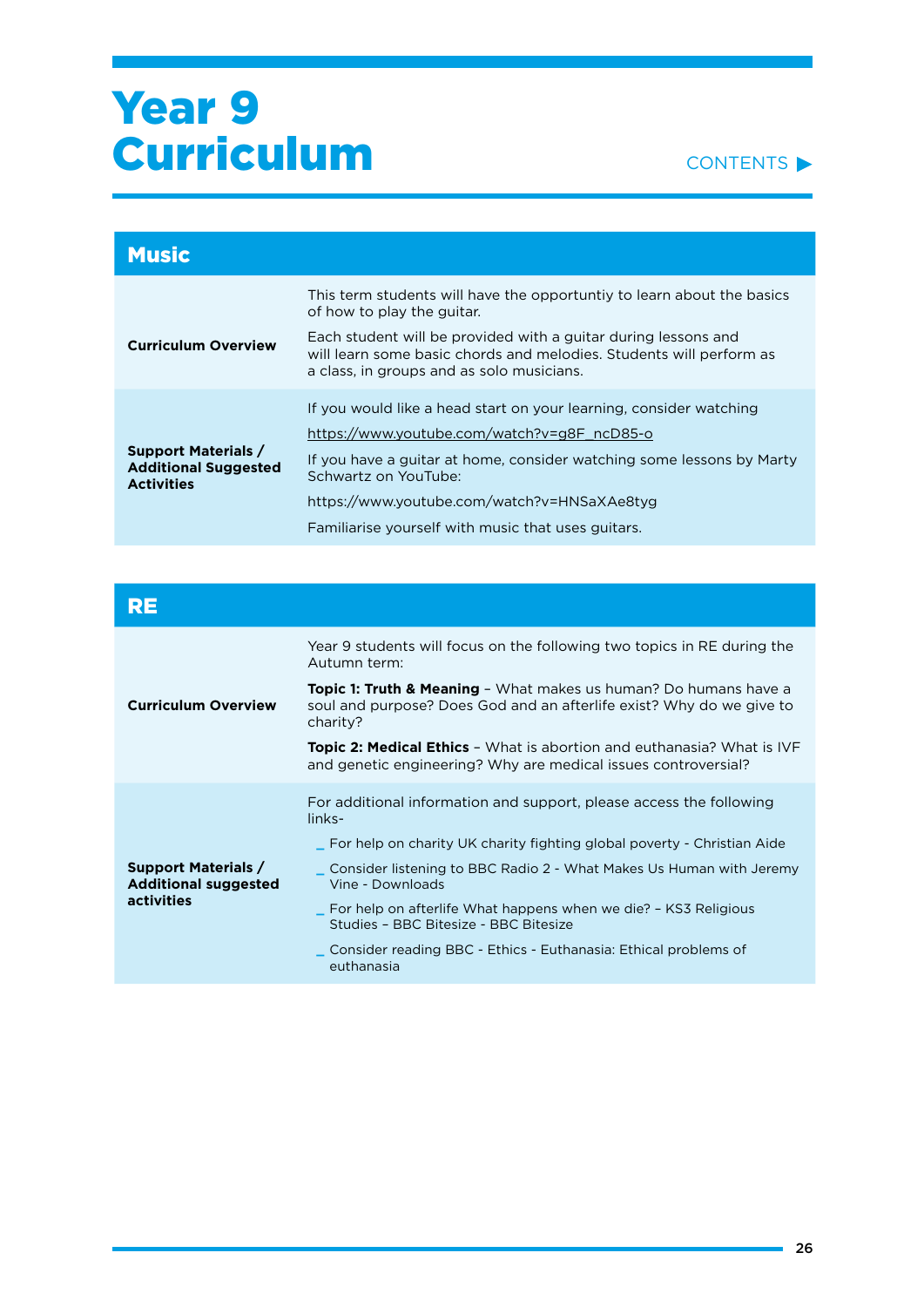#### CONTENTS<sup>></sup>

| <b>Lessons for Life</b>                                                 |                                                                                                                                                                                                                                                                                                                                                                                                                                                                         |
|-------------------------------------------------------------------------|-------------------------------------------------------------------------------------------------------------------------------------------------------------------------------------------------------------------------------------------------------------------------------------------------------------------------------------------------------------------------------------------------------------------------------------------------------------------------|
| <b>Curriculum Overview</b>                                              | Students in Year 9 will be focusing on the topic 'Look after yourself' as<br>part of their Lessons for Life curriculum. They will be learning about<br>and reflecting on the following points;<br>peer pressure (relating to alcohol, substance misuse and gangs)<br>_ Positive relationships<br>Seeking help and ending negative relationships<br>Substance and alcohol misuse including:<br>_ Myths and misconceptions<br>The law<br>Addiction<br>_ Accessing support |
| <b>Support Materials /</b><br><b>Additional suggested</b><br>activities | Sources of support and help are provided to students at the back of<br>each of their project booklets                                                                                                                                                                                                                                                                                                                                                                   |

| Δrt                                                                     |                                                                                                                                                                                                                                                                      |
|-------------------------------------------------------------------------|----------------------------------------------------------------------------------------------------------------------------------------------------------------------------------------------------------------------------------------------------------------------|
| <b>Curriculum Overview</b>                                              | This term, students will be taking part in an advanced drawing course.<br>They will research a range of important historical art movements<br>and begin the process of transcribing images to enhance their<br>understanding of composition, colour, tone and shape. |
| <b>Support Materials /</b><br><b>Additional suggested</b><br>activities | Consider researching the work of various artists that relate to the art<br>style chosen.                                                                                                                                                                             |
|                                                                         |                                                                                                                                                                                                                                                                      |

Year 9 Knowledge Organisers can be accessed by clicking this link.

### [Click Here](https://drive.google.com/drive/folders/1PwS38arOprZUmjKS_gUXGAH6xhuLG4Me?usp=sharing)

Knowledge Organisers contain key information on specific topics covered within subjects.

۰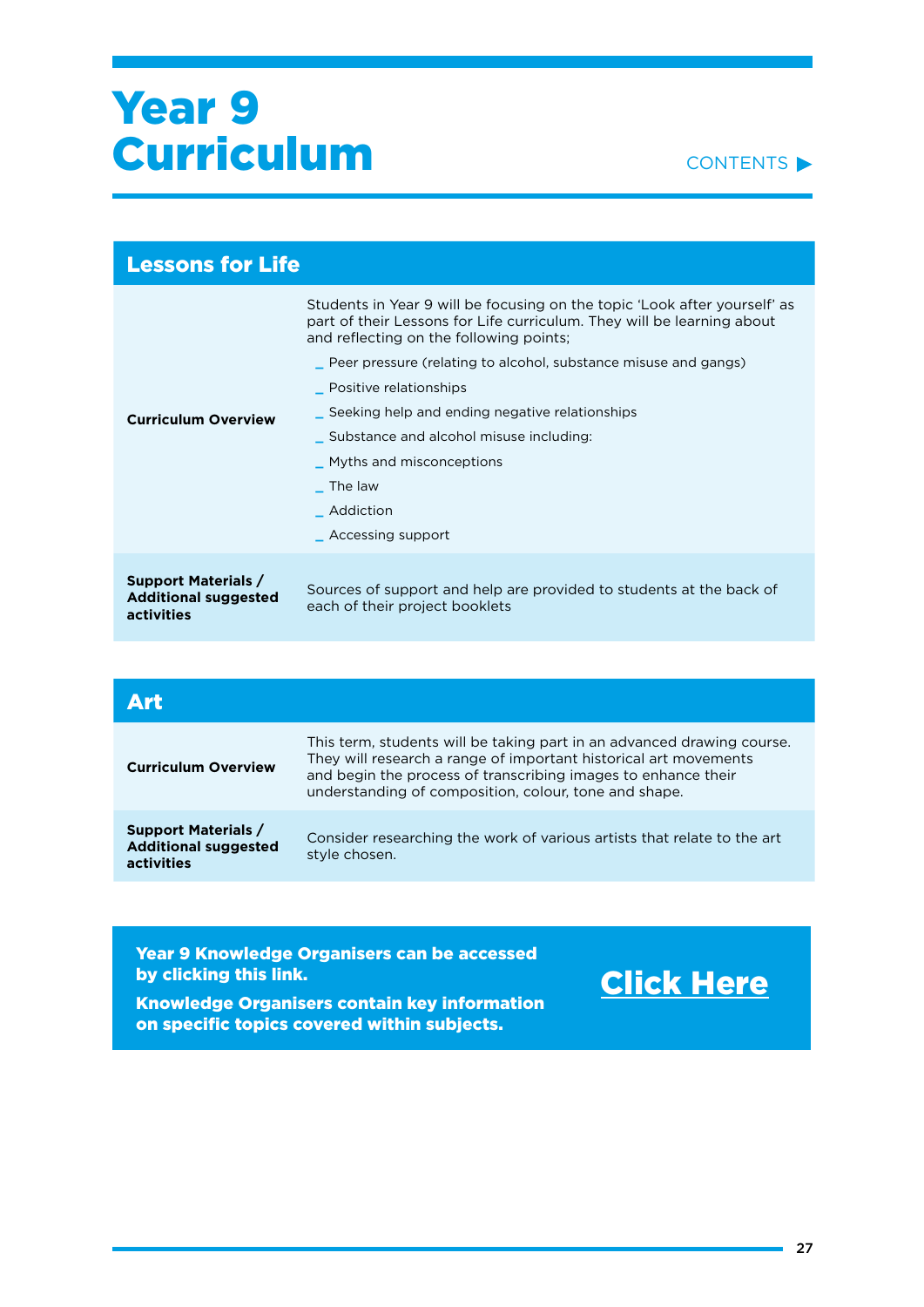#### CONTENTS

| <b>English (Core)</b>                                                   |                                                                                                                                                                                                                                                                                                                                                                                                                          |
|-------------------------------------------------------------------------|--------------------------------------------------------------------------------------------------------------------------------------------------------------------------------------------------------------------------------------------------------------------------------------------------------------------------------------------------------------------------------------------------------------------------|
| <b>Curriculum Overview</b>                                              | Students will be studying the play 'The Merchant of Venice' by<br>William Shakespeare. This is an exciting and engaging text that<br>explores the themes of love, social injustice, prejudice and greed.<br>Students will be able to analyse characters, themes and relationships<br>whilst exploring societal values in Elizabethan England. This term has<br>a focus on the analysis of language and writer's message. |
| <b>Support Materials /</b><br><b>Additional suggested</b><br>activities | For additional support and information, please consider accessing<br>the following links;                                                                                                                                                                                                                                                                                                                                |
|                                                                         | <b>Modern translation and summary</b><br>https://www.sparknotes.com/nofear/shakespeare/merchant/                                                                                                                                                                                                                                                                                                                         |
|                                                                         | <b>BBC bitesize - the basics</b><br>https://www.bbc.co.uk/bitesize/topics/zywgtfr                                                                                                                                                                                                                                                                                                                                        |
|                                                                         | Merchant of Venice Homework menu. All tasks can be completed<br>independently as extra work.                                                                                                                                                                                                                                                                                                                             |

### Mathematics (Core)

| <b>Curriculum Overview</b>  | In Year 10, students will follow one of three schemes to ensure that<br>they are being exposed to appropriate content in preparation for<br>their GCSE. The topics covered build on those taught at KS3 and<br>allow the students to deepen their understanding and apply their<br>learning to a variety of problem solving scenarios. |
|-----------------------------|----------------------------------------------------------------------------------------------------------------------------------------------------------------------------------------------------------------------------------------------------------------------------------------------------------------------------------------|
|                             | Higher (10o1, 10o2) - Forming and solving equations; Reverse<br>percentages; Bearings; Trigonometry and Surds.                                                                                                                                                                                                                         |
|                             | Crossover (10o3, 10o4, 10b1, 10b2) - Two way tables; Venn diagrams;<br>Rounding; Ratio and Standard form.                                                                                                                                                                                                                              |
|                             | Working towards (10b3) - Place value; Decimal calculations; Factors,<br>multiples and primes; Collecting like terms and Solving equations.                                                                                                                                                                                             |
| <b>Support Materials /</b>  | For additional help, support and practice, please access-                                                                                                                                                                                                                                                                              |
| <b>Additional suggested</b> | https://completemaths.com/tutor                                                                                                                                                                                                                                                                                                        |
| activities                  | https://vle.mathswatch.co.uk/vle/                                                                                                                                                                                                                                                                                                      |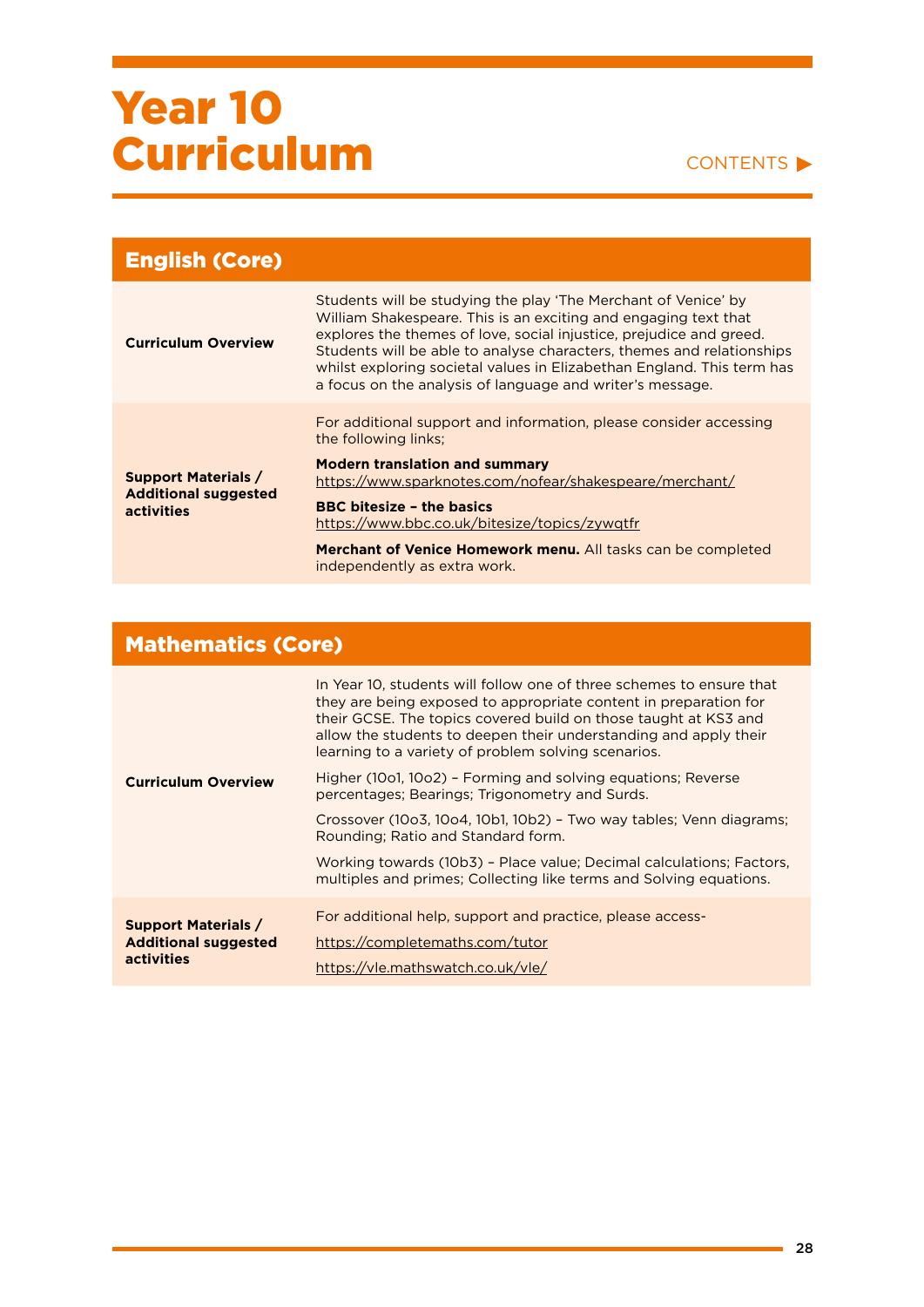| <b>Science (Core)</b>       |                                                                                                                                                                                  |
|-----------------------------|----------------------------------------------------------------------------------------------------------------------------------------------------------------------------------|
| <b>Curriculum Overview</b>  | Students in Year 10 will be studying the following topics during the<br>Autumn Term:                                                                                             |
|                             | <b>Cells and control</b> - How are specialised cells adapted for their<br>function? What are stem cells? What is mitosis?                                                        |
|                             | <b>Genetics</b> - How is DNA extracted? What are alleles? How do gene<br>become mutated?                                                                                         |
|                             | <b>Natural selection and genetic modification -</b> What evidence is there<br>of human evolution? How do we get different breeds and varieties?<br>What is genetic modification? |
|                             | <b>Bonding and substances -</b> What is ionic bonding and covalent<br>bonding? What are the properties of metals? What is an allotrope of<br>carbon?                             |
|                             | <b>Acids and alkalis</b> - What is an acid? What is an alkali? How can you<br>test the pH of a substance?                                                                        |
| <b>Support Materials /</b>  | Online homework resource: https://www.tassomai.com/                                                                                                                              |
| <b>Additional suggested</b> | <b>BBC Bitesize</b>                                                                                                                                                              |
| activities                  | https://www.cgpbooks.co.uk/                                                                                                                                                      |

| <b>Sport (Optional)</b>                                                        |                                                                                                                                                                                                                                                                                                                                                                                                                                                                                              |
|--------------------------------------------------------------------------------|----------------------------------------------------------------------------------------------------------------------------------------------------------------------------------------------------------------------------------------------------------------------------------------------------------------------------------------------------------------------------------------------------------------------------------------------------------------------------------------------|
| <b>Curriculum Overview</b>                                                     | The BTEC/GCSE sport curriculum at Key Stage 4 focuses on different<br>physical and emotional requirements needed to compete and<br>achieve at a good level in the course and in sport.<br>Students are encouraged to take 2 sports in more detail, refining<br>technical accuracy and executing skills with precision. This is for Unit<br>2, practical sport.                                                                                                                               |
| <b>Support Materials /</b><br><b>Additional suggested</b><br><b>activities</b> | For additional information and support, please access<br>https://qualifications.pearson.com/content/dam/pdf/BTEC-Firsts/<br>Sport/2012/Specification-and-sample-assessments/9781446936368<br>BTECFIRST AWD SPORT SPEC ISS4.pdf<br>https://www.teachpe.com/<br>Issues and Debates, Film: Supersize me, Invictus, The Game<br>Changers. Further Reading: The Chimp Paradox by Prof Steve<br>Peters. Strength Training Anatomy by Frederic Delavier. The Sports<br><b>Gene by David Epstein</b> |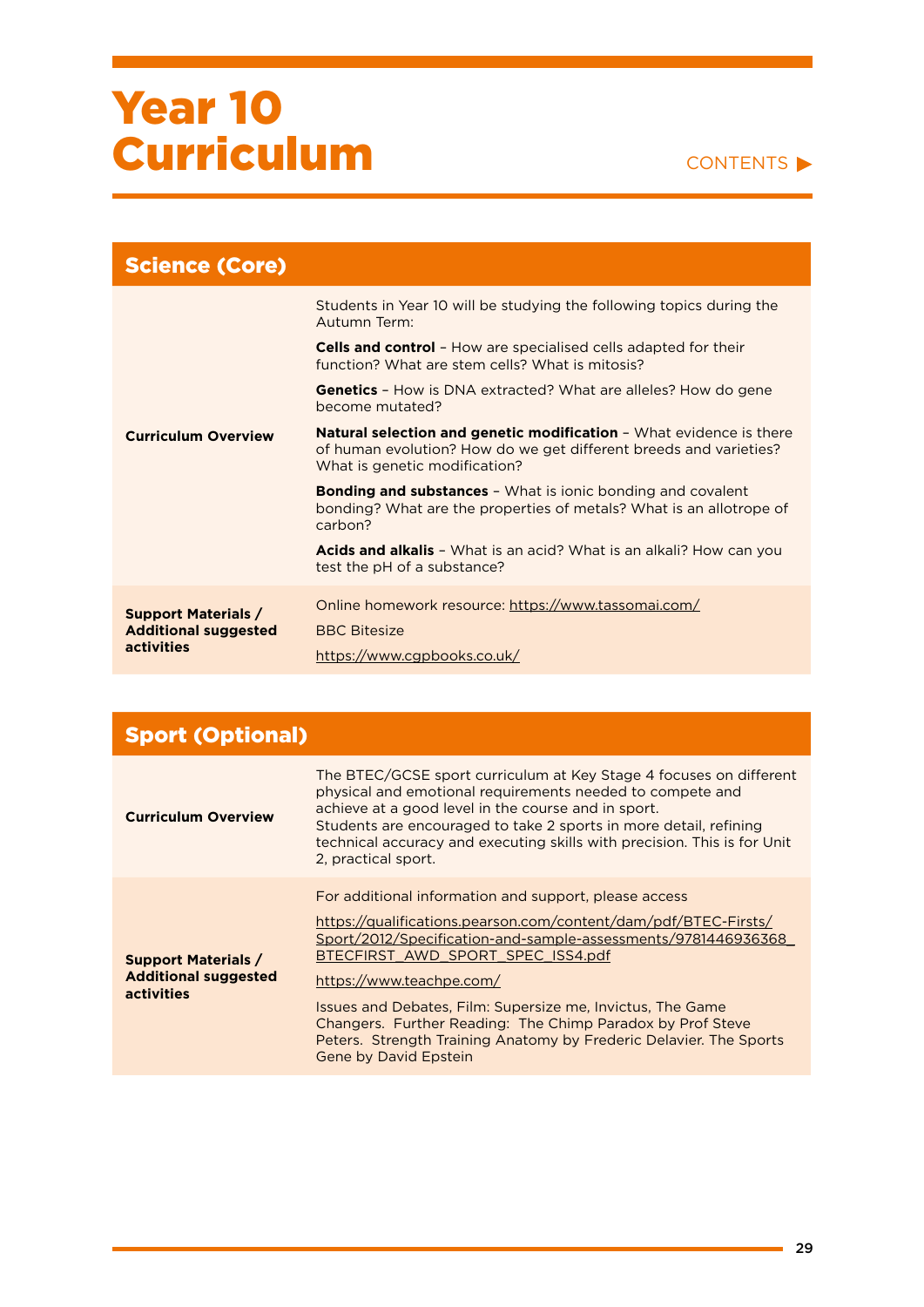| <b>History (Optional)</b>                                                      |                                                                                                                                                                                                                            |
|--------------------------------------------------------------------------------|----------------------------------------------------------------------------------------------------------------------------------------------------------------------------------------------------------------------------|
|                                                                                | Year 10 History students will be studying the following topics this<br>term:                                                                                                                                               |
|                                                                                | Crime and Punishment in Medieval England - How have the<br>Anglo-Saxons and Normans changed laws and punishments? What<br>happened with crime in the later medieval period? What influence<br>did the Church have?         |
| <b>Curriculum Overview</b>                                                     | Crime and Punishment in Early Modern England - How did the<br>Tudor monarchs influence crime and punishment? What new laws<br>and punishments were introduced? How did witchcraft and the<br>Gunpowder Plot impact crime?  |
|                                                                                | Crime and Punishment in 18th - 19th Century Britain - How did<br>crime, laws and punishments change between the 18th and 19th<br>Centuries? What impact did Robert Peel have? How did Pentonville<br>prison change?        |
|                                                                                | Crime and Punishment in Modern Britain - What new crimes and<br>laws have appeared? How have punishments changed in the modern<br>world? Why was the death penalty abolished? What happened to<br>conscientious objectors? |
|                                                                                | For additional help, information and support please access the<br>following links-                                                                                                                                         |
|                                                                                | For help Microsoft Word - Crime-and-punishment-in-Britain-Revision-<br>Guide-FINAL(1) (1).docx (q3tipton.org.uk)                                                                                                           |
| <b>Support Materials /</b><br><b>Additional suggested</b><br><b>activities</b> | Consider completing the Edexcel sections for Elizabethan England<br>Seneca - Learn 2x Faster (senecalearning.com)                                                                                                          |
|                                                                                | Consider watching Crime & Punishment: Key Terms (c1000-Present)<br>Crime & Punishment   GCSE History Revision - YouTube                                                                                                    |
|                                                                                | Consider watching BBC   Crime and Punishment - The Story of<br>Capital Punishment (2011) - YouTube                                                                                                                         |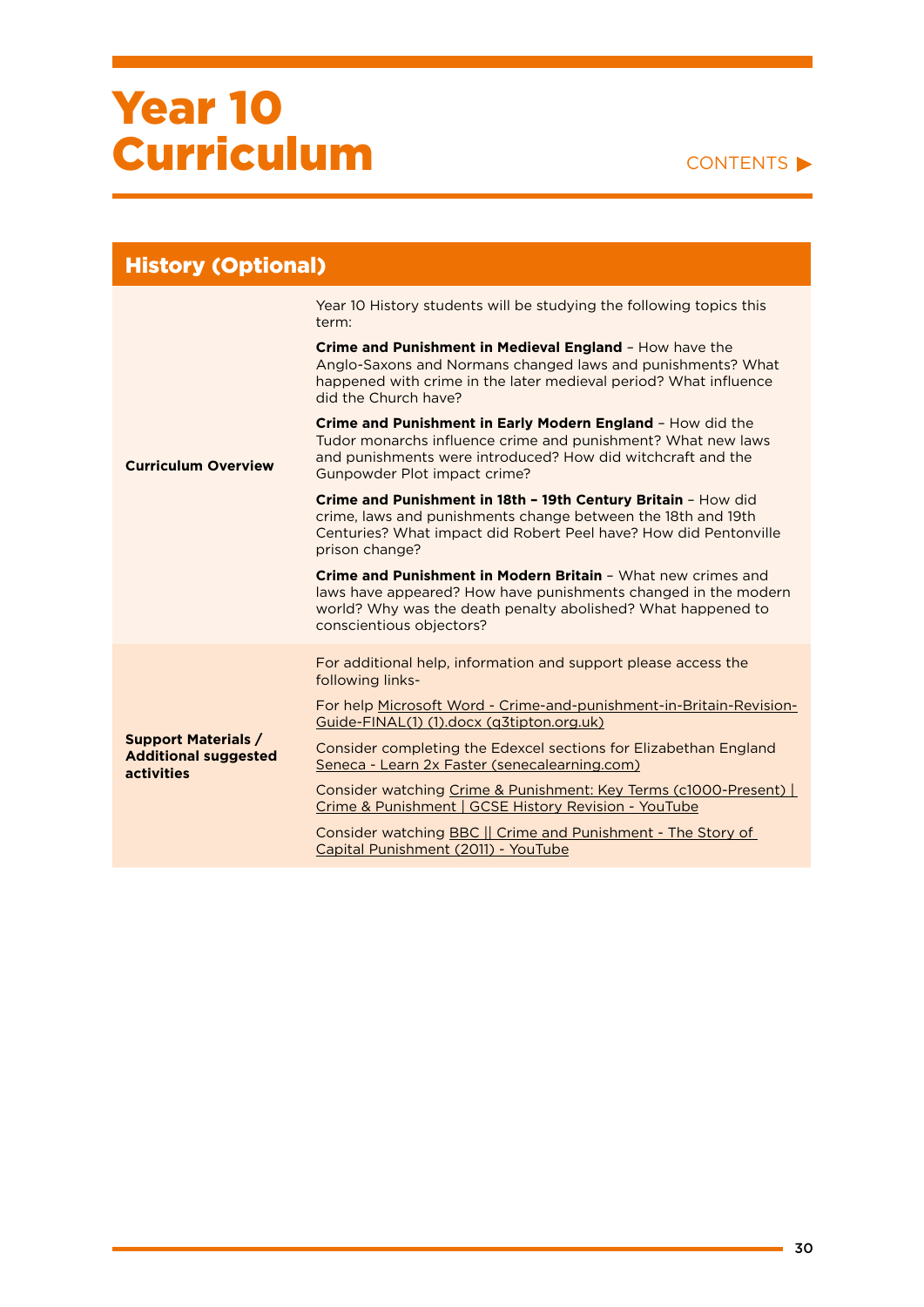#### CONTENTS

| <b>Geography (Optional)</b>                                             |                                                                                                                                                                                                                                                                                                          |
|-------------------------------------------------------------------------|----------------------------------------------------------------------------------------------------------------------------------------------------------------------------------------------------------------------------------------------------------------------------------------------------------|
| <b>Curriculum Overview</b>                                              | Year 10 Geography students will study two topics during the Autumn<br>Term: Natural Hazards and Weather Hazards.                                                                                                                                                                                         |
|                                                                         | <b>Natural Hazards -</b> What are the types of natural hazards? How<br>are plate tectonics distributed? What tectonic landforms occur at<br>plate margins? What are the effects and responses towards natural<br>hazards? How are hazards managed?                                                       |
|                                                                         | <b>Weather Hazards - What are the features of a tropical storm? How</b><br>does climate change effect the weather? What are the effects and<br>responses of weather hazards? How to plan, predict and protect<br>hazards? What weather hazards do we face in the UK? How do we<br>manage climate change? |
| <b>Support Materials /</b><br><b>Additional suggested</b><br>activities | For help on both Natural and Weather Hazards - The challenge of<br>natural hazards - GCSE Geography Revision - AQA - BBC Bitesize<br>Consider using-https://timeforgeography.co.uk/                                                                                                                      |

| <b>Spanish (Optional)</b>                                               |                                                                                                                                                                                                                                       |
|-------------------------------------------------------------------------|---------------------------------------------------------------------------------------------------------------------------------------------------------------------------------------------------------------------------------------|
|                                                                         | This term, students will focus on the topics of Travel and School.                                                                                                                                                                    |
| <b>Curriculum Overview</b>                                              | <b>Travel</b> – Describing how you prefer to spend your summer in the U.K.<br>discussing past holidays abroad; where you went and what you did,<br>booking accommodation and dealing with problems.                                   |
|                                                                         | <b>School</b> - Debating school rules and problems, making plans for a<br>school exchange, talking about your achievements and describing<br>the school; subjects, teachers, day to day activities, uniform and<br>school facilities. |
| <b>Support Materials /</b><br><b>Additional suggested</b><br>activities | https://www.linguascope.com/ Select dite> level (Ask your<br>class teacher for our school login details)                                                                                                                              |
|                                                                         | https://www.bbc.co.uk/bitesize/subjects/z4dgxnb                                                                                                                                                                                       |
|                                                                         | https://studyspanish.com/verbs                                                                                                                                                                                                        |
|                                                                         | https://erevision.uk Students should already have an account set up.<br>Speak to your class teacher if you need help accessing your class.                                                                                            |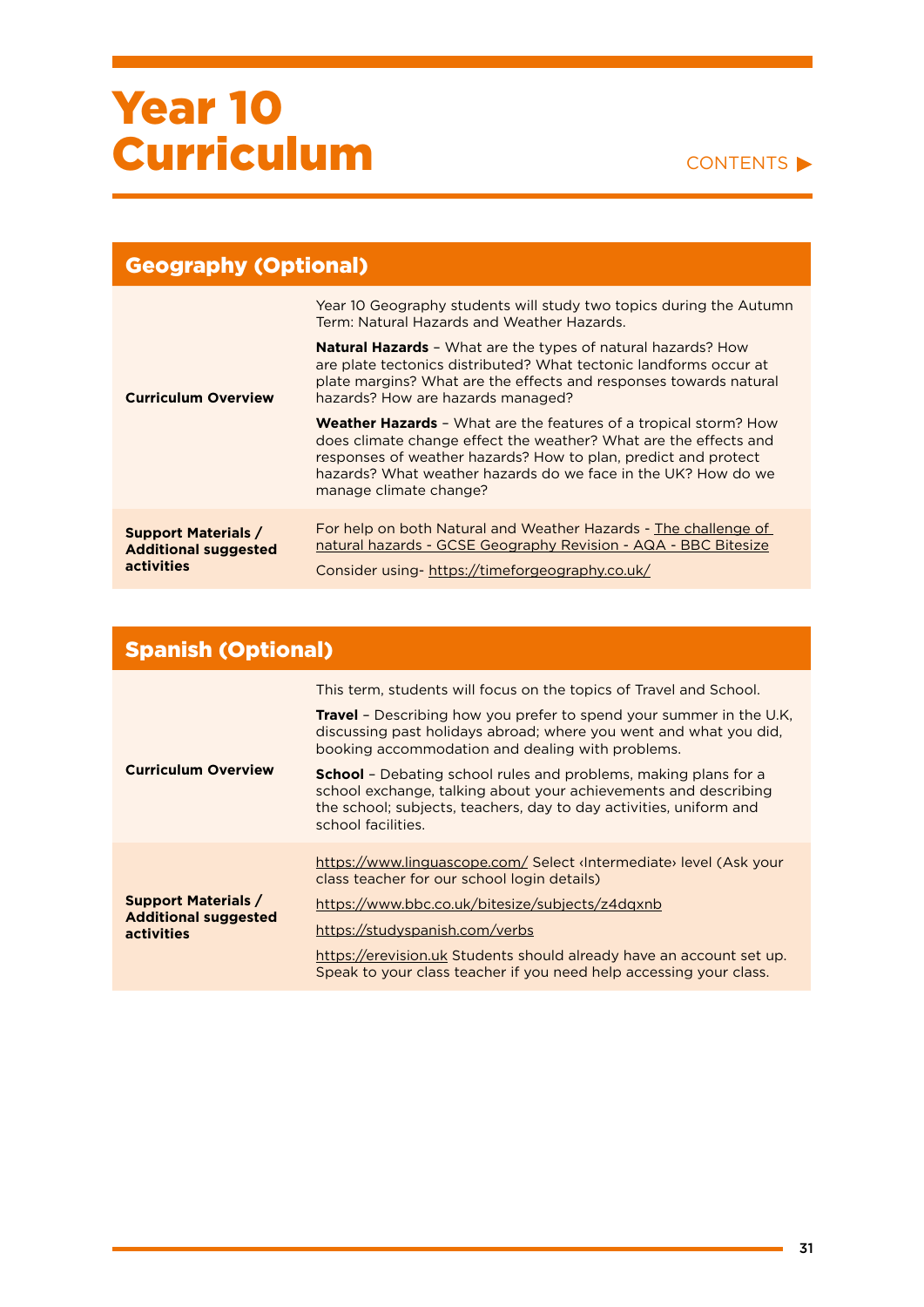| <b>Dance</b>                                     |                                                                                                                                                                                                                                                                                                             |
|--------------------------------------------------|-------------------------------------------------------------------------------------------------------------------------------------------------------------------------------------------------------------------------------------------------------------------------------------------------------------|
|                                                  | <b>Component 1: Performance 30%</b>                                                                                                                                                                                                                                                                         |
|                                                  | For the performance aspect of the course, students must learn set<br>phrases through a solo performance and a duet/trio performance.                                                                                                                                                                        |
|                                                  | Each student must perform the two selected phrases as a soloist in<br>a live performance setting (approximately one minute).                                                                                                                                                                                |
|                                                  | Duet/trio performance.                                                                                                                                                                                                                                                                                      |
| <b>Curriculum Overview</b>                       | Each student must perform in a duet/trio, in a <b>live</b> performance<br>setting for at least <b>three</b> minutes in a single performance that is<br>no longer than five minutes in duration. The duet/trio must include<br>the specific choreographic requirements detailed in Duet/trio<br>performance. |
|                                                  | Students will also study 6 professional works over the course. In<br>the autumn term they will Study Itzik Galili's 'A Linha Curva' and<br>Christopher Bruce's 'Shadows'.                                                                                                                                   |
|                                                  | Resources:                                                                                                                                                                                                                                                                                                  |
|                                                  | Set phrases Homework: To learn subject specific vocabulary and their<br>definitions:                                                                                                                                                                                                                        |
|                                                  | Subject Vocabulary Performance content and assessment criteria<br>can be found here: https://www.aqa.org.uk/subjects/dance/gcse/<br>dance-8236/specification-at-a-glance                                                                                                                                    |
|                                                  | Homework: To rehearse solo and group phrases, learn key vocabulary<br>and revise theory work using knowledge organisers                                                                                                                                                                                     |
|                                                  | <b>GCSE dance specification can be found here:</b>                                                                                                                                                                                                                                                          |
|                                                  | Dance   GCSE   Dance                                                                                                                                                                                                                                                                                        |
| <b>Support Materials /</b>                       | Set phrase videos and notes can be found here:                                                                                                                                                                                                                                                              |
| <b>Additional suggested</b><br><b>activities</b> | Set phrases                                                                                                                                                                                                                                                                                                 |
|                                                  | Homework: To learn subject specific vocabulary and their definitions:                                                                                                                                                                                                                                       |
|                                                  | Subject Vocabulary                                                                                                                                                                                                                                                                                          |
|                                                  | Performance content and assessment criteria can be found here:                                                                                                                                                                                                                                              |
|                                                  | https://www.aqa.org.uk/subjects/dance/gcse/dance-8236/subject-<br>content/performance                                                                                                                                                                                                                       |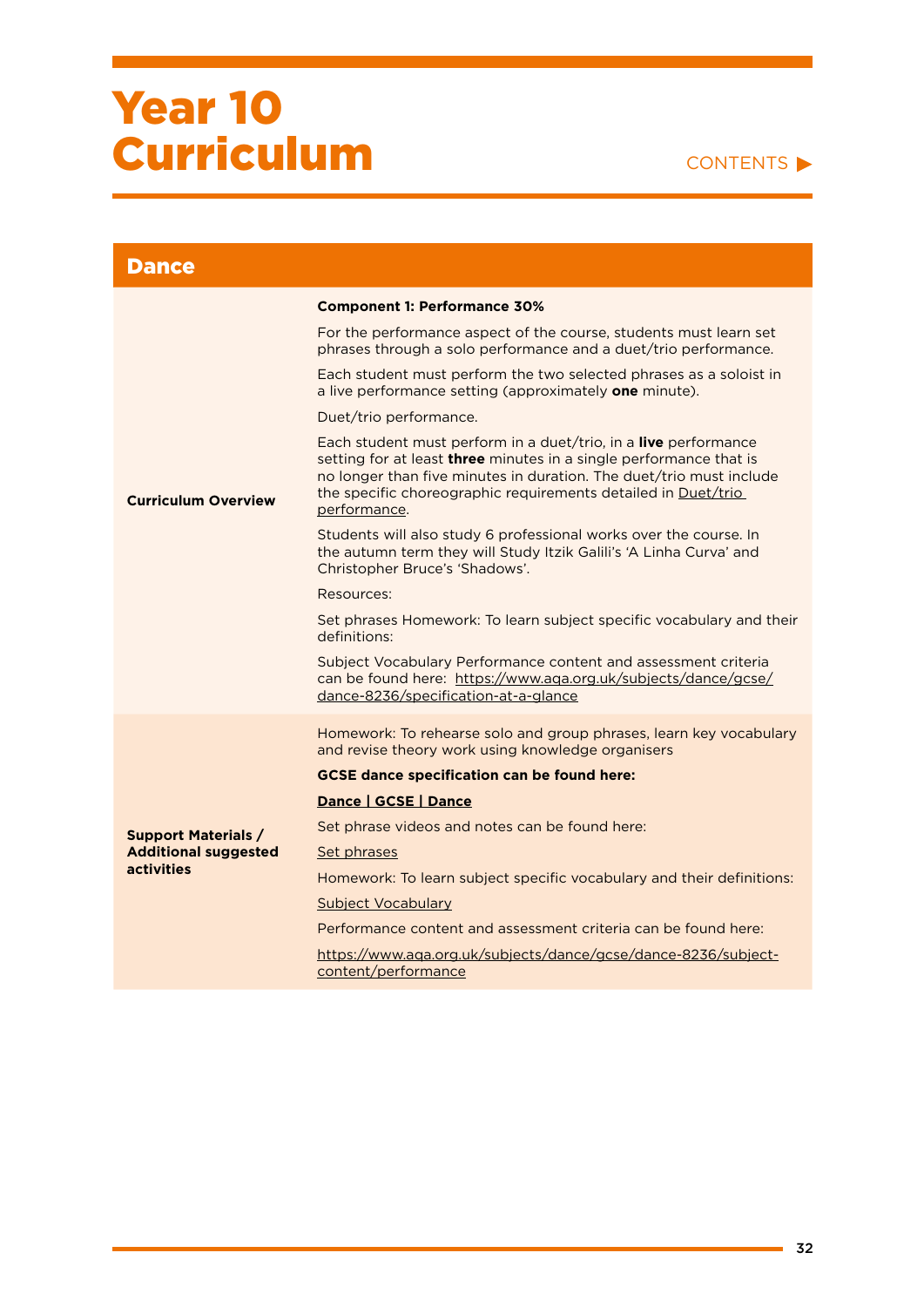#### CONTENTS

| <b>Art/Photography</b>                                                  |                                                                                                                                                                                          |
|-------------------------------------------------------------------------|------------------------------------------------------------------------------------------------------------------------------------------------------------------------------------------|
| <b>Curriculum Overview</b>                                              | This term involves an Introduction to 'my environment/Identity<br>theme' - Students are to research and create a series of art/<br>photographic outcomes based on the local environment. |
| <b>Support Materials /</b><br><b>Additional suggested</b><br>activities | Consider researching the work of various artists that relate to the<br>theme of work chosen. Link below to the course requirements:<br><b>GCSE Art and Design - BBC Bitesize</b>         |

### Religious Education

| <b>Curriculum Overview</b>                                              | This term, students will focus on the following two issues in their RE<br>lessons:                                                                                                                                                                                                             |
|-------------------------------------------------------------------------|------------------------------------------------------------------------------------------------------------------------------------------------------------------------------------------------------------------------------------------------------------------------------------------------|
|                                                                         | Issue of Human Rights - What are our human rights? Is censorship<br>necessary? How do different religious and non-religious groups<br>respond to discrimination? How is wealth and charity understood by<br>religious groups?                                                                  |
|                                                                         | <b>Issue of Relationships</b> - Why is family important? What are<br>the problems of interfaith marriage? How do religions respond<br>to cohabitation and divorce? How do religions view sex and<br>contraception? How are same-sex relationships and gender roles<br>understood by religions? |
|                                                                         | For additional information, reading and support please consider<br>accessing the following links;                                                                                                                                                                                              |
|                                                                         | For help on discrimination Show Racism the Red Card                                                                                                                                                                                                                                            |
| <b>Support Materials /</b><br><b>Additional suggested</b><br>activities | For help on censorship No cults, no politics, no ghouls: how China<br><u>censors the video game world   Games   The Guardian</u>                                                                                                                                                               |
|                                                                         | Consider completing the Eduqas religious studies route A section on<br>Seneca - Learn 2x Faster (senecalearning.com)                                                                                                                                                                           |
|                                                                         | Consider watching Human Rights Day: How well do you know your<br>human rights? - BBC Bitesize                                                                                                                                                                                                  |
|                                                                         | Consider watching Religious Studies GCSE: Homosexuality and<br>different faiths - BBC Teach                                                                                                                                                                                                    |

÷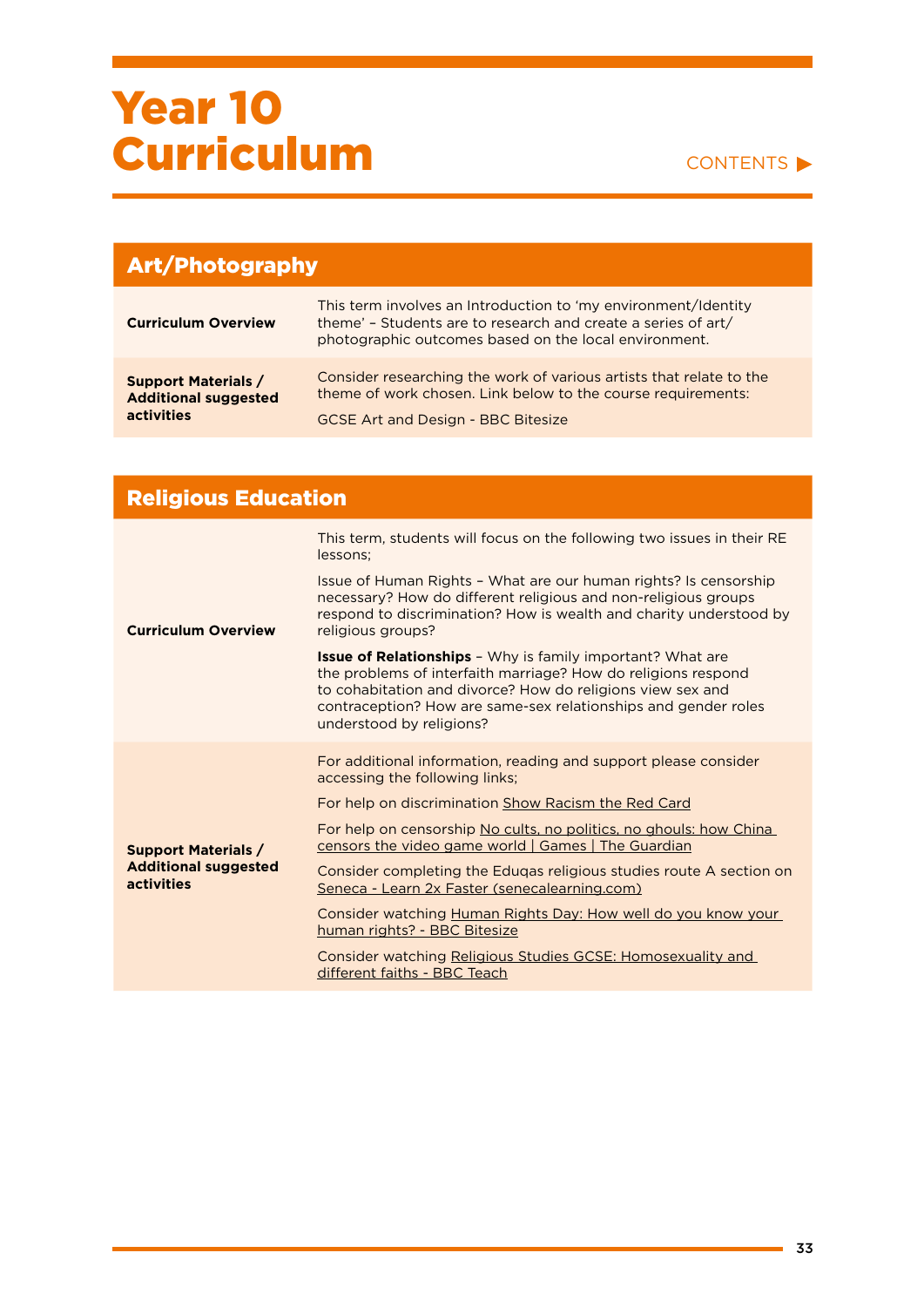| <b>Hair &amp; Beauty</b>                                                |                                                                                                                                                                                                                                                                                                                                                                                                                                                 |
|-------------------------------------------------------------------------|-------------------------------------------------------------------------------------------------------------------------------------------------------------------------------------------------------------------------------------------------------------------------------------------------------------------------------------------------------------------------------------------------------------------------------------------------|
| <b>Curriculum Overview</b>                                              | This qualification includes two mandatory units that can be applied<br>to any sector or vocational area. In this qualification, students will<br>use hairdressing and beauty therapy and related industries ( <i>i.e.</i> retail,<br>leisure, fashion, marketing, media, business) to develop themselves<br>and, in particular, the skills and attributes prized by employers.<br>further education colleges and higher education institutions. |
| <b>Support Materials /</b><br><b>Additional suggested</b><br>activities | Homework and help videos can be found on YouTube to show step<br>by step on practical.                                                                                                                                                                                                                                                                                                                                                          |
|                                                                         | Help and a wealth of further information can be accessed via the<br>VTCT website and students will receive a logbook for each individual<br>unit.                                                                                                                                                                                                                                                                                               |
|                                                                         | https://www.vtct.org.uk/qualification-category/hairdressing-barberin<br>g/?level=2&type=VRQ&search_type=qualification                                                                                                                                                                                                                                                                                                                           |

| <b>Music</b>                                                  |                                                                                              |
|---------------------------------------------------------------|----------------------------------------------------------------------------------------------|
| <b>Curriculum Overview</b>                                    | Students will have the opportunity to develop their skills                                   |
|                                                               | BBC Bitesize - AQA GCSE Music<br>- divided up into Elements of Music or era/genre.           |
| <b>Additional / Additional</b><br><b>Suggested activities</b> | YouTube - AQA GCSE concepts for audio/<br>visual demonstrations and explanations.            |
|                                                               | London Philharmonia Website - for audio/<br>visual demonstrations of orchestral instruments. |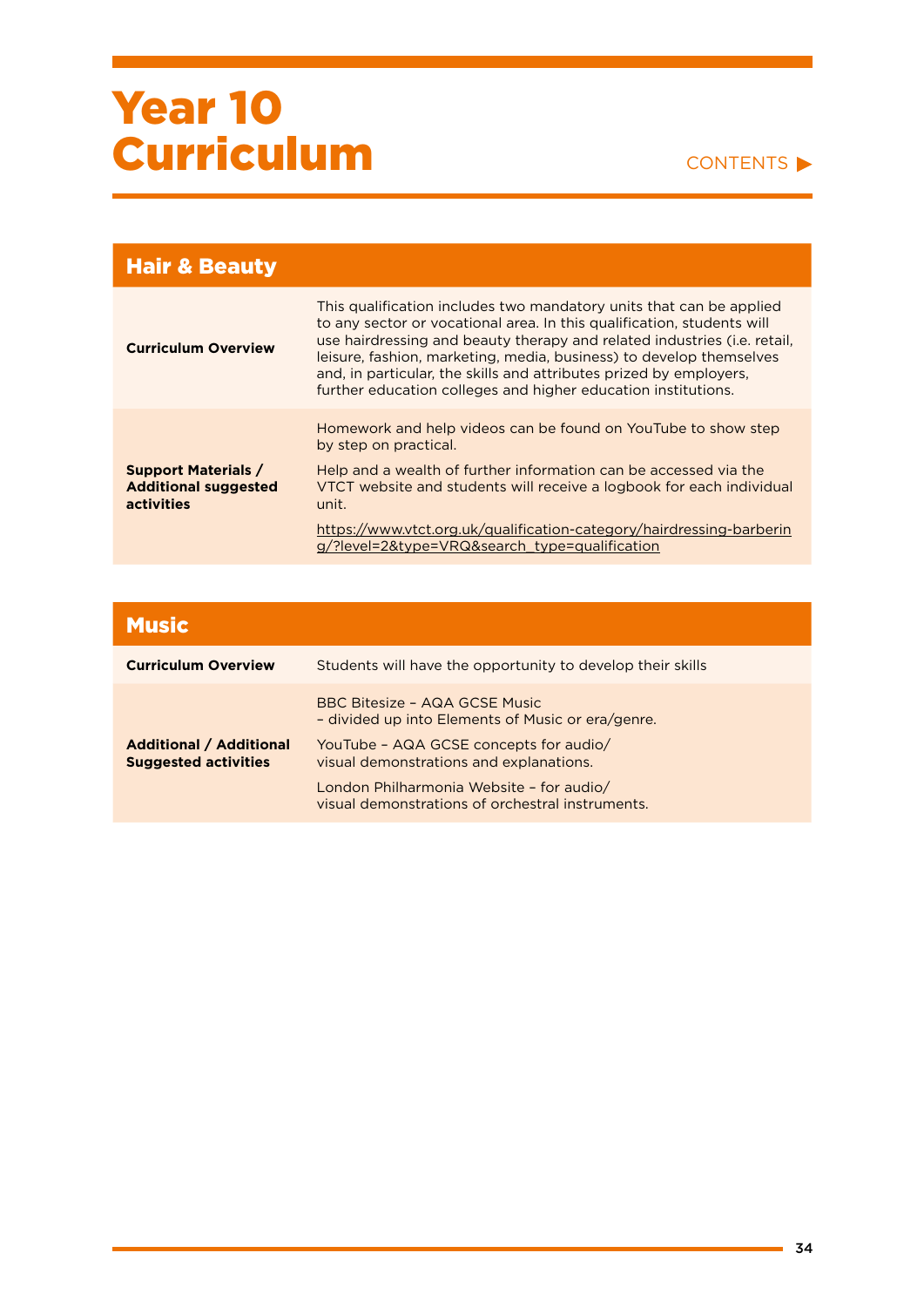| <b>Sociology Autumn</b>                                                 |                                                                                                                                                                       |
|-------------------------------------------------------------------------|-----------------------------------------------------------------------------------------------------------------------------------------------------------------------|
|                                                                         | This term, students will look at the theory and methods required for<br>each sociology exam whilst studying each of the topics listed below;                          |
|                                                                         | <b>Paper One (and Two):</b>                                                                                                                                           |
|                                                                         | <b>Theory and Methods</b>                                                                                                                                             |
|                                                                         | Theory involves the viewpoint of different sociologists.                                                                                                              |
| <b>Curriculum Overview</b>                                              | Methods and designs that sociologists use to collect their data.                                                                                                      |
|                                                                         | <b>Paper One</b>                                                                                                                                                      |
|                                                                         | The Sociology of families, including relevant areas of social theory<br>and methodology                                                                               |
|                                                                         | Functions of families; Family forms; Conjugal role relationships;<br>Changing relationships within families; Criticisms of the viewpoints<br>about families; Divorce. |
| <b>Support Materials /</b><br><b>Additional Suggested</b><br>activities | Past papers and mark schemes on AQA website.                                                                                                                          |
|                                                                         | AQA GCSE 9-1 Sociology Student Book (Wilson) or All-in-One<br>Complete Revision and Practice (Collins book). Alternative books<br>available on Amazon.                |
|                                                                         | Homework and help videos can be found on https://www.youtube.<br>com/user/TheTEACHERSOCIOLOGY/featured                                                                |
|                                                                         | Extra research: The British Sociology Association website and Twitter<br>site.                                                                                        |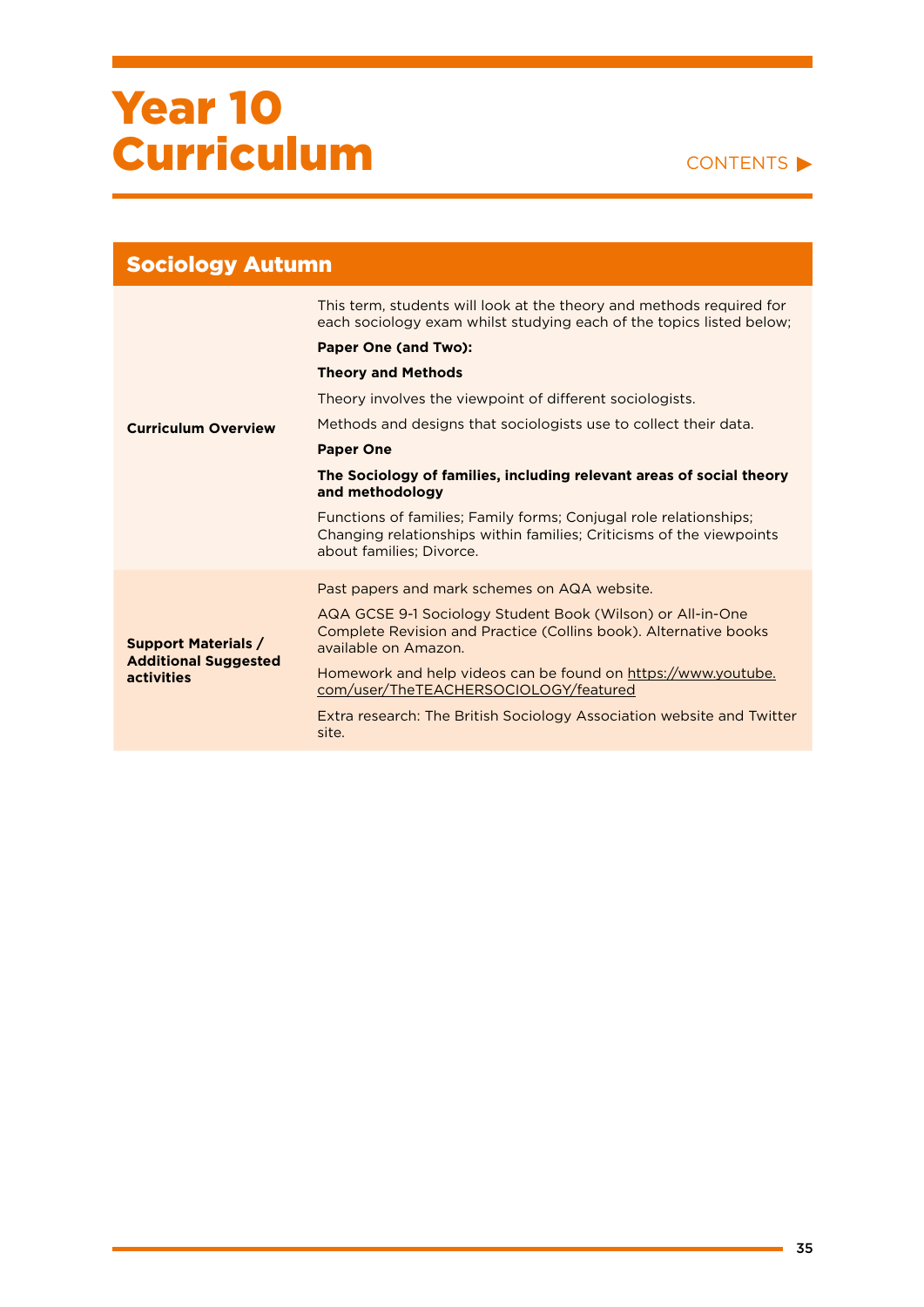| <b>Psychology Autumn</b>                                                       |                                                                                                                                                                                                                                                           |
|--------------------------------------------------------------------------------|-----------------------------------------------------------------------------------------------------------------------------------------------------------------------------------------------------------------------------------------------------------|
|                                                                                | This term, students will look at the research methods required for the<br>Psychology Paper One exam whilst studying each of the topics listed<br>below:                                                                                                   |
|                                                                                | <b>Paper One (and Two):</b>                                                                                                                                                                                                                               |
|                                                                                | <b>Research Methods</b>                                                                                                                                                                                                                                   |
|                                                                                | Research methods and designs that psychologists use to collect their<br>data.                                                                                                                                                                             |
|                                                                                | <b>Paper One</b>                                                                                                                                                                                                                                          |
| <b>Curriculum Overview</b>                                                     | <b>Memory</b>                                                                                                                                                                                                                                             |
|                                                                                | Processes of memory; Structures of memory; Memory as an active<br>process.                                                                                                                                                                                |
|                                                                                | <b>Paper One</b>                                                                                                                                                                                                                                          |
|                                                                                | <b>Perception</b>                                                                                                                                                                                                                                         |
|                                                                                | Sensation and perception; Visual cues and constancies; Gibson's<br>direct theory of perception - the influence of nature; Visual illusions;<br>Gregory's constructivist theory of perception - the influence of<br>nurture; Factors affecting perception. |
| <b>Support Materials /</b><br><b>Additional suggested</b><br><b>activities</b> | Past papers and mark schemes on AQA website.                                                                                                                                                                                                              |
|                                                                                | Student book or revision quide book (for AQA) - Flanagan (boy with<br>red hair on cover). Alternative books available on Amazon.                                                                                                                          |
|                                                                                | Homework and help videos can be found on weekly psychboost, com                                                                                                                                                                                           |
|                                                                                | Support with psychology notes: https://www.tutor2u.net/<br>search?q=psychology+notes and http://www.psychology4a.com/                                                                                                                                     |
|                                                                                | Extra research: The British Psychological Society and BPS Research<br>digest on Twitter                                                                                                                                                                   |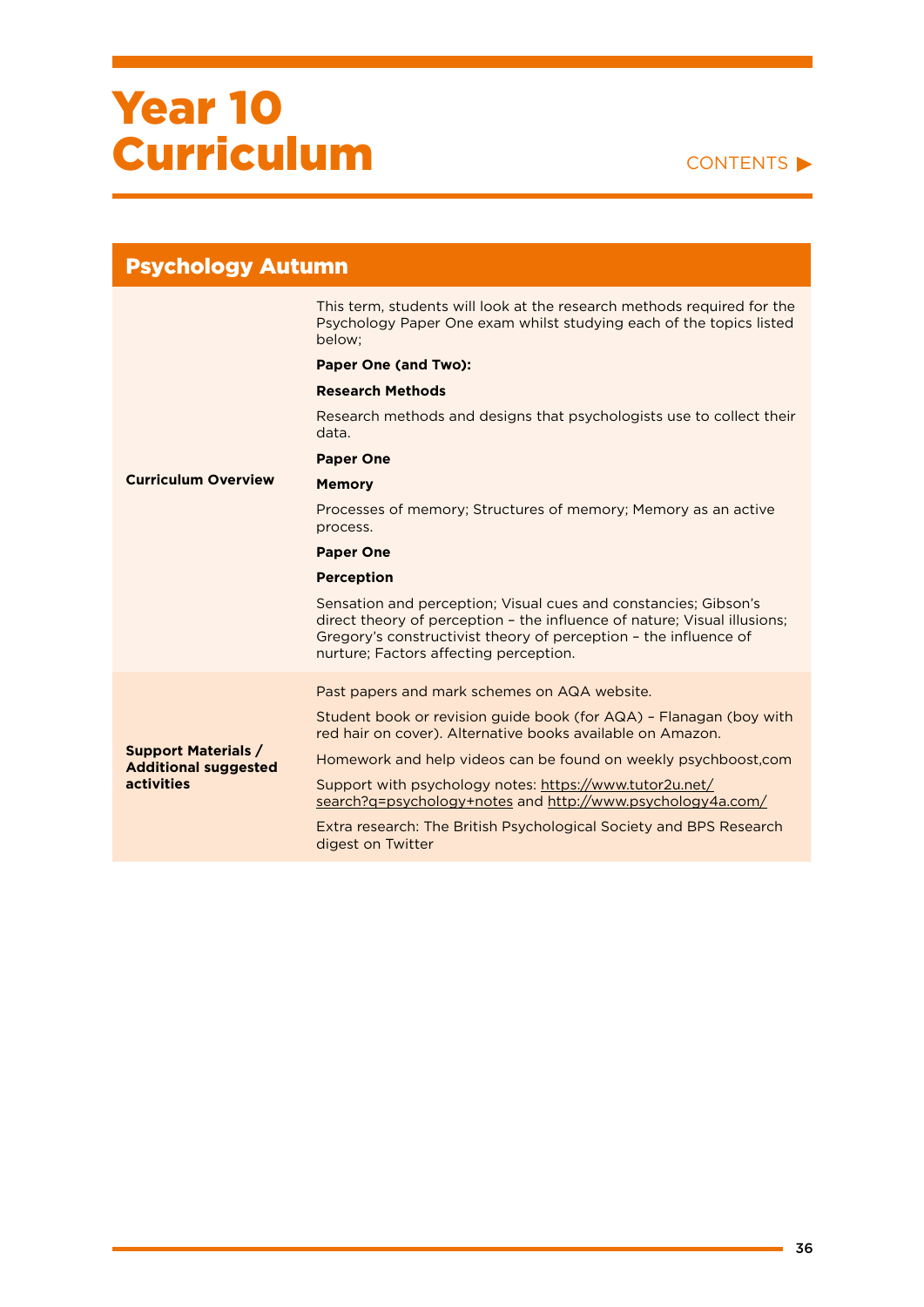#### CONTENTS<sup>></sup>

| <b>Lessons for Life</b>                                                |                                                                                                                                                     |
|------------------------------------------------------------------------|-----------------------------------------------------------------------------------------------------------------------------------------------------|
|                                                                        | This term Year 10 students will focus on the topic 'Snagged'. This<br>involves learning about and reflecting on each of the points listed<br>below: |
|                                                                        | Conducting relationships online (including managing potential<br>risks)                                                                             |
|                                                                        | Legal and ethical aspects of online relationships                                                                                                   |
| <b>Curriculum Overview</b>                                             | How to seek help with unwanted attention (e.g. stalking and<br>harassment)                                                                          |
|                                                                        | Grooming                                                                                                                                            |
|                                                                        | Examining attitudes towards abuse, including online                                                                                                 |
|                                                                        | Evaluating how behaviour can influence their peers positively and<br>negatively                                                                     |
|                                                                        | _ Identifying when they are at risk of being negatively influenced                                                                                  |
|                                                                        | Examining factors which lead to young people being involved in<br>crime                                                                             |
| <b>Support Materials /</b><br><b>Additional suggested</b><br>materials | Sources of support and help are provided to students at the back of<br>each of their project booklets.                                              |

| <b>Engineering</b>                                                             |                                                                                                                                                                                                                |
|--------------------------------------------------------------------------------|----------------------------------------------------------------------------------------------------------------------------------------------------------------------------------------------------------------|
| <b>Curriculum Overview</b>                                                     | This term students will be introduced to the different engineering<br>sectors and look at the advancements in these areas. Students will<br>explore engineering materials such as metals and plastics.         |
|                                                                                | Students will also start their unit 1 coursework: Engineering design<br>which involves students looking analysing an existing engineered<br>product, engineering drawings and reverse engineering a product.   |
| <b>Support Materials /</b><br><b>Additional suggested</b><br><b>activities</b> | Homework tasks will be used to support learning of exam content.<br>This will include research, past paper examples and drawing skills.<br>Please access the following links for further support and quidance- |
|                                                                                | <b>ENGINEERING - DESIGN AND TECHNOLOGY (technologystudent.</b><br>com)                                                                                                                                         |
|                                                                                | Selecting materials - Design engineering - OCR - GCSE Design and<br>Technology Revision - OCR - BBC Bitesize                                                                                                   |

۰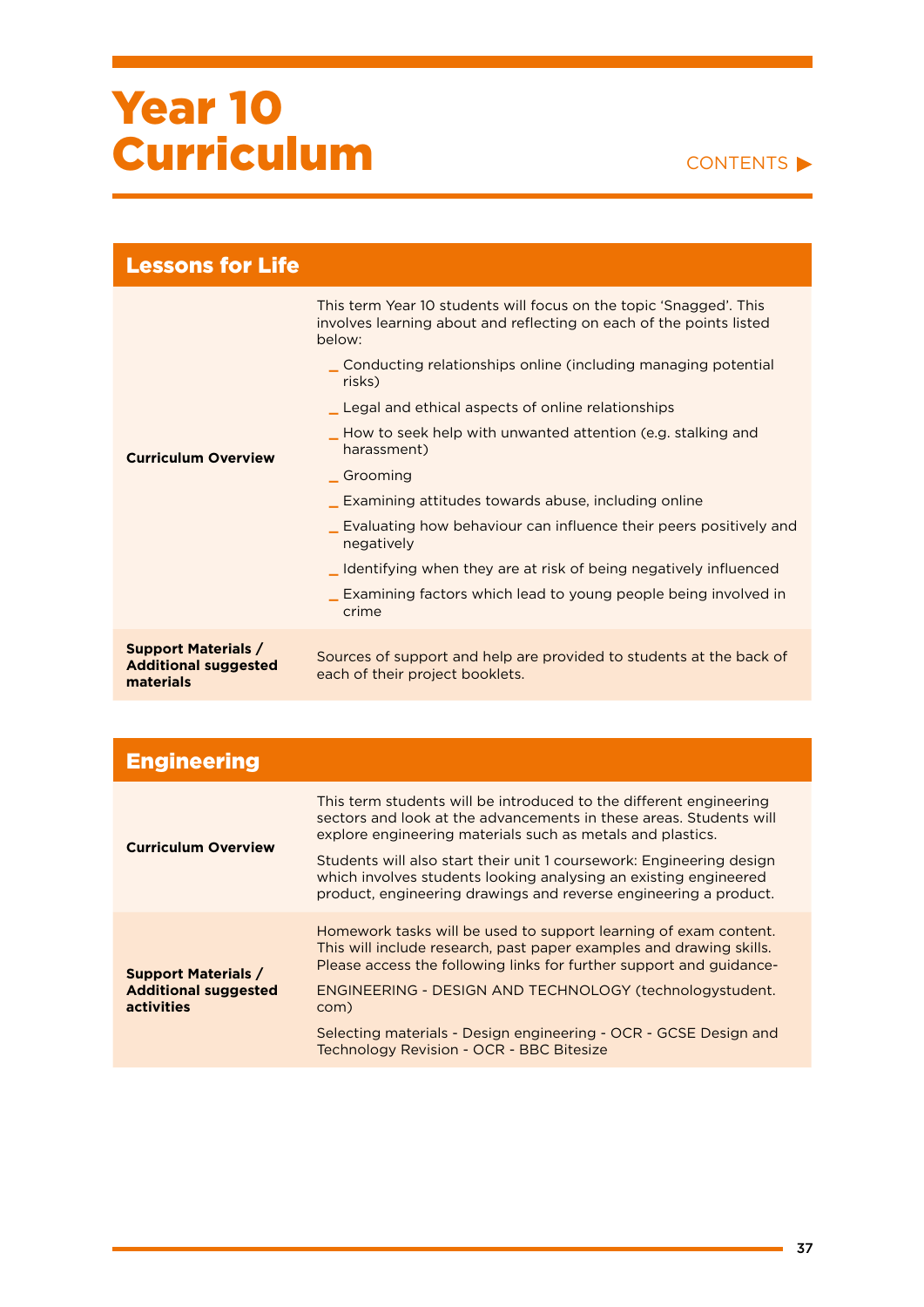| <b>Drama</b>                                     |                                                                                                                                                                                                                                                                                                                     |
|--------------------------------------------------|---------------------------------------------------------------------------------------------------------------------------------------------------------------------------------------------------------------------------------------------------------------------------------------------------------------------|
|                                                  | The GCSE Drama course is centred on students exploring the world<br>of theatre, analysing how theatre is created and how technical<br>theatre enhances the audience's enjoyment and understanding.                                                                                                                  |
|                                                  | Students will focus on the following topics this term:                                                                                                                                                                                                                                                              |
| <b>Curriculum Overview</b>                       | <b>Introduction to Brecht</b> - during years 7, 8 and 9 students will have<br>explored many of Brecht's techniques in their drama lessons but here<br>they look explicitly at his work and its impact on theatre as we know<br>it today. Links to Component 1: Devising (40% of the course).                        |
|                                                  | <b>The Crucible</b> - students will begin to explore the GCSE set text and<br>begin to unpick the world Arthur Miller created. Students explore this<br>from a practical perspective to prepare them for their GCSE written<br>examination. Link to Component 3: Theatre Makers in Practice (40%<br>of the course). |
|                                                  | For additional information and support, please access the following<br>$links -$                                                                                                                                                                                                                                    |
|                                                  | https://www.bbc.co.uk/bitesize/examspecs/zkvm2sg                                                                                                                                                                                                                                                                    |
|                                                  | <b>GCSE Drama - Edexcel - BBC Bitesize</b>                                                                                                                                                                                                                                                                          |
|                                                  | Easy-to-understand homework and revision materials for your GCSE<br>Drama Edexcel '9-1' studies and exams.www.bbc.co.uk                                                                                                                                                                                             |
|                                                  | https://getintotheatre.org                                                                                                                                                                                                                                                                                          |
| <b>Support Materials /</b>                       | <b>Get Into Theatre</b>                                                                                                                                                                                                                                                                                             |
| <b>Additional suggested</b><br><b>activities</b> | What does an Assistant Director do? What is the backstage staff<br>structure in theatre like? How do online auditions for drama school<br>work? Top 10 tips on how to self-tape and audition online                                                                                                                 |
|                                                  | getintotheatre.org                                                                                                                                                                                                                                                                                                  |
|                                                  | https://www.youtube.com/channel/UCUDq1XzCY0NIOYVJvEMQjqw                                                                                                                                                                                                                                                            |
|                                                  | <b>National Theatre - YouTube</b>                                                                                                                                                                                                                                                                                   |
|                                                  | At the National Theatre in London, we make world-class theatre<br>that is entertaining, challenging and inspiring. And we make it for<br>everyone. National Theatre Live is National Theatre's ground                                                                                                               |
|                                                  | www.youtube.com                                                                                                                                                                                                                                                                                                     |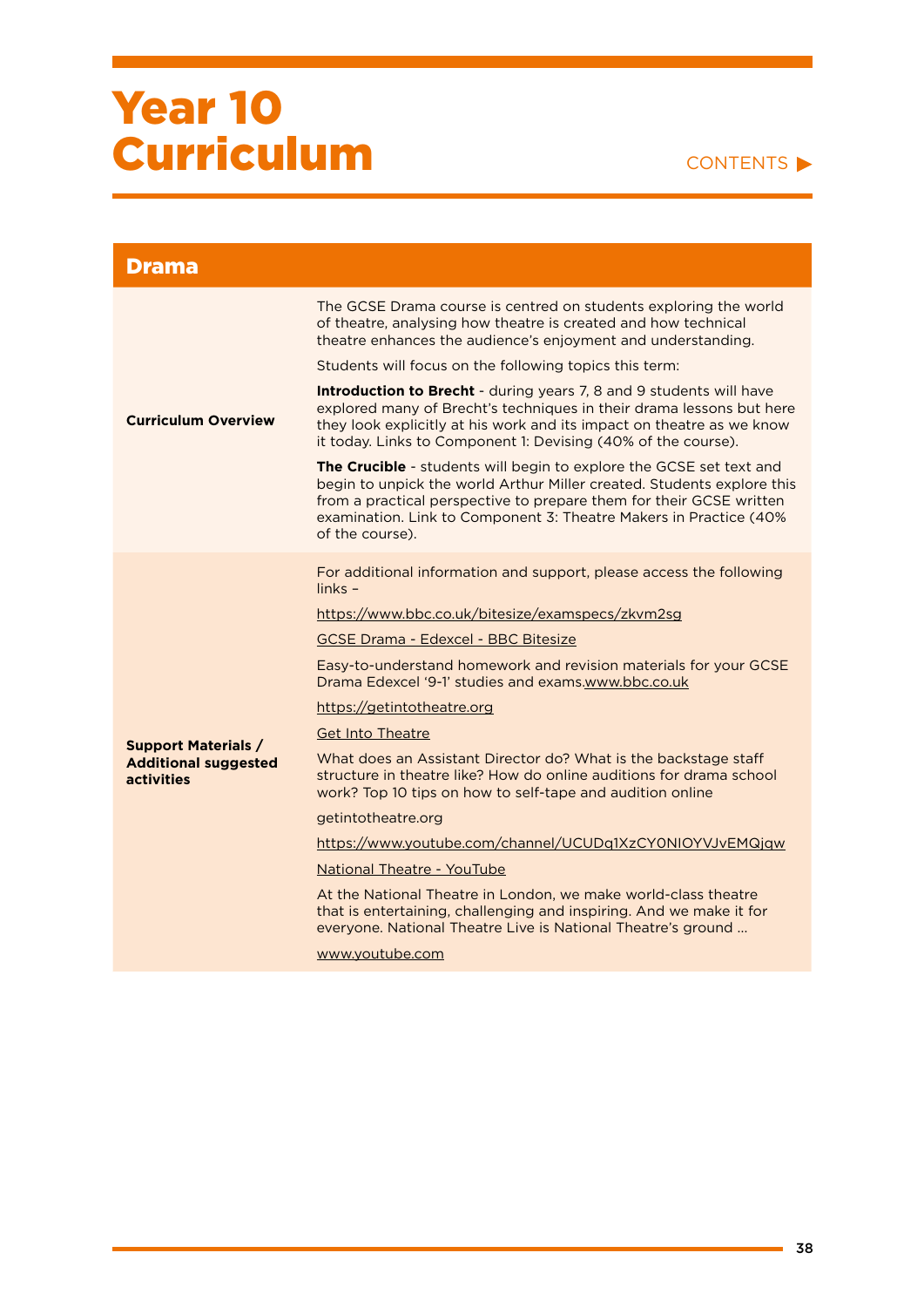#### CONTENTS

| Students will be studying for the exam in June 2022 by looking at the<br>importance of animal health in relation to<br>provision of the five animal welfare needs, in line with the Animal<br><b>Curriculum Overview</b><br>Welfare Act 2006. They will also take part in practical activities<br>including handling a variety of animals and investigating suitable<br>accommodation for them.<br>For additional information, please access the following websites and<br>links-<br>PDSA: information about rabbit health<br>www.pdsa.org.uk/pet-health-advice/rabbits<br>Poultry Club of Great Britain: information about poultry health<br>www.poultryclub.org/poultry/health-and-diseases<br><b>Support Materials /</b><br>Purina: information about cat health<br><b>Additional suggested</b><br>activities<br>www.purina.co.uk/content/your-cat/helping-to-keep-your-cat-<br>healthy<br>Purina: information about dog health<br>www.purina.co.uk/content/your-dog/helping-to-keep-your-dog-<br>healthy<br>RSPCA: advice about care and welfare | <b>Animal Care</b> |  |
|------------------------------------------------------------------------------------------------------------------------------------------------------------------------------------------------------------------------------------------------------------------------------------------------------------------------------------------------------------------------------------------------------------------------------------------------------------------------------------------------------------------------------------------------------------------------------------------------------------------------------------------------------------------------------------------------------------------------------------------------------------------------------------------------------------------------------------------------------------------------------------------------------------------------------------------------------------------------------------------------------------------------------------------------------|--------------------|--|
|                                                                                                                                                                                                                                                                                                                                                                                                                                                                                                                                                                                                                                                                                                                                                                                                                                                                                                                                                                                                                                                      |                    |  |
| www.rspca.org.uk/adviceandwelfare/pets/general                                                                                                                                                                                                                                                                                                                                                                                                                                                                                                                                                                                                                                                                                                                                                                                                                                                                                                                                                                                                       |                    |  |

| <b>Computer Science</b>                                                 |                                                                                                                                                                                                                                                                                                                                                                          |
|-------------------------------------------------------------------------|--------------------------------------------------------------------------------------------------------------------------------------------------------------------------------------------------------------------------------------------------------------------------------------------------------------------------------------------------------------------------|
| <b>Curriculum Overview</b>                                              | Students will be embarking on the OCR Computer Science 9-1<br>course, where they will have the opportunity to get a grasp of coding<br>and delve deeper into the brain of a computer. Students will begin<br>this by looking at the architecture of a computer, the mathematics<br>that allows a computer to make decisions and also building up their<br>coding skills. |
| <b>Support Materials /</b><br><b>Additional suggested</b><br>activities | Please consider accessing the following resources:<br>Craig and Dave YouTube videos<br><b>OCR Computer Science Revision Book</b><br><b>Google Classroom</b>                                                                                                                                                                                                              |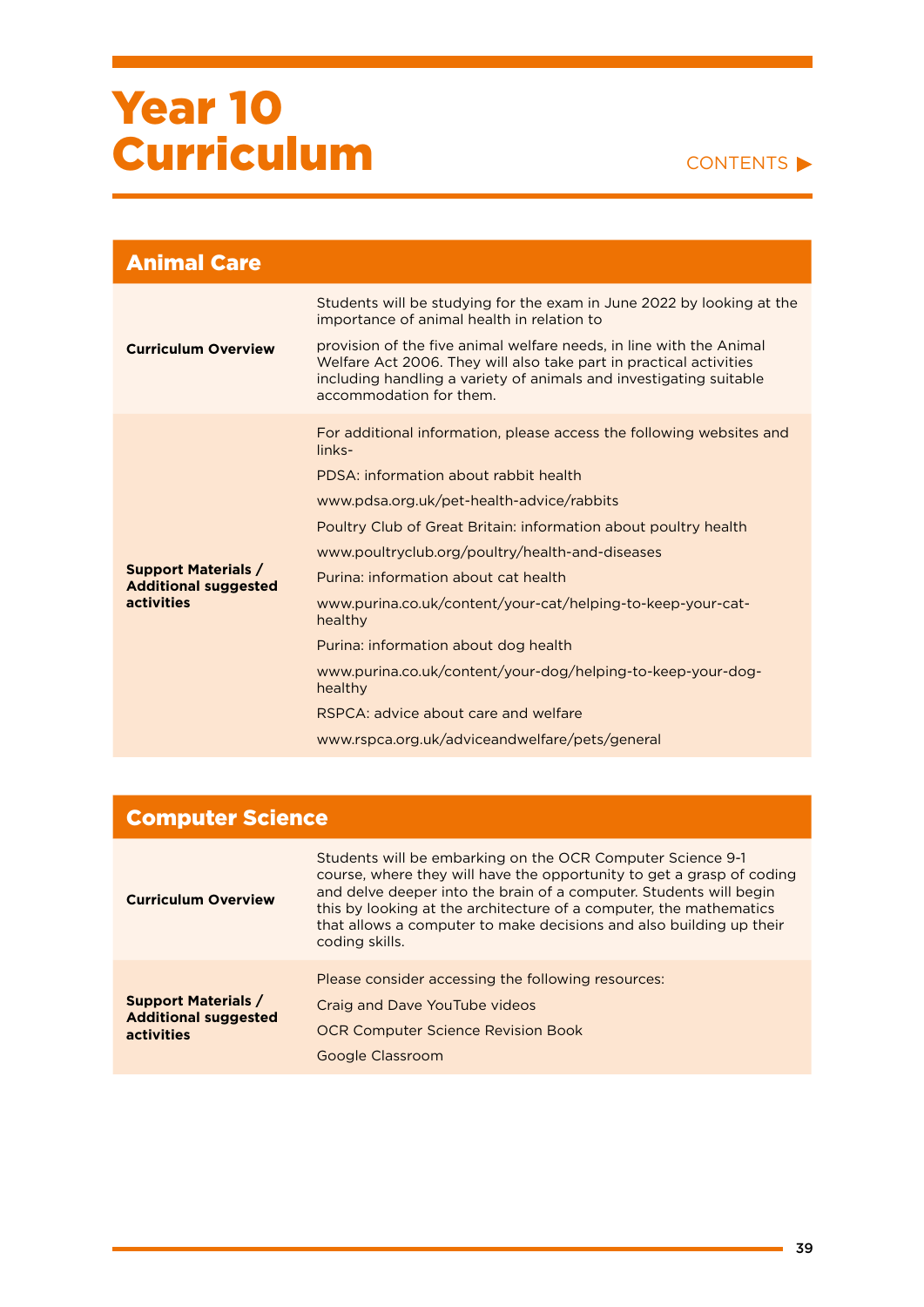#### CONTENTS<sup>></sup>

| Ісп                                                                     |                                                                                                                                                                                                                                                                                                                                                            |
|-------------------------------------------------------------------------|------------------------------------------------------------------------------------------------------------------------------------------------------------------------------------------------------------------------------------------------------------------------------------------------------------------------------------------------------------|
| <b>Curriculum Overview</b>                                              | Students will begin the BTEC Digital Information Technology Course<br>which is built up of two coursework components and one exam. For<br>the first section of their coursework student will be creating a set of<br>plans to design and evaluate their own graphical user interface. This<br>will be in the form of a touch screen at a football stadium. |
| <b>Support Materials /</b><br><b>Additional suggested</b><br>activities | For further information and guidance please consider accessing the<br>following resources:<br>BTEC website.                                                                                                                                                                                                                                                |
|                                                                         | Google classroom - resources available on each of the classrooms.                                                                                                                                                                                                                                                                                          |
|                                                                         | <b>BBC Bitesize.</b>                                                                                                                                                                                                                                                                                                                                       |
|                                                                         | <b>OBA Revision Guide.</b>                                                                                                                                                                                                                                                                                                                                 |

| <b>BTEC Business</b>                                                    |                                                                                                                                      |
|-------------------------------------------------------------------------|--------------------------------------------------------------------------------------------------------------------------------------|
| <b>Curriculum Overview</b>                                              | As part of the BTEC Tech Award in Enterprise, students are looking<br>at profit and loss calculations in preparation for their exam. |
| <b>Support Materials /</b><br><b>Additional suggested</b><br>activities | Please access the following resources for more information and<br>quidance:                                                          |
|                                                                         | BTFC website.<br>Google Classroom - resources available on each of the classrooms.                                                   |
|                                                                         | <b>BBC Bitesize.</b>                                                                                                                 |
|                                                                         | <b>OBA Revision Guide</b>                                                                                                            |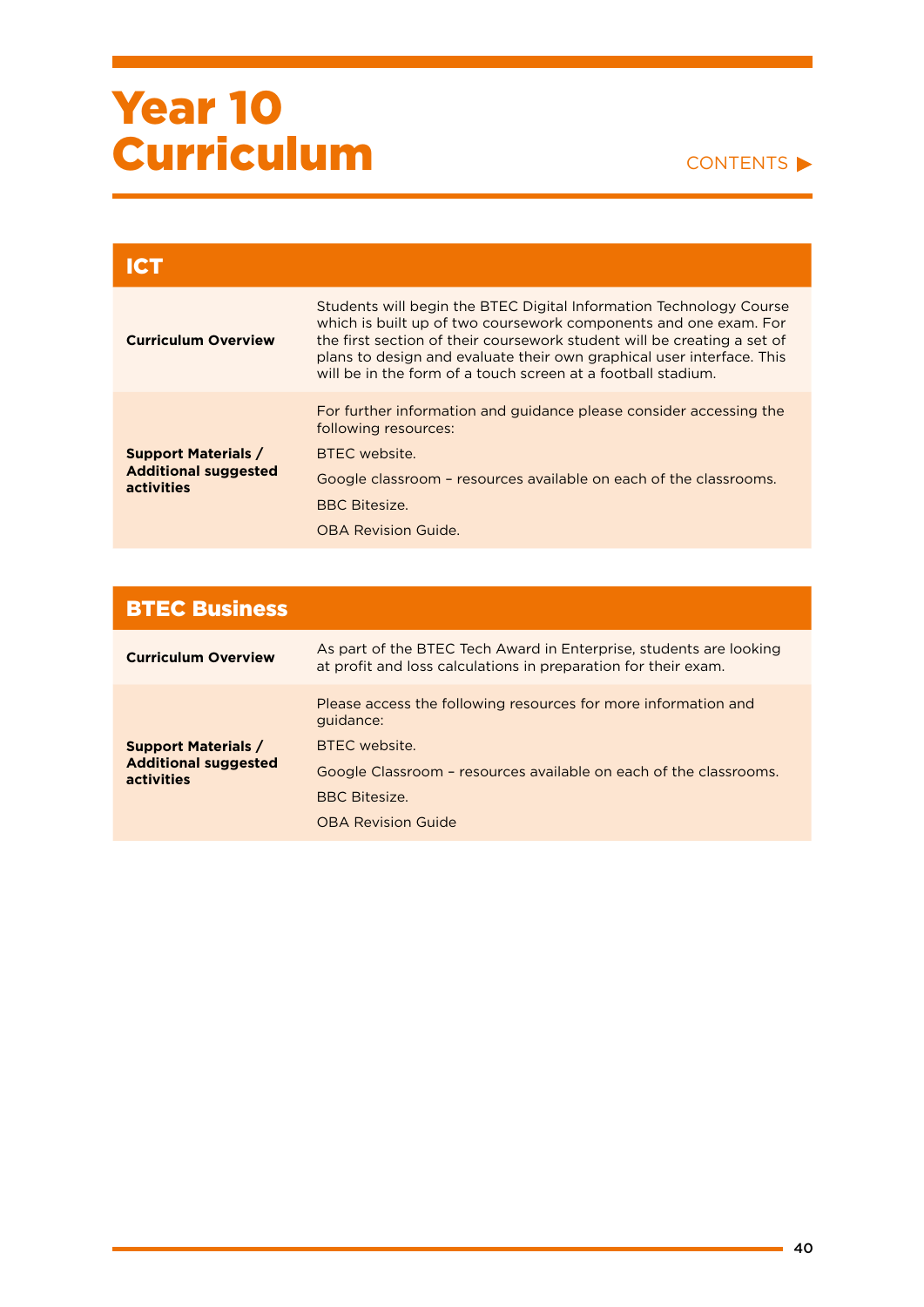#### CONTENTS

| <b>Hospitality and Catering</b> |                                                                                                                                                                                                                                                                                                                                                                                                                                                  |
|---------------------------------|--------------------------------------------------------------------------------------------------------------------------------------------------------------------------------------------------------------------------------------------------------------------------------------------------------------------------------------------------------------------------------------------------------------------------------------------------|
| <b>Curriculum Overview</b>      | Year 10 students will be introduced to the hospitality and catering<br>course. They will learn about health and safety in the kitchen, food<br>hygiene, food poisoning and the environmental health officer.<br>Students will learn about a wide range of catering equipment and<br>nutrition.<br>This term students will cook a variety of dishes focusing on certain<br>skills including breadmaking, pastry making, whisking, blending, knife |
|                                 | skills and preparing of a variety of different commodities.                                                                                                                                                                                                                                                                                                                                                                                      |
|                                 | For additional information and support please access the following<br>links:                                                                                                                                                                                                                                                                                                                                                                     |
|                                 | https://www.food.gov.uk/safety-hygiene/cleaning                                                                                                                                                                                                                                                                                                                                                                                                  |
|                                 | https://nationalcareers.service.gov.uk/job-profiles/environmental-<br>health-officer                                                                                                                                                                                                                                                                                                                                                             |
| <b>Support Materials /</b>      | https://www.food.gov.uk/business-guidance/personal-hygiene                                                                                                                                                                                                                                                                                                                                                                                       |
| <b>Additional suggested</b>     | https://www.food.gov.uk/topic/storage-refrigeration                                                                                                                                                                                                                                                                                                                                                                                              |
| <b>activities</b>               | https://www.nhs.uk/live-well/eat-well/eight-tips-for-healthy-eating/                                                                                                                                                                                                                                                                                                                                                                             |
|                                 | https://www.bbc.co.uk/bitesize/guides/z8rgw6f/revision/4                                                                                                                                                                                                                                                                                                                                                                                         |
|                                 | To support learning students should revise topics at home using<br>different revision techniques.                                                                                                                                                                                                                                                                                                                                                |
|                                 | To build practical skills students could cook a selection of dishes at<br>home in line with skills they are developing in the classroom                                                                                                                                                                                                                                                                                                          |
|                                 |                                                                                                                                                                                                                                                                                                                                                                                                                                                  |

Year 10 Knowledge Organisers can be accessed by clicking this link.

Knowledge Organisers contain key information on specific topics covered within subjects.

### [Click Here](https://drive.google.com/drive/folders/1Ac6WazasGY40VC4bZ32ZyEPtAf3678yk?usp=sharing)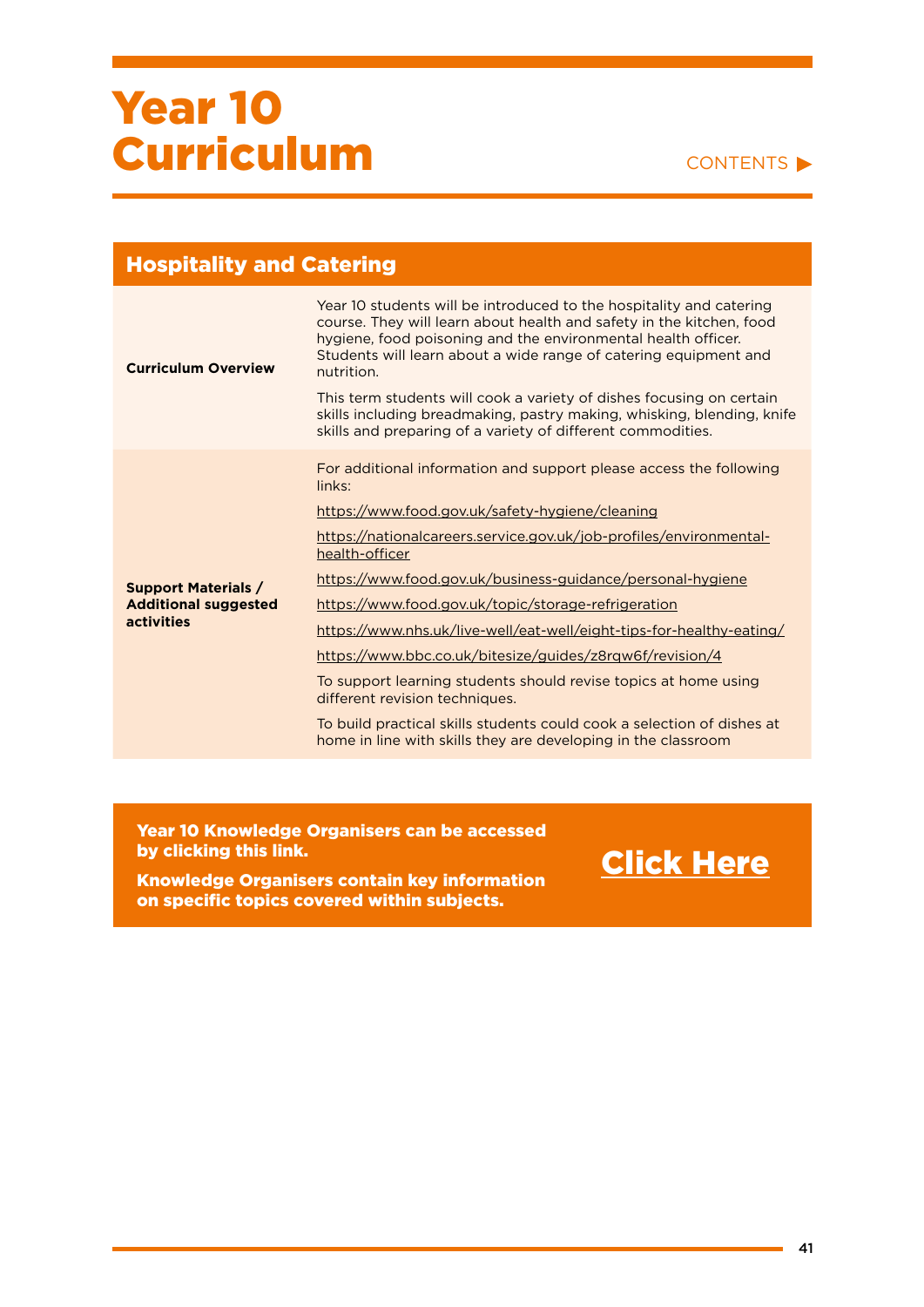#### CONTENTS<sup>></sup>

| <b>English (Core)</b>                                                          |                                                                                                                                                                                                                                                                                                                                                                                                                                                                                                                                |
|--------------------------------------------------------------------------------|--------------------------------------------------------------------------------------------------------------------------------------------------------------------------------------------------------------------------------------------------------------------------------------------------------------------------------------------------------------------------------------------------------------------------------------------------------------------------------------------------------------------------------|
| <b>Curriculum Overview</b>                                                     | Students will be studying the novella 'A Christmas Carol' by Charles<br>Dickens. This is an exciting and engaging text that explores the<br>themes of family, social injustice, compassion and greed. Students<br>will be able to analyse characters, themes and relationships whilst<br>exploring societal values in Victorian England. This term encourages<br>students to apply their prior understanding of character analysis and<br>writer's message, as well as embedding a contextual knowledge to<br>their responses. |
| <b>Support Materials /</b><br><b>Additional suggested</b><br><b>activities</b> | For additional information and support please consider accessing the<br>following links -<br>https://www.bbc.co.uk/bitesize/topics/zwhkxsg<br>https://www.yorknotes.com/gcse/english-literature/a-christmas-<br>carol-2017/revision-cards/01 characters<br>The whole text: https://www.pagebypagebooks.com/Charles<br>Dickens/A Christmas Carol/<br>ACC Homework menu – see attached. All tasks can be completed<br>independently as extra work                                                                                |

### Mathematics (Core)

| <b>Curriculum Overview</b>                                              | The content covered in Year 11 depends on which scheme of the<br>three schemes of work the students are following: Higher, Crossover<br>or Working Towards. This is to ensure that we provide students with<br>the fundamental skills required for their GCSE work.<br>Higher (1101, 1102) - Functions; Proof; Congruence and Vectors.<br>Crossover (1103, 1104, 11b1, 11b2) - Vectors; Sequences; Forming and<br>solving equations; Proportion and Simultaneous equations.<br>Working towards (11b3, 11b4) - Highest common factor and lowest<br>common multiple; Exchange rates; Rounding and Pie charts. |
|-------------------------------------------------------------------------|-------------------------------------------------------------------------------------------------------------------------------------------------------------------------------------------------------------------------------------------------------------------------------------------------------------------------------------------------------------------------------------------------------------------------------------------------------------------------------------------------------------------------------------------------------------------------------------------------------------|
| <b>Support Materials /</b><br><b>Additional suggested</b><br>activities | https://completemaths.com/tutor<br>https://vle.mathswatch.co.uk/vle/                                                                                                                                                                                                                                                                                                                                                                                                                                                                                                                                        |

ä,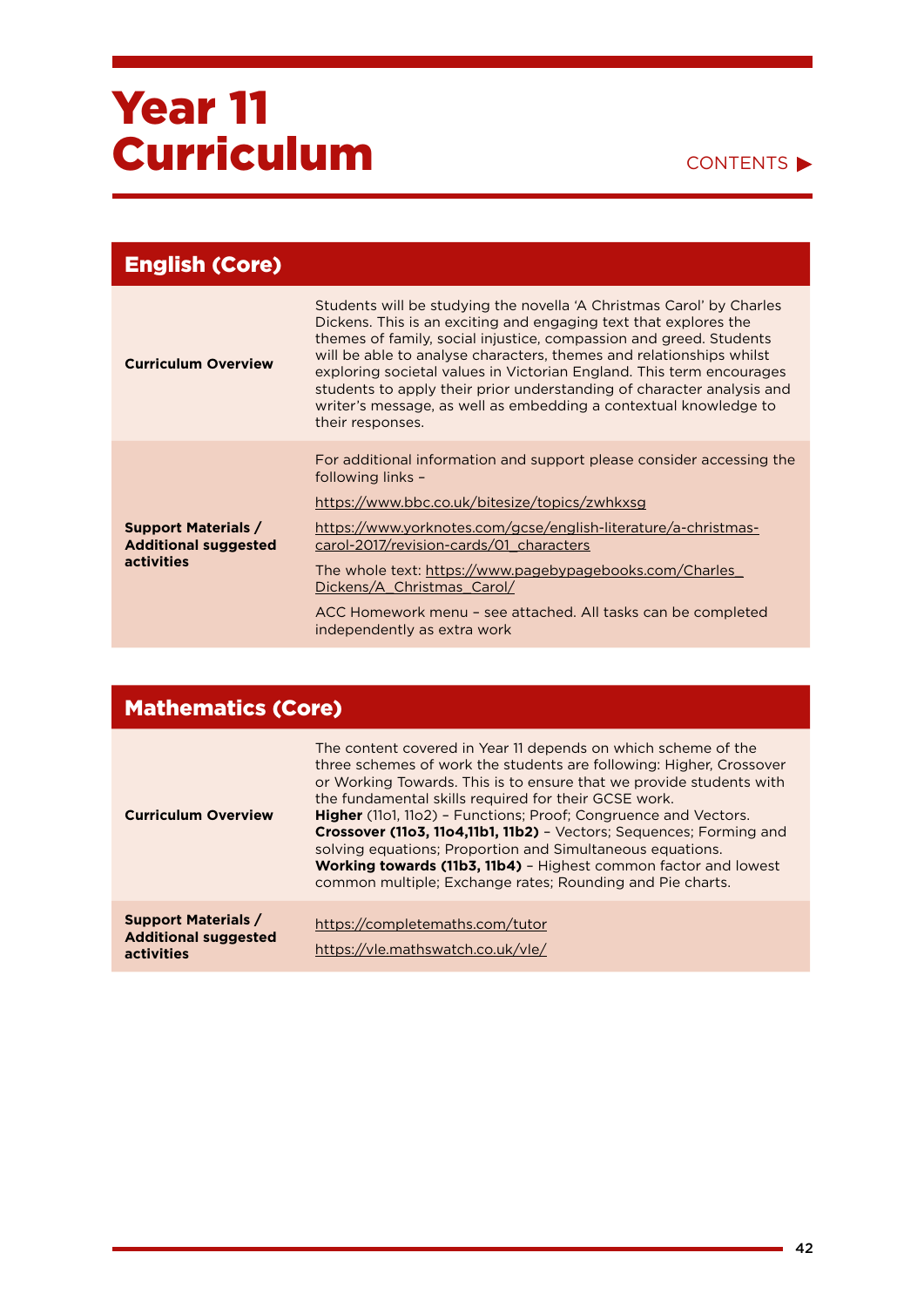### CONTENTS<sup>></sup>

| <b>Science (Core)</b>                                                   |                                                                                                                                                                       |
|-------------------------------------------------------------------------|-----------------------------------------------------------------------------------------------------------------------------------------------------------------------|
| <b>Curriculum Overview</b>                                              | This term, Year 11 students will be studying the following topics in<br>Core Science:                                                                                 |
|                                                                         | Animal coordination, control and homeostasis - What is a hormone?<br>Where are hormones secreted throughout the body? How is blood<br>glucose controlled?             |
|                                                                         | <b>Exchange and transport in animals</b> - The heart and the circulatory<br>system. What is cellular respiration?                                                     |
|                                                                         | <b>Ecosystems</b> - What are abiotic and biotic factors? What is an<br>ecosystem? What are the stages of the carbon cycle?                                            |
|                                                                         | <b>Groups and rates of reactions -</b> What is halogen reactivity? Rates<br>of reaction. What is the difference between an exothermic and an<br>endothermic reaction? |
|                                                                         | <b>Fuels</b> - Fractional distillation. What is crude oil?                                                                                                            |
|                                                                         | <b>Earth and atmospheric science - The atmosphere today. How can we</b><br>reduce climate change?                                                                     |
| <b>Support Materials /</b><br><b>Additional suggested</b><br>activities | Online homework resource: https://www.tassomai.com/                                                                                                                   |
|                                                                         | <b>BBC Bitesize</b><br>https://www.cgpbooks.co.uk/                                                                                                                    |

| <b>Sport</b>                                                            |                                                                                                                                                                                                                                                                                                                                                                                                                           |
|-------------------------------------------------------------------------|---------------------------------------------------------------------------------------------------------------------------------------------------------------------------------------------------------------------------------------------------------------------------------------------------------------------------------------------------------------------------------------------------------------------------|
| <b>Curriculum Overview</b>                                              | This term Year 11 students will focus on Unit 1 - Fitness in sport. This<br>unit is an exam unit and students will aim to take the exam before<br>Christmas. The unit covers topics such as components of fitness,<br>methods of training, fitness testing and principles of training.                                                                                                                                    |
| <b>Support Materials /</b><br><b>Additional suggested</b><br>activities | https://qualifications.pearson.com/content/dam/pdf/BTEC-Firsts/<br>Sport/2012/Specification-and-sample-assessments/9781446936368<br>BTECFIRST AWD SPORT SPEC ISS4.pdf<br>https://www.teachpe.com/ Issues and Debates, Film: Supersize<br>me, Invictus, The Game Changers. Further Reading: The Chimp<br>Paradox by Prof Steve Peters. Strength Training Anatomy by<br>Frederic Delavier. The Sports Gene by David Epstein |

ä,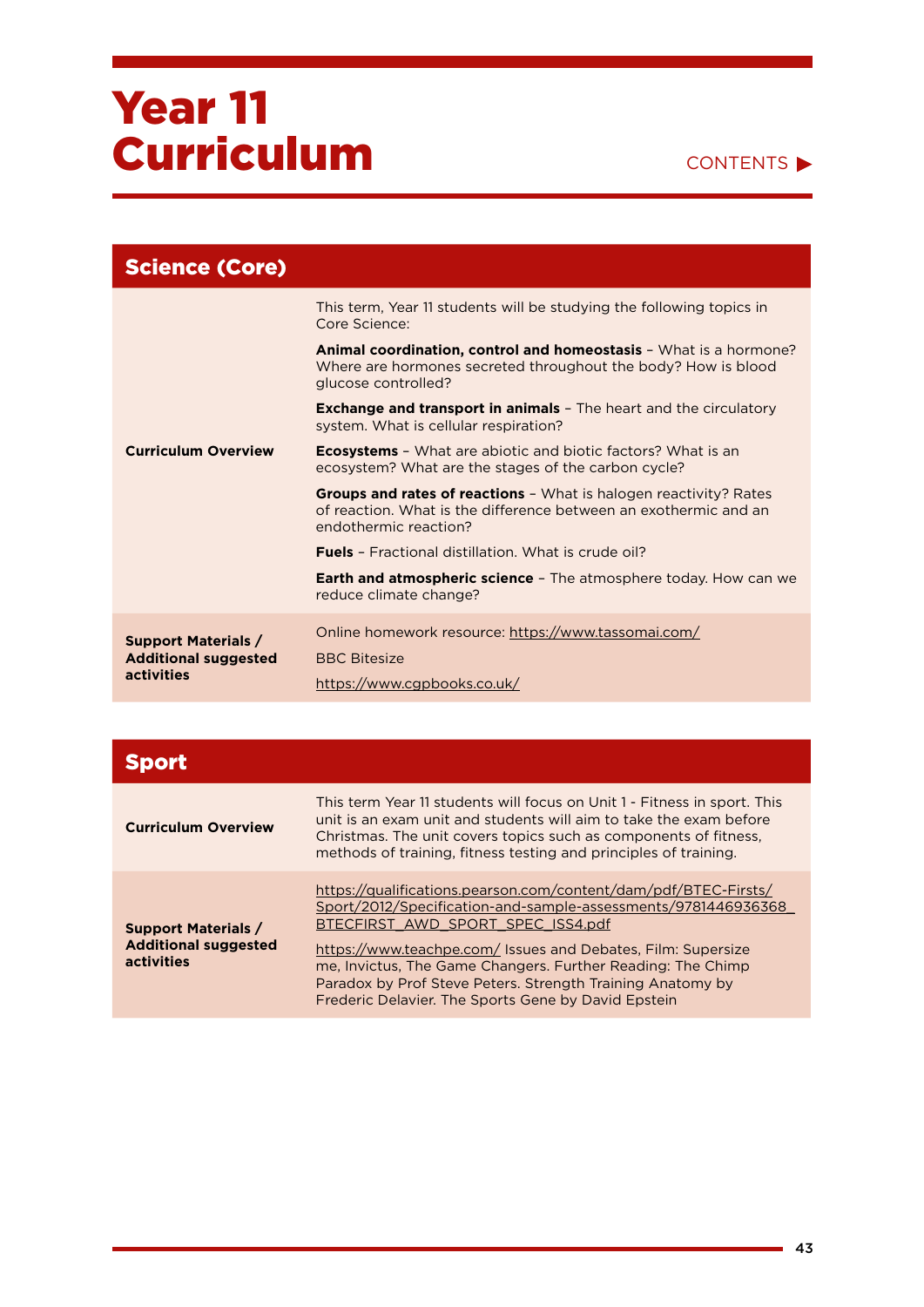### CONTENTS<sup>></sup>

| <b>History (Optional)</b>                                               |                                                                                                                                                                                                                                             |
|-------------------------------------------------------------------------|---------------------------------------------------------------------------------------------------------------------------------------------------------------------------------------------------------------------------------------------|
| <b>Curriculum Overview</b>                                              | During the Autumn Term, Year 11 students will be studying the<br>following topics in History:                                                                                                                                               |
|                                                                         | Crime and Punishment in Medieval England - How have the<br>Anglo-Saxons and Normans changed laws and punishments? What<br>happened with crime in the later medieval period? What influence<br>did the Church have?                          |
|                                                                         | Crime and Punishment in Early Modern England - How did the<br>Tudor monarchs influence crime and punishment? What new laws<br>and punishments were introduced? How did witchcraft and the<br>Gunpowder Plot impact crime?                   |
|                                                                         | Crime and Punishment in 18th - 19th Century Britain - How did crime,<br>laws and punishments change between the 18 <sup>th</sup> and 19 <sup>th</sup> Centuries?<br>What impact did Robert Peel have? How did Pentonville prison<br>change? |
|                                                                         | Crime and Punishment in Modern Britain - What new crimes and<br>laws have appeared? How have punishments changed in the modern<br>world? Why was the death penalty abolished? What happened to<br>conscientious objectors?                  |
| <b>Support Materials /</b><br><b>Additional suggested</b><br>activities | For additional help and support, please access - Microsoft Word -<br>Crime-and-punishment-in-Britain-Revision-Guide-FINAL(1) (1).docx<br>(g3tipton.org.uk)                                                                                  |
|                                                                         | Consider completing the Edexcel sections for Elizabethan England<br>Seneca - Learn 2x Faster (senecalearning.com)                                                                                                                           |
|                                                                         | Consider watching Crime & Punishment: Key Terms (c1000-Present)<br>Crime & Punishment   GCSE History Revision - YouTube                                                                                                                     |
|                                                                         | Consider watching BBC   Crime and Punishment - The Story of<br>Capital Punishment (2011) - YouTube                                                                                                                                          |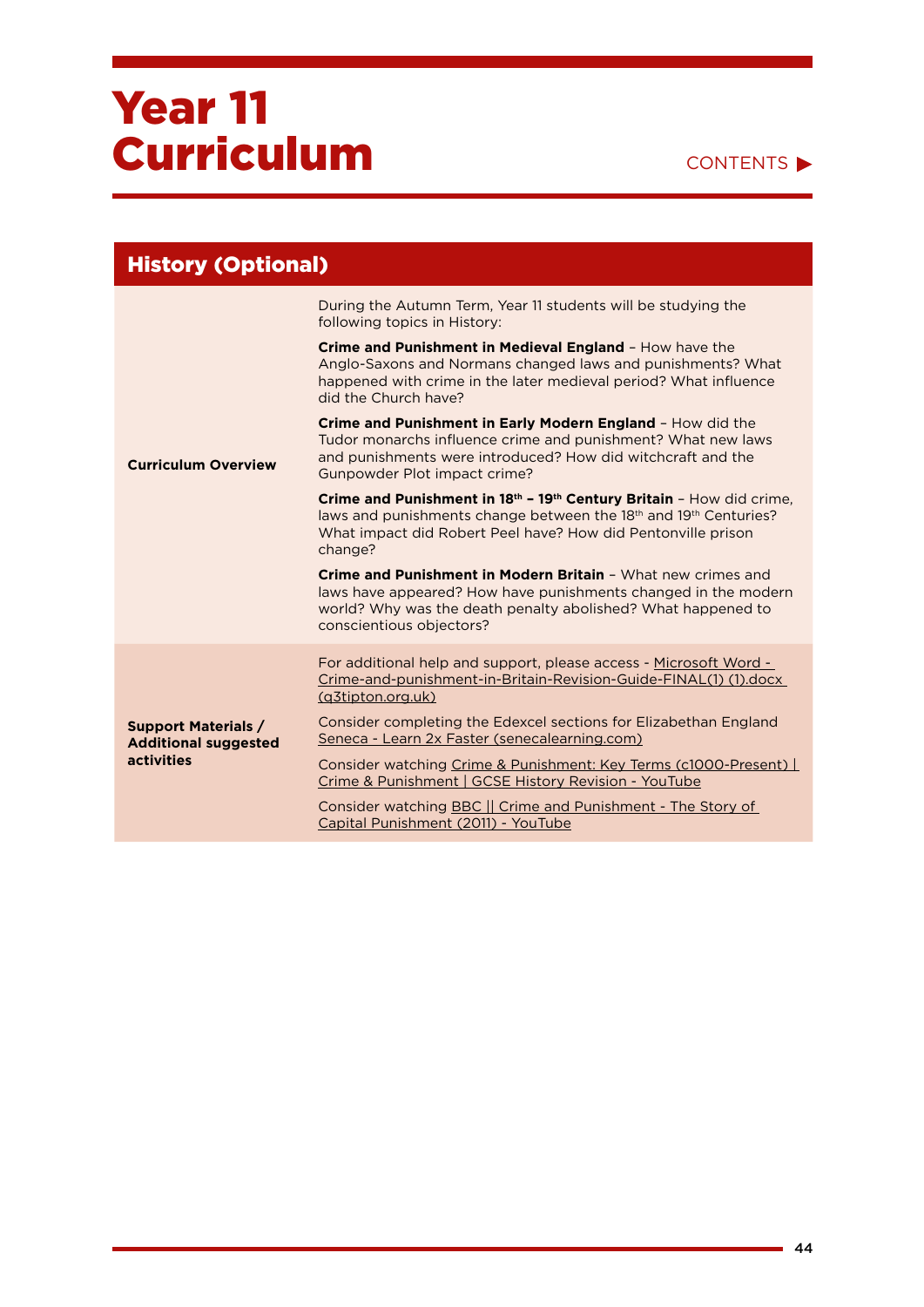

| <b>Geography (Optional)</b>                                             |                                                                                                                                                                                                                                                                                    |
|-------------------------------------------------------------------------|------------------------------------------------------------------------------------------------------------------------------------------------------------------------------------------------------------------------------------------------------------------------------------|
| <b>Curriculum Overview</b>                                              | Year 11 Geography students will focus on two topics this term -<br><b>Changing Cities and Rivers.</b>                                                                                                                                                                              |
|                                                                         | <b>Changing Cities -</b> What is urbanisation? Is Liverpool urbanised? How<br>does retail, crime and housing look in Liverpool? How sustainable is<br>Mexico City? What is the quality of life in Mexico City? Why is there<br>rapid growth and how do we solve it in Mexico City? |
|                                                                         | <b>Rivers -</b> What processes occur in a river? What processes occur<br>in a waterfall? What are ox-bow lakes and meanders? What are<br>depositional landforms?                                                                                                                   |
| <b>Support Materials /</b><br><b>Additional suggested</b><br>activities | For help on Changing Cities - Changing cities - GCSE Geography<br>Revision - Edexcel - BBC Bitesize                                                                                                                                                                                |
|                                                                         | Consider using-https://timeforgeography.co.uk/<br>For help on Rivers - Changing UK landscapes - GCSE Geography<br>Revision - Edexcel - BBC Bitesize                                                                                                                                |

| <b>Spanish (Optional)</b>                                                      |                                                                                                                                                                                            |
|--------------------------------------------------------------------------------|--------------------------------------------------------------------------------------------------------------------------------------------------------------------------------------------|
| <b>Curriculum Overview</b>                                                     | This term, Year 11 students will focus on the topic of 'School' and<br>'Global Issues'.                                                                                                    |
|                                                                                | Global Issues - Students will consider worldwide issues such as<br>global warming, pollution and poverty, discussing charity work and<br>showing awareness of how to help the environment. |
|                                                                                | School – Debating school rules and problems, making plans for a<br>school exchange, talking about your achievement.                                                                        |
|                                                                                | For additional support, please access-                                                                                                                                                     |
| <b>Support Materials /</b><br><b>Additional suggested</b><br><b>activities</b> | https://www.linguascope.com/ Select <lntermediate> level (Ask your<br/>class teacher for our school login details)</lntermediate>                                                          |
|                                                                                | https://www.bbc.co.uk/bitesize/subjects/z4dgxnb                                                                                                                                            |
|                                                                                | https://studyspanish.com/verbs                                                                                                                                                             |
|                                                                                | https://erevision.uk Students should already have an account set up.<br>Speak to your class teacher if you need help accessing your class.                                                 |

۰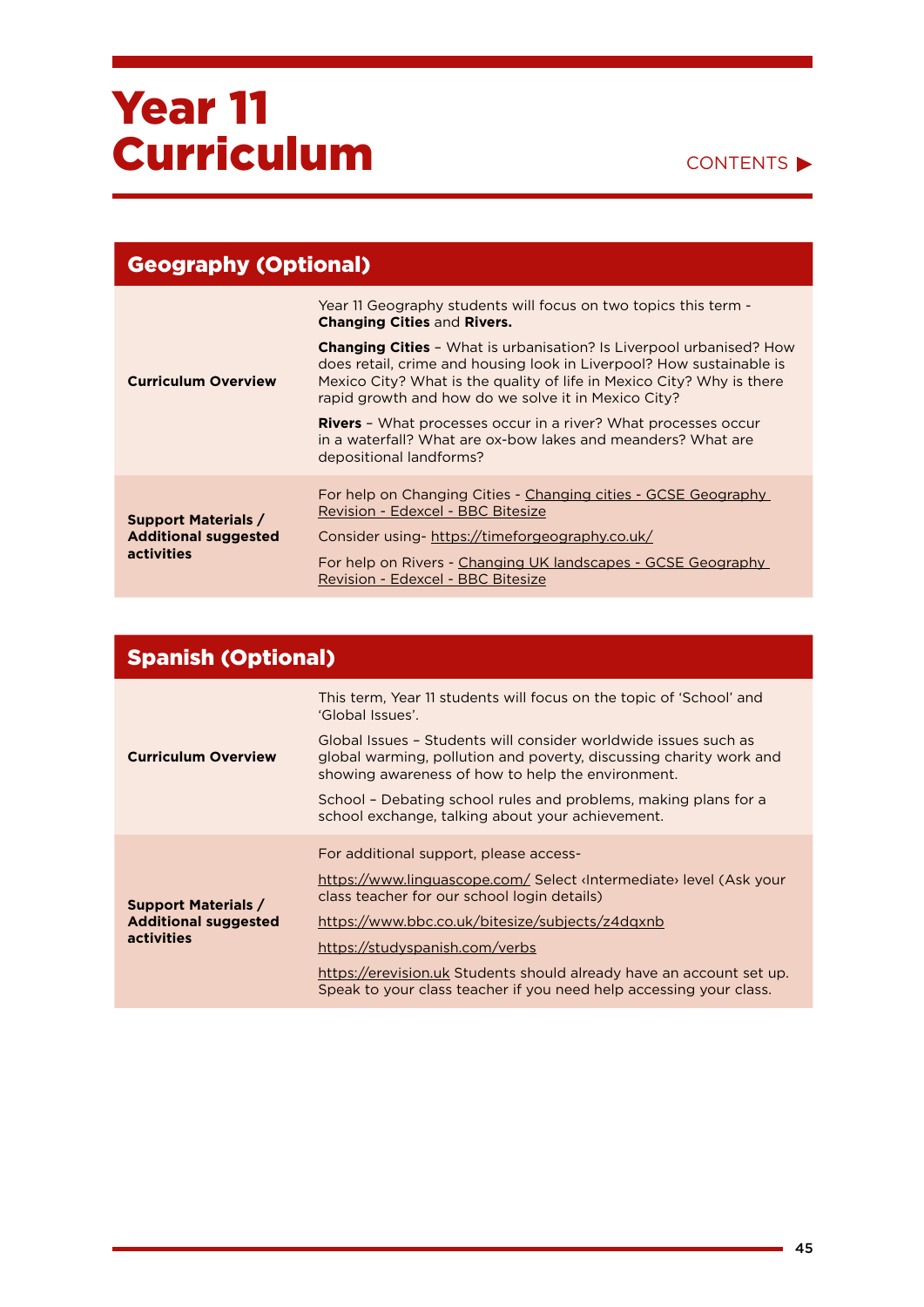### CONTENTS<sup>></sup>

| <b>Drama (Optional)</b>                          |                                                                                                                                                                                                                                                                                                                                               |
|--------------------------------------------------|-----------------------------------------------------------------------------------------------------------------------------------------------------------------------------------------------------------------------------------------------------------------------------------------------------------------------------------------------|
| <b>Curriculum Overview</b>                       | The GCSE Drama course is centred on students exploring the world<br>of theatre, analysing how theatre is created and how technical<br>theatre enhances the audience's enjoyment and understanding.                                                                                                                                            |
|                                                  | During this term Year 11 students will explore the following topics:<br>Component 1: Devising - students will focus on developing their<br>portfolio's.                                                                                                                                                                                       |
|                                                  | Component 2: Text in Performance - developing monologues/<br>duologues/group performances.                                                                                                                                                                                                                                                    |
|                                                  | For additional information and support please access the following<br>$links -$                                                                                                                                                                                                                                                               |
|                                                  | https://www.bbc.co.uk/bitesize/examspecs/zkvm2sg                                                                                                                                                                                                                                                                                              |
|                                                  | https://getintotheatre.org                                                                                                                                                                                                                                                                                                                    |
|                                                  | <b>Get Into Theatre</b>                                                                                                                                                                                                                                                                                                                       |
|                                                  | What does an Assistant Director do? What is the backstage staff<br>structure in theatre like? How do online auditions for drama school<br>work? Top 10 tips on how to self-tape and audition online                                                                                                                                           |
|                                                  | getintotheatre.org                                                                                                                                                                                                                                                                                                                            |
|                                                  | https://www.youtube.com/channel/UCUDq1XzCY0NIOYVJvEMQjqw                                                                                                                                                                                                                                                                                      |
| <b>Support Materials /</b>                       | National Theatre - YouTube                                                                                                                                                                                                                                                                                                                    |
| <b>Additional suggested</b><br><b>activities</b> | At the National Theatre in London, we make world-class theatre<br>that is entertaining, challenging and inspiring. And we make it for<br>everyone. National Theatre Live is National Theatre's ground                                                                                                                                         |
|                                                  | www.youtube.com                                                                                                                                                                                                                                                                                                                               |
|                                                  | https://www.ucas.com/job-subjects/drama-music-and-performing-<br>arts                                                                                                                                                                                                                                                                         |
|                                                  | Drama, music, and performing arts   UCAS                                                                                                                                                                                                                                                                                                      |
|                                                  | The confidence and communication skills developed from drama,<br>music and the performing arts can be useful in a wide range of<br>occupational areas including catering and hospitality, retail sales<br>and customer services, broadcast media and the performing arts,<br>marketing, sales and advertising and leisure, sport and tourism. |
|                                                  | www.ucas.com                                                                                                                                                                                                                                                                                                                                  |

ä,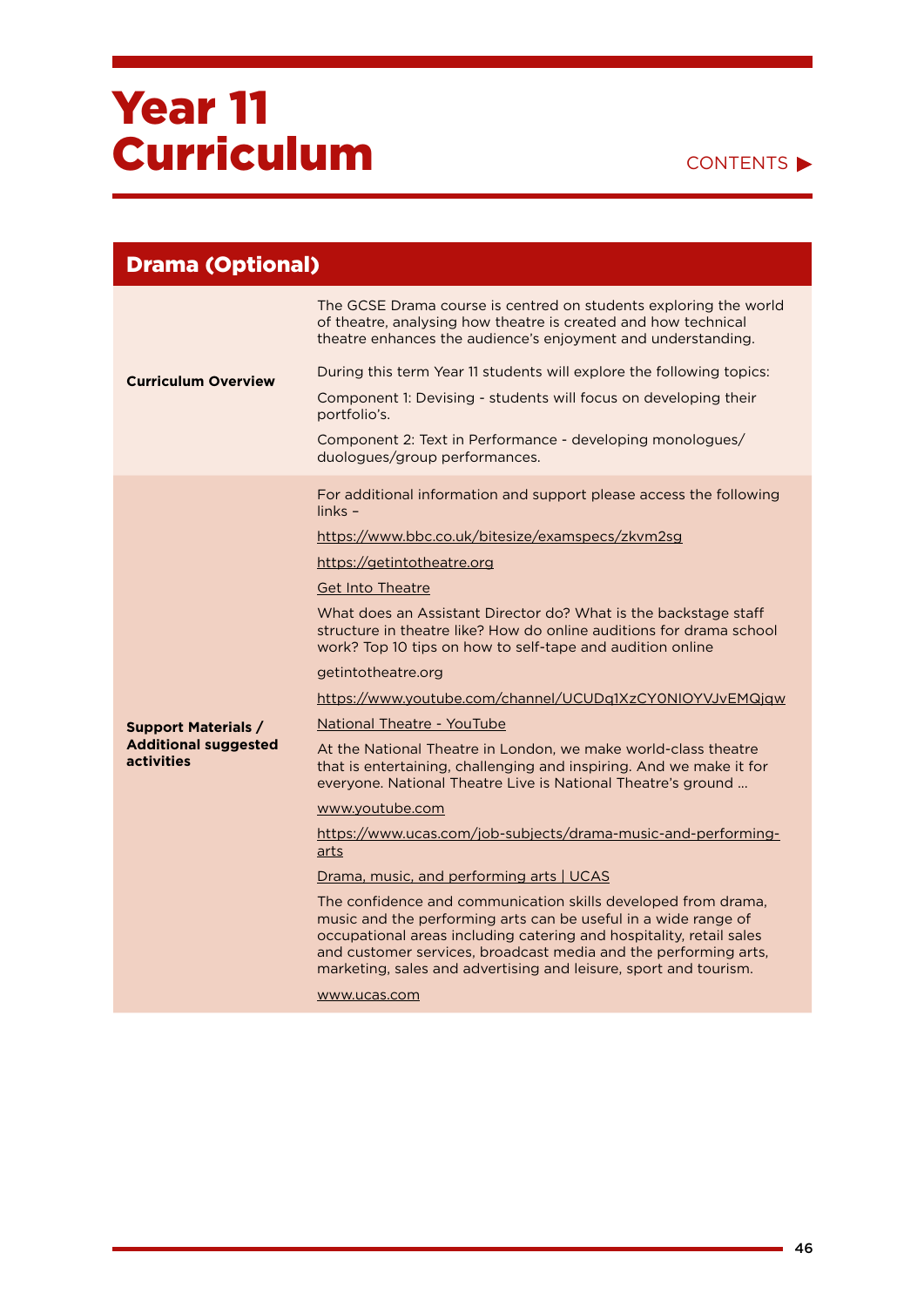### CONTENTS<sup>></sup>

| <b>Dance</b>                                                            |                                                                                                                                                                                                                                                                                                                                                                                                                                                                                                                                                                                                                                                                                                                                                                                                                                                                                                        |
|-------------------------------------------------------------------------|--------------------------------------------------------------------------------------------------------------------------------------------------------------------------------------------------------------------------------------------------------------------------------------------------------------------------------------------------------------------------------------------------------------------------------------------------------------------------------------------------------------------------------------------------------------------------------------------------------------------------------------------------------------------------------------------------------------------------------------------------------------------------------------------------------------------------------------------------------------------------------------------------------|
| <b>Curriculum Overview</b>                                              | Component 1 - Choreography 30%<br>Students must learn how to respond creatively to an externally set<br>stimulus, to choreograph their own complete dance. The dance<br>created must be either a solo dance of a minimum of <b>two</b> minutes<br>and a maximum of two and a half minutes or a group dance<br>of a minimum of <b>three</b> minutes and a maximum of <b>three and a</b><br>half minutes for two to five dancers. They will choose an aural<br>setting and can be in any style or style fusion(s) (as long as<br>it meets the assessment criteria) and communicates their<br>own chosen choreographic intention. The student is not required to<br>perform in their choreographed dance but may do so if they wish.<br>Students will also recall key information on the 6 professional works<br>they have studied in Year 10 with a focus on key facts, motifs, and<br>physical setting. |
| <b>Support Materials /</b><br><b>Additional suggested</b><br>activities | Homework: To rehearse solo and group phrases, learn key vocabulary<br>and revise theory work using knowledge organisers and flashcards<br>Set phrases Homework: To learn subject specific vocabulary and their<br>definitions:<br>Subject Vocabulary Performance content and assessment criteria<br>can be found here: https://www.aga.org.uk/subjects/dance/gcse/<br>dance-8236/specification-at-a-glance                                                                                                                                                                                                                                                                                                                                                                                                                                                                                             |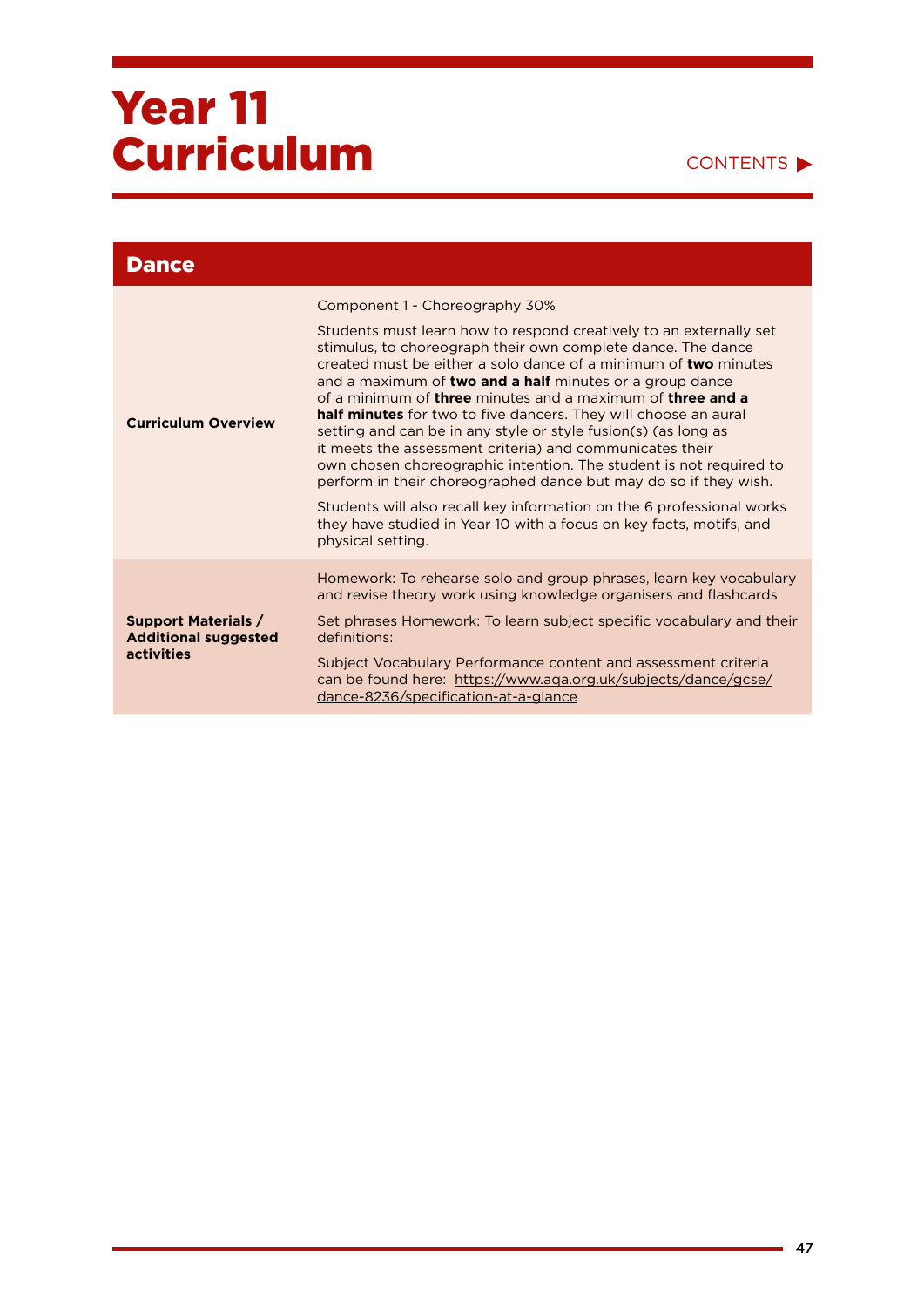#### CONTENTS<sup>></sup>

| <b>Hair &amp; Beauty</b>                                                |                                                                                                                                                                                                        |
|-------------------------------------------------------------------------|--------------------------------------------------------------------------------------------------------------------------------------------------------------------------------------------------------|
|                                                                         | Students will develop the following techniques this term:                                                                                                                                              |
|                                                                         | <b>Shampooing</b> - know how to perform a shampoo on the hair and be<br>able to carry out a shampoo on a client.                                                                                       |
|                                                                         | <b>Blow-drying</b> - Know how to perform a blow-dry and be able to carry<br>out a blow dry on a client/peer's hair.                                                                                    |
| <b>Curriculum Overview</b>                                              | <b>Manicure/pedicure</b> – know how to perform a manicure and pedicure.<br>be able to carry out a manicure and pedicure on a client.                                                                   |
|                                                                         | <b>Skincare</b> - understand how to perform a facial, be able to carry out a<br>facial on client.                                                                                                      |
|                                                                         | Create an image based on a theme - know how to complete an<br>action plan, mood board and evaluation, be able to complete an<br>overall look including hair, make up and outfit to fit a bridal theme. |
| <b>Support Materials /</b><br><b>Additional suggested</b><br>activities | Homework and self-help videos can be found on YouTube to show<br>step by step on each practical unit.                                                                                                  |
|                                                                         | Additional help and a wealth of information can be accessed on the<br>VTCT website.                                                                                                                    |
|                                                                         | Students will also receive a logbook for each individual unit.                                                                                                                                         |
|                                                                         | Website-https://www.vtct.org.uk/qualification-category/<br>hairdressing-barbering/?level=2&type=VRQ&size=Diploma&sear<br>ch_type=qualifications.                                                       |

÷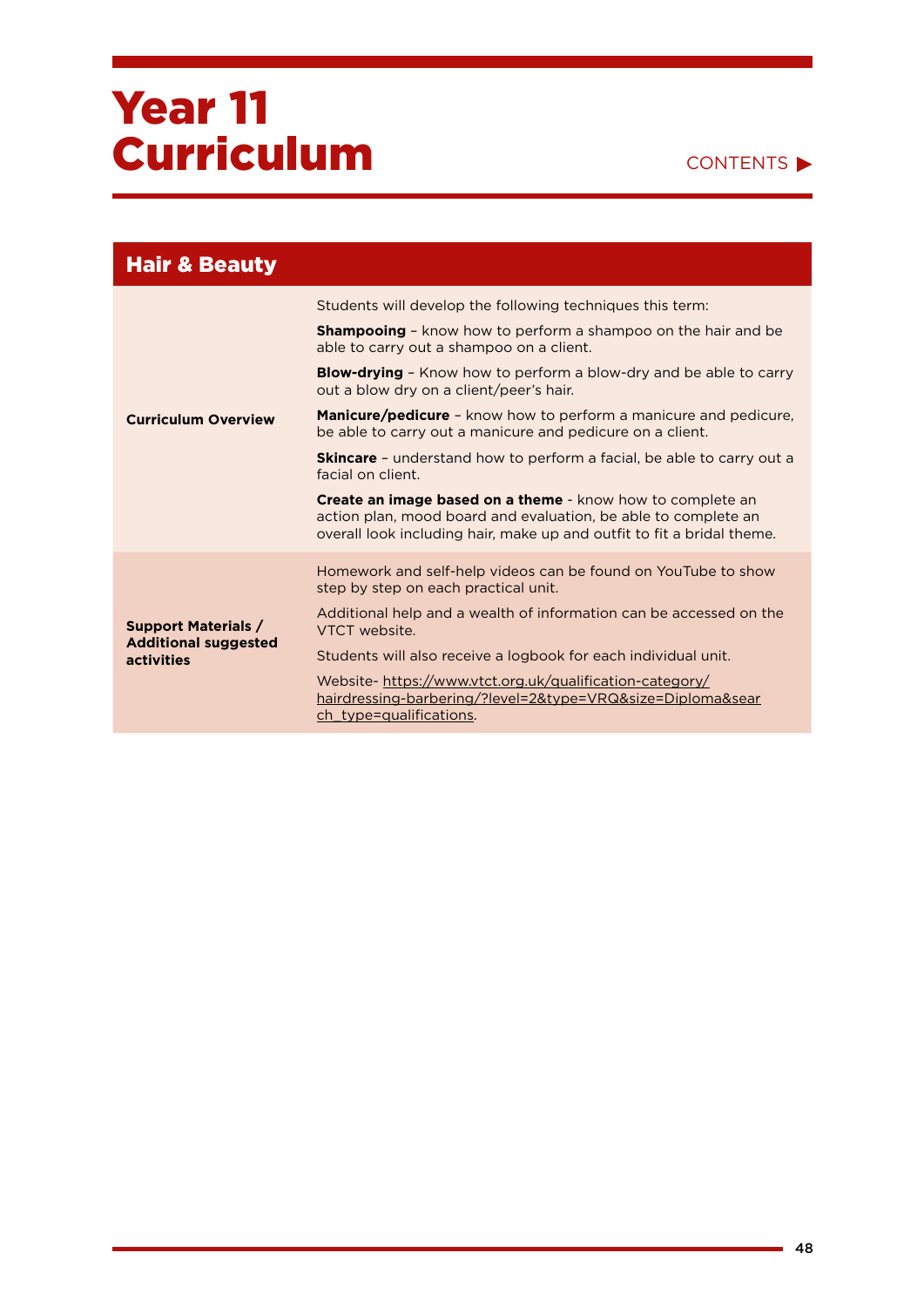

| <b>Music</b>                                                            |                                                                                                                    |
|-------------------------------------------------------------------------|--------------------------------------------------------------------------------------------------------------------|
| <b>Curriculum Overview</b>                                              | Students will complete Composition 1                                                                               |
| <b>Support Materials /</b><br><b>Additional suggested</b><br>activities | BBC Bitesize - AQA GCSE Music - divided up into Elements of Mu-<br>sic or era/genre.                               |
|                                                                         | YouTube - AQA GCSE concepts for audio/visual demonstra-<br>tions and explanations.                                 |
|                                                                         | Continue to practice on your instrument, specifically<br>over what you have gone over with your peripetetic tutor. |

| <b>Lessons for Life</b>                                                 |                                                                                                                                                                                                                                                                                                                                                                                                                                                                                     |
|-------------------------------------------------------------------------|-------------------------------------------------------------------------------------------------------------------------------------------------------------------------------------------------------------------------------------------------------------------------------------------------------------------------------------------------------------------------------------------------------------------------------------------------------------------------------------|
| <b>Curriculum Overview</b>                                              | Year 11 students will study the 'Me and My Money' topic as part of<br>their Lessons for Life curriculum this term. This involves:<br>_ Budgeting<br><u>L</u> Payslips and deductions<br>Types of spending (including essential and discretionary)<br>_ Methods of payment<br>Different types of bank account<br>Insurance<br>Credit and the risk of debt<br>_ Keeping money secure<br>_ Attitudes to spending and saving<br>_ How money impacts on wellbeing<br>_ Sources of advice |
| <b>Support Materials /</b><br><b>Additional suggested</b><br>activities | Sources of support and help are provided to students at the back of<br>each of their project booklets                                                                                                                                                                                                                                                                                                                                                                               |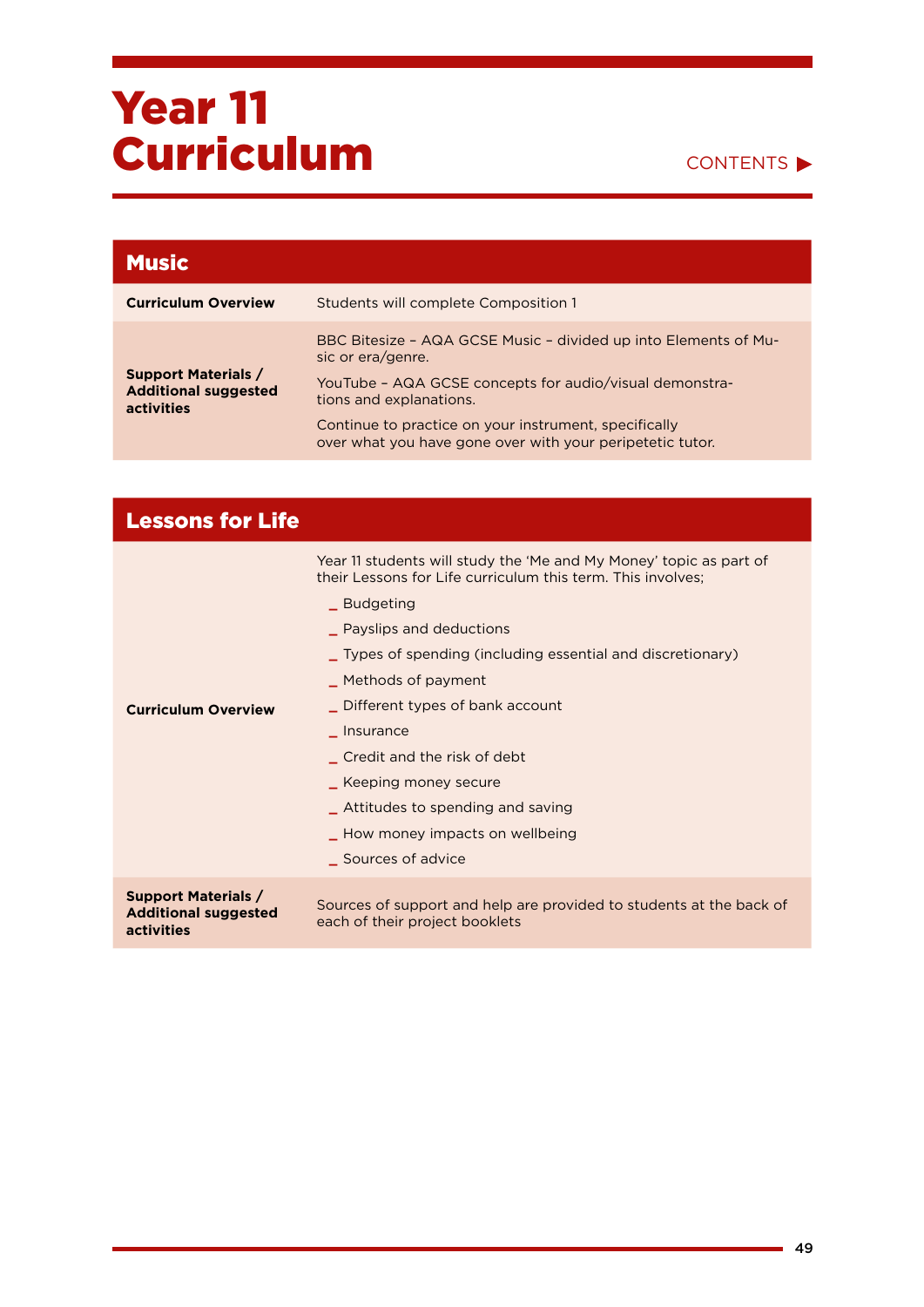#### CONTENTS  $\blacktriangleright$

| <b>Engineering</b>                                                             |                                                                                                                                                                                                                                                                                                                                                                                                      |
|--------------------------------------------------------------------------------|------------------------------------------------------------------------------------------------------------------------------------------------------------------------------------------------------------------------------------------------------------------------------------------------------------------------------------------------------------------------------------------------------|
| <b>Curriculum Overview</b>                                                     | Year 11 Engineering<br>This term students will start their Unit 2 coursework: Producing<br>engineered products which involves students planning the<br>manufacture as well as manufacturing a desk lamp. Students will<br>then evaluate their finished product. Students will also develop<br>engineering knowledge of materials and their properties as well as<br>manufacturing processes.         |
| <b>Support Materials /</b><br><b>Additional suggested</b><br><b>activities</b> | Homework tasks will be used to support learning of exam content.<br>This will include research, past paper examples and knowledge recall.<br>Please access the following links for further support and guidance -<br>ENGINEERING - DESIGN AND TECHNOLOGY (technologystudent.<br>com)<br>Selecting materials - Design engineering - OCR - GCSE Design and<br>Technology Revision - OCR - BBC Bitesize |

#### Religious Education **Curriculum Overview**  Students will study the following two topics in RE this term: **Christian Beliefs** – Who is God? Why is evil a problem for belief in God? What are the key elements to Jesus' life? How do Christians understand salvation? What do Christians believe about afterlife? **Christian Practices** – What are the different ways Christians worship and pray? What are the sacraments and celebrations of Christianity? Is Britain religious? How does Christianity spread? Do Christians work together? **Support Materials / Additional suggested activities**  For additional help and information, please access - [Study of](https://www.bbc.co.uk/bitesize/topics/zryqbdm)  [Christianity - GCSE Religious Studies Revision - Eduqas - BBC](https://www.bbc.co.uk/bitesize/topics/zryqbdm)  [Bitesize](https://www.bbc.co.uk/bitesize/topics/zryqbdm) Consider completing the Eduqas religious studies route A section on [Seneca - Learn 2x Faster \(senecalearning.com\)](https://app.senecalearning.com/classroom/course/e25138c0-e857-41d4-894c-3d9c3b18a914/section/9cfaa309-f7fd-4d8c-addd-94258e3076a7/session) Consider watching [What is Christianity? | Religious Studies - My Life,](https://www.youtube.com/watch?v=yEtR2ouw76c)  [My Religion: Christianity - YouTube](https://www.youtube.com/watch?v=yEtR2ouw76c) Consider watching [Christianity 101 | National Geographic - YouTube](https://www.youtube.com/watch?v=LvL3YXa0n2M)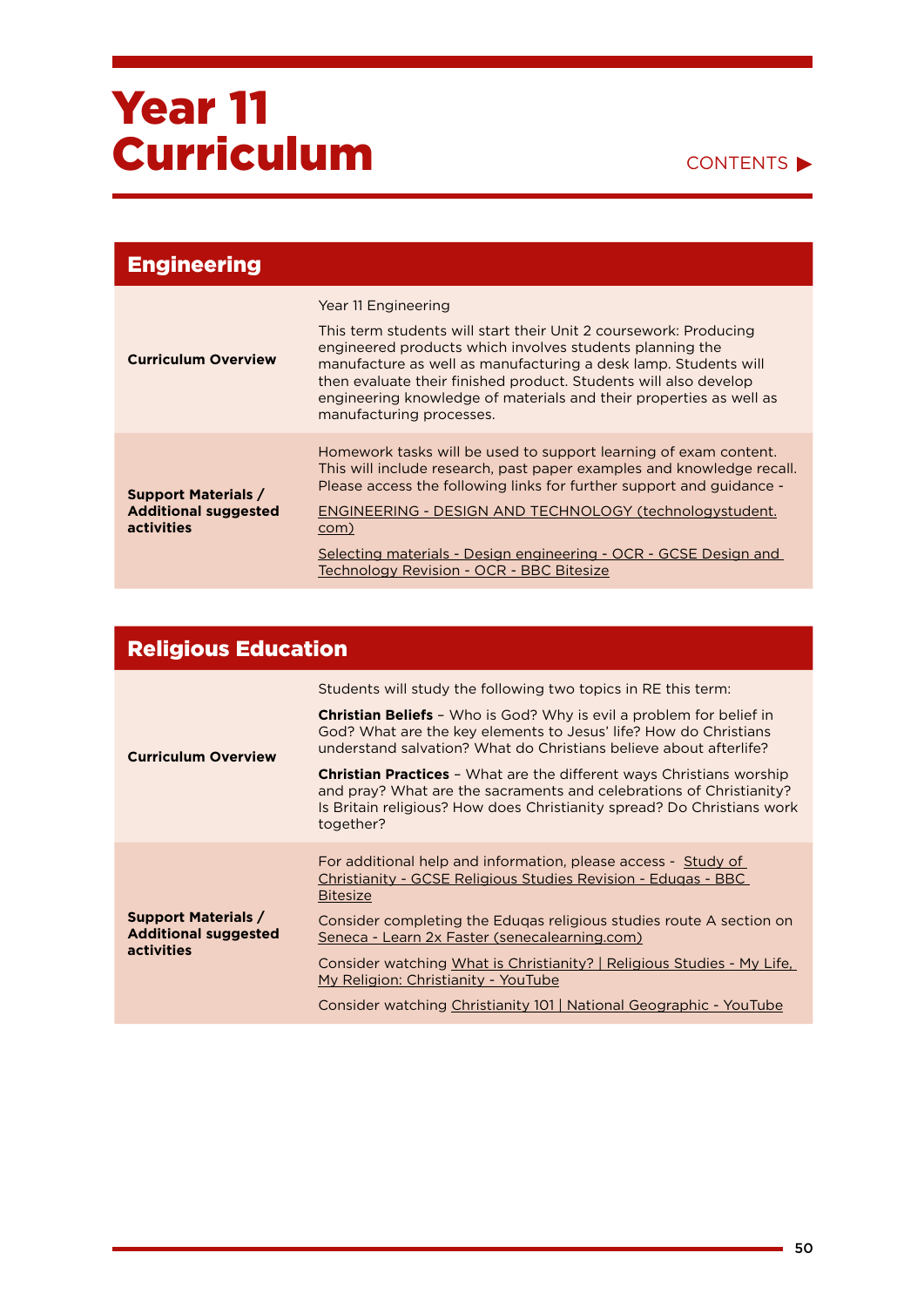#### CONTENTS<sup>></sup>

| <b>Art/Photography</b>                                                  |                                                                                                                                                                                                        |
|-------------------------------------------------------------------------|--------------------------------------------------------------------------------------------------------------------------------------------------------------------------------------------------------|
| <b>Curriculum Overview</b>                                              | Year 11 students will undertake their Personal Investigation<br>Coursework this term. Students will research and create a series of<br>art works based on the work of their own chosen theme or topic. |
| <b>Support Materials /</b><br><b>Additional suggested</b><br>activities | Consider researching the work of various artists that relate to the<br>theme of work chosen. Link to the course requirements - GCSE Art<br>and Design - BBC Bitesize                                   |

| <b>Design Craft</b>                                                     |                                                                                                                                                                                                                                                                                                                                                                                                                                                                                                                                                                                                                                                                                                          |
|-------------------------------------------------------------------------|----------------------------------------------------------------------------------------------------------------------------------------------------------------------------------------------------------------------------------------------------------------------------------------------------------------------------------------------------------------------------------------------------------------------------------------------------------------------------------------------------------------------------------------------------------------------------------------------------------------------------------------------------------------------------------------------------------|
| <b>Curriculum Overview</b>                                              | BTEC Level 2 in Art and Design: Design Craft<br>Unit 1: Specialist pathways in Art<br>Unit 2: Communicating Ideas in 2D<br>Unit 3: Communicating Ideas in 3D<br>Students explore a variety of designers and artists as inspiration<br>to produce a final craft-based product. Students experiment with<br>a variety of different medias such as woods and paints as well as<br>textiles and mixed medias.<br>Students will produce a portfolio of work based around the design<br>of a chair bringing together all of their research and creative ideas.<br>Students will be examined via a brief that is released in January and<br>they will produce a similar portfolio under examination conditions. |
| <b>Support Materials /</b><br><b>Additional suggested</b><br>activities | Please consider accessing the following links for further information,<br>ideas and support-<br>www.designmuseum.org<br>www.pintrest.co.uk<br>www.dafont.co.uk                                                                                                                                                                                                                                                                                                                                                                                                                                                                                                                                           |

| <b>IT/Computer Science</b>                                                                                                                                                                       |  |
|--------------------------------------------------------------------------------------------------------------------------------------------------------------------------------------------------|--|
| Students will be completing their final piece of coursework, reflecting<br>over the content they have created and applying the assignment<br>brief to their evaluations                          |  |
| For further information and guidance please see access the following<br>resources:<br>BTFC website.<br>Google classroom - resources available on each of the classrooms.<br><b>BBC Bitesize.</b> |  |
| <b>OBA Revision Guide.</b>                                                                                                                                                                       |  |
|                                                                                                                                                                                                  |  |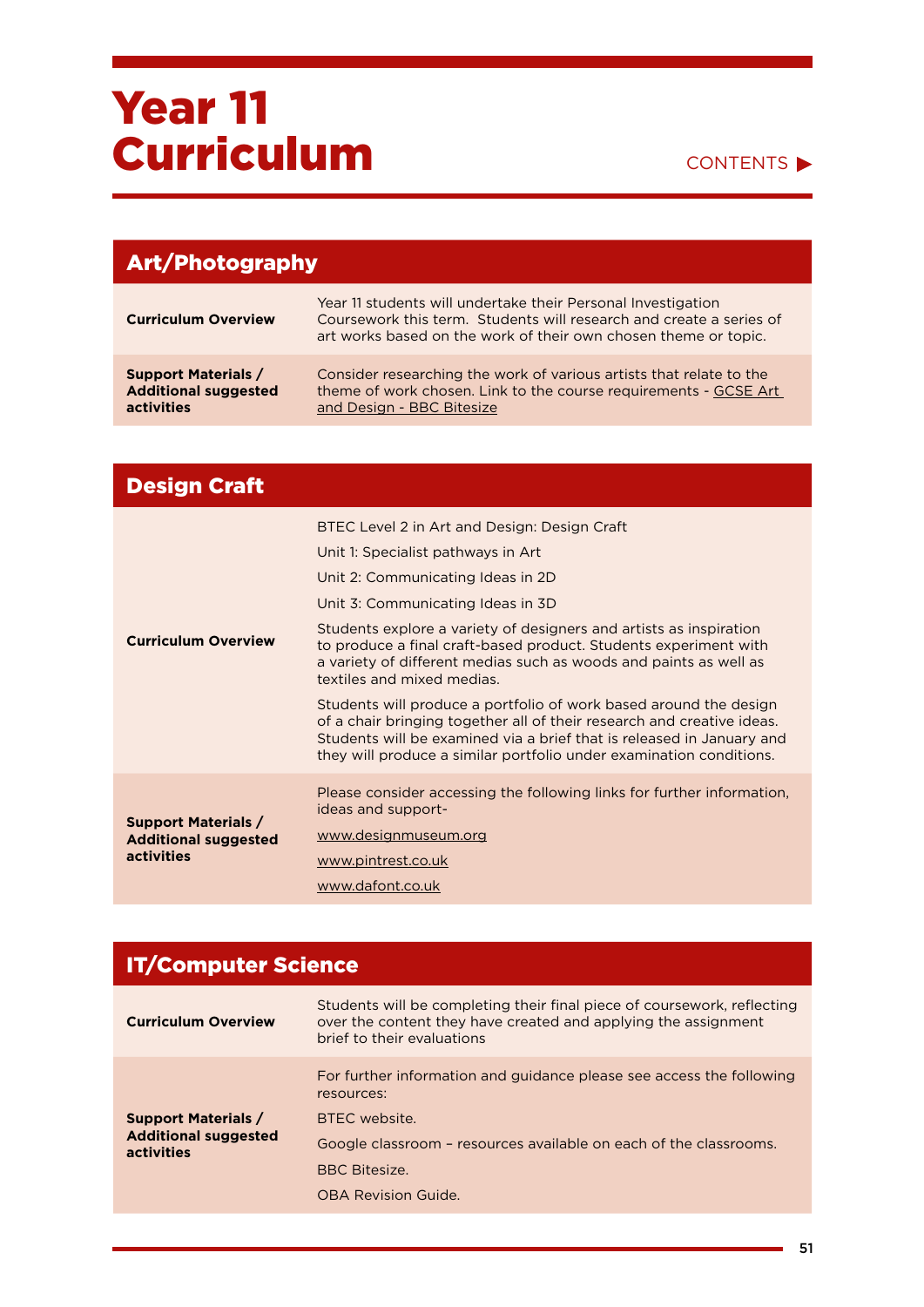CONTENTS

| <b>Business</b>                                                                |                                                                                                                                                                                                                                                                                                                                |
|--------------------------------------------------------------------------------|--------------------------------------------------------------------------------------------------------------------------------------------------------------------------------------------------------------------------------------------------------------------------------------------------------------------------------|
| <b>Curriculum Overview</b>                                                     | Students will continue with the BTEC Enterprise course and will be<br>revisiting their coursework, using their assignment brief to create<br>a strong evaluation in preparation for completing their course.<br>Students will revisit finance calculations and budgeting techniques in<br>order to prepare for the real world. |
| <b>Support Materials /</b><br><b>Additional suggested</b><br><b>activities</b> | For further information and guidance please access the following<br>resources:<br>BTEC website.<br>Google classroom – resources available on each of the<br>classrooms.<br><b>BBC Bitesize.</b><br><b>OBA Revision Guide.</b>                                                                                                  |

### Hospitality and Catering

| <b>Curriculum Overview</b>                                              | This term students will be completing their Unit 2 coursework<br>planning a two-course meal. To do this, students will learn about<br>the function of nutrients in the body, nutritional needs of customers,<br>unsatisfactory nutritional intake and associated health problems,<br>allergies and food intolerances and activity levels. To enable students<br>to achieve distinction criteria work they must use a minimum of three<br>cooking and preparation techniques. Students will consolidate their<br>past learning by recapping on these high-level skills to help them<br>choose a high skilled two course meal. When students have chosen<br>their dish, they will complete a dish proposal using the knowledge<br>they have gained throughout the course.<br>This term students will have the opportunity to cook high skilled<br>dishes they have chosen. They will practice a variety of skills in<br>preparation for their practical exam in the new year focusing on<br>independent working skills. |
|-------------------------------------------------------------------------|-----------------------------------------------------------------------------------------------------------------------------------------------------------------------------------------------------------------------------------------------------------------------------------------------------------------------------------------------------------------------------------------------------------------------------------------------------------------------------------------------------------------------------------------------------------------------------------------------------------------------------------------------------------------------------------------------------------------------------------------------------------------------------------------------------------------------------------------------------------------------------------------------------------------------------------------------------------------------------------------------------------------------|
| <b>Support Materials /</b><br><b>Additional suggested</b><br>activities | For further information and support please access-<br>https://www.bbc.co.uk/bitesize/guides/z8rqw6f/revision/4<br>https://www.food.gov.uk/safety-hygiene/food-allergy-and-intolerance<br>https://www.nutrition.org.uk/healthyliving/an-active-lifestyle/eating-<br>for-sport-and-exercise.html?showall=1&limitstart<br>To support learning students should revise topics at home using<br>different revision techniques.<br>$\_$ To build practical skills students could cook a selection of dishes $\,$<br>at home in line with skills they are developing in the classroom.                                                                                                                                                                                                                                                                                                                                                                                                                                        |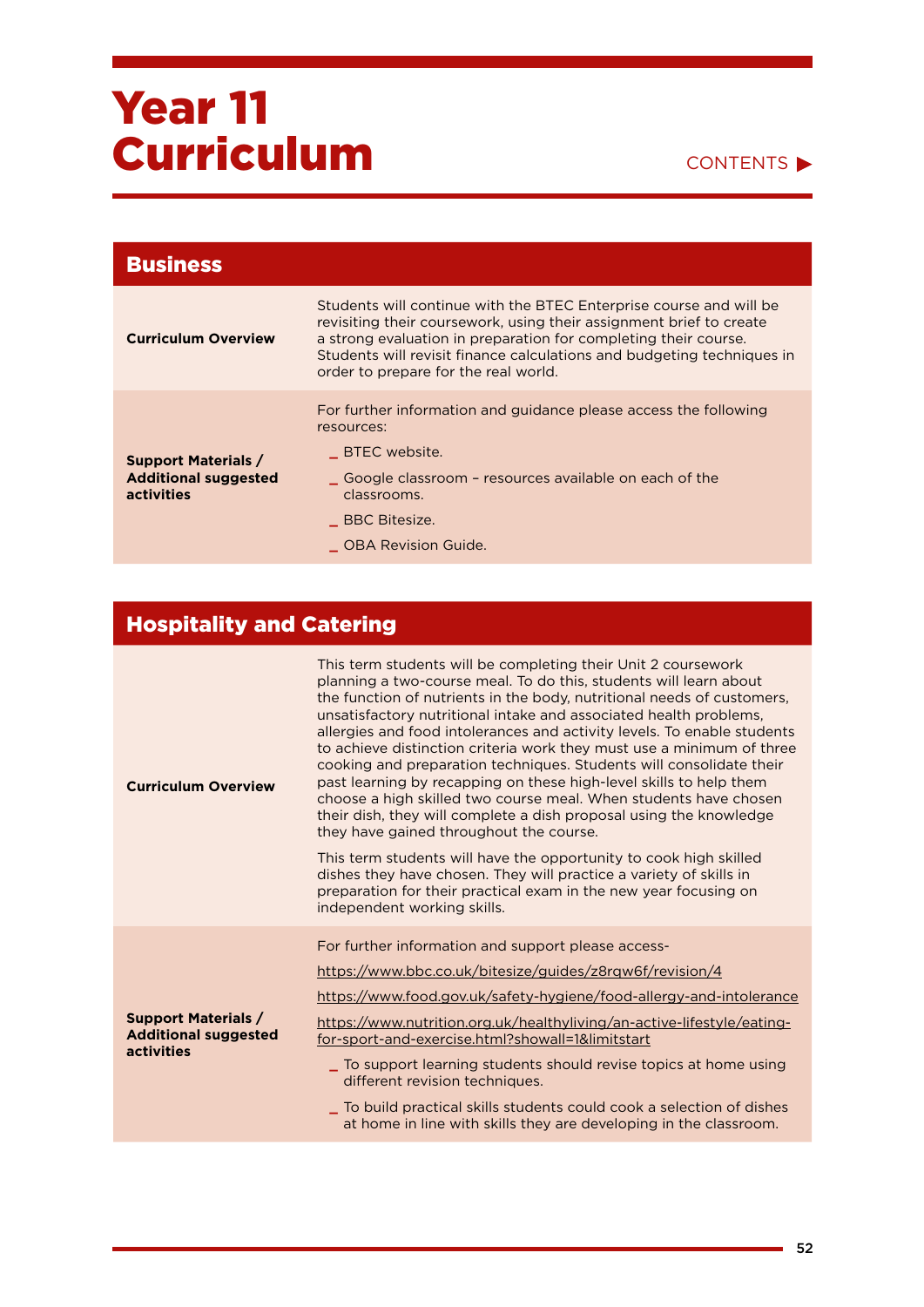

| <b>Child Development</b>                                                |                                                                                                                                             |
|-------------------------------------------------------------------------|---------------------------------------------------------------------------------------------------------------------------------------------|
|                                                                         | This term students will be focussing on Component 2: 'Learning<br>through Play'.                                                            |
| <b>Curriculum Overview</b>                                              | This component is made up of two parts:                                                                                                     |
|                                                                         | A- Understand how children play.                                                                                                            |
|                                                                         | B - Demonstrate how children's learning can be supported through<br>play.                                                                   |
|                                                                         | <b>Books</b>                                                                                                                                |
|                                                                         | Tassoni, P (2013) BTEC Level 2 Firsts in Children's Play, Learning and<br>Development Student Book, Pearson, 978-1447944614.                |
|                                                                         | Lindon, J. (2012) Understanding Child Development: 0-8 Years:<br>Linking Theory and Practice. London: Hodder Education, 978-<br>1444167184. |
| <b>Support Materials /</b><br><b>Additional suggested</b><br>activities | Meggitt. C. (2006) Child Development: An Illustrated Guide 2nd<br>edition, Heinemann, 978-0435420482.                                       |
|                                                                         | <b>Websites</b>                                                                                                                             |
|                                                                         | www.nhs.uk/Tools/Pages/birthtofive.                                                                                                         |
|                                                                         | www.nhs.uk/Tools/Pages/birthtofive.aspx                                                                                                     |
|                                                                         | https://www.beststart.org/OnTrack English/2-factors.html                                                                                    |
|                                                                         | https://www.choc.org/primary-care/ages-stages/                                                                                              |
|                                                                         |                                                                                                                                             |

ä,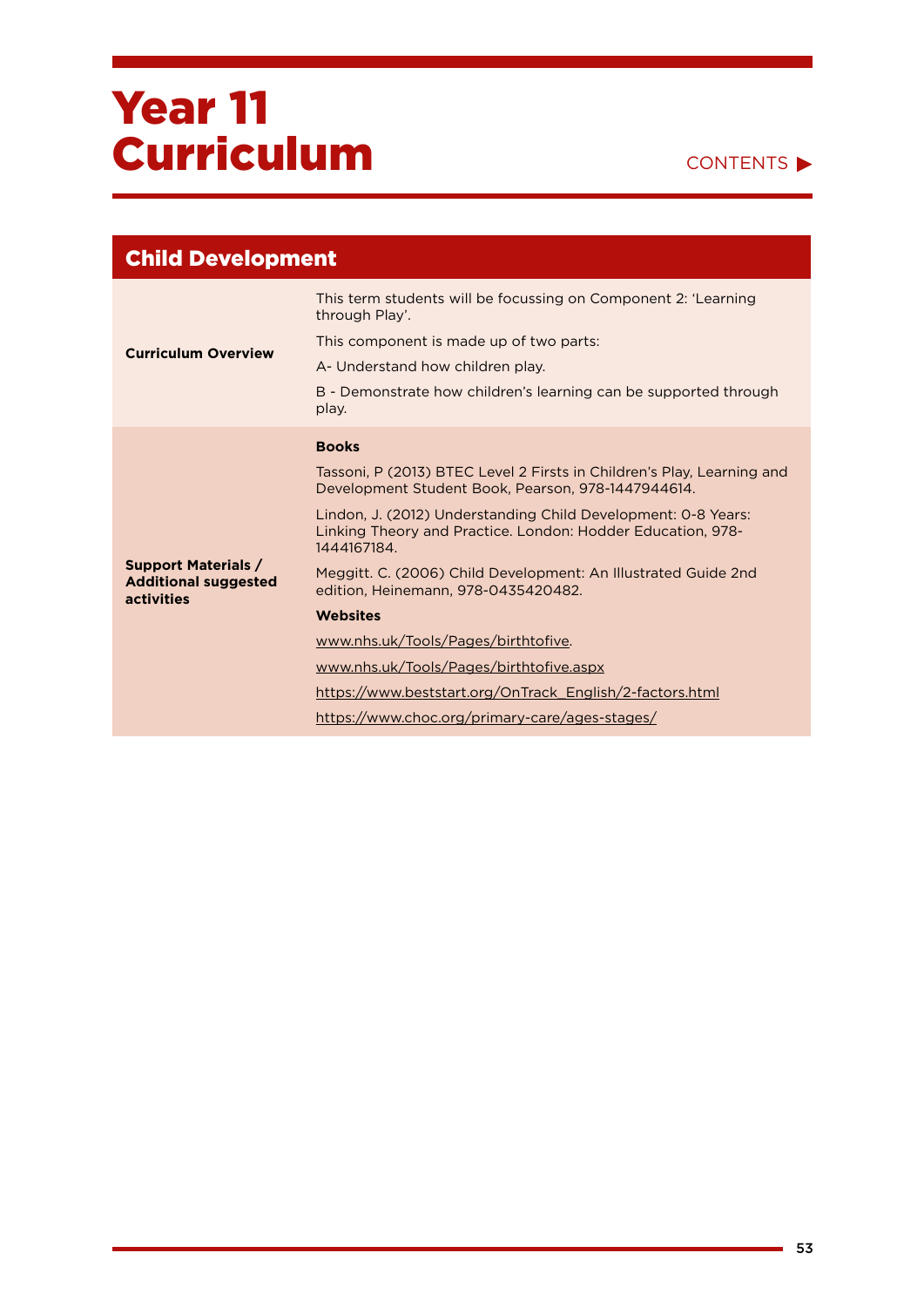#### CONTENTS

| <b>Film Studies</b>                                                            |                                                                                                                                                                                                                                                                                                                                                                                                                                                                                                                                                                                                                                                                                                                                                                                |
|--------------------------------------------------------------------------------|--------------------------------------------------------------------------------------------------------------------------------------------------------------------------------------------------------------------------------------------------------------------------------------------------------------------------------------------------------------------------------------------------------------------------------------------------------------------------------------------------------------------------------------------------------------------------------------------------------------------------------------------------------------------------------------------------------------------------------------------------------------------------------|
| <b>Curriculum Overview</b>                                                     | Students are required to use the skills they have learnt over the past<br>2 years to create a screenplay for a film. Students will be creating<br>their own characters and using film techniques to bring their film to<br>life. Following this the students expand on their skills by creating a<br>shooting script to accompany the screenplay that they have created.<br>Explaining all aspects of mise en scene to highlight all of the film<br>terminology that they have adopted over the course.<br>Students have studied a broad variety of films ranging from modern<br>day Juno and Slumdog Millionaire to classics such as Ferris Buellers<br>day off. Students deepen their understanding of the film industry as<br>they study British, American and Global film. |
| <b>Support Materials /</b><br><b>Additional suggested</b><br><b>activities</b> | For further support and guidance please access:<br>https://www.studiobinder.com/blog/how-to-write-shots-in-a-script/<br>Films we study:<br>- Juno<br>_ Ferris Bueller's day off<br><b>Tsotsi</b><br>_ Slumdog Millionaire<br><b>Attack of the Block</b><br>Rebel Without a Cause<br>https://www.squibler.io/blog/write-a-script-<br>screenplay/#:~:text=How%20to%20Write%20a%20Screenplay.%20<br>1%201.%20Spec,to%20Be%20Original%2C%20Actually%20Be%20<br>Original.%20More%20items                                                                                                                                                                                                                                                                                            |

Year 11 Knowledge Organisers can be accessed by clicking this link.

Knowledge Organisers contain key information on specific topics covered within subjects.

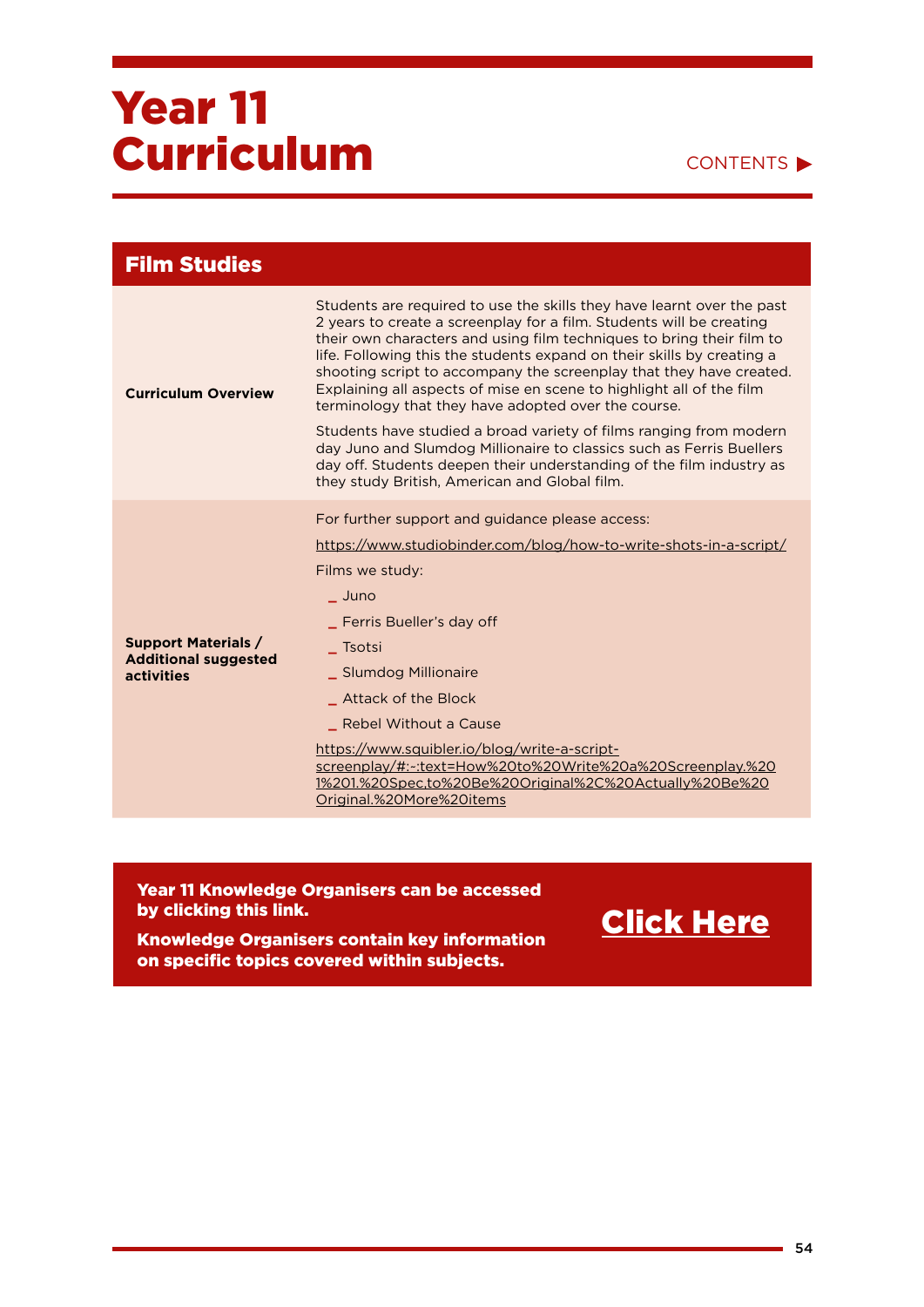#### CONTENTS

| <b>Beauty</b>                                                           |                                                                                                                                                                                       |
|-------------------------------------------------------------------------|---------------------------------------------------------------------------------------------------------------------------------------------------------------------------------------|
| <b>Curriculum Overview</b>                                              | This term students will develop a clear understanding of all aspects of<br>Beauty Therapy Level 2 and will be able to confidently carry out and<br>evaluate each practical treatment. |
| <b>Support Materials /</b><br><b>Additional suggested</b><br>activities | Homework and self-help videos can be found on YouTube to show<br>step by step on each practical unit.                                                                                 |
|                                                                         | A wealth of additional information can be found on the VTCT website.                                                                                                                  |
|                                                                         | A logbook is provided for each student for each individual unit.                                                                                                                      |
|                                                                         | Website-https://www.vtct.org.uk/qualification-category/<br>hairdressing-barbering/?level=2&type=VRQ&size=Diploma&search<br>type=qualifications                                        |

| <b>Hairdressing</b>                                                     |                                                                                                                                                                                                                                                                                                                                    |
|-------------------------------------------------------------------------|------------------------------------------------------------------------------------------------------------------------------------------------------------------------------------------------------------------------------------------------------------------------------------------------------------------------------------|
| <b>Curriculum Overview</b>                                              | This term students will develop a clear understanding of all aspects<br>of Hairdressing Level 2 and will be able to confidently carry out and<br>evaluate each practical treatment.                                                                                                                                                |
| <b>Support Materials /</b><br><b>Additional suggested</b><br>activities | Homework and self-help videos can be found on YouTube to show<br>step by step on each practical unit<br>A wealth of additional information can be found on the VTCT website.<br>Website-https://www.vtct.org.uk/qualification-<br>category/<br>hairdressing-barbering/?level=2&type=VRQ&size=Diploma&search<br>type=qualifications |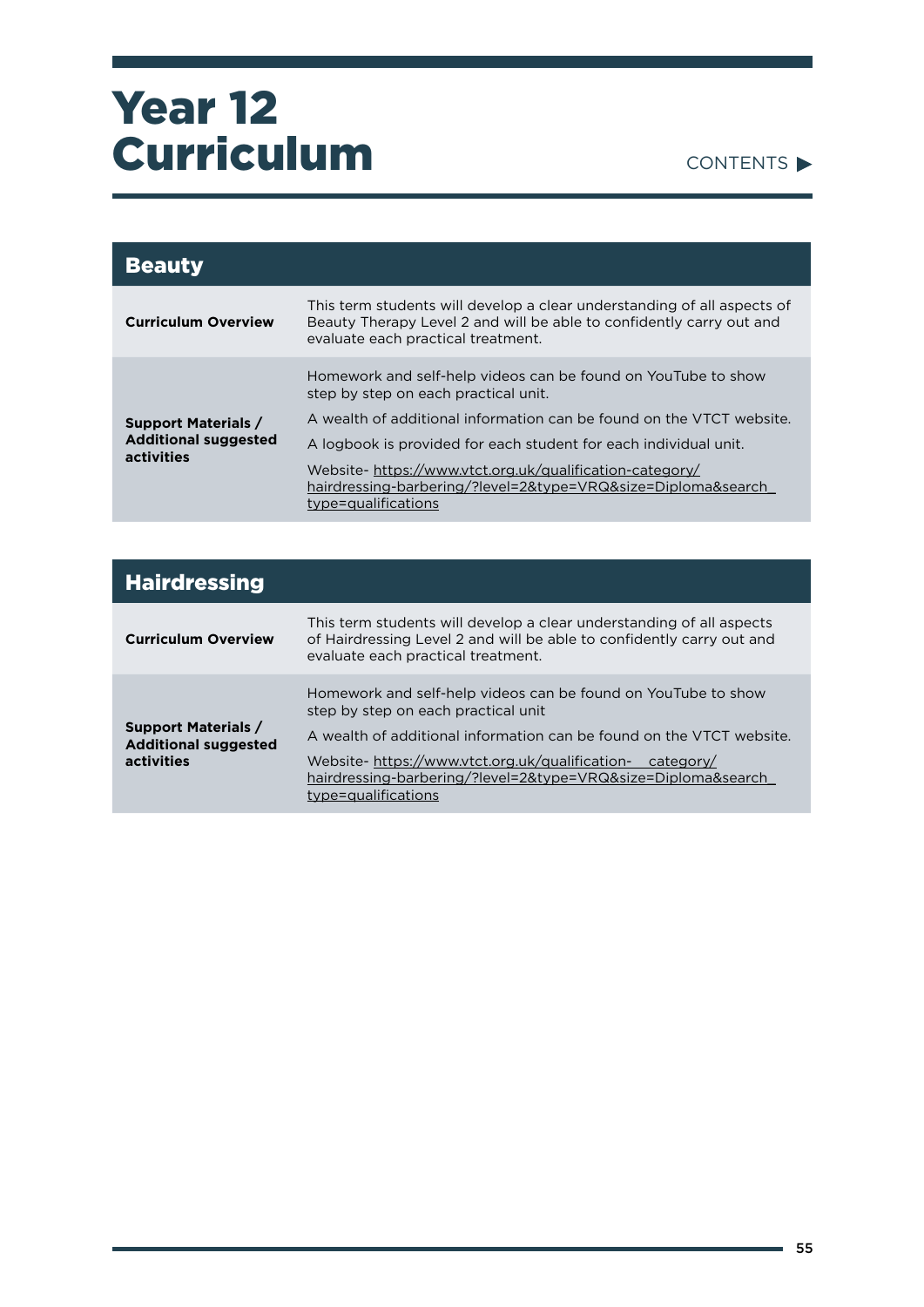CONTENTS

| Geography                                                               |                                                                                                                                                                                                                                                                                                                                                                                          |
|-------------------------------------------------------------------------|------------------------------------------------------------------------------------------------------------------------------------------------------------------------------------------------------------------------------------------------------------------------------------------------------------------------------------------------------------------------------------------|
| <b>Curriculum Overview</b>                                              | Students will study the following two topics in detail this term:                                                                                                                                                                                                                                                                                                                        |
|                                                                         | Dynamic Landscapes - How are plate boundaries globally distributed?<br>What are the processes of plate boundaries? What are earthquakes<br>and volcanic hazards? What is the difference between disaster and<br>natural hazards? How do hazards impact developing and emerging<br>worlds? How do we measure magnitude? What patterns of hazards are<br>there? How do we predict hazards? |
|                                                                         | Diverse Places and Globalisation - How are population and<br>settlements structured? What is Runcorn like? How are urban and<br>rural settlements perceived? How diverse is the UK? How does<br>migration and diversity impact society? What is globalisation? How is<br>globalisation measured? What are IGOs and SEZs?                                                                 |
| <b>Support Materials /</b><br><b>Additional suggested</b><br>activities | For help on Dynamic Landscapes - Tectonic Processes and Hazards -<br>A-LEVEL GEOGRAPHY REVISION: EDEXCEL (weebly.com)                                                                                                                                                                                                                                                                    |
|                                                                         | Consider reading- Paper 3 Hazardous Environments (Advanced<br>Physical Options Cambridge A-Level)   SLC Geog A Level Blog<br>(wordpress.com)                                                                                                                                                                                                                                             |
|                                                                         | For help on Globalisation - Globalisation - A-LEVEL GEOGRAPHY<br>REVISION: EDEXCEL (weebly.com)                                                                                                                                                                                                                                                                                          |

| <b>Mathematics</b>                                                      |                                                                                                                                                                                                                                                                                                                                                                                          |
|-------------------------------------------------------------------------|------------------------------------------------------------------------------------------------------------------------------------------------------------------------------------------------------------------------------------------------------------------------------------------------------------------------------------------------------------------------------------------|
| <b>Curriculum Overview</b>                                              | The start of Year 12 is dedicated to ensuring that all pupils are set up<br>and ready to tackle the challenges of A-Level. It recaps some topics<br>they have seen at GCSE and then takes them just a little bit further.<br>There is a real focus on Algebra to begin with and pupils will cover<br>completing the square, solving simultaneous equations and graph<br>transformations. |
| <b>Support Materials /</b><br><b>Additional suggested</b><br>activities | For a additional support, please access -https://www.drfrostmaths.<br>com/index.php<br>https://completemaths.com/tutor                                                                                                                                                                                                                                                                   |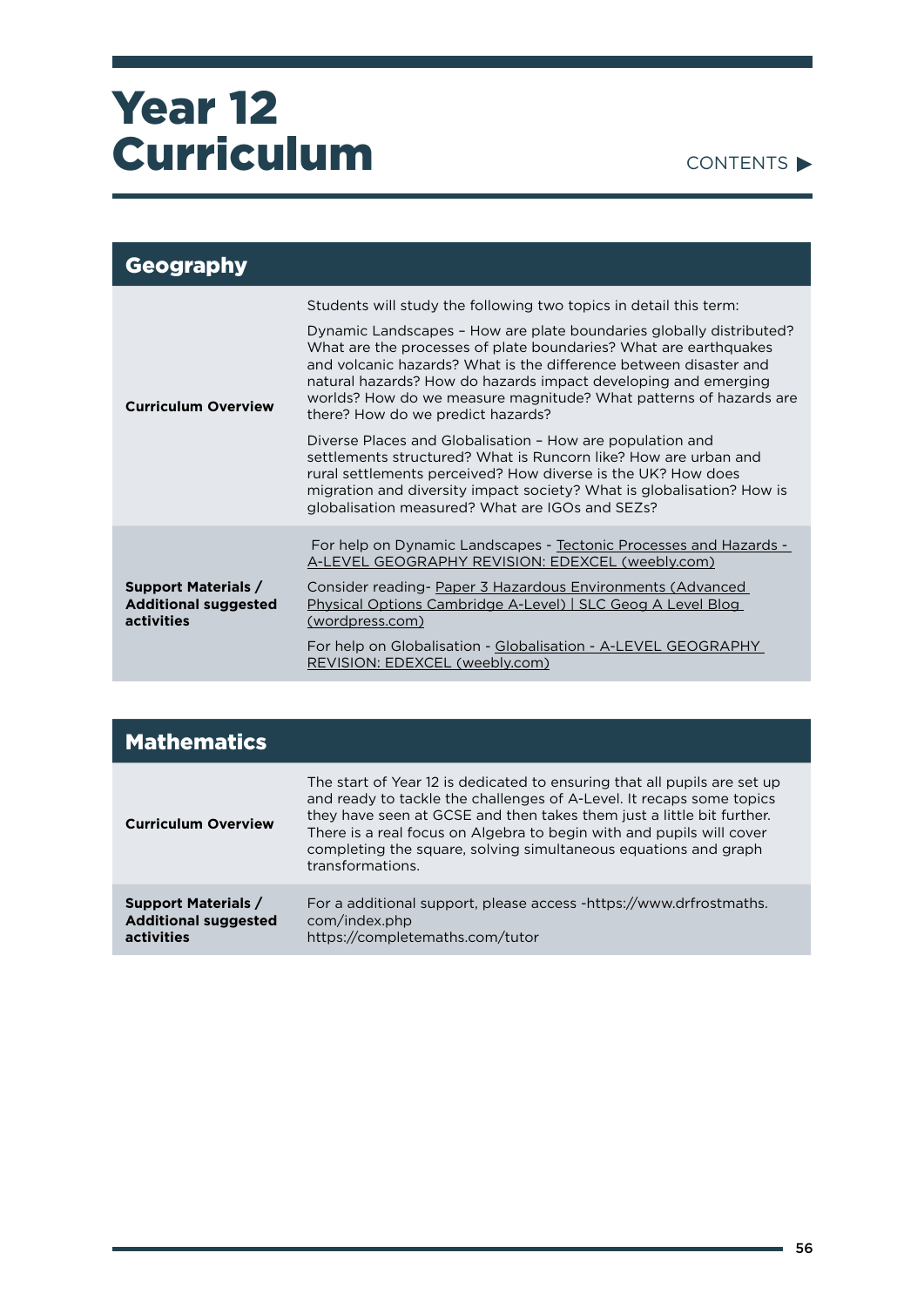CONTENTS

| <b>Sport</b>                                                            |                                                                                                                                                                                                                                                                                                                          |
|-------------------------------------------------------------------------|--------------------------------------------------------------------------------------------------------------------------------------------------------------------------------------------------------------------------------------------------------------------------------------------------------------------------|
| <b>Curriculum Overview</b>                                              | The Sixth form PE course is BTEC Level 3 National in Sport.<br>Students will focus on the two following units which are both exam<br>units that students will sit in June of next year.<br>Unit 1: Anatomy & Physiology<br>Unit 2: Fitness Training & Programming for Health, Sport & Well Being.                        |
| <b>Support Materials /</b><br><b>Additional suggested</b><br>activities | https://qualifications.pearson.com/content/dam/pdf/BTEC-Nationals/<br>Sport/20161/specification-and-sample-assessments/btec-13-national-<br>ext-cert-in-sport-spec.pdf<br>Consider watching elite athletes on television<br>Consider joining a local team:<br>Football: Linnets FC or Runcorn Town<br>Netball: Beechwood |

| <b>Applied Science</b>                                                  |                                                                                                                                                                                         |
|-------------------------------------------------------------------------|-----------------------------------------------------------------------------------------------------------------------------------------------------------------------------------------|
| <b>Curriculum Overview</b>                                              | This term students will focus on the following 2 units:<br>Unit 1: Exam unit - Key concepts of Biology, Chemistry and Physics<br>Unit 2: Practical scientific procedures and techniques |
| <b>Support Materials /</b><br><b>Additional suggested</b><br>activities | Additional information and support can be accessed via the following<br>link- https://qualifications.pearson.com/en/qualifications/btec-<br>nationals/applied-science-2016.html         |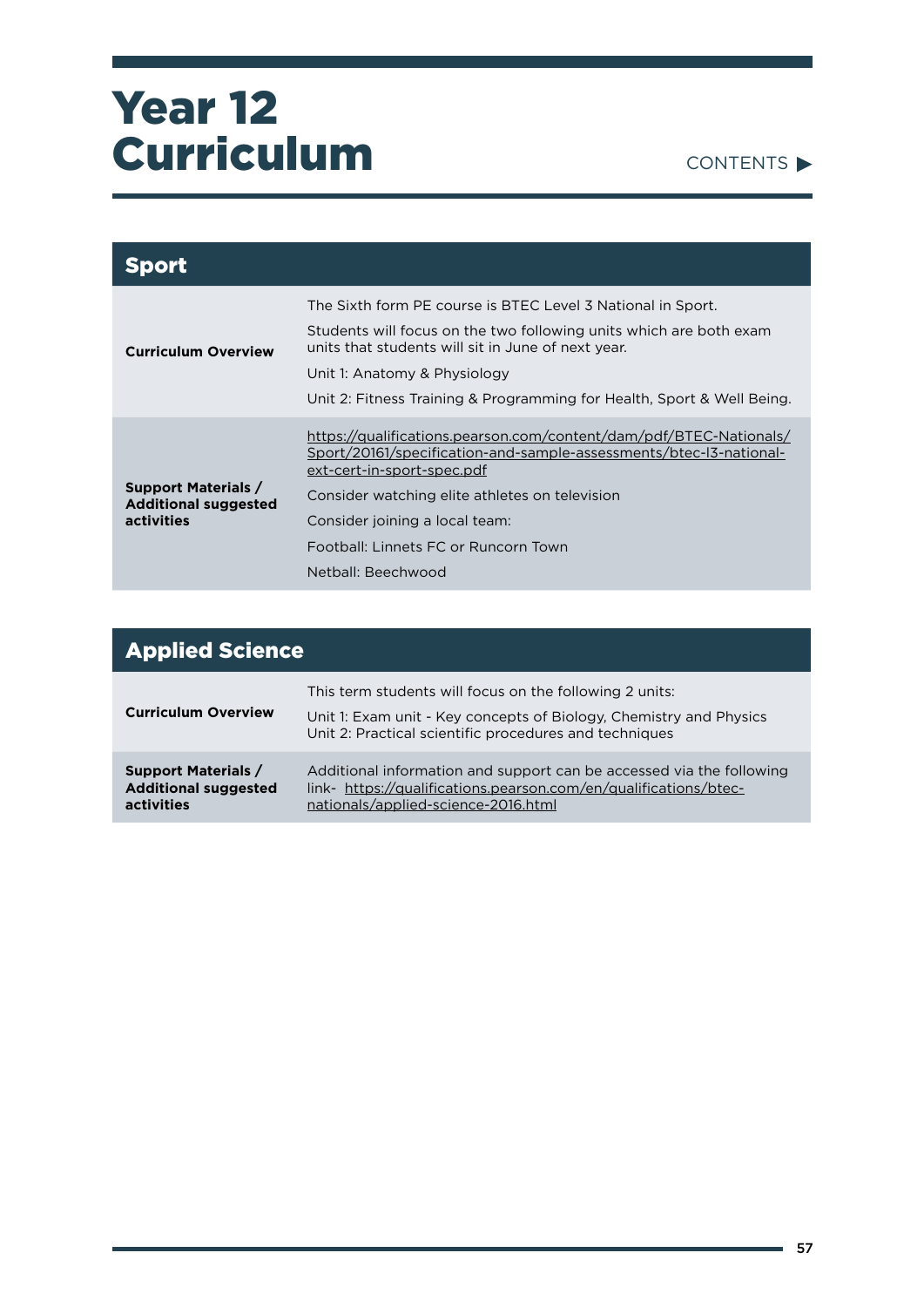

| <b>Chemistry</b>                                                        |                                                                                                                                                                                                               |
|-------------------------------------------------------------------------|---------------------------------------------------------------------------------------------------------------------------------------------------------------------------------------------------------------|
| <b>Curriculum Overview</b>                                              | This term students will study the following topics in Chemistry:<br>Practical skills in Chemistry<br>Atomic structure<br>Amount of substances<br>Acids and bases<br>Redox<br>Electrons, bonding and structure |
| <b>Support Materials /</b><br><b>Additional suggested</b><br>activities | https://chemrevise.org/ocr-revision-guides/<br>https://chemguide.co.uk/                                                                                                                                       |

| <b>BTEC Media</b>                                                       |                                                                                                                                                                                                                                                                                                  |
|-------------------------------------------------------------------------|--------------------------------------------------------------------------------------------------------------------------------------------------------------------------------------------------------------------------------------------------------------------------------------------------|
| <b>Curriculum Overview</b>                                              | The course is designed to equip students with an introduction to, and<br>practical skills in Creative Media Production. You will learn about how<br>to plan creatively including storyboarding and scriptwriting, gaining<br>the essential skills to create a Media Product.                     |
|                                                                         | You will study a range of media from different sectors, such as music<br>videos, short film extracts, animation, news programmes, websites,<br>digital games and print adverts in order to explore how meaning.<br>messages and values are constructed through formal and stylistic<br>elements. |
| <b>Support Materials /</b><br><b>Additional suggested</b><br>activities | Please access the following for further support and guidance:<br>https://www.youtube.com/watch?v=wGHGYHJogk0<br>https://www.youtube.com/watch?v=6YMBryi4Ow0<br>https://www.youtube.com/watch?v=ElDOiblXFPw                                                                                       |
|                                                                         | https://www.youtube.com/watch?v=liyBo-gLDeM                                                                                                                                                                                                                                                      |

÷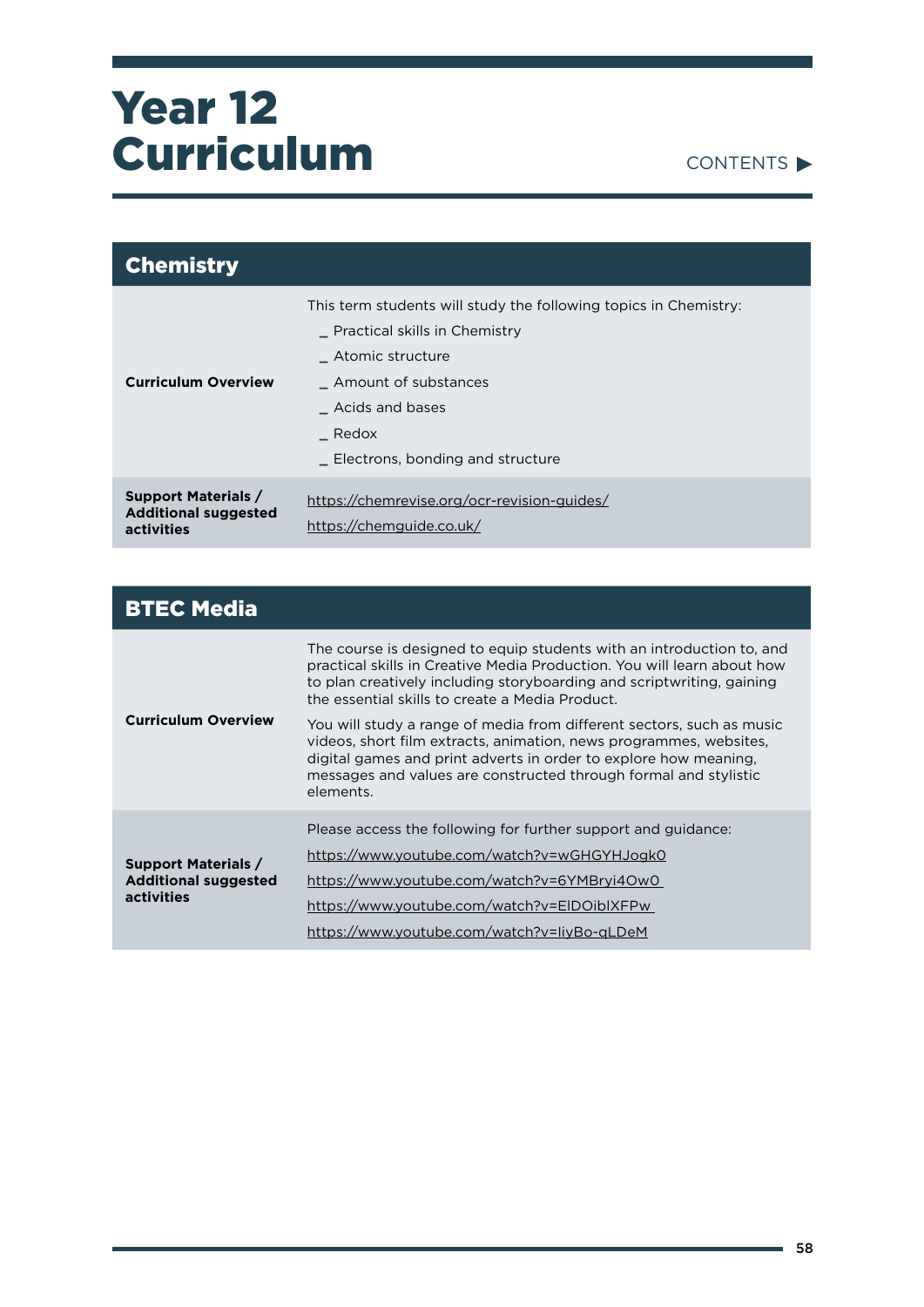

| <b>History</b>                                                          |                                                                                                                                                       |
|-------------------------------------------------------------------------|-------------------------------------------------------------------------------------------------------------------------------------------------------|
|                                                                         | Students will study the following topics in History this term:                                                                                        |
|                                                                         | <b>Charles I</b> - Is Charles responsible for his execution? Did Charles I cause<br>the civil war?                                                    |
| <b>Curriculum Overview</b>                                              | <b>Cromwell Interregnum</b> - was Cromwell an absolutist? Did the<br>interregnum fail due to Cromwell?                                                |
|                                                                         | <b>Charles II - Was Charles II Catholic? Could James II have avoided the</b><br>Glorious Revolution?                                                  |
|                                                                         | For additional information and help, please access-                                                                                                   |
| <b>Support Materials /</b><br><b>Additional suggested</b><br>activities | Charles I - Charles I   a2-level-level-revision, history-0, tudors-stuarts,<br>charles-i   Revision World                                             |
|                                                                         | <b>Read</b> A summary of Charles I, Civil War and the Restoration - Charles<br>I, Civil War and the Restoration - KS3 History Revision - BBC Bitesize |
|                                                                         | For help on Charles II - BBC - History - British History in depth:<br><b>Charles II: The Masquerading Monarch</b>                                     |
|                                                                         | <b>Consider watching The Interregnum</b> https://www.youtube.com/<br>watch?v=wTkU4tP38Cw                                                              |

| <b>Physics</b>                                                          |                                                                                                                                                                                                                               |
|-------------------------------------------------------------------------|-------------------------------------------------------------------------------------------------------------------------------------------------------------------------------------------------------------------------------|
| <b>Curriculum Overview</b>                                              | This term students will study the following topics in Physics:<br>Practical skills in Physics.<br>- Physical quantities and units.<br>_ Making measurement and analysing data.<br>Nature of quantities.                       |
| <b>Support Materials /</b><br><b>Additional suggested</b><br>activities | Additional support and guidance can be accessed via the following<br>links and requires:<br>https://ocr.org.uk/qualifications/as-and-a-level/physics-a-h156-h556-<br>from-2015/<br>OCR CGP revision guide for Physics A-Level |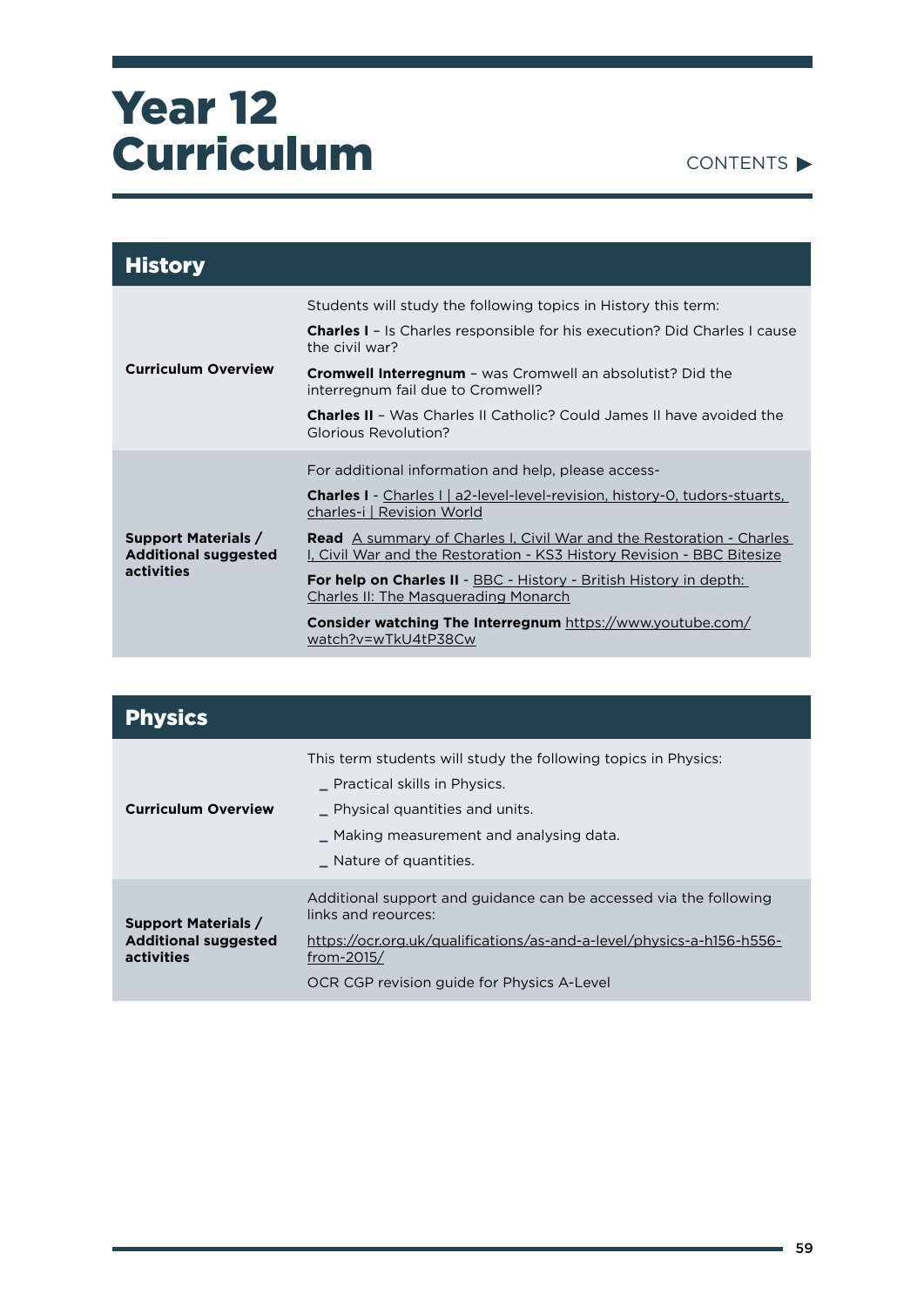

| <b>Biology</b>                                                          |                                                                                                                                                                                      |
|-------------------------------------------------------------------------|--------------------------------------------------------------------------------------------------------------------------------------------------------------------------------------|
| <b>Curriculum Overview</b>                                              | This term students will study the following units in Biology:<br>Practical skills in Biology<br>Cell structure<br>_ Biological molecules<br>Nucleotides and Nucleic acids<br>Enzymes |
| <b>Support Materials /</b><br><b>Additional suggested</b><br>activities | https://ocr.org.uk/qualifications/as-and-a-level/biology-a-h020-h420-<br>from-2015/<br>OCR CGP revision guide for Biology A-Level                                                    |

| <b>English Language</b>                                                 |                                                                                                                                                                                                                                                                                                                                                                                                                                                                                         |
|-------------------------------------------------------------------------|-----------------------------------------------------------------------------------------------------------------------------------------------------------------------------------------------------------------------------------------------------------------------------------------------------------------------------------------------------------------------------------------------------------------------------------------------------------------------------------------|
| <b>Curriculum Overview</b>                                              | This term students will be introduced to the English Language A level<br>course. They will begin to learn about the 'language levels' needed<br>for analysis at A level and will gain more knowledge of the main<br>word classes of English as well as sentence construction. Pupils will<br>read some articles that discuss current debates within language and<br>linguistics and begin to form their own opinions about the use of the<br>English language in the world around them. |
| <b>Support Materials /</b><br><b>Additional suggested</b><br>activities | Learn more about the course from OCR: https://www.ocr.org.uk/<br>gualifications/as-and-a-level/english-language-h070-h470-from-2015/<br>specification-at-a-glance/                                                                                                                                                                                                                                                                                                                      |
|                                                                         | Watch this tutorial on word classes: https://www.youtube.com/<br>watch?v=Qmpv09cl1eQ                                                                                                                                                                                                                                                                                                                                                                                                    |
|                                                                         | Read some articles about the English language: https://<br>theconversation.com/uk/topics/english-language-6781                                                                                                                                                                                                                                                                                                                                                                          |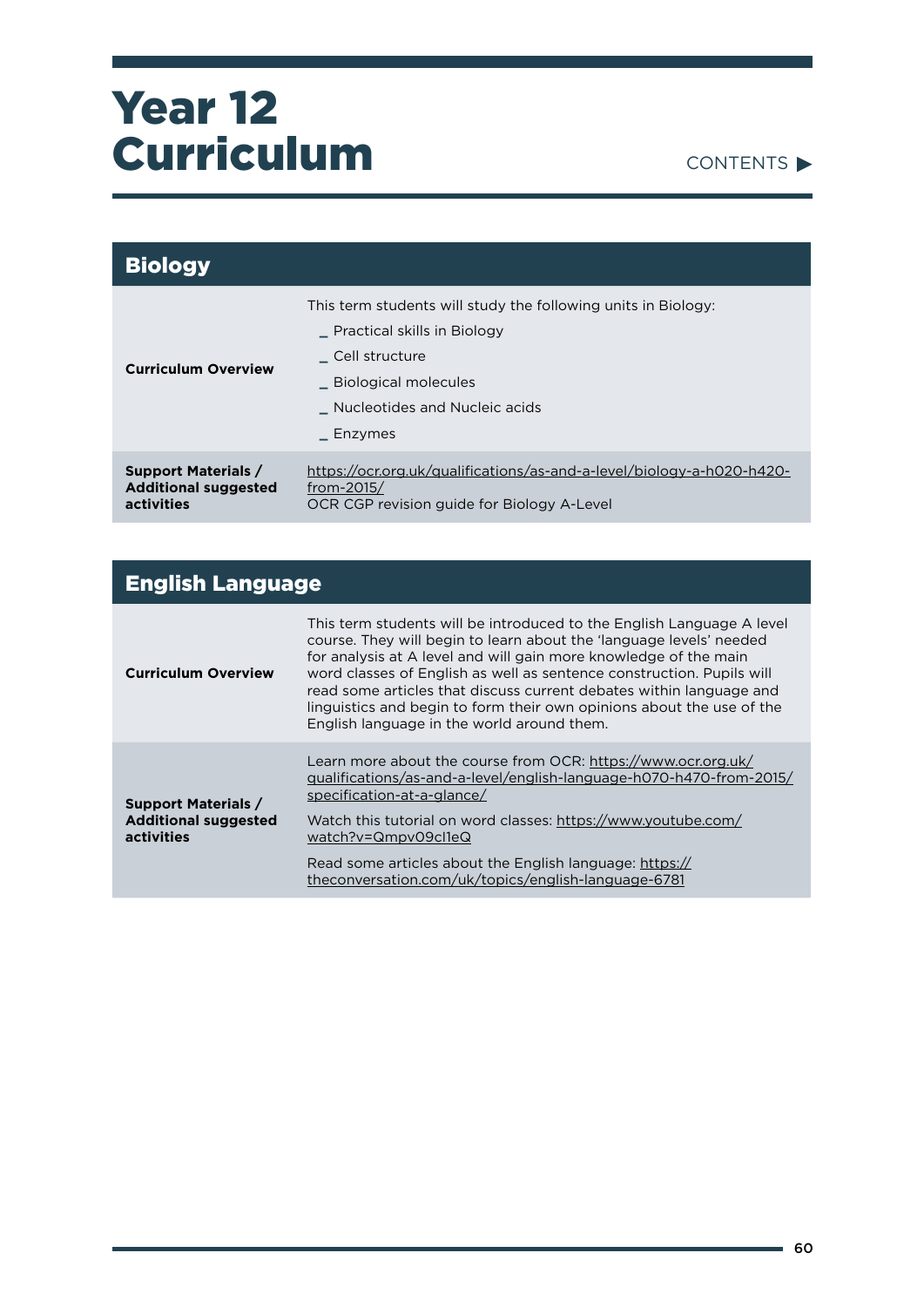#### CONTENTS

| <b>English Literature</b>                                               |                                                                                                                                                                                                                                                                                                                                                                                                                                                                                                                        |
|-------------------------------------------------------------------------|------------------------------------------------------------------------------------------------------------------------------------------------------------------------------------------------------------------------------------------------------------------------------------------------------------------------------------------------------------------------------------------------------------------------------------------------------------------------------------------------------------------------|
| <b>Curriculum Overview</b>                                              | This term students will be introduced to the A level English literature<br>course and begin the read and study some of the set texts. Pupils<br>will start with 'Hamlet' by arguably the most famous playwright of all<br>time, William Shakespeare and will study the presentation of the major<br>characters and themes within the play. Pupils will also be introduced<br>to the poetry of one of Britain's most famous war poets, Wilfred Owen<br>focusing on the presentation of war in a selection of his poems. |
| <b>Support Materials /</b><br><b>Additional suggested</b><br>activities | Learn more about the course from OCR: https://www.ocr.org.uk/<br>gualifications/as-and-a-level/english-literature-h072-h472-from-2015/<br>specification-at-a-glance/                                                                                                                                                                                                                                                                                                                                                   |
|                                                                         | Do some research on the play 'Hamlet': https://www.sparknotes.com/<br>shakespeare/hamlet/                                                                                                                                                                                                                                                                                                                                                                                                                              |
|                                                                         | Find out more about Wilfred Owen: https://www.poetryfoundation.<br>org/poets/wilfred-owen                                                                                                                                                                                                                                                                                                                                                                                                                              |

| <b>Graphics</b>                                                         |                                                                                                                                                                                                               |
|-------------------------------------------------------------------------|---------------------------------------------------------------------------------------------------------------------------------------------------------------------------------------------------------------|
| <b>Curriculum Overview</b>                                              | Students are working in the style of different artists, developing<br>skills by hand and through different technologies available in school.<br>Students will be responding creatively to their chosen brief. |
| <b>Support Materials /</b><br><b>Additional suggested</b><br>activities | Students could practice drawing skills and mark making at home.<br>Students could upskill on photoshop by watching you tube tutorials to<br>help develop the knowledge required.                              |

| <b>Engineering</b>                                                      |                                                                                                                                                                                                                                                                                                                                                                                                                                           |
|-------------------------------------------------------------------------|-------------------------------------------------------------------------------------------------------------------------------------------------------------------------------------------------------------------------------------------------------------------------------------------------------------------------------------------------------------------------------------------------------------------------------------------|
| <b>Curriculum Overview</b>                                              | This term, students will be looking at 2 units. Unit 1 will consist of<br>students of looking at Scientific principles including electronics where<br>students will do both theory and practical work. In unit 2, students will<br>look at processes to generate safe products and services as a team by<br>looking at health and safety procedures and legislation.<br>Students will use study time and homework to complete assignments |
|                                                                         | based on knowledge acquired in lesson and to recall knowledge<br>required for the unit 1 exam. Please access the following links for<br>further support and guidance-                                                                                                                                                                                                                                                                     |
| <b>Support Materials /</b><br><b>Additional suggested</b><br>activities | ENGINEERING - DESIGN AND TECHNOLOGY (technologystudent.<br>com)<br>Health and safety legislation - laws in the workplace (hse.gov.uk)                                                                                                                                                                                                                                                                                                     |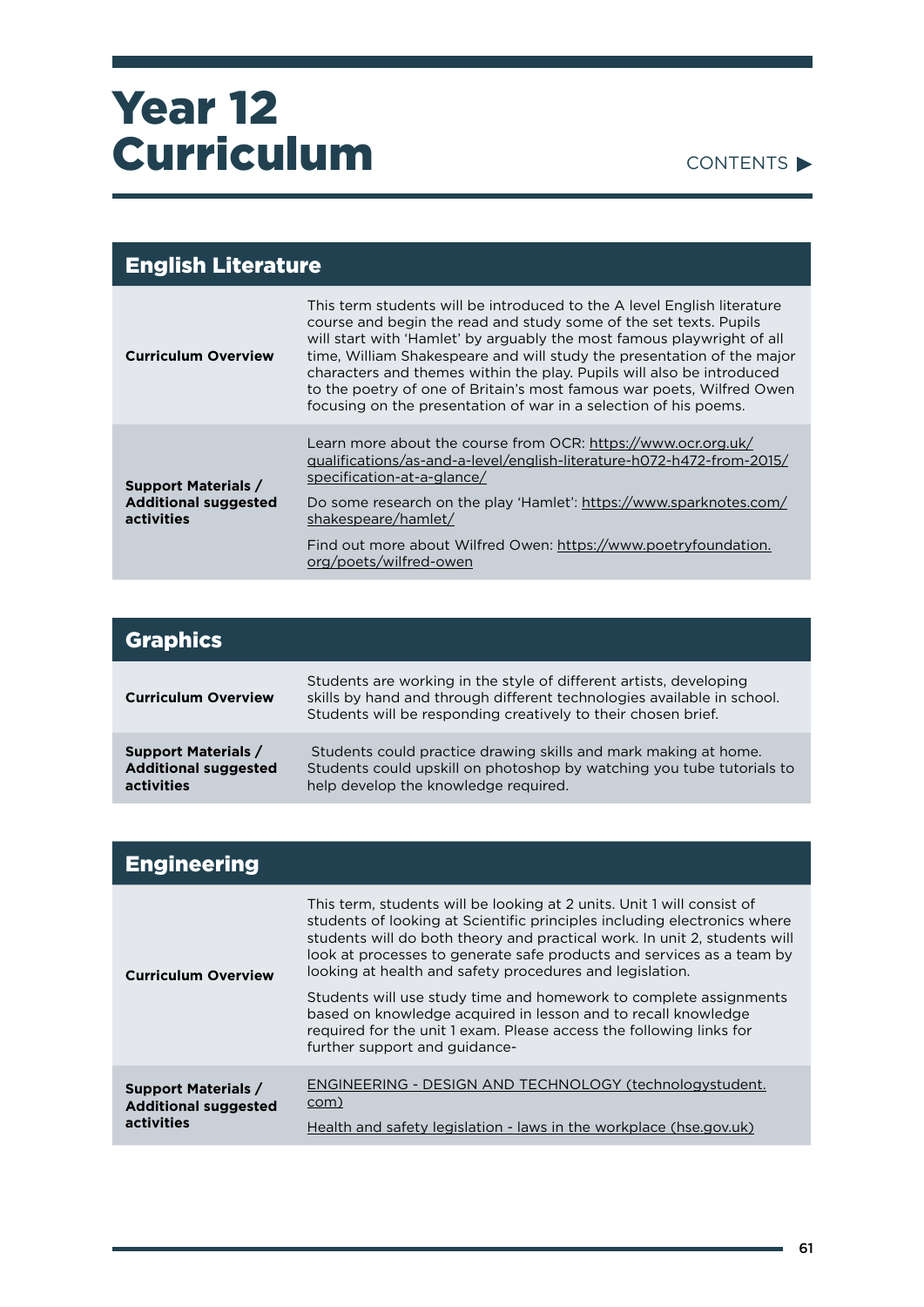| <b>Dance</b>                                                            |                                                                                                                                                                                                                                                                                                                                                                                                                                                                                                                                     |
|-------------------------------------------------------------------------|-------------------------------------------------------------------------------------------------------------------------------------------------------------------------------------------------------------------------------------------------------------------------------------------------------------------------------------------------------------------------------------------------------------------------------------------------------------------------------------------------------------------------------------|
|                                                                         | Pearson BTEC Level 3 National Extended Certificate in Performing<br>Arts                                                                                                                                                                                                                                                                                                                                                                                                                                                            |
|                                                                         | The Extended Certificate is for students who are interested in learning<br>about the performing arts sector alongside other fields of study, with<br>a view to progressing to a wide range of higher education courses,<br>not necessarily in performing arts. This qualification gives a broad<br>introduction to the performing arts sector with an emphasis on core<br>knowledge and fundamental skills which are transferable across other<br>sectors (including communication, presentation, physical and creative<br>skills). |
|                                                                         | The mandatory units focus on:                                                                                                                                                                                                                                                                                                                                                                                                                                                                                                       |
|                                                                         | Unit 1 - Investigating Practitioners' Work (90GLH)                                                                                                                                                                                                                                                                                                                                                                                                                                                                                  |
| <b>Curriculum Overview</b>                                              | You will investigate the work of performing arts practitioners and<br>develop critical analysis skills and contextual understanding of how<br>practitioners communicate themes in their work.                                                                                                                                                                                                                                                                                                                                       |
|                                                                         | You will cover research, critical analysis and extended writing skills<br>that aim to support your progression to higher education. You will gain<br>a good understanding of the work of influential practitioners to inform<br>your own work and practice                                                                                                                                                                                                                                                                          |
|                                                                         | Unit 2 - Developing Skills and Techniques for Live Performance<br>(90GLH)                                                                                                                                                                                                                                                                                                                                                                                                                                                           |
|                                                                         | You will explore technical performance skills with a focus on<br>developing skills and techniques in at least two performance styles.                                                                                                                                                                                                                                                                                                                                                                                               |
|                                                                         | You will cover an introduction to the performing arts where you will<br>develop the appropriate skills and techniques in various performance<br>disciplines within dance.                                                                                                                                                                                                                                                                                                                                                           |
|                                                                         | Pearson BTEC Level 3 National Extended Certificate in Performing<br>Arts specification can be found here:                                                                                                                                                                                                                                                                                                                                                                                                                           |
| <b>Support Materials /</b><br><b>Additional suggested</b><br>activities | https://qualifications.pearson.com/content/dam/pdf/BTEC-<br>Nationals/Performing-Arts/2016/specification-and-sample-<br>assessments/9781446938362 BTEC Nat ExtCert PA Spec Iss2C.pdf                                                                                                                                                                                                                                                                                                                                                |
|                                                                         | Sample assessment materials can be found here:                                                                                                                                                                                                                                                                                                                                                                                                                                                                                      |
|                                                                         | https://qualifications.pearson.com/en/qualifications/btec-nationals/<br>performing-arts-2016.coursematerials.html#filterQuery=category:Pea<br>rson-UK:Category%2FSpecification-and-sample-assessments&filterQ<br>uery=category:Pearson-UK:Document-Type%2FSample-assessment-<br>material                                                                                                                                                                                                                                            |

÷.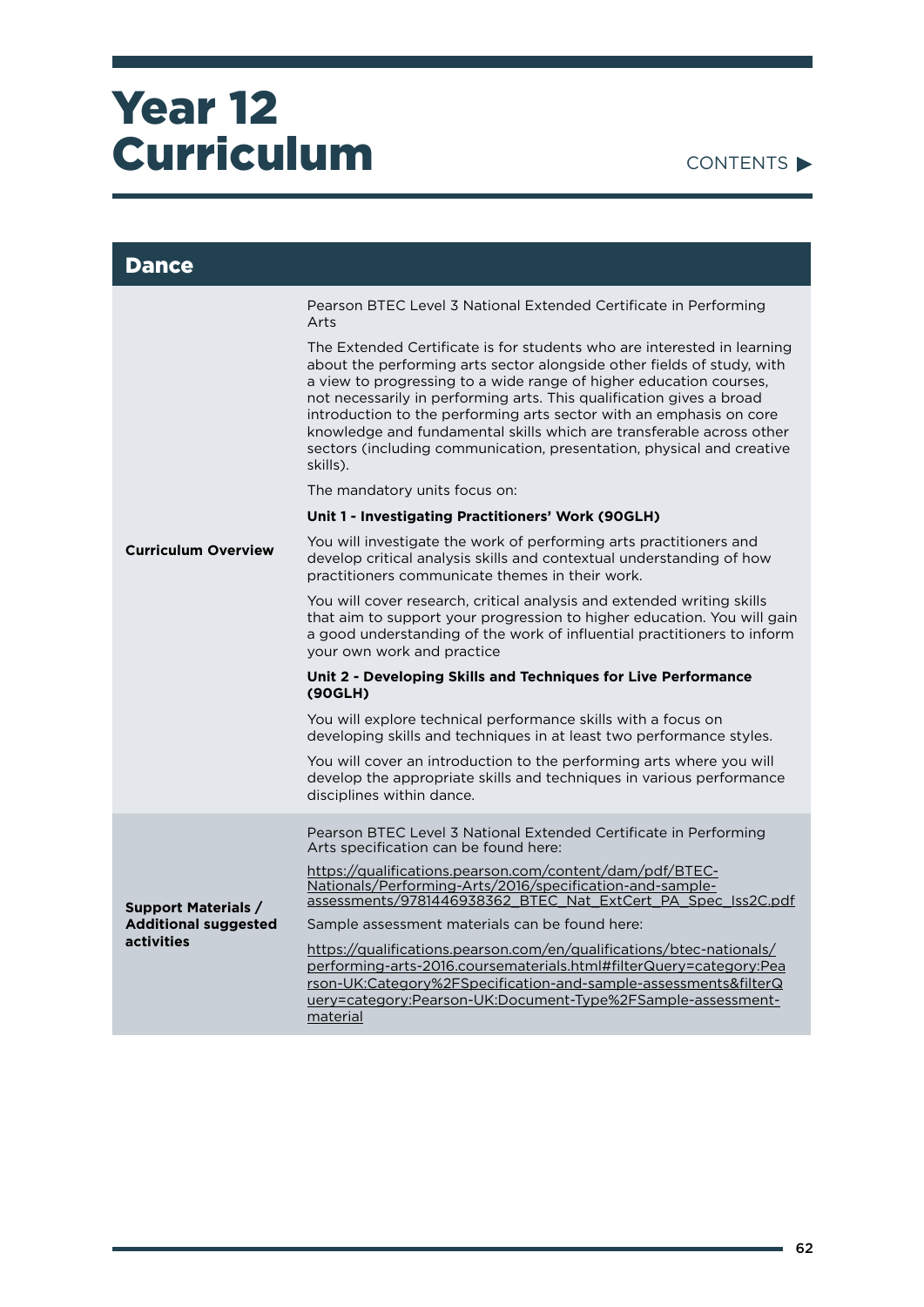#### CONTENTS

| <b>Art/Photography</b>                                                  |                                                                                                                                                                                       |
|-------------------------------------------------------------------------|---------------------------------------------------------------------------------------------------------------------------------------------------------------------------------------|
| <b>Curriculum Overview</b>                                              | Introduction to 'my environment/Identity theme' - Students are to<br>research and create a series of art/photographic outcomes based on<br>the local environment.                     |
| <b>Support Materials /</b><br><b>Additional suggested</b><br>activities | Consider researching the work of various artists that relate to the<br>theme. Various suggestions for themes and starting points are<br>available on Google Classrooms Year 12 pages. |

### Sociology Autumn

|                                                                         | All topics include theory and methods                                                                                                                                                                                                                                                                                                                                                                                                                                                                                                                                                                                                                                                                                                                                                                                |
|-------------------------------------------------------------------------|----------------------------------------------------------------------------------------------------------------------------------------------------------------------------------------------------------------------------------------------------------------------------------------------------------------------------------------------------------------------------------------------------------------------------------------------------------------------------------------------------------------------------------------------------------------------------------------------------------------------------------------------------------------------------------------------------------------------------------------------------------------------------------------------------------------------|
|                                                                         | Paper One (but appears in Paper Three also):                                                                                                                                                                                                                                                                                                                                                                                                                                                                                                                                                                                                                                                                                                                                                                         |
|                                                                         | <b>Theory and Methods</b>                                                                                                                                                                                                                                                                                                                                                                                                                                                                                                                                                                                                                                                                                                                                                                                            |
|                                                                         | Theory involves the viewpoint of different sociologists.                                                                                                                                                                                                                                                                                                                                                                                                                                                                                                                                                                                                                                                                                                                                                             |
|                                                                         | Methods and designs that sociologists use to collect their data.                                                                                                                                                                                                                                                                                                                                                                                                                                                                                                                                                                                                                                                                                                                                                     |
|                                                                         | <b>Paper One</b>                                                                                                                                                                                                                                                                                                                                                                                                                                                                                                                                                                                                                                                                                                                                                                                                     |
|                                                                         | <b>Education with Theory and Methods</b>                                                                                                                                                                                                                                                                                                                                                                                                                                                                                                                                                                                                                                                                                                                                                                             |
| <b>Curriculum Overview</b>                                              | The role and functions of the education system, including its<br>relationship to the economy and to class structure; Differential<br>educational achievement of social groups by social class, gender and<br>ethnicity in contemporary society; Relationships and processes within<br>schools, with particular reference to teacher/pupil relationships, pupil<br>identities and subcultures, the hidden curriculum, and the organisation<br>of teaching and learning; The significance of educational policies,<br>including policies of selection, marketisation and privatisation, and<br>policies to achieve greater equality of opportunity or outcome, for an<br>understanding of the structure, role, impact and experience of and<br>access to education; the impact of globalisation on educational policy. |
|                                                                         | Complete bridging the gap activities (booklet given GCSE results<br>day).                                                                                                                                                                                                                                                                                                                                                                                                                                                                                                                                                                                                                                                                                                                                            |
|                                                                         | Past papers and mark schemes on AQA website.                                                                                                                                                                                                                                                                                                                                                                                                                                                                                                                                                                                                                                                                                                                                                                         |
| <b>Support Materials /</b><br><b>Additional suggested</b><br>activities | AQA A Level Sociology Student Book 1 (Collins AQA A Level<br>Sociology). Sociology for AQA Volume 1: AS and 1st-Year A Level, 5th<br>Edition (Browne). Alternative books available on Amazon.                                                                                                                                                                                                                                                                                                                                                                                                                                                                                                                                                                                                                        |
|                                                                         | Homework and help videos can be found on https://www.youtube.<br>com/user/TheTEACHERSOCIOLOGY/featured                                                                                                                                                                                                                                                                                                                                                                                                                                                                                                                                                                                                                                                                                                               |
|                                                                         | Extra research: The British Sociology Association website and Twitter<br>site.                                                                                                                                                                                                                                                                                                                                                                                                                                                                                                                                                                                                                                                                                                                                       |
|                                                                         |                                                                                                                                                                                                                                                                                                                                                                                                                                                                                                                                                                                                                                                                                                                                                                                                                      |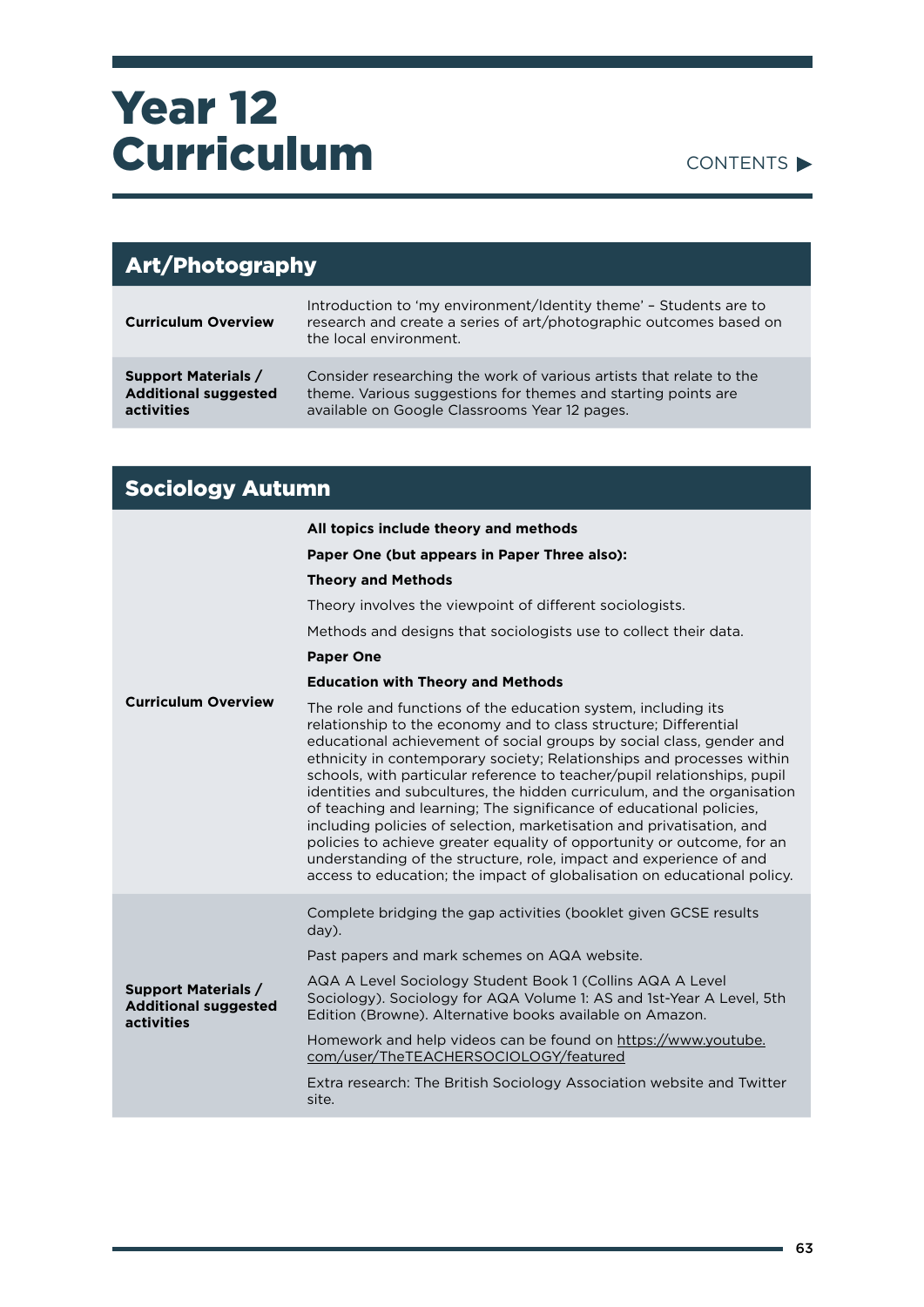

| <b>Psychology Autumn</b>                                                |                                                                                                                                                                                                                  |
|-------------------------------------------------------------------------|------------------------------------------------------------------------------------------------------------------------------------------------------------------------------------------------------------------|
|                                                                         | All topics include research methods                                                                                                                                                                              |
|                                                                         | <b>Paper One</b>                                                                                                                                                                                                 |
|                                                                         | <b>Social Influence</b>                                                                                                                                                                                          |
|                                                                         | Conformity; Asch's research; Zimbardo's Prison Study; Milgram's<br>research into obedience; Explanations for obedience; Explanations of<br>resistance to social influence; Minority influence and social change. |
|                                                                         | <b>Paper One</b>                                                                                                                                                                                                 |
| <b>Curriculum Overview</b>                                              | <b>Memory</b>                                                                                                                                                                                                    |
|                                                                         | Features of memory; The multi-store model of memory; The working<br>memory model; Types of long-term memory; Explanations for<br>forgetting; Factors affecting eyewitness testimony; The cognitive<br>interview  |
|                                                                         | Paper Two (but appears in Paper One and Three also):                                                                                                                                                             |
|                                                                         | <b>Research Methods</b>                                                                                                                                                                                          |
|                                                                         | Research methods and designs that psychologists use to collect their<br>data.                                                                                                                                    |
| <b>Support Materials /</b><br><b>Additional suggested</b><br>activities | Complete bridging the gap activities (booklet given GCSE results<br>$day)$ .                                                                                                                                     |
|                                                                         | Past papers and mark schemes on AQA website.                                                                                                                                                                     |
|                                                                         | Homework and help videos can be found on weekly psychboost, com                                                                                                                                                  |
|                                                                         | Support with psychology notes: https://www.tutor2u.net/<br>search?q=psychology+notes and http://www.psychology4a.com/                                                                                            |
|                                                                         | Extra research: The British Psychological Society and BPS Research<br>digest on Twitter                                                                                                                          |

| <b>Spanish</b>                                                          |                                                                                                                                                                                                                         |
|-------------------------------------------------------------------------|-------------------------------------------------------------------------------------------------------------------------------------------------------------------------------------------------------------------------|
| <b>Curriculum Overview</b>                                              | Grammar - Present tense, Present continuous, Reflexive verbs,<br>Irregular verbs, Near future, Simple future, Conditional tense, Preterit<br>tense, Imperfect tense, Perfect tense, Subjunctive tenses and<br>Pronouns, |
|                                                                         | Modern and Traditional Values - Comparing families of the past and<br>present, the importance of the Catholic religion in Spanish festivals,<br>different types of Hispanic families.                                   |
|                                                                         | Cyberspace - The different sides to the internet, how technology has<br>changed over the years in Hispanic countries, how young people use<br>smart phones.                                                             |
| <b>Support Materials /</b><br><b>Additional suggested</b><br>activities | https://studyspanish.com/verbs<br>www.memrise.com Students should already have an account set up.<br>Speak to your class teacher if you need help accessing your class.                                                 |

 $\overline{\phantom{0}}$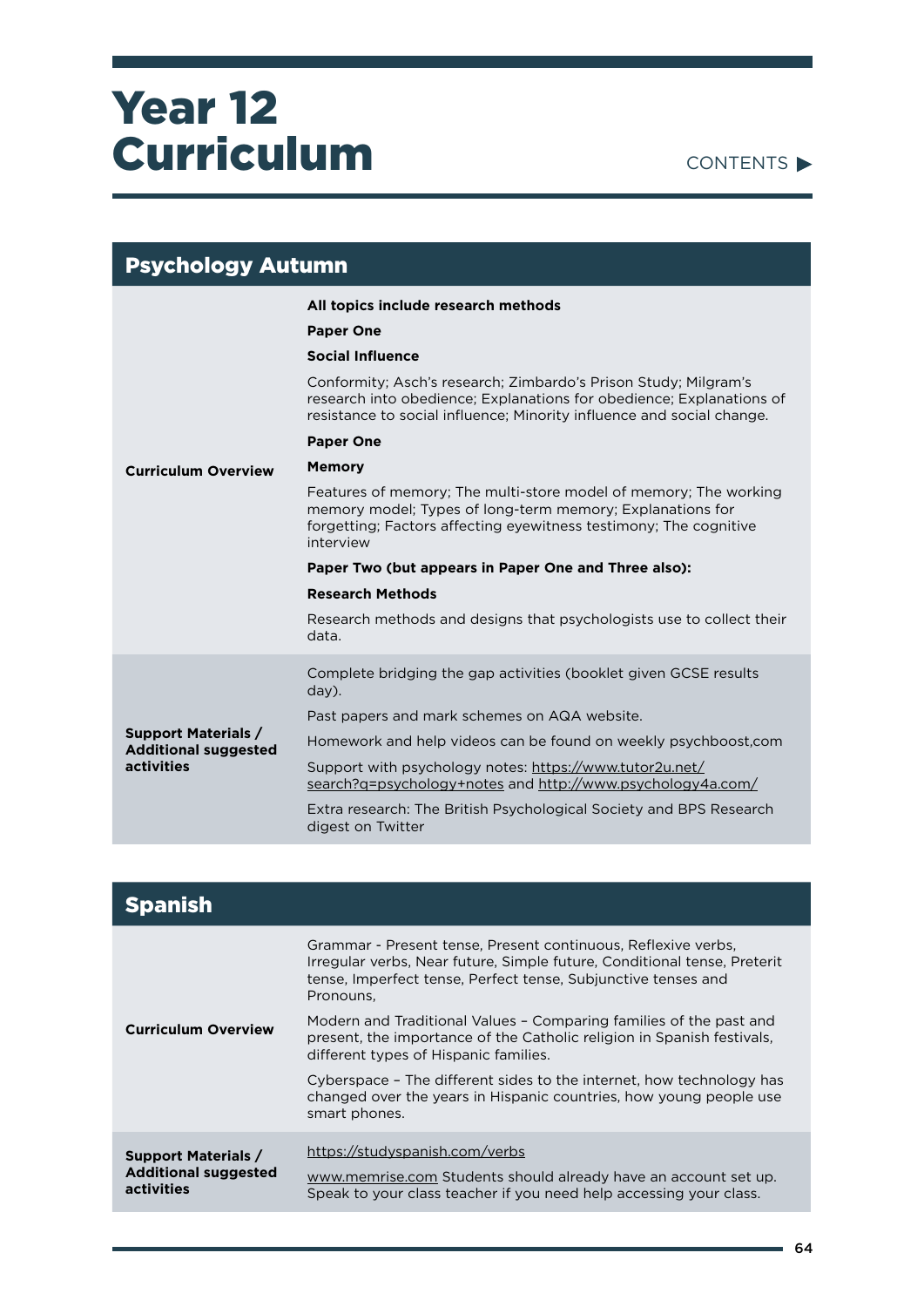#### CONTENTS  $\blacktriangleright$

#### Textile Design **Curriculum Overview**  During KS5, students have access to five one-hour lessons per week which underpins the independent development element of their studies. This is a two-year course consisting of two components. Component 1 (60%) is a coursework unit based on a personal investigation and supported extended piece of writing which supports the practical work. Component 2 (40%) is an externally set examination by AQA where students will choose from a set of questions issued by the exam board. Their final outcome is undertaken during 15 hours of supervised time and takes place between January and April of Year 13. There is a strong focus on students being able to work independently and drive forward their own progress both during and away from lessons as they embark on their personalised projects based on the theme of 'Me & My Environment' for Component 1. **Support Materials / Additional suggested activities**  Be inspired by the use of Pinterest to generate ideas to support initial research on how to create mood boards, present research ideas, layout of sketchbooks, experimental samples and artist responses and generate ideas towards final pieces. Take pride in the presentation of your work by experimenting with different fonts such as using dafont.com. Homework to respond to feedback and tutorials, further develop subject knowledge and understanding through independent online research, visiting galleries and museums and exploring different locations to support primary research.

### Animal Care Level 3

| <b>Curriculum Overview</b>                                              | This term students will complete units looking at Animal<br>Accommodation. This involves selecting the appropriate housing,<br>taking into account the need for sufficient space and shelter, bedding<br>for comfort and hygiene, furnishings for feeding, watering and<br>enrichment. Students will clean and care for a variety of animals and<br>maintain the housing on a regular basis. Students will learn how to<br>work safely while cleaning and caring for animals in order to protect<br>themselves, the animals and others around them. |
|-------------------------------------------------------------------------|-----------------------------------------------------------------------------------------------------------------------------------------------------------------------------------------------------------------------------------------------------------------------------------------------------------------------------------------------------------------------------------------------------------------------------------------------------------------------------------------------------------------------------------------------------|
|                                                                         | Students will also plan diets and feeding regimes for animals including<br>the nutritional requirements of a range of species. They will then<br>monitor and evaluate the feeding of a chosen animal.                                                                                                                                                                                                                                                                                                                                               |
| <b>Support Materials /</b><br><b>Additional suggested</b><br>activities | <b>Websites:</b>                                                                                                                                                                                                                                                                                                                                                                                                                                                                                                                                    |
|                                                                         | Blue Cross www.bluecross.org.uk                                                                                                                                                                                                                                                                                                                                                                                                                                                                                                                     |
|                                                                         | Pet Care www.petcare.org.uk                                                                                                                                                                                                                                                                                                                                                                                                                                                                                                                         |
|                                                                         | RSPCA www.rspca.org.uk.                                                                                                                                                                                                                                                                                                                                                                                                                                                                                                                             |
|                                                                         | If students have their own pets then it would be useful to video<br>themselves cleaning out their accommodation. Also keep a diary of<br>the feeding regime for a period of 3 weeks for a chosen animal                                                                                                                                                                                                                                                                                                                                             |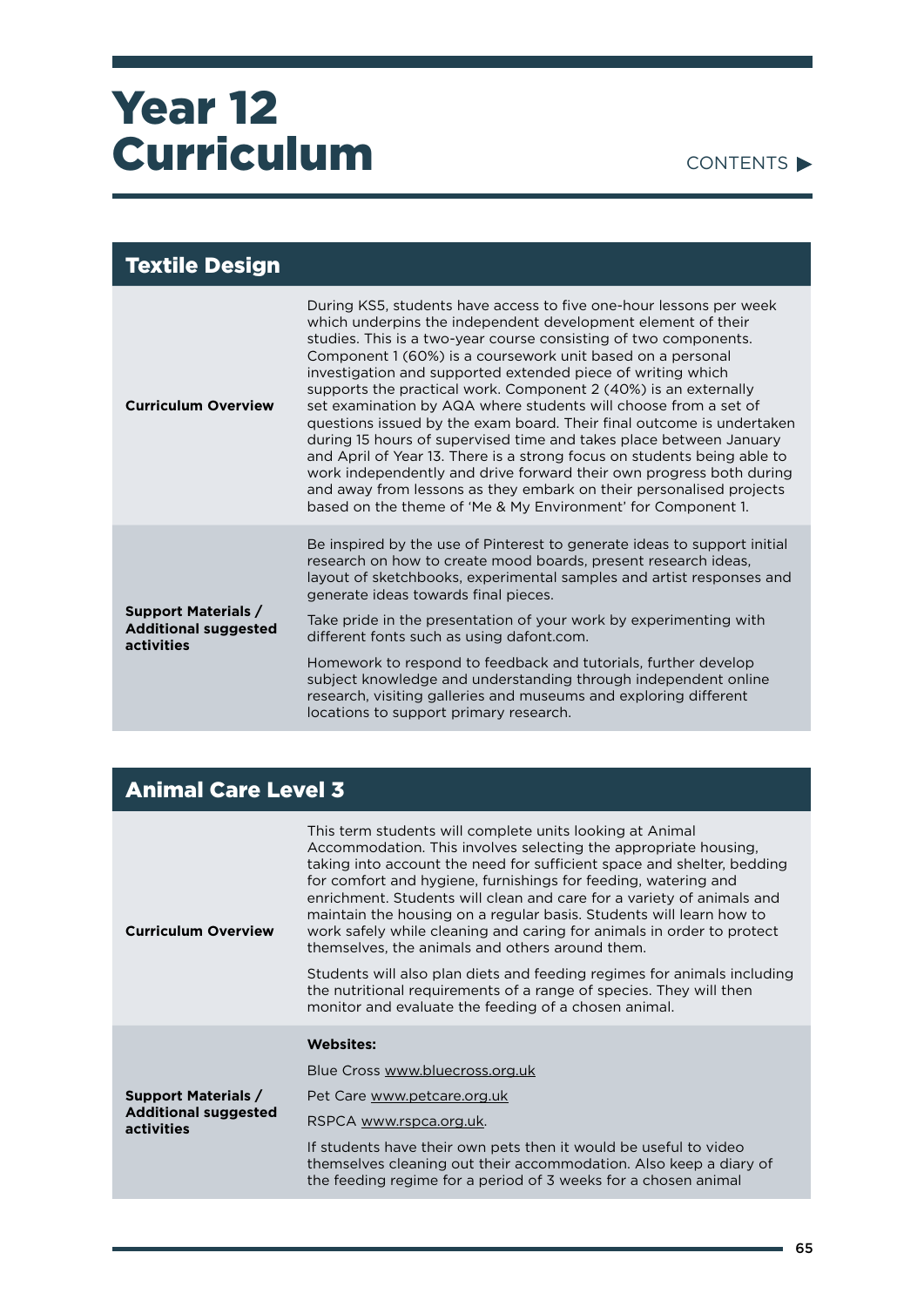|                                                                                        | <b>Animal Care Level 2 (one-year course)</b>                                                                                                                                                                                                                                                                                                                                                                                                                                                                                                        |
|----------------------------------------------------------------------------------------|-----------------------------------------------------------------------------------------------------------------------------------------------------------------------------------------------------------------------------------------------------------------------------------------------------------------------------------------------------------------------------------------------------------------------------------------------------------------------------------------------------------------------------------------------------|
| <b>Curriculum Overview</b>                                                             | This term students will complete Unit 2: Maintain Animal<br>Accommodation. This involves selecting the appropriate housing.<br>taking into account the need for sufficient space and shelter, bedding<br>for comfort and hygiene, furnishings for feeding, watering and<br>enrichment. Students will clean and care for a variety of animals and<br>maintain the housing on a regular basis. Students will learn how to<br>work safely while cleaning and caring for animals in order to protect<br>themselves, the animals and others around them. |
|                                                                                        | Websites                                                                                                                                                                                                                                                                                                                                                                                                                                                                                                                                            |
| <b>Support Materials /</b><br><b>Additional suggested</b><br>activities<br>(Continued) | Blue Cross www.bluecross.org.uk                                                                                                                                                                                                                                                                                                                                                                                                                                                                                                                     |
|                                                                                        | Pet Care www.petcare.org.uk                                                                                                                                                                                                                                                                                                                                                                                                                                                                                                                         |
|                                                                                        | RSPCA www.rspca.org.uk.                                                                                                                                                                                                                                                                                                                                                                                                                                                                                                                             |
|                                                                                        | If students have their own pets then it would be useful to video<br>themselves cleaning out their accommodation.                                                                                                                                                                                                                                                                                                                                                                                                                                    |

| <b>Applied Law</b>                                                      |                                                                                                                                                                                                                                                                                                                          |
|-------------------------------------------------------------------------|--------------------------------------------------------------------------------------------------------------------------------------------------------------------------------------------------------------------------------------------------------------------------------------------------------------------------|
| <b>Curriculum Overview</b>                                              | This term students will study the following topics in Law:<br>What is Law and how is it made?<br>_ Parliamentary influences<br>_ Acts of Parliament - how they're made<br>Statutory Interpretation – methods and tools the courts use to<br>interpret Acts of Parliament<br>L EU Law and its impact when UK was a member |
| <b>Support Materials /</b><br><b>Additional suggested</b><br>activities | For further information and guidance please consider accessing the<br>following links-<br>www.e-lawresources.co.uk - Tort Law<br>Student textbook https://www.pearsonactivelearn.com/app/home<br>Username - r.dutton@ob-ac.co.uk<br>Password: Ormiston20                                                                 |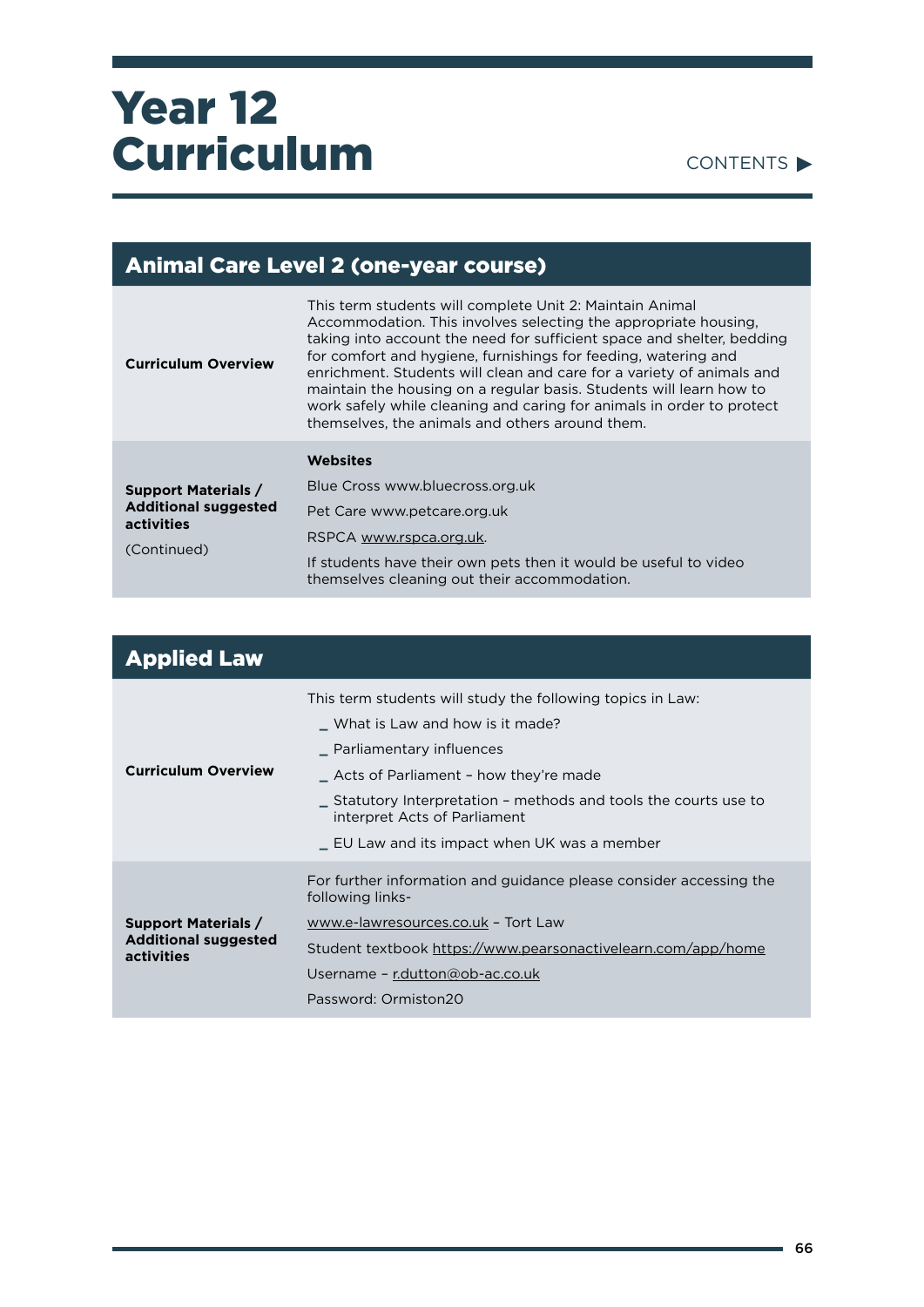#### CONTENTS

| ICT                                                                     |                                                                                                                                                                                                                                                                                               |
|-------------------------------------------------------------------------|-----------------------------------------------------------------------------------------------------------------------------------------------------------------------------------------------------------------------------------------------------------------------------------------------|
| <b>Curriculum Overview</b>                                              | Students will begin their BTEC Level 3 ICT course that consists of two<br>exams and two pieces of coursework. Students will begin looking at<br>how social media is embedded into a business model and looking into<br>the benefits that this can bring a company, using real world examples. |
| <b>Support Materials /</b><br><b>Additional suggested</b><br>activities | For further information and guidance, please access the following<br>resources:                                                                                                                                                                                                               |
|                                                                         | <b>BTEC Assignment Brief</b>                                                                                                                                                                                                                                                                  |
|                                                                         | KnowltAll Nijnja Website Access                                                                                                                                                                                                                                                               |
|                                                                         | Youtube - BTEC Level 3 ICT                                                                                                                                                                                                                                                                    |

| <b>Business</b>                                                         |                                                                                                                                                                                                                                                                                                                                                                                                                                            |
|-------------------------------------------------------------------------|--------------------------------------------------------------------------------------------------------------------------------------------------------------------------------------------------------------------------------------------------------------------------------------------------------------------------------------------------------------------------------------------------------------------------------------------|
| <b>Curriculum Overview</b>                                              | Students will be looking at Personal and Business Finance, including:<br>Consumer protection in relation to personal finance<br>Information guidance & advice, measuring liquidity and measuring<br>efficiency limitations of rations.                                                                                                                                                                                                     |
| <b>Support Materials /</b><br><b>Additional suggested</b><br>activities | For further information and support, please access:<br>Personal Finance:<br>https://www.bankofengland.co.uk/education/home-learning-hub/post-<br>16-economics-learning-resources<br>https://quizlet.com/gb/458918646/b3-consumer-protection-in-<br>relation-to-personal-finance-flash-cards/<br>https://www.youtube.com/watch?v=MhE8nai-580<br>Business Finance: https://www.youtube.com/<br>watch?v=BCaoQNkeoy0&t=548s&ab channel=tutor2u |
|                                                                         | https://www.youtube.com/watch?v=oIN86FQGmg4<br>https://www.youtube.com/watch?v=dY4wX-7-dtl&t=146s<br>https://www.youtube.com/watch?v=ROqkmIVuXKU                                                                                                                                                                                                                                                                                           |

۰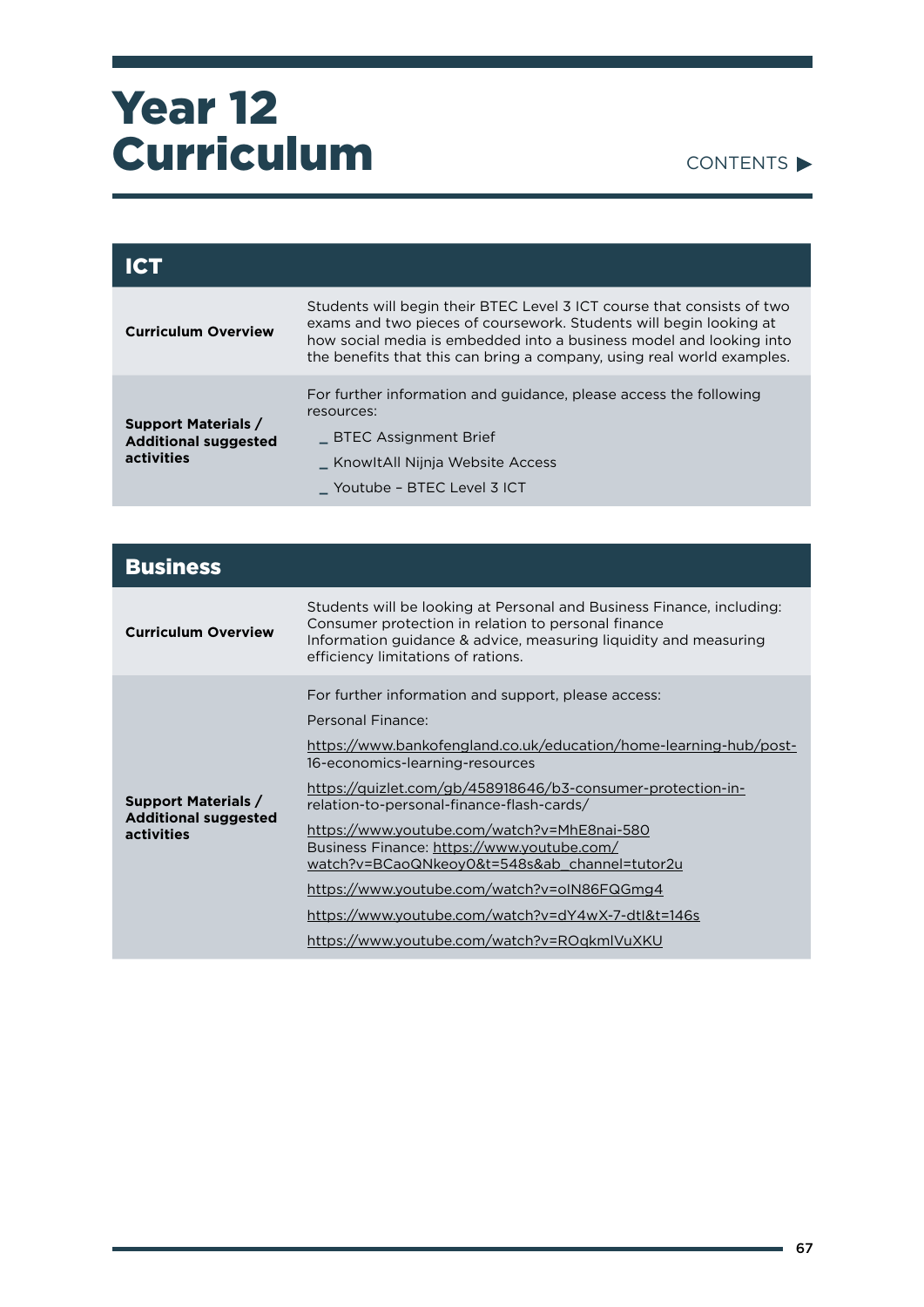| <b>CONTENTS</b> |
|-----------------|
|-----------------|

| <b>Philosophy</b>                                                       |                                                                                                                                                                                                                                        |
|-------------------------------------------------------------------------|----------------------------------------------------------------------------------------------------------------------------------------------------------------------------------------------------------------------------------------|
|                                                                         | This term, students will be focusing on the following concepts:                                                                                                                                                                        |
|                                                                         | <b>Cosmological Argument</b> - Why is there something rather than<br>nothing? Can we prove a God through motion?                                                                                                                       |
|                                                                         | <b>Utilitarianism</b> - Can we solve moral dilemmas by focusing on<br>pleasure? Can we always choose the greatest happiness for the<br>greatest number?                                                                                |
|                                                                         | <b>War and Peace</b> - How do Christians and Humanists view war? Is war<br>ever justifiable? How do nuclear weapons change war?                                                                                                        |
|                                                                         | <b>Nature of God</b> - What makes God a personal being? What makes God<br>a creator?                                                                                                                                                   |
| <b>Curriculum Overview</b>                                              | <b>Key Moral Principles</b> - How do Christians make decisions? How is love<br>shown throughout Christianity?                                                                                                                          |
|                                                                         | <b>Problem of Evil and Theodicies - How does the problem of evil</b><br>disprove God? How do believers defend their belief from the problem?<br>Which theodicy is most effective?                                                      |
|                                                                         | <b>Sexual Ethics</b> - what is the purpose of sex? What are the issues of<br>consent and pornography? What are the views on contraception?                                                                                             |
|                                                                         | <b>The Trinity</b> - What is the Trinity? How is analogy used to help<br>understand it?                                                                                                                                                |
|                                                                         | <b>The Bible</b> - How is the Bible formed and used? How is the Bible<br>interpreted?                                                                                                                                                  |
| <b>Support Materials /</b><br><b>Additional suggested</b><br>activities | For help on Cosmological Argument   Revision World                                                                                                                                                                                     |
|                                                                         | For help on https://philosophydungeon.weebly.com/                                                                                                                                                                                      |
|                                                                         | Consider watching for the Problem of Evil https://www.youtube.com/<br>watch?v=EOxYJzGzUB8                                                                                                                                              |
|                                                                         | For help on Utilitarianism   Revision World                                                                                                                                                                                            |
|                                                                         | Consider for course notes and revision Course notes and revision<br>materials for students of A Level Religious Studies/Philosophy. - A<br>blog for Philosophy and Religious Studies A-Level students and<br>teachers (philrsblog.com) |

۰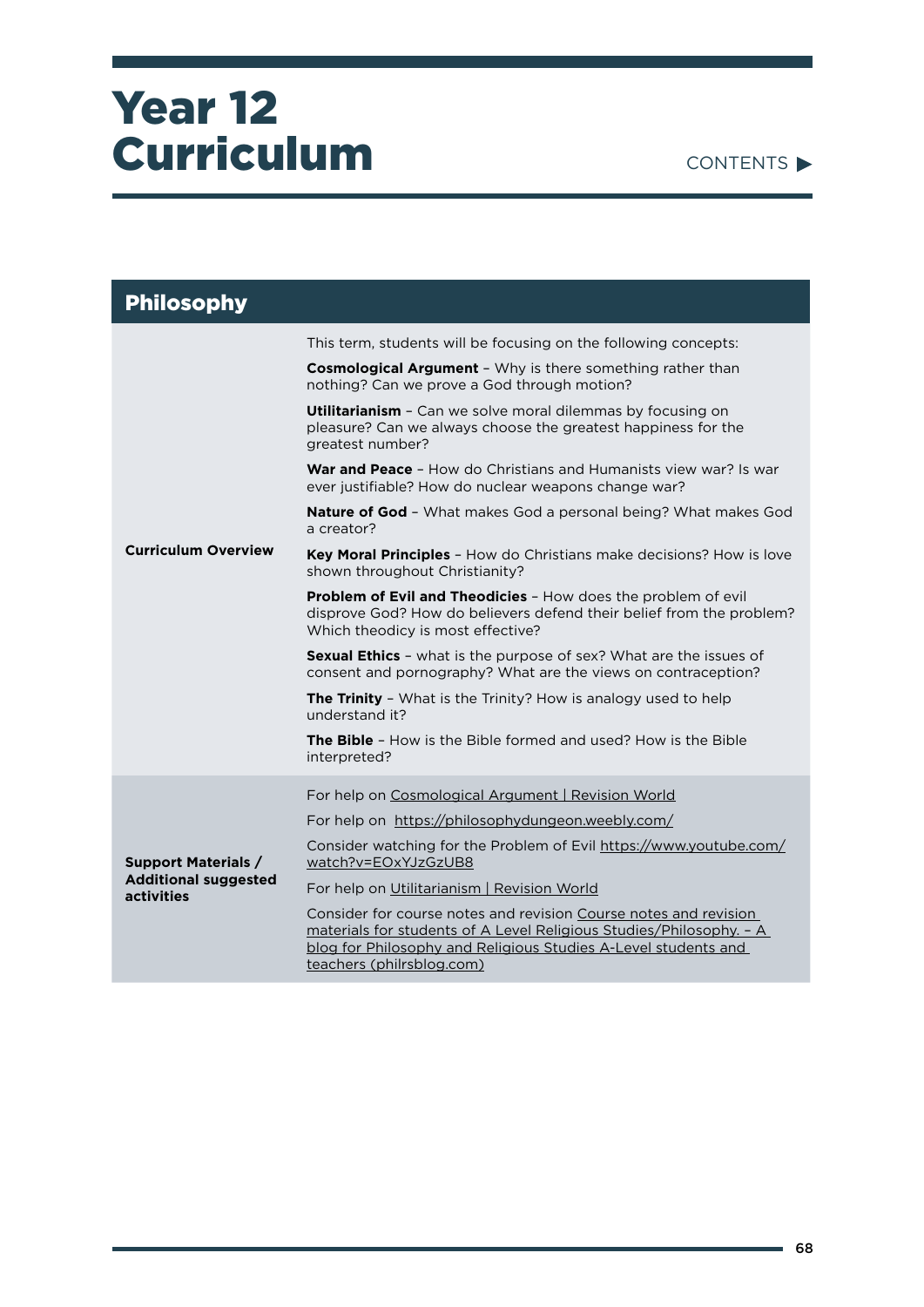CONTENTS

### Hospitality and Catering

| <b>Curriculum Overview</b>                                              | Year 12 students are introduced to the Hospitality and Catering<br>qualification. We begin with an introduction to food safety in a<br>professional kitchen and the many job roles in the industry. This term<br>students begin with unit 10 'Exploring European Foods'. Students<br>will have the opportunity to practise and develop their skills in the<br>preparation and cooking of a range of European dishes, while ensuring<br>that safe, professional, and hygienic practices are always followed.<br>They will be introduced to the process of reviewing and evaluating<br>their dishes and then recommending any appropriate improvements.<br>The application of evaluation techniques and quality criteria will make<br>a valuable contribution to student's future roles as supervisors in the<br>hospitality industry. Learners will consider the influence that other<br>European countries have had on UK food and explore the factors that<br>have promoted the incorporation of European food influences. |
|-------------------------------------------------------------------------|-----------------------------------------------------------------------------------------------------------------------------------------------------------------------------------------------------------------------------------------------------------------------------------------------------------------------------------------------------------------------------------------------------------------------------------------------------------------------------------------------------------------------------------------------------------------------------------------------------------------------------------------------------------------------------------------------------------------------------------------------------------------------------------------------------------------------------------------------------------------------------------------------------------------------------------------------------------------------------------------------------------------------------|
| <b>Support Materials /</b><br><b>Additional suggested</b><br>activities | For further information and support, please access:                                                                                                                                                                                                                                                                                                                                                                                                                                                                                                                                                                                                                                                                                                                                                                                                                                                                                                                                                                         |
|                                                                         | https://www.food.gov.uk/business-guidance/food-hygiene-for-your-<br>business                                                                                                                                                                                                                                                                                                                                                                                                                                                                                                                                                                                                                                                                                                                                                                                                                                                                                                                                                |
|                                                                         | https://nationalcareers.service.gov.uk/job-categories/hospitality-and-<br>food                                                                                                                                                                                                                                                                                                                                                                                                                                                                                                                                                                                                                                                                                                                                                                                                                                                                                                                                              |
|                                                                         | https://www.bbc.co.uk/food/cuisines                                                                                                                                                                                                                                                                                                                                                                                                                                                                                                                                                                                                                                                                                                                                                                                                                                                                                                                                                                                         |
|                                                                         | To support learning students should revise topics at home using<br>different revision techniques.                                                                                                                                                                                                                                                                                                                                                                                                                                                                                                                                                                                                                                                                                                                                                                                                                                                                                                                           |
|                                                                         | To build practical skills students could cook a selection of dishes at<br>home in line with skills they are developing in the classroom                                                                                                                                                                                                                                                                                                                                                                                                                                                                                                                                                                                                                                                                                                                                                                                                                                                                                     |

Year 12 Knowledge Organisers can be accessed by clicking this link.

Knowledge Organisers contain key information on specific topics covered within subjects.

[Click Here](https://drive.google.com/drive/folders/1Kc6aF24kVSLi3eoA1vUOB2ZX9WN4ZbhA?usp=sharing)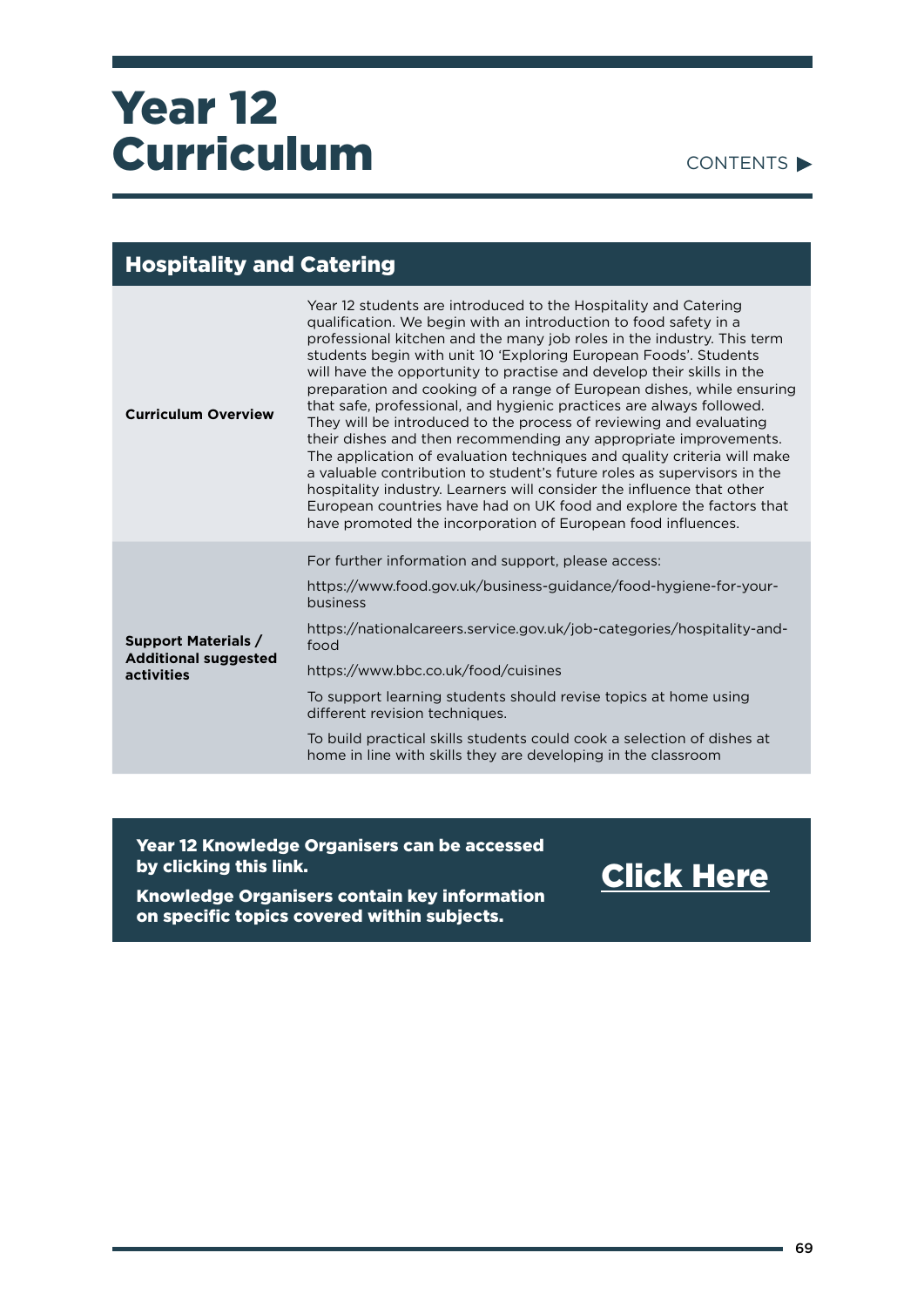

| <b>Beauty</b>                                                           |                                                                                                                                                                                                                                                                                                               |
|-------------------------------------------------------------------------|---------------------------------------------------------------------------------------------------------------------------------------------------------------------------------------------------------------------------------------------------------------------------------------------------------------|
| <b>Curriculum Overview</b>                                              | Students will be able have a clear understanding of all aspects of<br>Beauty Therapy Level 3 and will be able to carry out and evaluate each<br>practical treatment.                                                                                                                                          |
| <b>Support Materials /</b><br><b>Additional suggested</b><br>activities | Homework and help videos can be found on YouTube to show step by<br>step on each practical unit.<br>Help on VTCT website, logbook for each individual unit.<br>Website-https://www.vtct.org.uk/qualification-category/<br>hairdressing-barbering/?level=2&type=VRQ&size=Diploma&search<br>type=qualifications |

| <b>Hairdressing</b>                                                     |                                                                                                                                                                             |
|-------------------------------------------------------------------------|-----------------------------------------------------------------------------------------------------------------------------------------------------------------------------|
| <b>Curriculum Overview</b>                                              | Students will be able have a clear understanding of all aspects of<br>Advanced Hairdressing Level 3 and will be able to carry out and<br>evaluate each practical treatment. |
| <b>Support Materials /</b><br><b>Additional suggested</b><br>activities | Homework and help videos can be found on YouTube to show step to<br>step on each practical unit.                                                                            |
|                                                                         | Help on VTCT website, logbook for each individual unit.                                                                                                                     |
|                                                                         | Website- https://www.vtct.org.uk/qualification-category/<br>hairdressing-barbering/?level=2&type=VRQ&size=Diploma&search<br>type=qualifications                             |

| <b>Geography</b>                                                        |                                                                                                                                                                                                                                                                                                                                                                                               |
|-------------------------------------------------------------------------|-----------------------------------------------------------------------------------------------------------------------------------------------------------------------------------------------------------------------------------------------------------------------------------------------------------------------------------------------------------------------------------------------|
| <b>Curriculum Overview</b>                                              | <b>Diverse Places and Globalisation - How are population and</b><br>settlements structured? What is Runcorn like? How are urban and rural<br>settlements perceived? How diverse is the UK? How does migration<br>and diversity impact society? What is globalisation? What are the<br>causes and impacts of migration?                                                                        |
|                                                                         | Physical systems and Sustainability: The Water cycle and insecurity<br>- What is the hydrological cycle? What is a drainage basin and what<br>affects it? What is a water budget? What are the different types of<br>drought? What are the different types of flooding? What causes water<br>insecurity? What are the consequences of water insecurity? How do<br>we manage water insecurity? |
| <b>Support Materials /</b><br><b>Additional suggested</b><br>activities | For help on Globalisation - Globalisation - A-LEVEL GEOGRAPHY<br>REVISION: EDEXCEL (weebly.com)<br>Consider reading- https://www.geography-fieldwork.org/a-level/<br>Consider reading - Will coronavirus reverse globalisation? - BBC News<br>For help on the Water Cycle - Water Cycle   A Level Geography                                                                                   |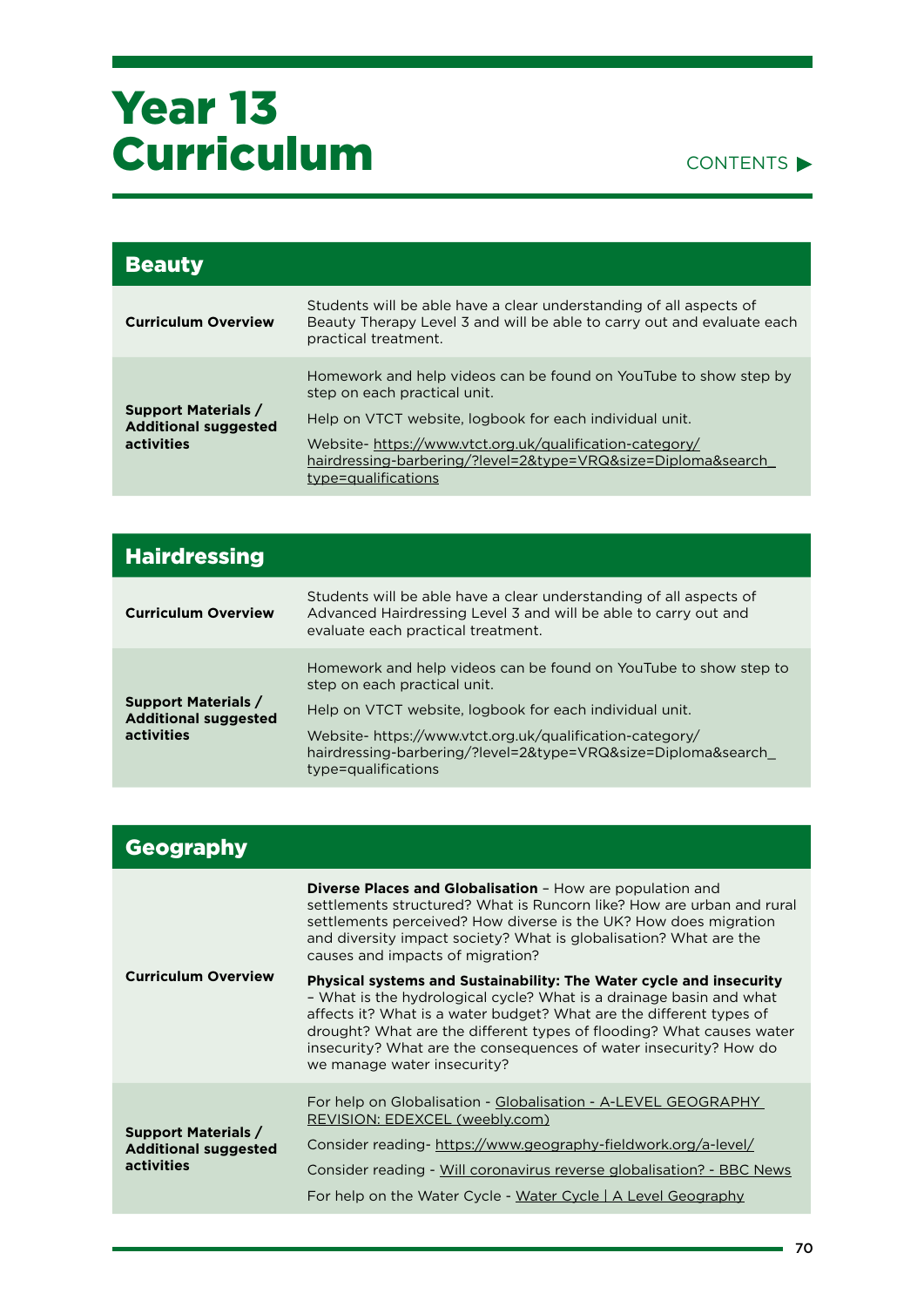#### CONTENTS<sup>></sup>

| <b>Mathematics</b>                                                      |                                                                                                                                                                                                                                                                                                                                                                             |
|-------------------------------------------------------------------------|-----------------------------------------------------------------------------------------------------------------------------------------------------------------------------------------------------------------------------------------------------------------------------------------------------------------------------------------------------------------------------|
| <b>Curriculum Overview</b>                                              | Here students will build on the foundations they have from Year 12.<br>We recover lots of the topics and take them into more depth. This<br>allows the pupils to revise some of the content from last year and then<br>continue to see the journey it goes on. We look at partial fractions,<br>how to find an inverse function and composite transformations on<br>graphs. |
| <b>Support Materials /</b><br><b>Additional suggested</b><br>activities | https://www.drfrostmaths.com/index.php<br>https://completemaths.com/tutor                                                                                                                                                                                                                                                                                                   |

| <b>Sport</b>                                                            |                                                                                                                                                                                                                                                                        |
|-------------------------------------------------------------------------|------------------------------------------------------------------------------------------------------------------------------------------------------------------------------------------------------------------------------------------------------------------------|
| <b>Curriculum Overview</b>                                              | Sixth Form PE course is Btec Level 3 National in Sport.<br>Brec Extended Cert has 360GL:<br>Students will focus on the following two units which are both<br>coursework units.<br>Unit 3: Professional Development in the Sports Industry<br>Unit 4: Sports Leadership |
| <b>Support Materials /</b><br><b>Additional suggested</b><br>activities | https://qualifications.pearson.com/content/dam/pdf/BTEC-Nationals/<br>Sport/20161/specification-and-sample-assessments/btec-I3-national-<br>ext-cert-in-sport-spec.pdf                                                                                                 |

### Applied Science

| <b>Curriculum Overview</b>                                                     | Unit 3: Scientific investigation skills<br>Unit 1 recap: Principle and applications of science    |
|--------------------------------------------------------------------------------|---------------------------------------------------------------------------------------------------|
| <b>Support Materials /</b><br><b>Additional suggested</b><br><b>activities</b> | https://qualifications.pearson.com/en/qualifications/btec-nationals/<br>applied-science-2016.html |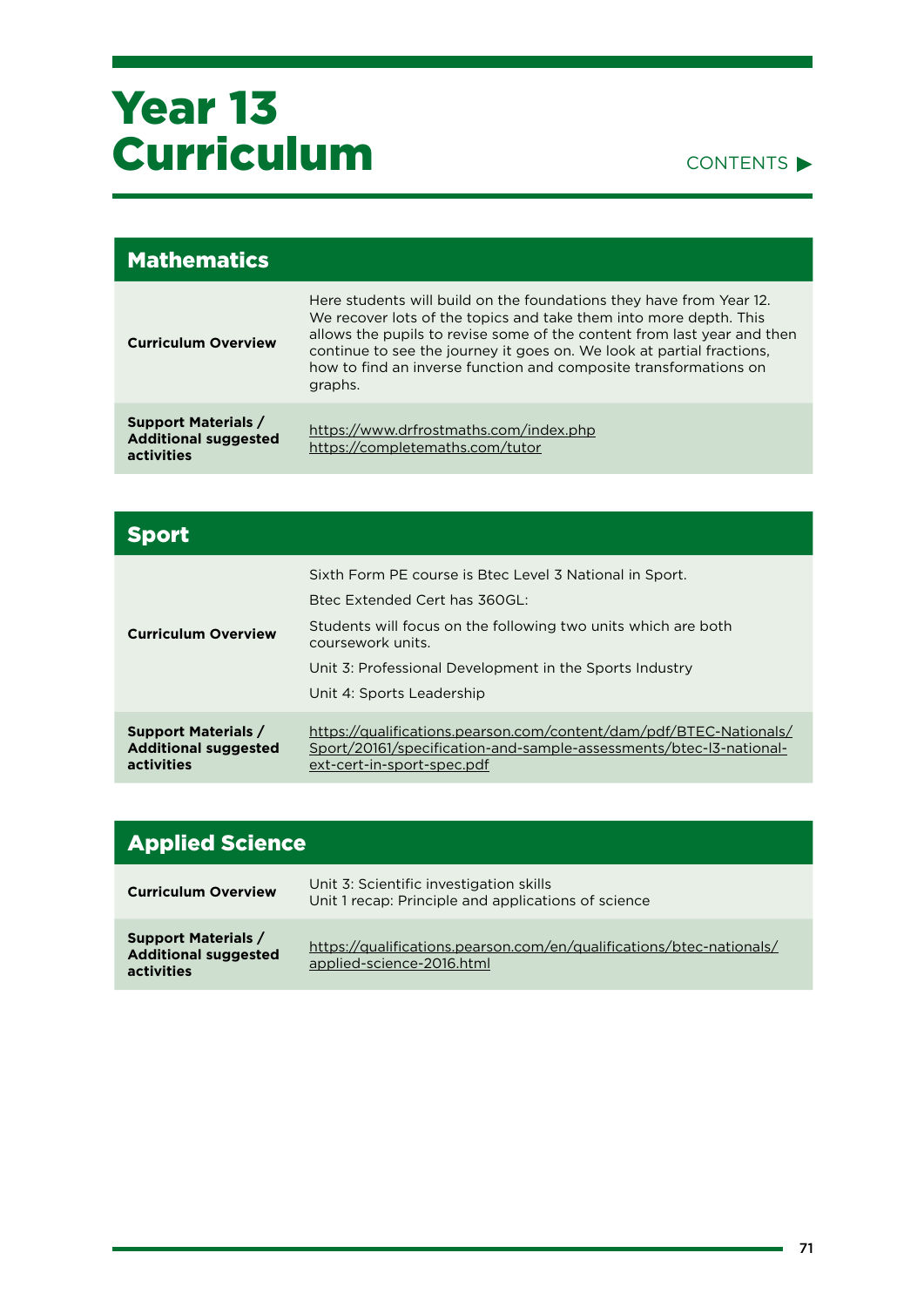

| <b>Chemistry</b>                                                        |                                                                                                                                                                  |
|-------------------------------------------------------------------------|------------------------------------------------------------------------------------------------------------------------------------------------------------------|
| <b>Curriculum Overview</b>                                              | <b>Practical skills in Chemistry</b><br>Reaction rates and equilibrium<br>pH and buffers<br>_ Enthalpy and Entropy<br>Redox and electrode potentials             |
| <b>Support Materials /</b><br><b>Additional suggested</b><br>activities | https://ocr.org.uk/qualifications/as-and-a-level/chemistry-a-h032-<br>h432-from-2015/<br>https://chemrevise.org/<br>OCR CGP revision quide for Chemistry A-Level |

| <b>Media</b>                                                            |                                                                                                                                                                                        |
|-------------------------------------------------------------------------|----------------------------------------------------------------------------------------------------------------------------------------------------------------------------------------|
| <b>Curriculum Overview</b>                                              | The students will be preparing for an exam about responding to a<br>commission.                                                                                                        |
|                                                                         | Students will be required to research all about a desired brief and<br>conduct their own questionnaires to get accurate data to respond to<br>the commission effectively.              |
|                                                                         | Students will use the skills adopted from their studies in yr12 to ensure<br>the ethics around their pitch is appropriate.                                                             |
|                                                                         | Using their creative skills with will create all of the relevant pre-<br>production for a campaign video.                                                                              |
| <b>Support Materials /</b><br><b>Additional suggested</b><br>activities | Please access the following links for further support and guidance:                                                                                                                    |
|                                                                         | https://www.youtube.com/watch?v=Ni-94kYaRul                                                                                                                                            |
|                                                                         | <u> https://www.youtube.com/watch?v=TgsRbze7G7M</u>                                                                                                                                    |
|                                                                         | https://lingfieldbtecunit8.blogspot.com/2019/01/responding-to-<br>commission-process-of.html?view=sidebar                                                                              |
|                                                                         | <u> https://hpbtecunit8.wordpress.com/#:~:text=1%20Rationale%20</u><br>%E2%80%93%20your%20detailed%20response%20to%20the,your%20<br>response%20to%20the%20commission%20More%20items%20 |

÷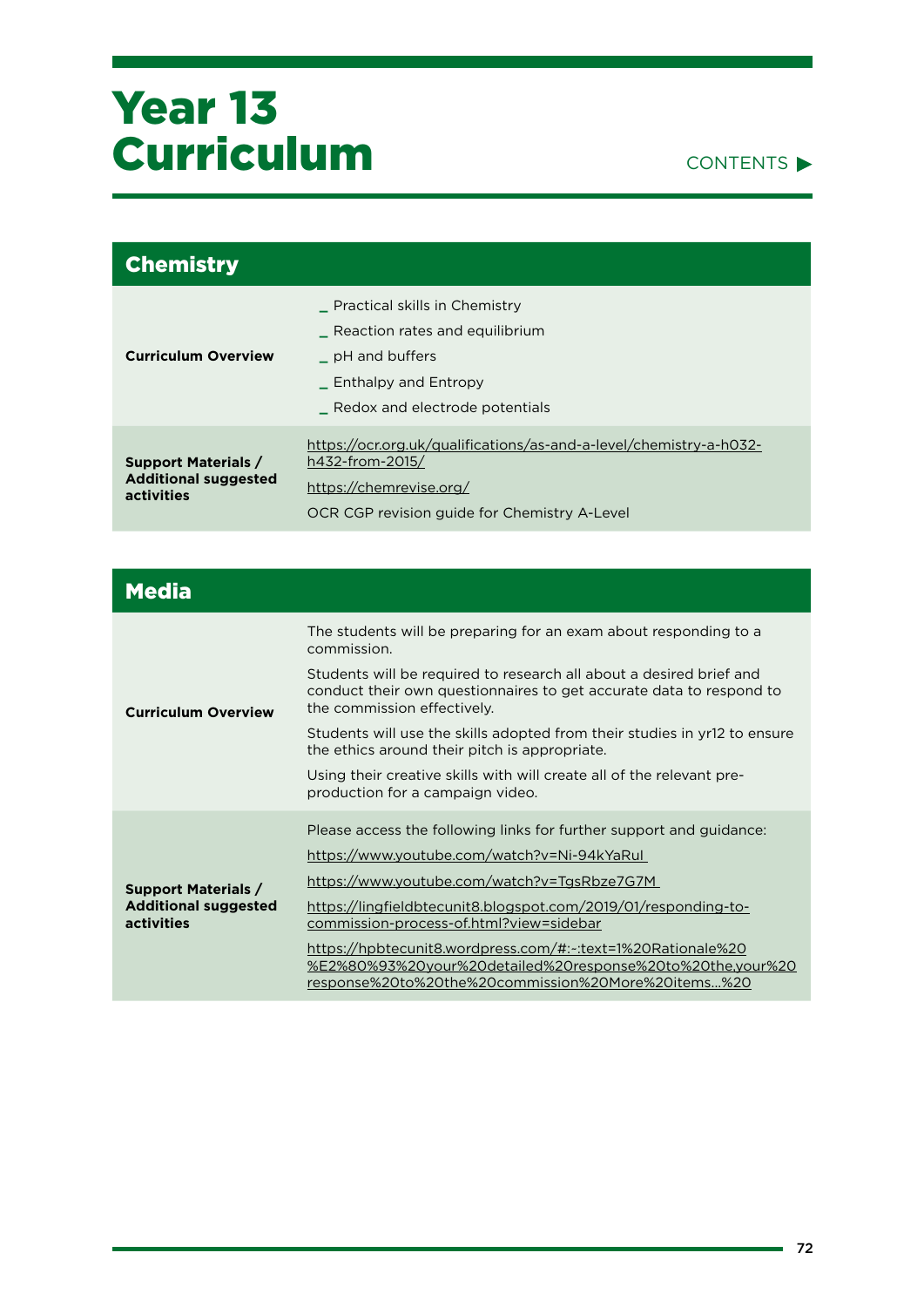

| <b>Physics</b>                                                          |                                                                                                                                   |
|-------------------------------------------------------------------------|-----------------------------------------------------------------------------------------------------------------------------------|
| <b>Curriculum Overview</b>                                              | Practical skills in Physics<br>Thermal physics<br>Circular motion<br><b>Oscillations</b><br><b>Gravitational fields</b>           |
| <b>Support Materials /</b><br><b>Additional suggested</b><br>activities | https://ocr.org.uk/qualifications/as-and-a-level/physics-a-h156-h556-<br>from-2015/<br>OCR CGP revision guide for Physics A-Level |

| <b>Motor Vehicle</b>                                                    |                                                                                                                                                                                                                                                                                                                                                                                                                                |
|-------------------------------------------------------------------------|--------------------------------------------------------------------------------------------------------------------------------------------------------------------------------------------------------------------------------------------------------------------------------------------------------------------------------------------------------------------------------------------------------------------------------|
| <b>Curriculum Overview</b>                                              | This term, students will complete Unit 2: Vehicle Engine Principles,<br>Operation, Service and Repair. Students will continue to produce<br>written reports based on their knowledge of the operation of vehicle<br>serviceable components, braking systems, vehicle steering system and<br>engines. Students will also complete a practical activity based around<br>the removal and refit of serviceable vehicle components. |
| <b>Support Materials /</b><br><b>Additional suggested</b><br>activities | All support materials can be accessed via Google Classroom.<br>Students could up skill on vehicle related theory by watching you tube<br>tutorials from www.autodoc.co.uk to help develop the knowledge<br>required regarding vehicle servicing.                                                                                                                                                                               |

| <b>Biology</b>                                                          |                                                                                                                                                                                                                                                      |
|-------------------------------------------------------------------------|------------------------------------------------------------------------------------------------------------------------------------------------------------------------------------------------------------------------------------------------------|
| <b>Curriculum Overview</b>                                              | Students will focus on the following topics in Biology this term:<br>Practical skills in Biology<br>Communication and homeostasis<br>Excretion<br>Neuronal communication<br>Hormonal communication<br>Plant and animal responses<br>_ Photosynthesis |
| <b>Support Materials /</b><br><b>Additional suggested</b><br>activities | Please access the following resources for further information and<br>quidance:<br>https://ocr.org.uk/qualifications/as-and-a-level/biology-a-h020-h420-<br>from-2015/<br>OCR CGP revision guide for Biology A-Level                                  |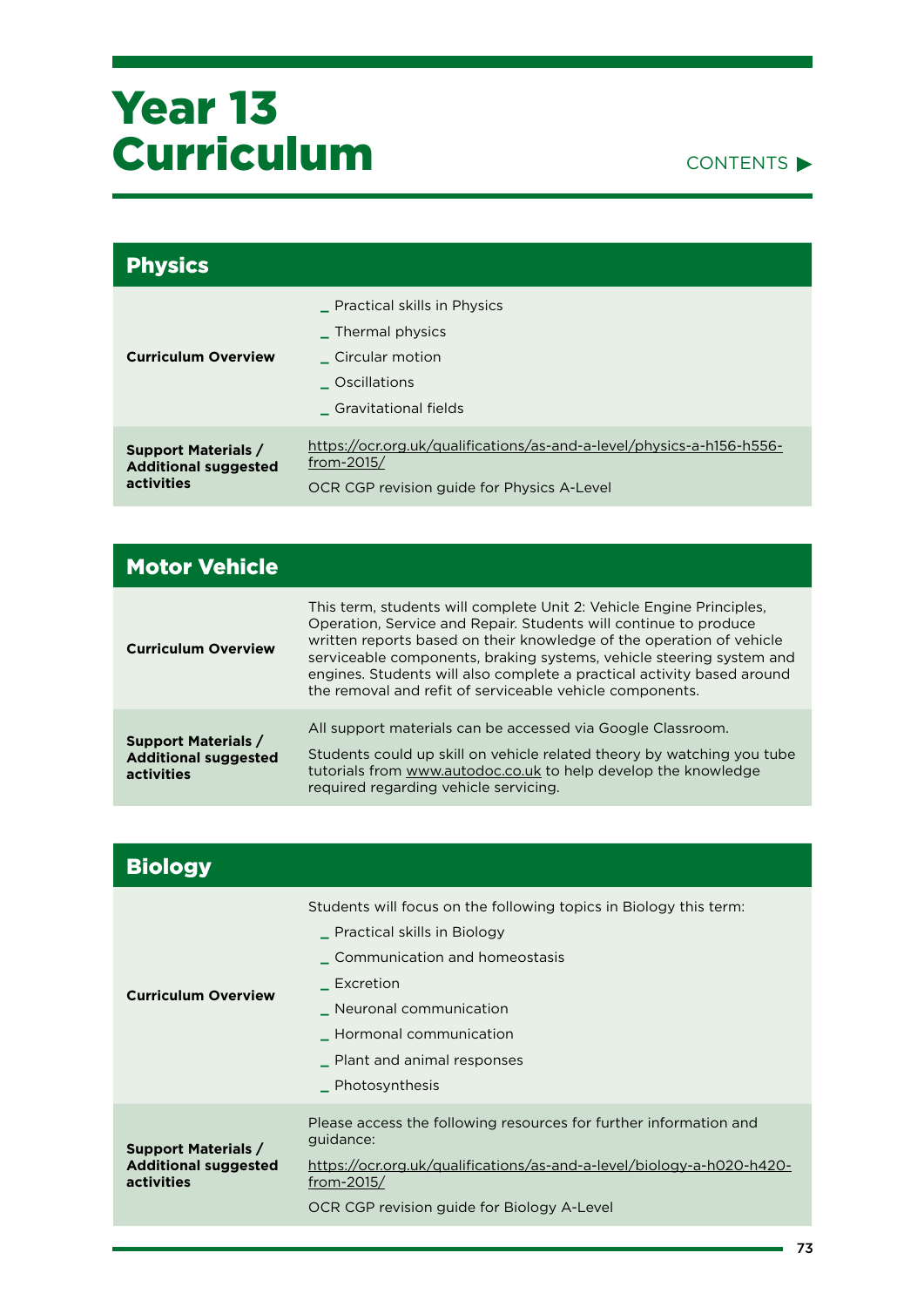| <b>English Language</b>                                                 |                                                                                                                                                                                                                                                                                                                                                                                                                                                                                                                                                |  |
|-------------------------------------------------------------------------|------------------------------------------------------------------------------------------------------------------------------------------------------------------------------------------------------------------------------------------------------------------------------------------------------------------------------------------------------------------------------------------------------------------------------------------------------------------------------------------------------------------------------------------------|--|
| <b>Curriculum Overview</b>                                              | This term pupils will learn about Child Language Acquisition. Pupils<br>will study the stages of acquisition and examine the main theories<br>within the field going on to apply this theory to transcripts of real<br>child language. Pupils will also begin to prepare for their Independent<br>Language Research Projects which will see them investigating an<br>area of linguistics that they find of particular interest. Finally, this term<br>pupils will be studying how the English Language has changed over<br>the last 400 years. |  |
| <b>Support Materials /</b><br><b>Additional suggested</b><br>activities | Watch this tutorial on Child Language Acquisition theories: https://<br>www.youtube.com/watch?v=h6Hvu9wnO8A                                                                                                                                                                                                                                                                                                                                                                                                                                    |  |

| <b>Engineering</b>                                                      |                                                                                                                                                                                                                                                                                                                                                                          |
|-------------------------------------------------------------------------|--------------------------------------------------------------------------------------------------------------------------------------------------------------------------------------------------------------------------------------------------------------------------------------------------------------------------------------------------------------------------|
| <b>Curriculum Overview</b>                                              | This term, students will complete unit 12 looking at a variety of<br>engineering systems and mechanisms. Students will learn about<br>seals, bearing and fastenings justifying the use of each for a specific<br>application. Students will compare and contrast systems such as<br>clutches, pneumatic and hydraulic to determine strengths and<br>weaknesses for each. |
| <b>Support Materials /</b><br><b>Additional suggested</b><br>activities | Students will use study time and homework to complete assignments<br>based on knowledge acquired in lesson. Please access the following<br>links for further support and guidance-                                                                                                                                                                                       |
|                                                                         | Selecting materials - Design engineering - OCR - GCSE Design and<br>Technology Revision - OCR - BBC Bitesize                                                                                                                                                                                                                                                             |
|                                                                         | ENGINEERING - DESIGN AND TECHNOLOGY (technologystudent.<br>com)                                                                                                                                                                                                                                                                                                          |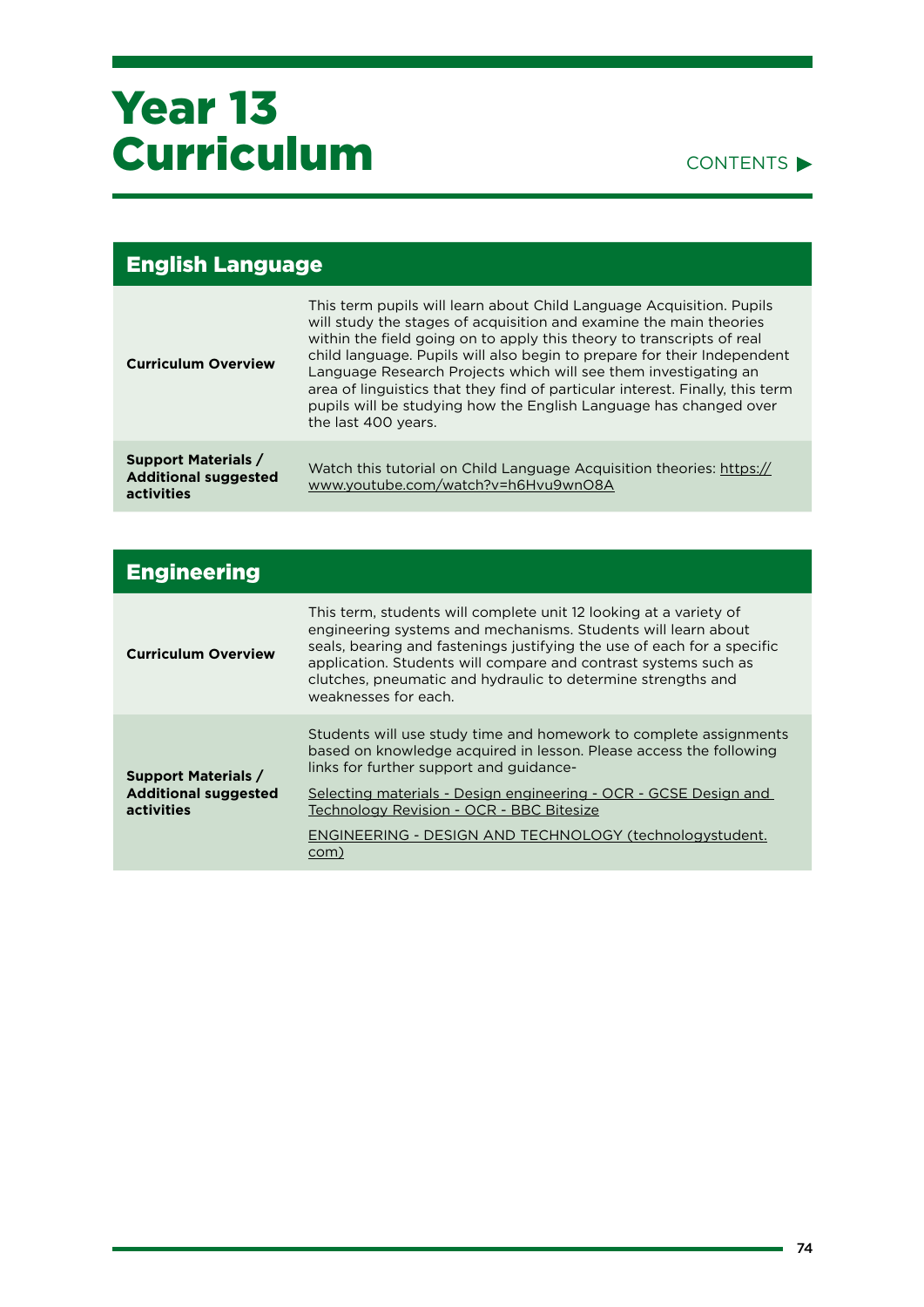### CONTENTS<sup>></sup>

| <b>Dance</b>                              |                                                                                                                                                                                                                                                                                                                                                                                                                                                                                                                                                                                                                                      |
|-------------------------------------------|--------------------------------------------------------------------------------------------------------------------------------------------------------------------------------------------------------------------------------------------------------------------------------------------------------------------------------------------------------------------------------------------------------------------------------------------------------------------------------------------------------------------------------------------------------------------------------------------------------------------------------------|
|                                           | Unit 3 - Group Performance Workshop (120GLH)                                                                                                                                                                                                                                                                                                                                                                                                                                                                                                                                                                                         |
|                                           | You will explore and integrate creative and physical skills and<br>techniques, working collaboratively to create a performance in<br>response to a given stimulus.                                                                                                                                                                                                                                                                                                                                                                                                                                                                   |
|                                           | Within group performance you will develop the essential dance skills<br>for the performing arts industry. You will develop physical techniques<br>as well as wider transferable skills, such as being able to work<br>collaboratively, personal management and organisation (rehearsals,<br>time-management), being able to give and take direction, confidence<br>in front of an audience, problem solving (refining the process) and<br>teamwork (essential when dancing as a group). You will understand<br>different audiences in different environments and will learn to adapt a<br>performance to engage the target audience. |
| <b>Curriculum Overview</b>                | One further unit we study is:                                                                                                                                                                                                                                                                                                                                                                                                                                                                                                                                                                                                        |
|                                           | Unit 12 - Contemporary Dance Technique (60GLH)                                                                                                                                                                                                                                                                                                                                                                                                                                                                                                                                                                                       |
|                                           | You will develop your knowledge, skills and techniques with an<br>emphasis on practical development, application and performance<br>skills.                                                                                                                                                                                                                                                                                                                                                                                                                                                                                          |
|                                           | In this unit, you will develop the skills needed to be a contemporary<br>dancer by participating in technique classes, rehearsals and<br>performance. You will gain an understanding of this dance style and<br>the key influences on its development through research and practical<br>application. Throughout your learning and development, you will<br>be taught how to reflect on your progress and practice, which will<br>support your development as a dancer.                                                                                                                                                               |
|                                           | Total course is 360 GLH (480 TQT) Equivalent in size to one A Level. 4<br>units, of which 3 are mandatory and 2 are external. Mandatory content<br>(83%). External assessment (58%).                                                                                                                                                                                                                                                                                                                                                                                                                                                 |
|                                           | Pearson BTEC Level 3 National Extended Certificate in Performing<br>Arts specification can be found here:                                                                                                                                                                                                                                                                                                                                                                                                                                                                                                                            |
| <b>Support Materials /</b>                | https://qualifications.pearson.com/content/dam/pdf/BTEC-<br>Nationals/Performing-Arts/2016/specification-and-sample-<br>assessments/9781446938362_BTEC_Nat_ExtCert_PA_Spec_Iss2C.pdf                                                                                                                                                                                                                                                                                                                                                                                                                                                 |
| <b>Additional suggested</b><br>activities | Sample assessment materials can be found here:                                                                                                                                                                                                                                                                                                                                                                                                                                                                                                                                                                                       |
|                                           | https://qualifications.pearson.com/en/qualifications/btec-nationals/<br>performing-arts-2016.coursematerials.html#filterQuery=category:Pea<br>rson-UK:Category%2FSpecification-and-sample-assessments&filterQ<br>uery=category:Pearson-UK:Document-Type%2FSample-assessment-<br>material                                                                                                                                                                                                                                                                                                                                             |

۰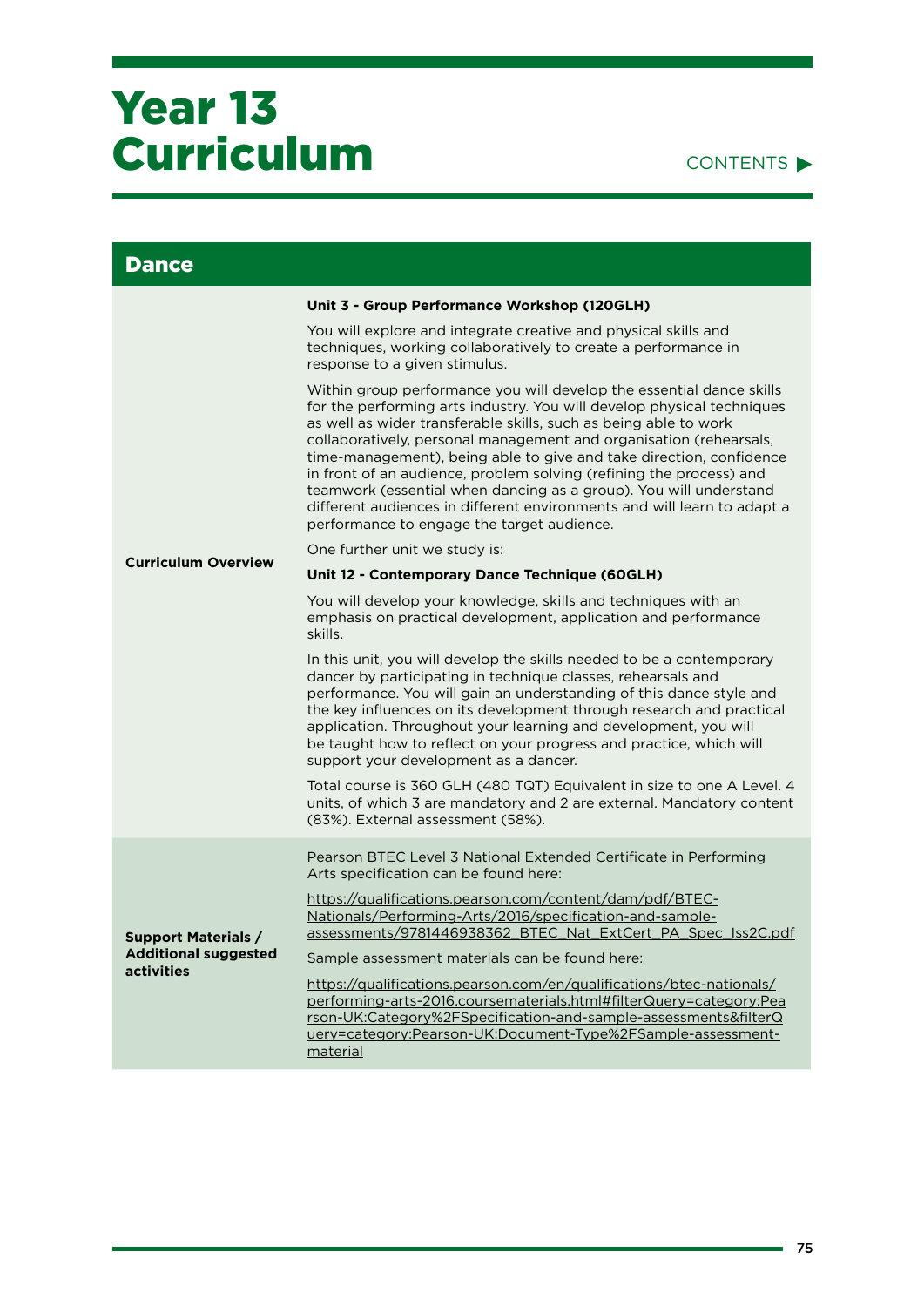| <b>Psychology Autumn</b>                                                |                                                                                                                                                                                                                                                                                                                                                                   |  |
|-------------------------------------------------------------------------|-------------------------------------------------------------------------------------------------------------------------------------------------------------------------------------------------------------------------------------------------------------------------------------------------------------------------------------------------------------------|--|
|                                                                         | All topics include research methods                                                                                                                                                                                                                                                                                                                               |  |
|                                                                         | <b>Paper Two:</b>                                                                                                                                                                                                                                                                                                                                                 |  |
|                                                                         | <b>Research Methods</b> (We have touched on research methods<br>throughout year one and will continue to explore in the second year)                                                                                                                                                                                                                              |  |
|                                                                         | Research methods and designs that psychologists use to collect their<br>data.                                                                                                                                                                                                                                                                                     |  |
|                                                                         | <b>Paper Two:</b>                                                                                                                                                                                                                                                                                                                                                 |  |
|                                                                         | <b>Biopsychology</b>                                                                                                                                                                                                                                                                                                                                              |  |
|                                                                         | The nervous and endocrine system; Neurons; Functions in the brain;<br>Brain recovery after trauma; Ways of studying the brain; Biological<br>rhythms.                                                                                                                                                                                                             |  |
| <b>Curriculum Overview</b>                                              | <b>Paper Three:</b>                                                                                                                                                                                                                                                                                                                                               |  |
|                                                                         | <b>Issues and debates in Psychology</b> (We have touched on issues and<br>debates throughout year one and will continue to explore in the<br>second year)                                                                                                                                                                                                         |  |
|                                                                         | Gender and culture; Free will and determinism; The nature-nurture<br>debate; Holism and reductionism; Idiographic and nomothetic<br>approaches; Ethical implications.                                                                                                                                                                                             |  |
|                                                                         | <b>Paper Three:</b>                                                                                                                                                                                                                                                                                                                                               |  |
|                                                                         | Schizophrenia                                                                                                                                                                                                                                                                                                                                                     |  |
|                                                                         | Classification of schizophrenia; Reliability and validity in diagnosis and<br>classification of schizophrenia; Biological explanations and treatments<br>for schizophrenia; Psychological explanations and treatments for<br>schizophrenia; The importance of an interactionist approach in<br>explaining and treating schizophrenia; the diathesis-stress model. |  |
|                                                                         | Complete summer work booklet.                                                                                                                                                                                                                                                                                                                                     |  |
|                                                                         | Past papers and mark schemes on AQA website.                                                                                                                                                                                                                                                                                                                      |  |
| <b>Support Materials /</b><br><b>Additional suggested</b><br>activities | AQA Psychology for A Level Year 2 Student Book: 2nd Edition<br>(Flanagan). Revision guide also available and other books on Amazon.                                                                                                                                                                                                                               |  |
|                                                                         | Homework and help videos can be found on weekly psychboost,com                                                                                                                                                                                                                                                                                                    |  |
|                                                                         | Support with psychology notes: https://www.tutor2u.net/<br>search?q=psychology+notes and http://www.psychology4a.com/                                                                                                                                                                                                                                             |  |
|                                                                         | Extra research: The British Psychological Society and BPS Research<br>digest on Twitter                                                                                                                                                                                                                                                                           |  |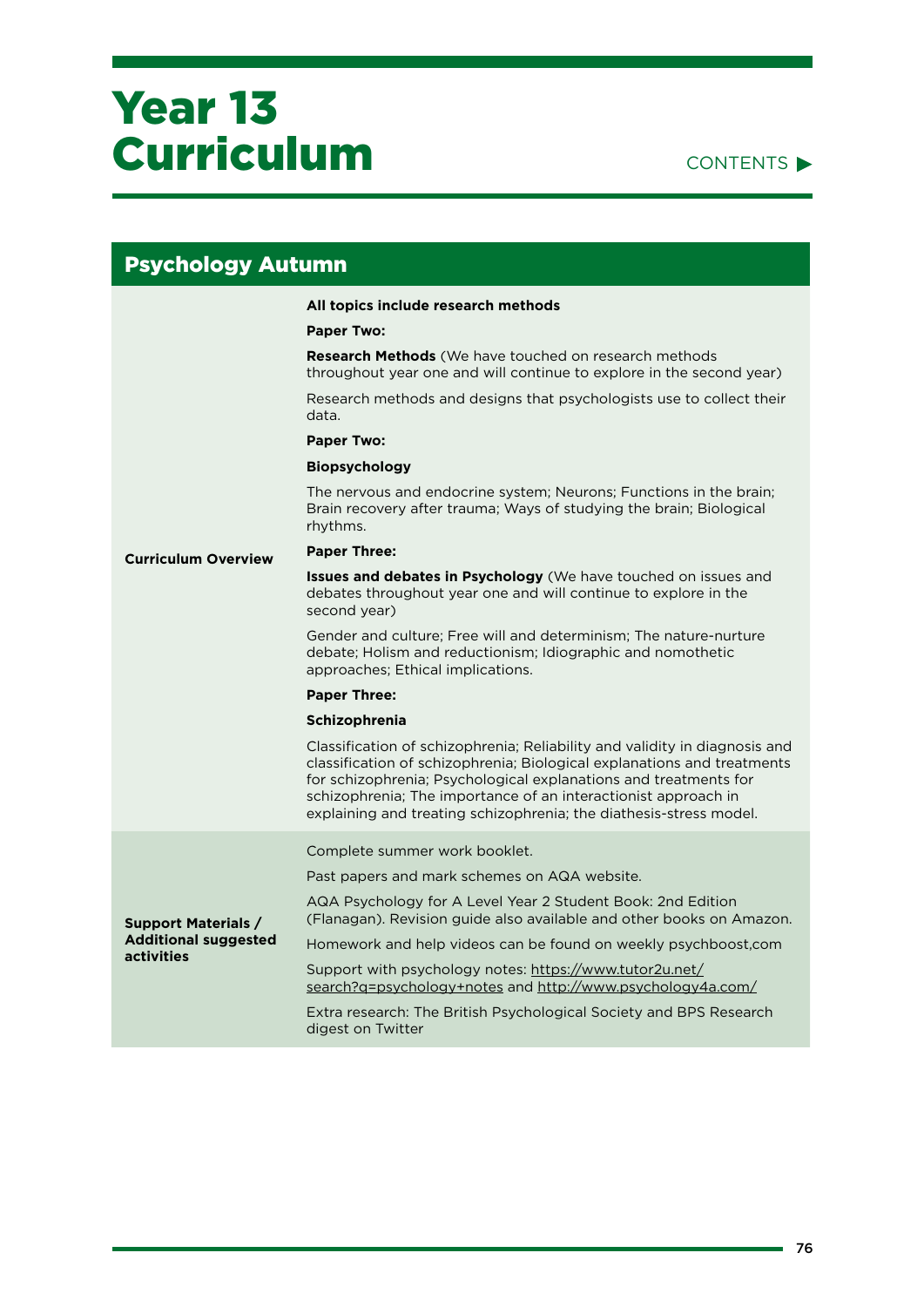| Textile Design                                                                 |                                                                                                                                                                                                                                                                                                                                                                                                                                                                                                                                                                                                                                                                                                                                                                                                                                                                                                                   |
|--------------------------------------------------------------------------------|-------------------------------------------------------------------------------------------------------------------------------------------------------------------------------------------------------------------------------------------------------------------------------------------------------------------------------------------------------------------------------------------------------------------------------------------------------------------------------------------------------------------------------------------------------------------------------------------------------------------------------------------------------------------------------------------------------------------------------------------------------------------------------------------------------------------------------------------------------------------------------------------------------------------|
| <b>Curriculum Overview</b>                                                     | During KS5, students have access to five one-hour lessons per week<br>which underpins the independent development element of their<br>studies. This is a two-year course consisting of two components.<br>Component 1 (60%) is a coursework unit based on a personal<br>investigation and supported extended piece of writing which<br>supports the practical work. Component 2 (40%) is an externally<br>set examination by AQA where students will choose from a set of<br>questions issued by the exam board. Their final outcome is undertaken<br>during 15 hours of supervised time and takes place between January<br>and April of Year 13. There is a strong focus on students being able to<br>work independently and drive forward their own progress both during<br>and away from lessons as they embark on their personalised projects<br>based on the theme of 'Me & My Environment' for Component 1. |
| <b>Support Materials /</b><br><b>Additional suggested</b><br><b>activities</b> | Be inspired by the use of Pinterest to generate ideas to support initial<br>research on how to create mood boards, present research ideas,<br>layout of sketchbooks, experimental samples and artist responses and<br>generate ideas towards final pieces.<br>Take pride in the presentation of your work by experimenting with<br>different fonts such as using dafont.com.                                                                                                                                                                                                                                                                                                                                                                                                                                                                                                                                      |
|                                                                                | Homework to respond to feedback and tutorials, further develop<br>subject knowledge and understanding through independent online<br>research, visiting galleries and museums and exploring different<br>locations to support primary research.                                                                                                                                                                                                                                                                                                                                                                                                                                                                                                                                                                                                                                                                    |

|  | <b>Animal Care</b> |  |
|--|--------------------|--|
|  |                    |  |
|  |                    |  |

| <b>Curriculum Overview</b>                                              | This term students will study the promotion and health of a range of<br>animal species. They will gain knowledge of specific animal health<br>signs for a variety of species, as well as giving them an insight into the<br>causes of disease and an understanding of some common diseases<br>and parasites. They will study the current health and safety, animal<br>welfare legislation, codes of practice and any additional requirements.<br>Student will carry out health checks on animals and produce animal<br>health plans. |
|-------------------------------------------------------------------------|--------------------------------------------------------------------------------------------------------------------------------------------------------------------------------------------------------------------------------------------------------------------------------------------------------------------------------------------------------------------------------------------------------------------------------------------------------------------------------------------------------------------------------------|
| <b>Support Materials /</b><br><b>Additional suggested</b><br>activities | <b>Websites</b><br>www.byna.org.uk British Veterinary Nursing Association<br>www.defra.gov.uk Department for Environment, Food and Rural<br>Affairs.<br>www.pdsa.co.uk PDSA                                                                                                                                                                                                                                                                                                                                                          |
|                                                                         | www.rspca.org.uk The Royal Society for the Prevention of Cruelty to<br>Animals.                                                                                                                                                                                                                                                                                                                                                                                                                                                      |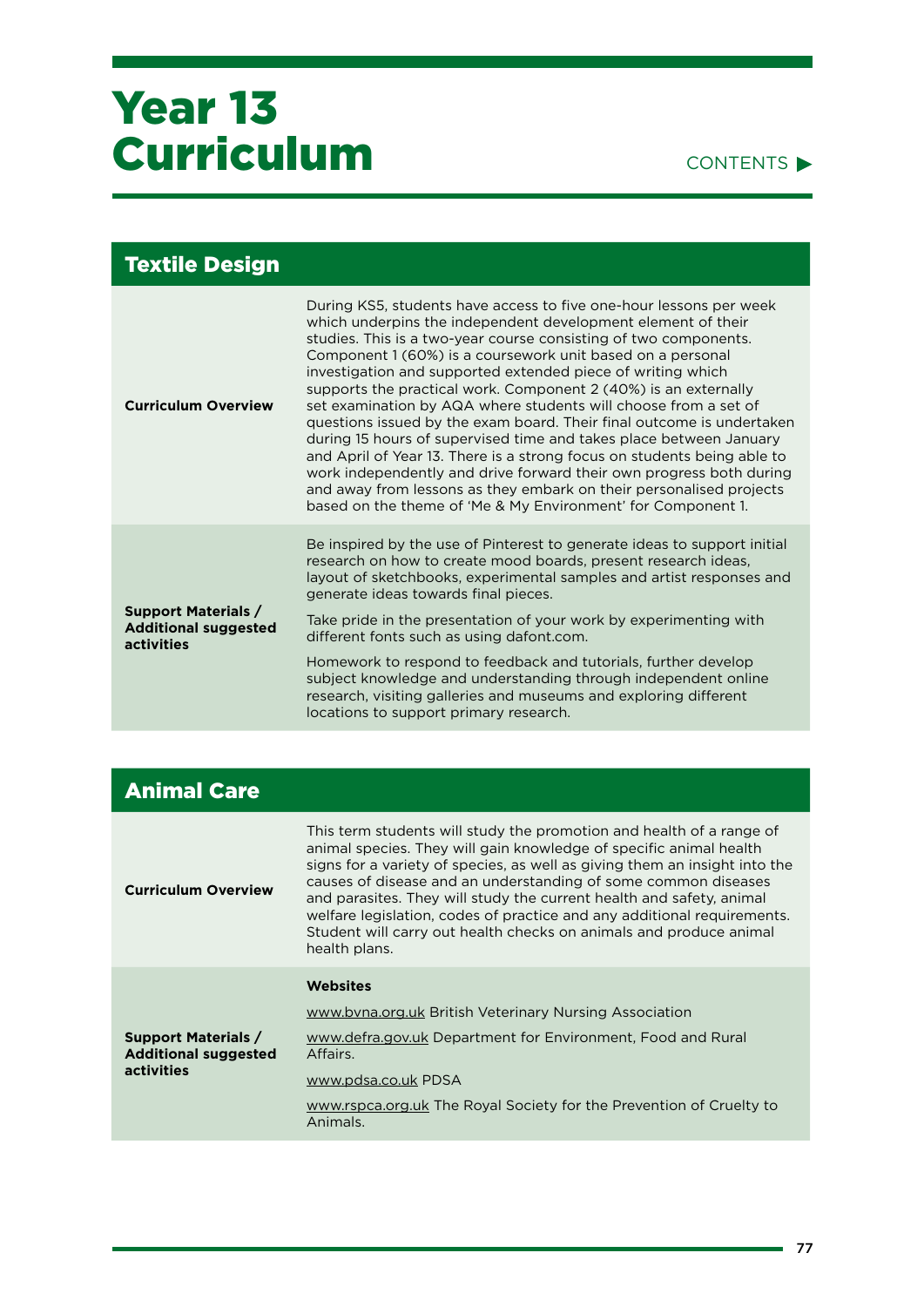| <b>History</b>                                                          |                                                                                                                                                                                                           |
|-------------------------------------------------------------------------|-----------------------------------------------------------------------------------------------------------------------------------------------------------------------------------------------------------|
|                                                                         | Changing Geography of the Civil Rights Movement - Why did<br>African-Americans migrate? Why did racial tensions increase in the<br>north?                                                                 |
|                                                                         | <b>Changing Portrayal of Civil Rights in Fiction and Film - How has</b><br>African-American portrayal changed in fiction? How has African-<br>American portrayal changed in film?                         |
| <b>Curriculum Overview</b>                                              | <b>Free at Last</b> - What rights did Black people have after emancipation?<br>How did former slave owning states react?                                                                                  |
|                                                                         | <b>The Triumph</b> - How did segregation in southern states begin? What<br>rights did black people lose? How did this impact the civil rights<br>movement? How did the Supreme Court support segregation? |
|                                                                         | <b>The New Deal</b> - Did Roosevelt help to advance civil rights? Did any<br>alphabet agencies help African-Americans?                                                                                    |
|                                                                         | Read The Great Migration - HISTORY                                                                                                                                                                        |
| <b>Support Materials /</b><br><b>Additional suggested</b><br>activities | Read Segregation in the United States - HISTORY                                                                                                                                                           |
|                                                                         | Read New Deal - Programs, Social Security & FDR - HISTORY                                                                                                                                                 |
|                                                                         | Consider watching Birth of a Nation, In the Heat of the Night,<br>Mississippi Burning, Malcolm X, Roots, The Wire                                                                                         |

| <b>Art/Photography</b>                                                  |                                                                                                                                                                                                     |
|-------------------------------------------------------------------------|-----------------------------------------------------------------------------------------------------------------------------------------------------------------------------------------------------|
| <b>Curriculum Overview</b>                                              | Personal Investigation Coursework-Students are to research and<br>create a series of art works based on the work of their own chosen<br>theme or topic.                                             |
| <b>Support Materials /</b><br><b>Additional suggested</b><br>activities | Consider researching the work of various artists that relate to them of<br>the work chosen. Various suggestions for themes and starting points<br>are available on Google Classrooms Year 12 pages. |

| <b>Music</b>                                                            |                                                                                                                                                                                                                                                                                                                                                                                   |
|-------------------------------------------------------------------------|-----------------------------------------------------------------------------------------------------------------------------------------------------------------------------------------------------------------------------------------------------------------------------------------------------------------------------------------------------------------------------------|
| <b>Curriculum Overview</b>                                              | Students will be finishing their compositions whilst completing<br>any supporting evidence.                                                                                                                                                                                                                                                                                       |
| <b>Support Materials /</b><br><b>Additional suggested</b><br>activities | Continue to practice on your instrument, specifically over what<br>you have gone over with your peripetetic tutor. If you need any<br>additional resources, please email Mr Tallant.<br>If you would like to enhance your knowledge of Logic.<br>use the following link and make<br>notes of any techniques you might find useful:<br>https://www.youtube.com/watch?v=7QQN_UFVpbk |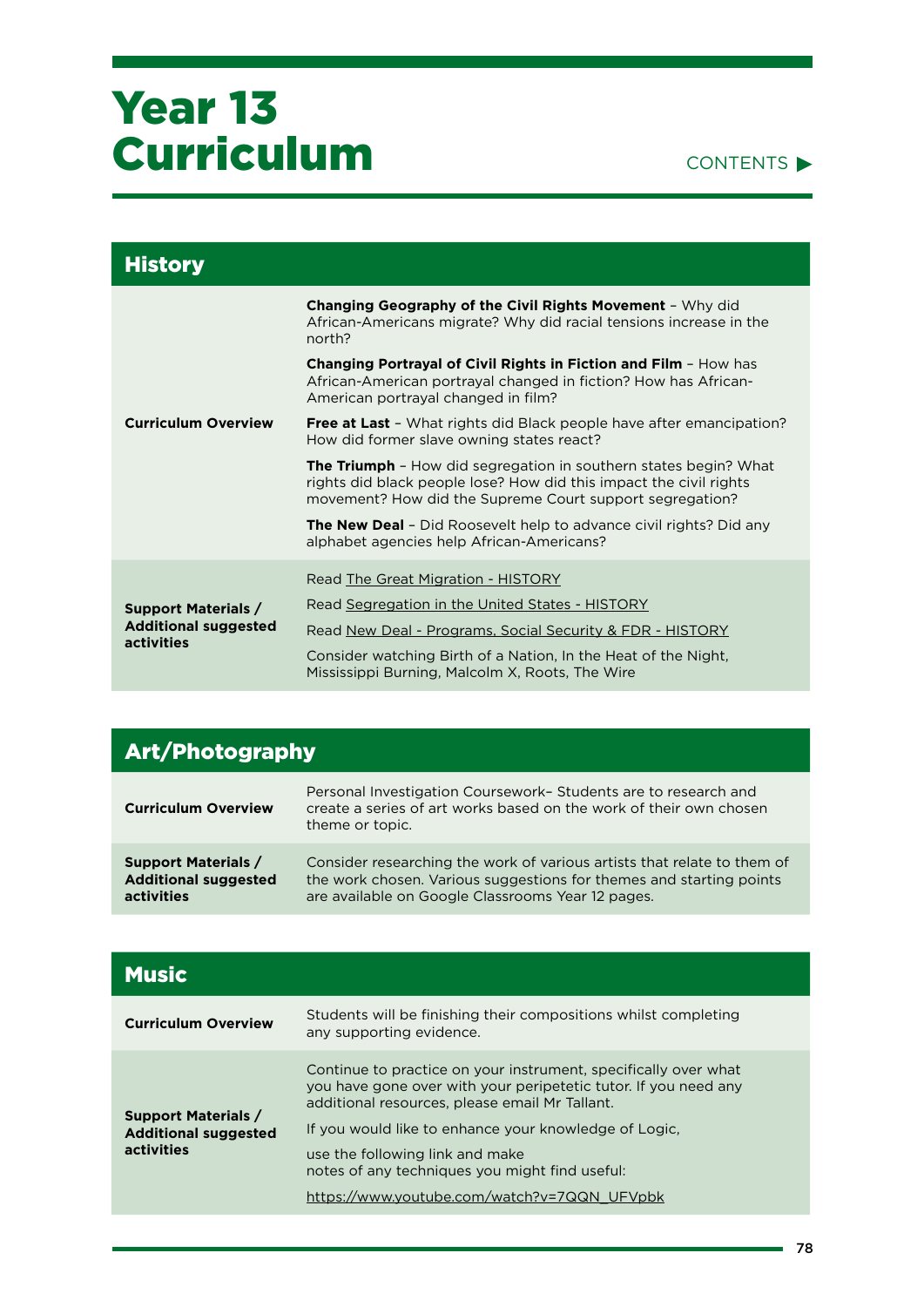

| <b>Applied Law</b>                                                      |                                                                                                                                                                                                                                                                                                                                                                                                                                                  |
|-------------------------------------------------------------------------|--------------------------------------------------------------------------------------------------------------------------------------------------------------------------------------------------------------------------------------------------------------------------------------------------------------------------------------------------------------------------------------------------------------------------------------------------|
| <b>Curriculum Overview</b>                                              | This term, students will be studying the following topics in Law:<br>Homicide - what does it include?<br>Murder - actus reus and mens rea<br>Introduction to Voluntary Manslaughter<br>Defences to murder - diminished responsibility, loss of control, self<br>defence<br>Introduction to Involuntary Manslaughter<br>Reform of Homicide<br>Theft Act offences - theft, burglary, robbery<br>Fraud Act offences<br>Criminal Damage Act offences |
| <b>Support Materials /</b><br><b>Additional suggested</b><br>activities | For further information and guidance, please consider accessing the<br>following resources:<br>www.e-lawresources.co.uk - Fatal and Non Fatal Offences - Applying<br>the Law<br>Student textbook https://www.pearsonactivelearn.com/app/home<br>Username - r.dutton@ob-ac.co.uk<br>Password: Ormiston20                                                                                                                                          |

| <b>Curriculum Overview</b>                                              | Students will now have completed Unit 5 of Social Media in Business<br>and will start to prepare for an exam that will be sat in January 2022.<br>This is a practical exam where students will have the opportunity to<br>create a product under exam conditions. Students will use this term to<br>prepare and take advantage of mock-runs of these exams. |
|-------------------------------------------------------------------------|-------------------------------------------------------------------------------------------------------------------------------------------------------------------------------------------------------------------------------------------------------------------------------------------------------------------------------------------------------------|
| <b>Support Materials /</b><br><b>Additional suggested</b><br>activities | For further information and support, please access the following<br>resources:                                                                                                                                                                                                                                                                              |
|                                                                         | <b>BTEC Assignment Brief</b>                                                                                                                                                                                                                                                                                                                                |
|                                                                         | KnowltAll Nijnja Website Access                                                                                                                                                                                                                                                                                                                             |
|                                                                         | Youtube – BTFC Level 3 ICT                                                                                                                                                                                                                                                                                                                                  |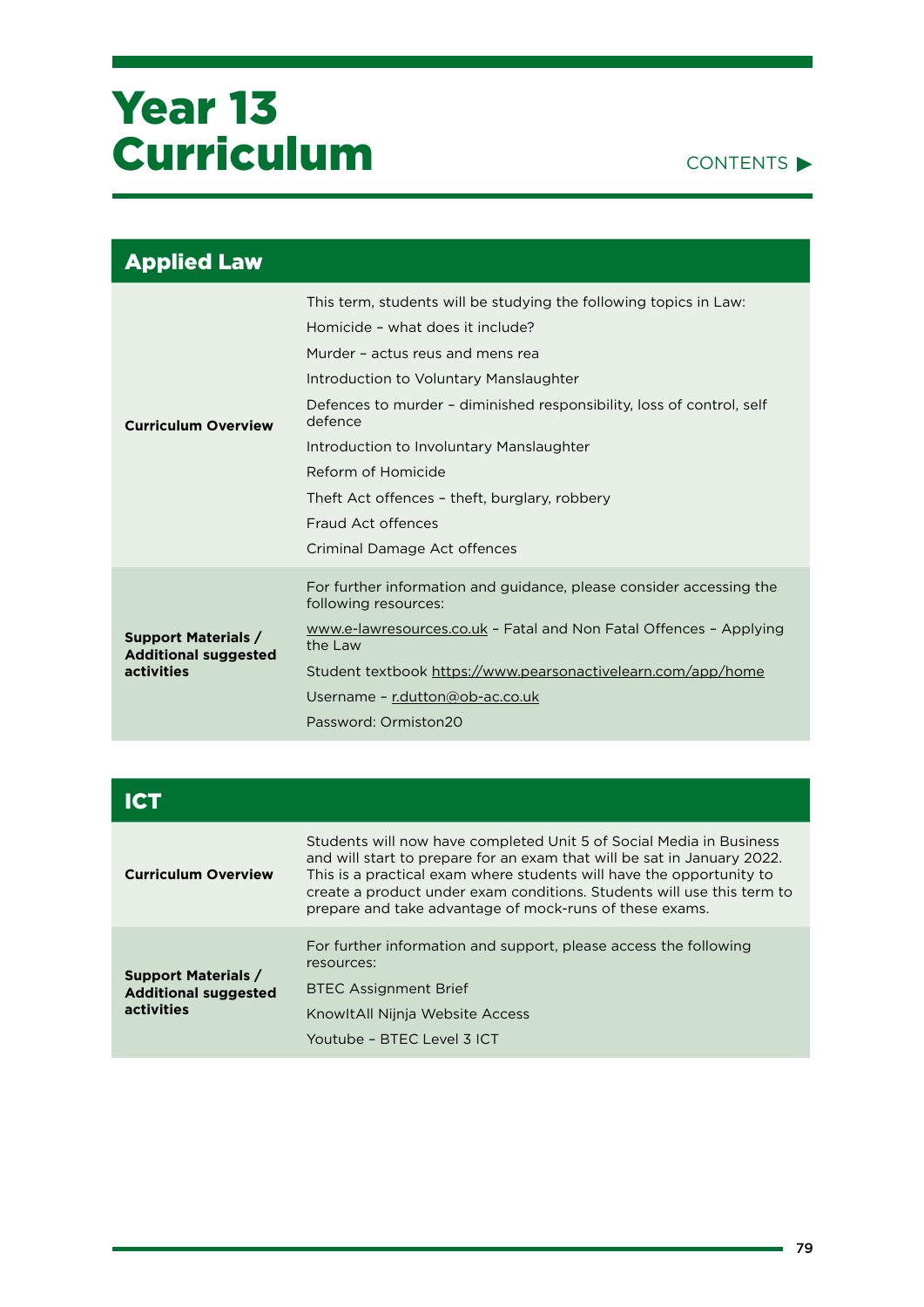

| <b>Graphics</b>                                                         |                                                                                                                                                                                                               |
|-------------------------------------------------------------------------|---------------------------------------------------------------------------------------------------------------------------------------------------------------------------------------------------------------|
| <b>Curriculum Overview</b>                                              | Students are working in the style of different artists, developing<br>skills by hand and through different technologies available in school.<br>Students will be responding creatively to their chosen brief. |
|                                                                         | Students will complete an examination element following a given brief.<br>This will involve thinking creatively and using a range of medias to<br>develop an interesting outcome.                             |
|                                                                         | The coursework will be accompanied by a 1000- 3000-word essay<br>based on two artists of their choice.                                                                                                        |
| <b>Support Materials /</b><br><b>Additional suggested</b><br>activities | Students could practice drawing skills and mark making at home.<br>Students could upskill on photoshop by watching you tube tutorials to<br>help develop the knowledge required.                              |

| <b>Philosophy</b>                                                       |                                                                                                                                                                                                                         |
|-------------------------------------------------------------------------|-------------------------------------------------------------------------------------------------------------------------------------------------------------------------------------------------------------------------|
| <b>Curriculum Overview</b>                                              | This term students will be focusing on the following concepts:                                                                                                                                                          |
|                                                                         | <b>Science</b> - How does Galileo challenge Christian belief? How does<br>Darwin challenge Christian belief?                                                                                                            |
|                                                                         | Secularism - Why is religion declining? Why does Dawkins and<br>Hitchens argue against religion?                                                                                                                        |
|                                                                         | <b>Meta-Ethics</b> - What do we mean by good? Can nature or intuition help<br>us work out morality? Is morality subjective?                                                                                             |
|                                                                         | <b>Deontology</b> - Are rights and wrongs absolute? How can we decide<br>absolute rules for ethics? Is ethics duty-based?                                                                                               |
|                                                                         | <b>Religious Language</b> - Is language meaningful? Can we verify or falsify<br>language? How is language used? Is language a game?                                                                                     |
|                                                                         | <b>Pluralism</b> - What is a multicultural and multifaith society? How do<br>Christians relate to other religions?                                                                                                      |
|                                                                         | <b>New Theological Movements - How has feminism and civil rights</b><br>impacted Christianity? How has ideas of liberation impacted<br>Christianity? What is Pentecostalism? How does migration impact<br>Christianity? |
| <b>Support Materials /</b><br><b>Additional suggested</b><br>activities | For help on https://revisionworld.com/a2-level-level-revision/religious-<br>studies-level-revision                                                                                                                      |
|                                                                         | For help on https://philosophydungeon.weebly.com/                                                                                                                                                                       |
|                                                                         | Course notes and revision materials for students of A Level Religious<br>Studies/Philosophy. - A blog for Philosophy and Religious Studies<br>A-Level students and teachers (philrsblog.com)                            |
|                                                                         | Consider watching Religious Language - Does it have any meaning?<br>(A-Level Revision) - YouTube                                                                                                                        |
|                                                                         | Consider watching for meta ethics Ethics 101 Introducing Metaethics -<br>YouTube                                                                                                                                        |
|                                                                         | For help on Science Theory of Evolution: How did Darwin come up<br>with it? - BBC News - YouTube                                                                                                                        |
|                                                                         |                                                                                                                                                                                                                         |